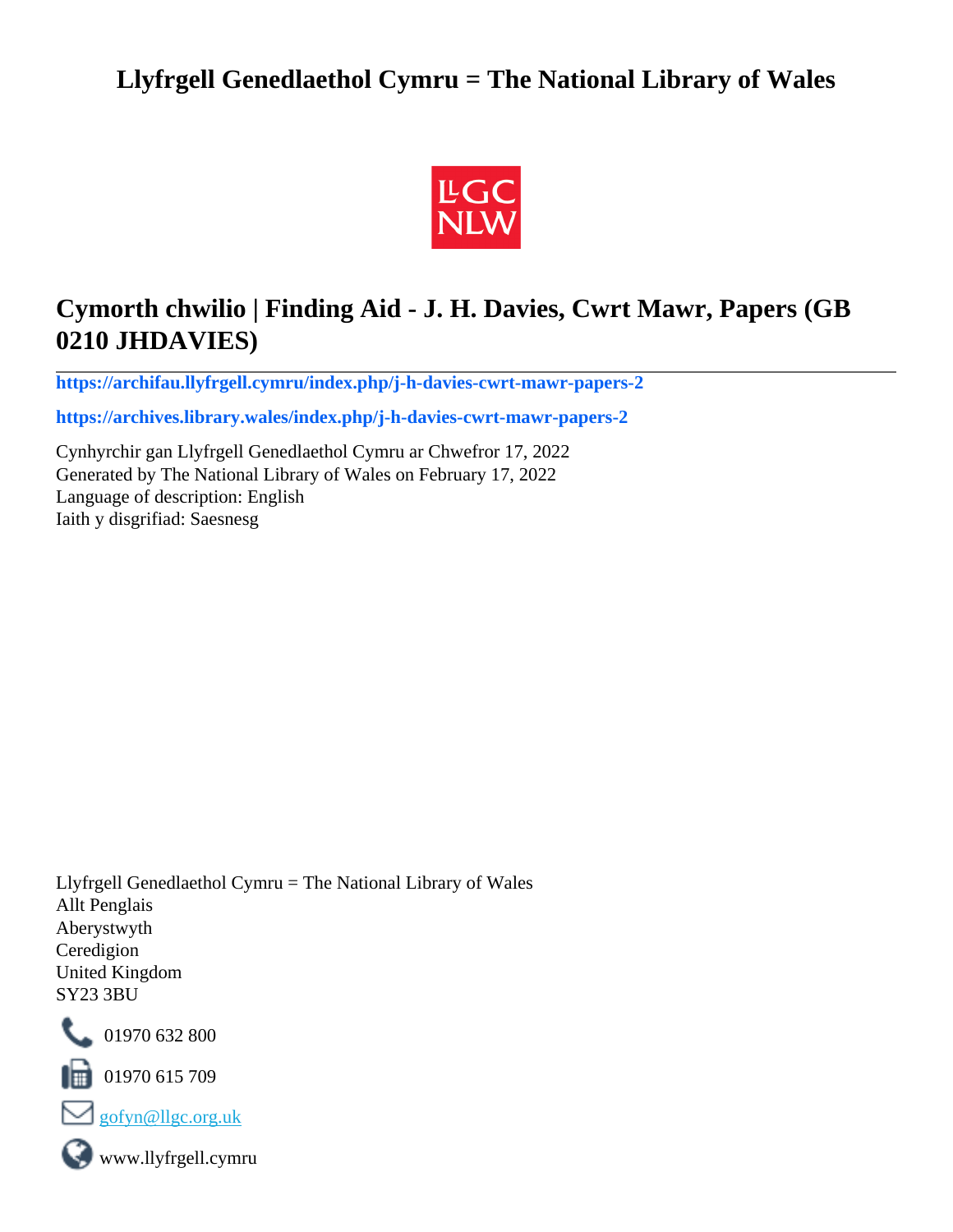# **Tabl cynnwys | Table of contents**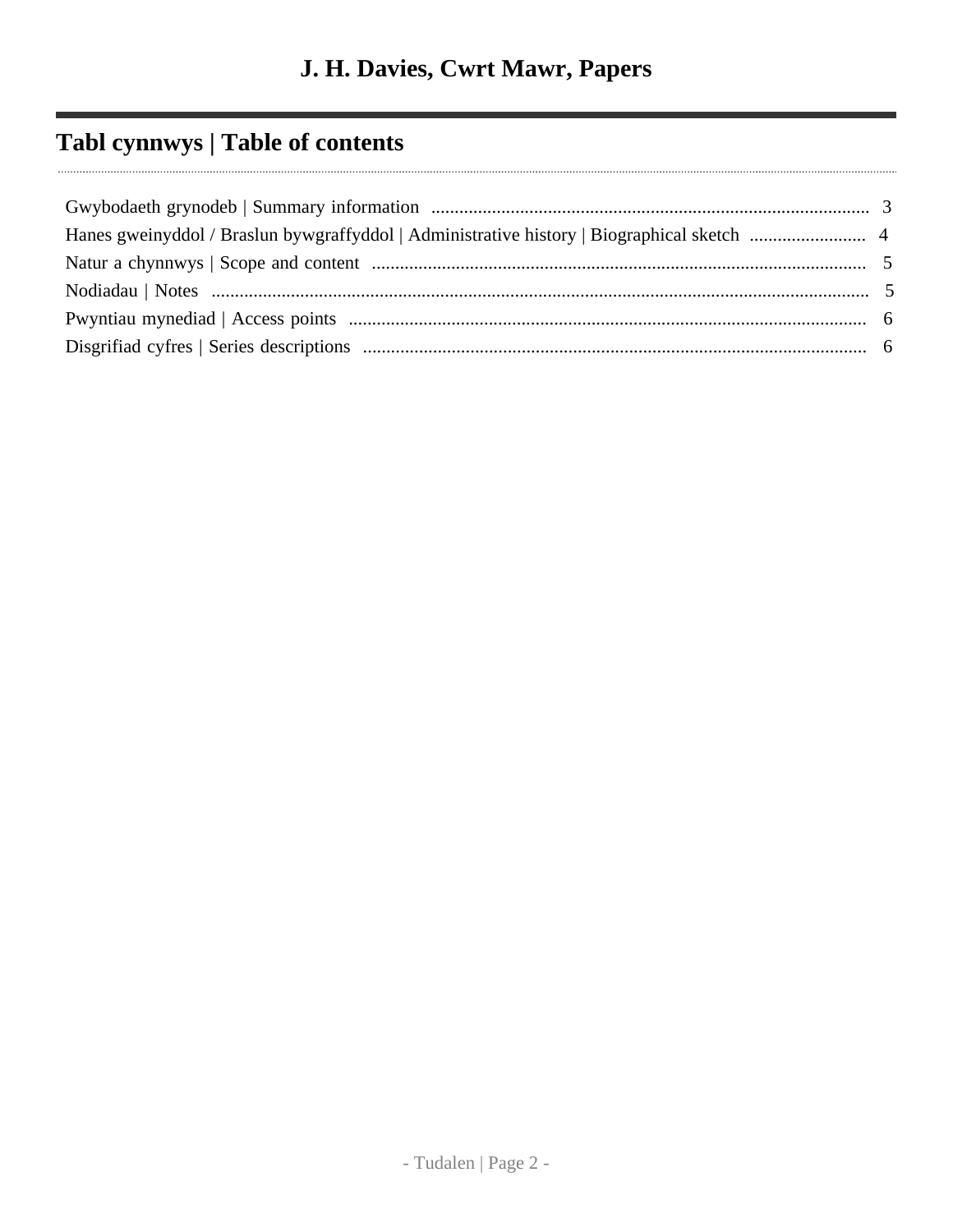# <span id="page-2-0"></span>**Crynodeb o wybodaeth | Summary of information**

| <b>Lleoliad   Repository:</b>                                                       | Llyfrgell Genedlaethol Cymru = The National Library of Wales                                                                                                                                                                                                                                                                   |
|-------------------------------------------------------------------------------------|--------------------------------------------------------------------------------------------------------------------------------------------------------------------------------------------------------------------------------------------------------------------------------------------------------------------------------|
| <b>Teitl   Title:</b>                                                               | J. H. Davies, Cwrt Mawr, Papers                                                                                                                                                                                                                                                                                                |
| Cod cyfeirnod  <br><b>Reference code:</b>                                           | <b>GB 0210 JHDAVIES</b>                                                                                                                                                                                                                                                                                                        |
| Virtua system control<br>number [alternative]:                                      | vtls004382202                                                                                                                                                                                                                                                                                                                  |
| <b>GEAC</b> system control<br>number [alternative]:                                 | (WIAbNL)0000382202                                                                                                                                                                                                                                                                                                             |
| <b>Dyddiad</b>   Date:                                                              | 1323-1947 (mainly [1890]-1940) (dyddiad creu   date of creation)                                                                                                                                                                                                                                                               |
| Disgrifiad ffisegol  <br><b>Physical description:</b>                               | 70 boxes (0.954 cubic metres)                                                                                                                                                                                                                                                                                                  |
| Lleoliad ffisegol  <br><b>Physical location:</b>                                    | ARCH/MSS (GB0210)                                                                                                                                                                                                                                                                                                              |
| <b>Iaith   Language:</b>                                                            | English                                                                                                                                                                                                                                                                                                                        |
| <b>Iaith   Language:</b>                                                            | Latin                                                                                                                                                                                                                                                                                                                          |
| <b>Iaith   Language:</b>                                                            | Welsh                                                                                                                                                                                                                                                                                                                          |
| Dyddiadau creu,<br>golygu a dileu   Dates<br>of creation, revision<br>and deletion: | October 2005.                                                                                                                                                                                                                                                                                                                  |
| <b>Nodyn</b>   <b>Note</b><br>[sourcesDescription]:                                 | The following sources were used in the compilation of this<br>description: T. I. Ellis, John Humphreys Davies (1871-1926)<br>(Liverpool, 1963); Dictionary of Welsh Biography down to 1940<br>(London, 1959)                                                                                                                   |
| <b>Nodyn</b>   Note<br>[generalNote]:                                               | Title based on contents of fonds.                                                                                                                                                                                                                                                                                              |
| Nodyn   Note<br>[generalNote]:                                                      | The archive includes much early material collected by J. H. Davies<br>as an antiquary. Documents post dating Davies's death presumably<br>remained in the family home at Cwrt Mawr, Llangeitho. Some<br>may have been collected together by Dr T. I. Ellis while he was<br>researching and writing his biography of his uncle. |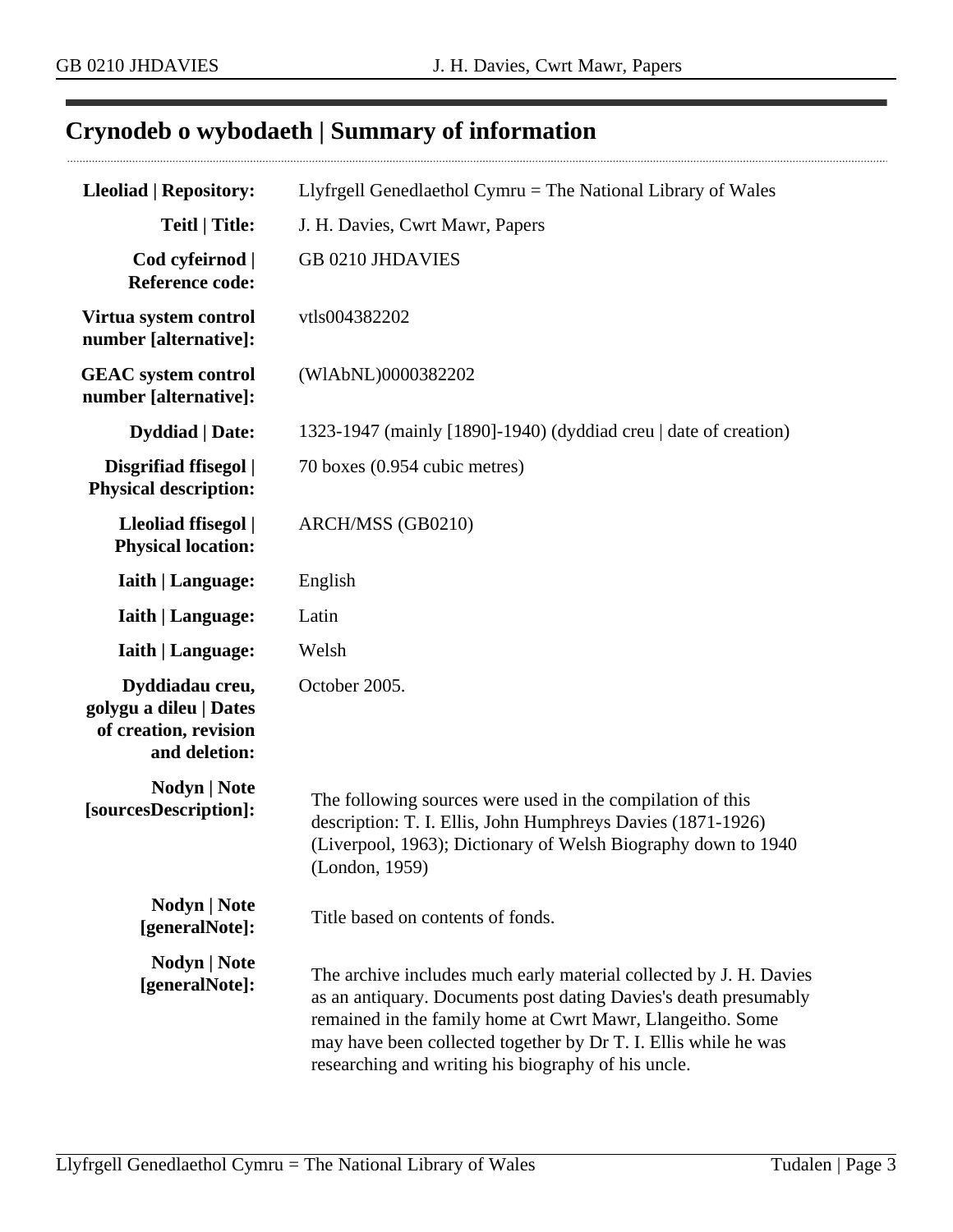# <span id="page-3-0"></span>**Hanes gweinyddol / Braslun bywgraffyddol | Administrative history | Biographical sketch**

#### **Nodyn | Note**

John Humphreys Davies (1871-1926) of Cwrt Mawr, Llangeitho, county Cardiganshire, was a distinguished academic, author and bibliographer who became Registrar of the University College of Wales, Aberystwyth, in 1905 and thereafter served as its Principal from 1919 until his death. He was born at Llangeitho on 15 April 1871, the third son of Robert Joseph Davies, and was educated at the local village school, Lewis School, Pengam and University College School, London. Thereafter he studied at the University College of Wales, Aberystwyth, and Lincoln College, Oxford, where he graduated BA in 1893. He was then called to the Bar at Lincoln's Inn.

At a very early age he entered the public life of Wales and his native county, becoming JP for Cardiganshire and treasurer of the General Assembly of the Calvinistic Methodist connexion. His interest in Welsh history, antiquities and literature was heightened by his close association while at Oxford with figures like O. M. Edwards and Thomas Edward Ellis, who married Davies's sister Annie. Following his appointment as Registrar at Aberystwyth, Davies was well placed to collaborate with Sir John Williams in securing the town as the location of the National Library of Wales. The institution was to become the home of the magnificent Cwrt Mawr collection of books and manuscripts. He also became a member of the highly contentious Welsh Church Commission in 1908, was chosen high sheriff of Cardiganshire in 1911 and chairman of the Cardiganshire County Council in 1917.

J. H. Davies was extremely prominent in Welsh public life throughout the first quarter of the twentieth century. He was one of the founders of the Welsh Calvinistic Methodist Society and contributed regularly to its Journal, and he served as the editor of the Journal of the Welsh Bibliographical Society from 1910 until 1920. In 1916 he was appointed editor of Cylchgrawn Cymdeithas Hanes y Methodistiaid Calfinaidd. As Principal of the university college, he made a major contribution towards strengthening the bonds between his college and the federal University of Wales and also between the college and the Welsh nation.

He devoted much of his leisure time to the collection of Welsh books and manuscripts, and soon became a highly regarded authority in these fields. Among Davies's many important publications are The Letters of Lewis, Richard, William and John Morris of Anglesey (1907-1909), Gweithiau Morgan Llwyd, Vol. II (1908), A Bibliography of Welsh Ballads (1909-1911), and Letters of Goronwy Owen (1924). He also published a large number of articles in an array of periodicals and journals.

J. H. Davies died at Cwm Cynfelin, Aberystwyth, on 10 August 1926, and was buried at Llangeitho.

# **Hanes Gwarchodol | Custodial history**

The papers were assembled by J. H. Davies during the course of his professional life and career. Some of the documents came into his possession during the course of his historical and antiquarian researches and writings and as a collector of antiquarian books, manuscripts and documents. Others may have been retained at the family home at Cwrt Mawr, Llangeitho. A few were kept by the family after J. H. Davies's death.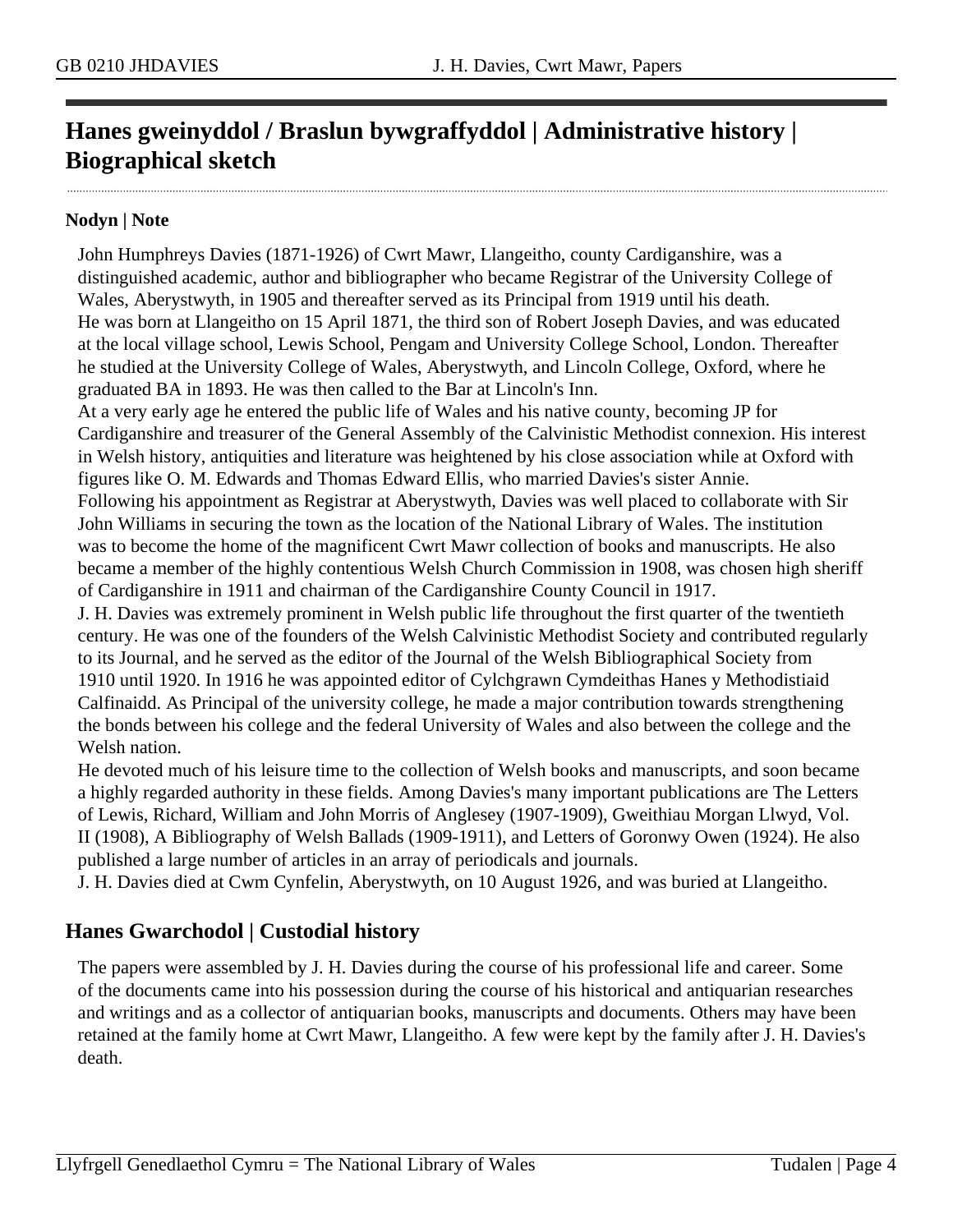# <span id="page-4-0"></span>**Natur a chynnwys | Scope and content**

General correspondence, 1890-1926, of J. H. Davies; correspondence and papers, 1793-1940, relating to members of the Davies family of Cwrt Mawr, Llangeitho; papers, 1872-1926, relating to J. H. Davies's professional activities and interests, including a substantial group of records, 1900-1910, deriving from the activities of the Welsh Hospital in South Africa; correspondence and papers, 1896-1926, accumulated by J. H. Davies on various subjects and issues in which he was involved; papers, notes, transcripts of documents, drafts of articles and books etc., [?1890]-[?1926], accumulated by J. H. Davies during the course of his academic and antiquarian researches; stray deeds and documents, and correspondence files, 1323-1924, accumulated by J. H. Davies, together with miscellaneous deeds and documents, and other stray items, 1830-[c. 1920], mainly of Aberystwyth interest; papers and correspondence, 1658-1907, relating to other individuals acquired by J. H. Davies, namely Gwilym Cowlyd, 1658-1907, William Davies, 1822-1855, John Rees, 1844-1867, the Richards family of Darowen, [?1818]-[?1848], and the Rev. William Thomas, 1869-1877; and miscellaneous materials, 1753-1947, accumulated by J. H. Davies or by his family following his death.

# <span id="page-4-1"></span>**Nodiadau | Notes**

## **Nodiadau teitl | Title notes**

## **Ffynhonnell | Immediate source of acquisition**

Most of the papers were donated to the Library in 1926 and 1927, shortly after Principal Davies's death, by members of his family. A few small groups were added later by his nephew and biographer Dr T. I. Ellis.

## **Trefniant | Arrangement**

The papers have been arranged in the following eight groups: correspondence files; family papers; papers deriving from J. H. Davies's professional interests and activities; subject files; academic and research papers; acquired papers; papers relating to other individuals; and stray materials.

## **Cyfyngiadau ar fynediad | Restrictions on access**

Readers consulting modern papers in the National Library of Wales are required to abide by the conditions noted on the 'Modern papers - data protection' form issued with their readers' tickets.

# **Amodau rheoli defnydd | Conditions governing use**

Usual copyright laws apply.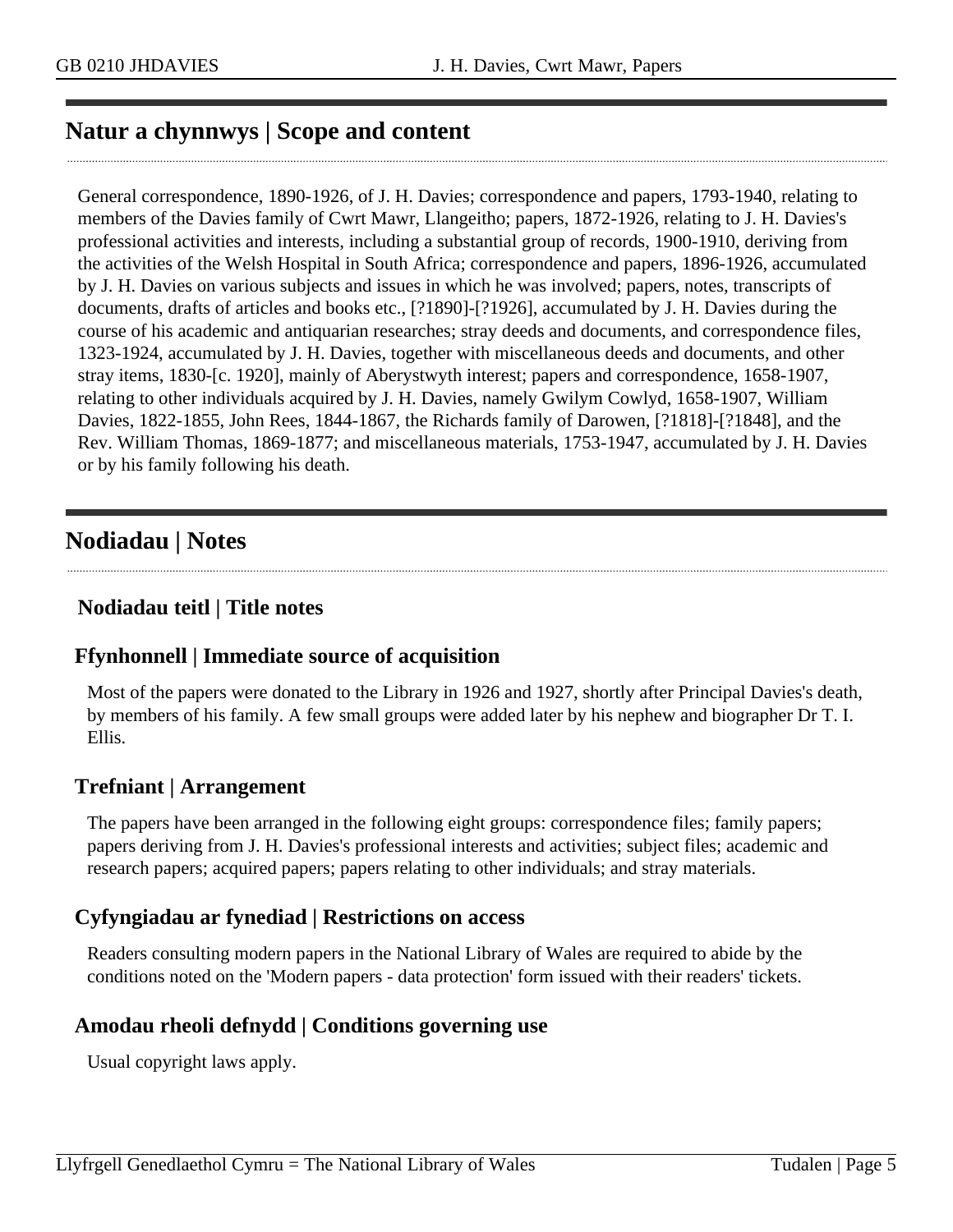### **Disgrifiadau deunydd | Related material**

The National Library holds substantial groups of the Cwrt Mawr Manuscripts and the Cwrt Mawr Deeds. The T. I. Ellis Papers at the Library also include further material relating to the Davies family of Cwrt Mawr, Llangeitho.

#### **Ychwanegiadau | Accruals**

Additional papers are very unlikely.

### **Nodiadau eraill | Other notes**

# <span id="page-5-0"></span>**Pwyntiau mynediad | Access points**

• Davies, J. H. (John Humphreys), 1871-1926 -- Archives. (pwnc) | (subject)

# <span id="page-5-1"></span>**Disgrifiad cyfres | Series descriptions**

### **Is-fonds | Subfonds C. vtls004382203 (WlAbNL)0000382203: Correspondence files,**

Dyddiad | Date: 1885-1926. (dyddiad creu) | (date of creation)

Natur a chynnwys | Scope and content:

General letters, 1885-1926, to J. H. Davies, together with letters, 1892-1926, from mainly prominent individuals who corresponded regularly with J. H. Davies.

Disgrifiad ffisegol | Physical description: 35 folders, 25 envelopes.

Lleoliad ffisegol | Physical location: ARCH/MSS (GB0210)

Nodyn | Note [generalNote]:

Preferred citation: C.

#### Trefniant | Arrangement:

The letters were arranged decades ago at NLW shortly after their arrival at the Library. This arrangement was retained while cataloguing in 2005, and the basic division retained into two series: general correspondence, 1890-1926, to J. H. Davies, arranged alphabetically by the name of the individual correspondent or occasionally by the name of the institution or organisation which he or she represented; and correspondence, 1892-1926, from mainly prominent individuals who corresponded regularly with J. H. Davies.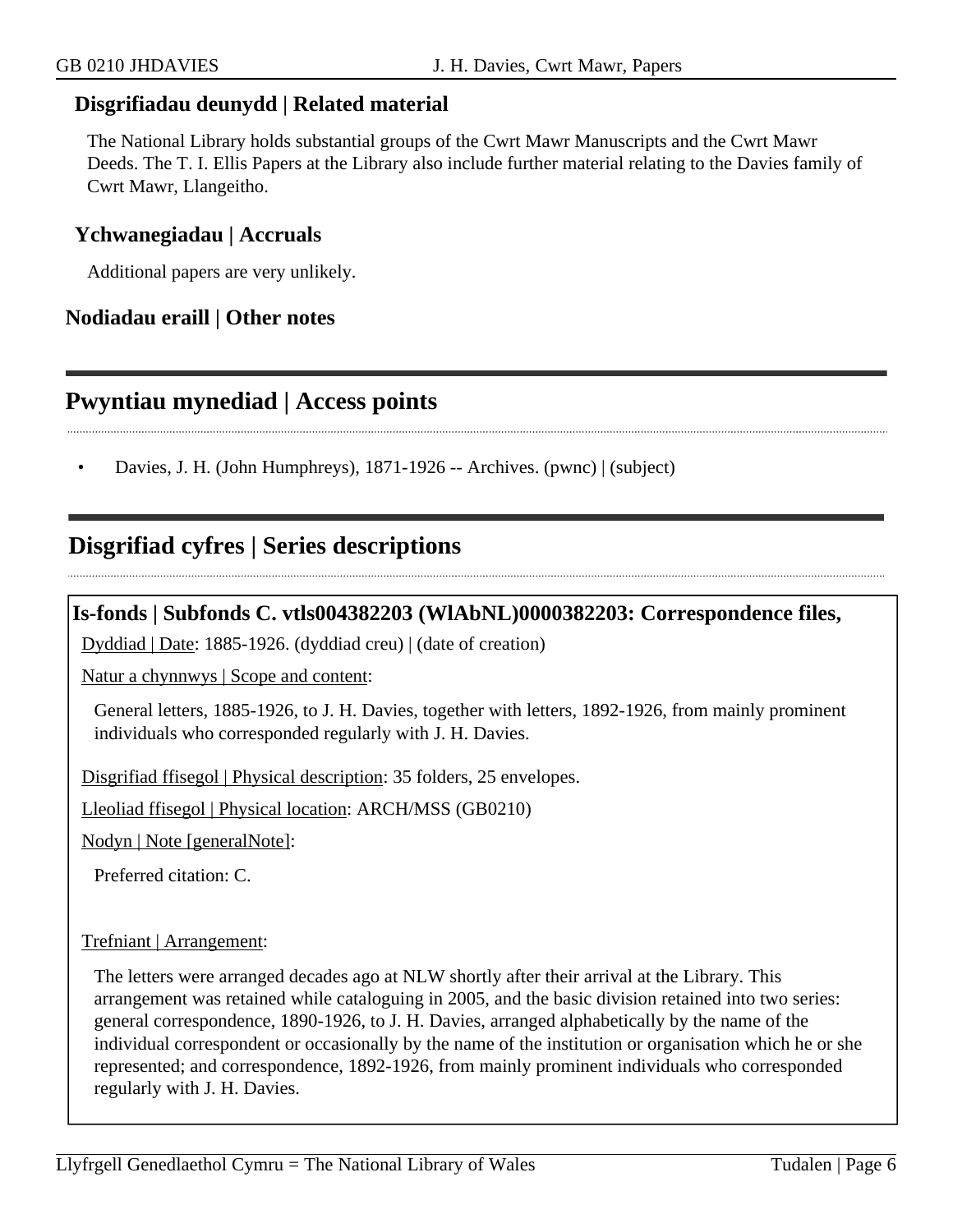# **Cyfres | Series C1. vtls004382204 (WlAbNL)0000382204: General letters to J. H. Davies,**

Dyddiad | Date: 1885-1926. (dyddiad creu) | (date of creation)

Natur a chynnwys | Scope and content:

The correspondence, 1885-1926, is very varied and reflects closely many facets of Welsh public, cultural and intellectual life during this period. There are a large number of invitations to J. H. Davies to attend various meetings, events and occasions and to deliver public lectures in Wales and beyond. He is often invited to subscribe to books and journals and to contribute to a large number of charities and worthy causes. -- After Davies's appointment as Registrar of the University College of Wales, Aberystwyth, in 1905, a large number of the letters relate to the college: its development, expansion, departments, academic staff, the convention of public lectures etc. A number of letters also concern the establishment and the early development of the National Library of Wales: its location at Aberystwyth, its building appeal fund, and the grant of a royal charter. -- Many of the letters are from academics, both historians and literary scholars, who write to J. H. Davies concerning their researches and writings. Welsh manuscripts and printed works feature prominently in the letters. There is a particular interest in his work on the Welsh ballads and his researches on Morgan Llwyd and Lewis Morris. -- Some letters concern the Calvinistic Methodist connexion and others the Church in Wales, especially the deliberations of the contentious Welsh Church Commission, set up in 1906, of which J. H. Davies was a member. There are also a few letters devoted to legal matters, particularly the running of the Cwrt Mawr estate. Several also concern local events and developments in the Tregaron-Llangeitho locality. A few of the correspondents are engaged in local history and family history research.

Disgrifiad ffisegol | Physical description: 29 folders.

Lleoliad ffisegol | Physical location: ARCH/MSS (GB0210)

Nodyn | Note [generalNote]:

Preferred citation: C1.

Pwyntiau mynediad | Access points:

- University College of Wales (Aberystwyth, Wales)
- National Library of Wales
- Calvinistic Methodist Association
- Church in Wales
- Welsh Church Commission
- Royal Commission on the Welsh Church
- Llwyd, Morgan, 1619-1659 (pwnc) | (subject)
- Morris, Lewis, 1833-1907 (pwnc) | (subject)
- Local government -- Wales -- Cardiganshire (pwnc) | (subject)
- Public administration -- Wales -- Cardiganshire (pwnc) | (subject)
- Cwrt Mawr estate (pwnc) | (subject)

#### Trefniant | Arrangement: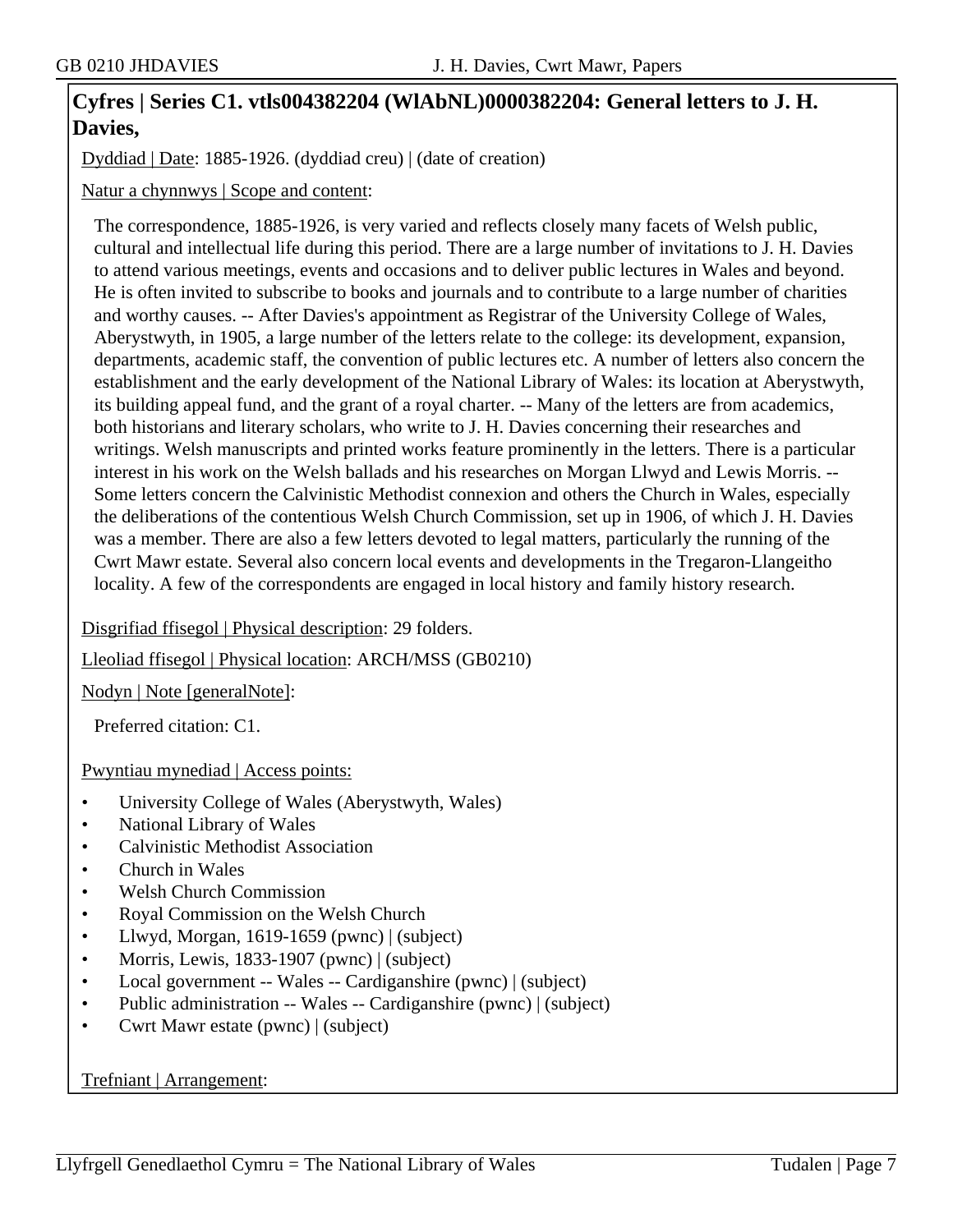$\overline{\phantom{0}}$ 

|                                     | Arranged alphabetically by the name of the correspondent or occasionally by the name of the<br>institution or organisation which the writer represents.                                                                                                                                                                      |                   |                                               |  |
|-------------------------------------|------------------------------------------------------------------------------------------------------------------------------------------------------------------------------------------------------------------------------------------------------------------------------------------------------------------------------|-------------------|-----------------------------------------------|--|
|                                     | FFeil / rhestr eitemau   File / item list                                                                                                                                                                                                                                                                                    |                   |                                               |  |
| Cod cyfeirnod  <br>Reference code   | Teitl   Title                                                                                                                                                                                                                                                                                                                | Dyddiadau   Dates | Disgrifiad ffisegol   Physical<br>description |  |
| C1/1.                               | File - Letters: Aberystwyth-Auckland,                                                                                                                                                                                                                                                                                        | 1892-1926.        | 2.5 cm.                                       |  |
| vtls004382205<br>(WIAbNL)0000382205 |                                                                                                                                                                                                                                                                                                                              |                   |                                               |  |
|                                     | Crëwr   Creator:                                                                                                                                                                                                                                                                                                             |                   |                                               |  |
|                                     | Alafon, 1847-1916.                                                                                                                                                                                                                                                                                                           |                   |                                               |  |
|                                     | Natur a chynnwys / Scope and content:                                                                                                                                                                                                                                                                                        |                   |                                               |  |
|                                     | The correspondents include Alafon (2), 1915, J. Mortimer Angus, Registrar of the University of Wales,<br>(8), 1906-1919 and undated, D. Brynmor Anthony, Registrar of the University of Wales, (7), 1923-1926,<br>Bodfan Anwyl (13), 1920-1924, Sir Edward Anwyl (9), 1892-1914, and Charles Ashton (7), 1893-1894.          |                   |                                               |  |
|                                     | Nodyn   Note [generalNote]:                                                                                                                                                                                                                                                                                                  |                   |                                               |  |
|                                     | Preferred citation: C1/1.                                                                                                                                                                                                                                                                                                    |                   |                                               |  |
|                                     | Lleoliad ffisegol   Physical location:                                                                                                                                                                                                                                                                                       |                   |                                               |  |
|                                     | ARCH/MSS (GB0210)                                                                                                                                                                                                                                                                                                            |                   |                                               |  |
| C1/2.                               | File - Letters: Bailey-Bux,                                                                                                                                                                                                                                                                                                  | 1891-1925.        | 4.5 cm.                                       |  |
| vtls004382206<br>(WIAbNL)0000382206 |                                                                                                                                                                                                                                                                                                                              |                   |                                               |  |
|                                     | Crëwr   Creator:                                                                                                                                                                                                                                                                                                             |                   |                                               |  |
|                                     | Barbier, André                                                                                                                                                                                                                                                                                                               |                   |                                               |  |
|                                     | Natur a chynnwys / Scope and content:                                                                                                                                                                                                                                                                                        |                   |                                               |  |
|                                     | The correspondents include: André Barbier, 1924, W. Ambrose Bebb (2), 1924-1925, Henry Blackwell,<br>New York (9), 1904-1925, Ivor Bowen, 1914, Rev. Thomas Bowen, Merthyr Tydfil (7), 1911-1920,<br>Joseph A. Bradney (23), 1909-1925, Thomas Brigstocke, 1915, W. Brigstocke (4), 1895-1899, and J.<br>Davies Bryan, 1923. |                   |                                               |  |
|                                     | Nodyn   Note [generalNote]:                                                                                                                                                                                                                                                                                                  |                   |                                               |  |
|                                     | Preferred citation: C1/2.                                                                                                                                                                                                                                                                                                    |                   |                                               |  |
|                                     | Lleoliad ffisegol   Physical location:                                                                                                                                                                                                                                                                                       |                   |                                               |  |
|                                     | ARCH/MSS (GB0210)                                                                                                                                                                                                                                                                                                            |                   |                                               |  |
| C1/3.<br>vtls004382210              | File - Letters: Cambridge-Cunliffe,                                                                                                                                                                                                                                                                                          | 1892-1925.        | $2.25$ cm.                                    |  |
| (WIAbNL)0000382210                  |                                                                                                                                                                                                                                                                                                                              |                   |                                               |  |
|                                     | Crëwr   Creator:                                                                                                                                                                                                                                                                                                             |                   |                                               |  |
|                                     | Carneddog, 1861-1947                                                                                                                                                                                                                                                                                                         |                   |                                               |  |
|                                     | Natur a chynnwys / Scope and content:                                                                                                                                                                                                                                                                                        |                   |                                               |  |
|                                     | The correspondents include: Carneddog (4), 1904-1921, Edgar L. Chappell (Welsh Housing and<br>Development Association) (3), 1916-1917, Gwilym Cowlyd (5), 1898-1899, and Percy E. Watkins,<br>Central Welsh Board, 1903.                                                                                                     |                   |                                               |  |
|                                     | Nodyn   Note [generalNote]:                                                                                                                                                                                                                                                                                                  |                   |                                               |  |
|                                     | Preferred citation: C1/3.                                                                                                                                                                                                                                                                                                    |                   |                                               |  |
|                                     | Lleoliad ffisegol   Physical location:                                                                                                                                                                                                                                                                                       |                   |                                               |  |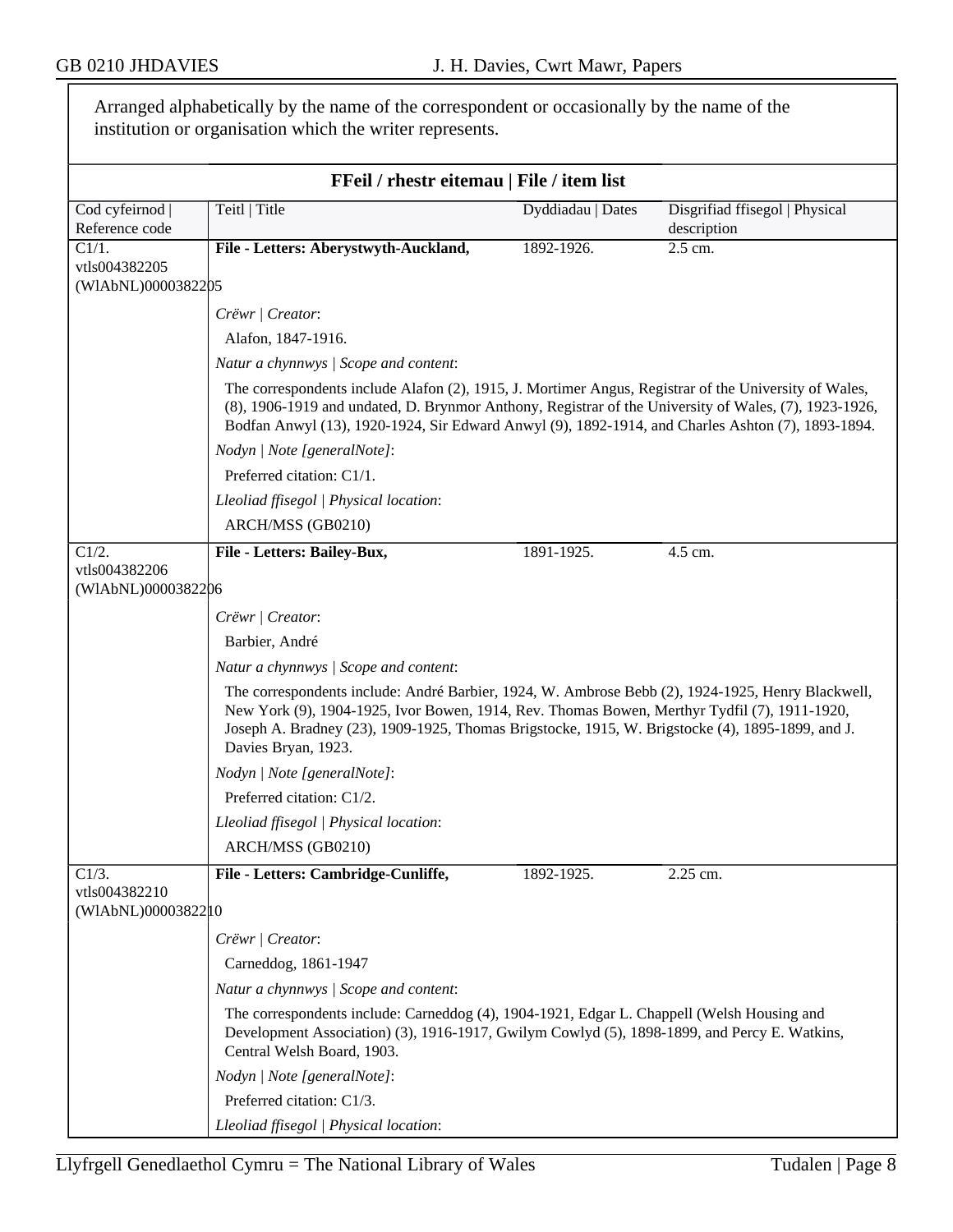$\overline{\phantom{a}}$ 

|                                      | ARCH/MSS (GB0210)                                                                                                                                                                                                                                                                                                                                                                                                                           |            |          |  |
|--------------------------------------|---------------------------------------------------------------------------------------------------------------------------------------------------------------------------------------------------------------------------------------------------------------------------------------------------------------------------------------------------------------------------------------------------------------------------------------------|------------|----------|--|
| C1/4.                                | File - Letters: Daltman-Davies, J.,                                                                                                                                                                                                                                                                                                                                                                                                         | 1891-1925. | 6.75 cm. |  |
| vtls004382216<br>(WIAbNL)00003822 16 |                                                                                                                                                                                                                                                                                                                                                                                                                                             |            |          |  |
|                                      | Crëwr   Creator:                                                                                                                                                                                                                                                                                                                                                                                                                            |            |          |  |
|                                      | Daniel, David R. (David Robert), 1859-1931                                                                                                                                                                                                                                                                                                                                                                                                  |            |          |  |
|                                      | Natur a chynnwys / Scope and content:                                                                                                                                                                                                                                                                                                                                                                                                       |            |          |  |
|                                      | The correspondents include: D. R. Daniel (3), 1899-1912, Thomas Darlington, 1901, Sir Alfred T.<br>Davies (3), 1908-1917, D. Cunllo Davies (7), 1913-1923, David Davies, Baron Davies of Llandinam<br>(16), 1901-1925, E. Clement Davies (6), 1907-1909, Ellis W. Davies MP (3), 1909-1912, George M. Ll.<br>Davies (3), 1904-1925, Gwilym Davies, 1923, J. Glyn Davies, 1905, J. Gwynoro Davies (8), 1894-1925,<br>and J. T. Davies, 1915. |            |          |  |
|                                      | Nodyn   Note [generalNote]:                                                                                                                                                                                                                                                                                                                                                                                                                 |            |          |  |
|                                      | Preferred citation: C1/4.                                                                                                                                                                                                                                                                                                                                                                                                                   |            |          |  |
|                                      | Lleoliad ffisegol   Physical location:                                                                                                                                                                                                                                                                                                                                                                                                      |            |          |  |
|                                      | ARCH/MSS (GB0210)                                                                                                                                                                                                                                                                                                                                                                                                                           |            |          |  |
| C1/5.                                | File - Letters: Davies, L. - Dodd,                                                                                                                                                                                                                                                                                                                                                                                                          | 1885-1925. | 5.25 cm. |  |
| vtls004382217<br>(WIAbNL)00003822 17 |                                                                                                                                                                                                                                                                                                                                                                                                                                             |            |          |  |
|                                      | Crëwr   Creator:                                                                                                                                                                                                                                                                                                                                                                                                                            |            |          |  |
|                                      | Davies, R. J. (Robert Joseph), 1839-1892                                                                                                                                                                                                                                                                                                                                                                                                    |            |          |  |
|                                      | Natur a chynnwys / Scope and content:                                                                                                                                                                                                                                                                                                                                                                                                       |            |          |  |
|                                      | The correspondents include: Robert Joseph Davies, father of J. H. Davies (22), 1885-1892, T. Huws<br>Davies (10), 1909-1914, M. L. Vaughan Davies (2), undated, Walford Davies (39), 1919-1926 and<br>undated, Sir William Llewelyn Davies, 1925, and H. W. C. Davis, 1924.                                                                                                                                                                 |            |          |  |
|                                      | Nodyn   Note [generalNote]:                                                                                                                                                                                                                                                                                                                                                                                                                 |            |          |  |
|                                      | Preferred citation: C1/5.                                                                                                                                                                                                                                                                                                                                                                                                                   |            |          |  |
|                                      | Lleoliad ffisegol   Physical location:                                                                                                                                                                                                                                                                                                                                                                                                      |            |          |  |
|                                      | ARCH/MSS (GB0210)                                                                                                                                                                                                                                                                                                                                                                                                                           |            |          |  |
| C1/6.                                | File - Letters: Easton-Ethe,                                                                                                                                                                                                                                                                                                                                                                                                                | 1899-1919. | 1.5 cm.  |  |
| vtls004382219<br>(WIAbNL)00003822 19 |                                                                                                                                                                                                                                                                                                                                                                                                                                             |            |          |  |
|                                      | Crëwr   Creator:                                                                                                                                                                                                                                                                                                                                                                                                                            |            |          |  |
|                                      | Lewis, H. Elvet (Howell Elvet)                                                                                                                                                                                                                                                                                                                                                                                                              |            |          |  |
|                                      | Natur a chynnwys / Scope and content:                                                                                                                                                                                                                                                                                                                                                                                                       |            |          |  |
|                                      | The correspondents include: Elfed (4), 1909-1922 and undated, and Hermann Ethé (16), 1914-1917.                                                                                                                                                                                                                                                                                                                                             |            |          |  |
|                                      | Nodyn   Note [generalNote]:                                                                                                                                                                                                                                                                                                                                                                                                                 |            |          |  |
|                                      | Preferred citation: C1/6.                                                                                                                                                                                                                                                                                                                                                                                                                   |            |          |  |
|                                      | Lleoliad ffisegol   Physical location:                                                                                                                                                                                                                                                                                                                                                                                                      |            |          |  |
|                                      | ARCH/MSS (GB0210)                                                                                                                                                                                                                                                                                                                                                                                                                           |            |          |  |
| C1/7.<br>vtls004382221               | File - Letters: Edwards, A-Z,                                                                                                                                                                                                                                                                                                                                                                                                               | 1892-1925. | 2.5 cm.  |  |
| (WIAbNL)0000382201                   |                                                                                                                                                                                                                                                                                                                                                                                                                                             |            |          |  |
|                                      | Crëwr   Creator:                                                                                                                                                                                                                                                                                                                                                                                                                            |            |          |  |
|                                      | Edwards, Alfred George, 1848-1937                                                                                                                                                                                                                                                                                                                                                                                                           |            |          |  |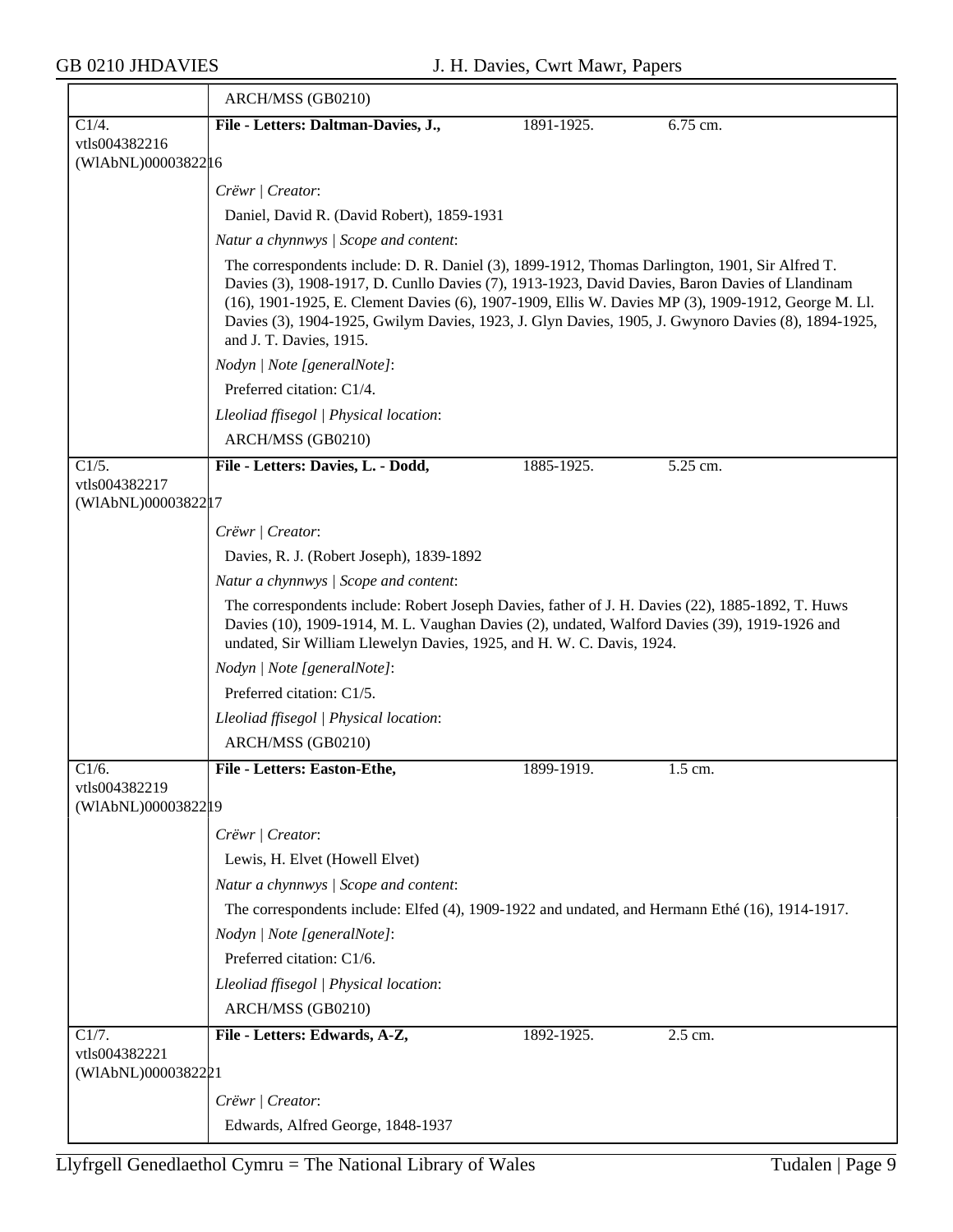|                                     | Natur a chynnwys / Scope and content:                                                                                                                                                                                                                                                                                                                                                                                                                                                                               |  |  |  |
|-------------------------------------|---------------------------------------------------------------------------------------------------------------------------------------------------------------------------------------------------------------------------------------------------------------------------------------------------------------------------------------------------------------------------------------------------------------------------------------------------------------------------------------------------------------------|--|--|--|
|                                     | The correspondents include: A. G. Edwards, Bishop of St Asaph (later Archbishop of Wales) (3),<br>1910-1923, Professor Edward Edwards, Aberystwyth (11), 1908-1926, Principal Ellis Edwards, Bala (3),<br>1904-1906, Frank Edwards MP (13), 1907-1926, Ifan ab Owen Edwards (16), 1920-1926 (together with<br>a reference, August 1924, which J. H. Davies wrote for Ifan ab Owen Edwards), J. Hugh Edwards (3),<br>1895-1901, J. Kelt Edwards (5), 1916-1917, and Principal Thomas Charles Edwards (5), 1891-1897. |  |  |  |
|                                     | Nodyn   Note [generalNote]:                                                                                                                                                                                                                                                                                                                                                                                                                                                                                         |  |  |  |
|                                     | Preferred citation: C1/7.                                                                                                                                                                                                                                                                                                                                                                                                                                                                                           |  |  |  |
|                                     | Lleoliad ffisegol   Physical location:                                                                                                                                                                                                                                                                                                                                                                                                                                                                              |  |  |  |
|                                     | ARCH/MSS (GB0210)                                                                                                                                                                                                                                                                                                                                                                                                                                                                                                   |  |  |  |
| $\overline{C1/8}$ .                 | File - Letters: Ellis, A-Z,<br>1891-1926.<br>1.25 cm.                                                                                                                                                                                                                                                                                                                                                                                                                                                               |  |  |  |
| vtls004382222<br>(WIAbNL)0000382222 |                                                                                                                                                                                                                                                                                                                                                                                                                                                                                                                     |  |  |  |
|                                     | Crëwr   Creator:                                                                                                                                                                                                                                                                                                                                                                                                                                                                                                    |  |  |  |
|                                     | Ellis, Griffith, 1844-1913                                                                                                                                                                                                                                                                                                                                                                                                                                                                                          |  |  |  |
|                                     | Natur a chynnwys / Scope and content:                                                                                                                                                                                                                                                                                                                                                                                                                                                                               |  |  |  |
|                                     | The correspondents include Griffith Ellis, Bootle (7), 1902-1907.                                                                                                                                                                                                                                                                                                                                                                                                                                                   |  |  |  |
|                                     | Nodyn   Note [generalNote]:                                                                                                                                                                                                                                                                                                                                                                                                                                                                                         |  |  |  |
|                                     | Preferred citation: C1/8.                                                                                                                                                                                                                                                                                                                                                                                                                                                                                           |  |  |  |
|                                     | Lleoliad ffisegol   Physical location:                                                                                                                                                                                                                                                                                                                                                                                                                                                                              |  |  |  |
|                                     | ARCH/MSS (GB0210)                                                                                                                                                                                                                                                                                                                                                                                                                                                                                                   |  |  |  |
| C1/9.                               | File - Letters: Evans, A-Z,<br>1892-1926.<br>7 cm.                                                                                                                                                                                                                                                                                                                                                                                                                                                                  |  |  |  |
| vtls004382223<br>(WIAbNL)0000382223 |                                                                                                                                                                                                                                                                                                                                                                                                                                                                                                                     |  |  |  |
|                                     | Crëwr   Creator:                                                                                                                                                                                                                                                                                                                                                                                                                                                                                                    |  |  |  |
|                                     | Wade-Evans, Arthur W. (Arthur Wade), 1875-1964                                                                                                                                                                                                                                                                                                                                                                                                                                                                      |  |  |  |
|                                     | Natur a chynnwys / Scope and content:                                                                                                                                                                                                                                                                                                                                                                                                                                                                               |  |  |  |
|                                     | The correspondents include: A. W. Wade-Evans (11), 1904-1926, Beriah Gwynfe Evans (2), 1898-1924,<br>together with papers relating to a Welsh national testimonial to Beriah Gwynfe Evans, 1920, D. Emrys<br>Evans, 1923, D. L. Evans, the Public Record Office, London, 1923, D. Silvan Evans (4), 1897, E.<br>Herber Evans (2), 1897, Captain Ernest Evans (4), 1907-1925, E. W. Evans, Frondirion, Dolgellau (6),<br>1899-1917, George Eyre Evans (4), 1900-1907, and R. Evans ('Cybi') (2), 1923 and undated.   |  |  |  |
|                                     | Nodyn   Note [generalNote]:                                                                                                                                                                                                                                                                                                                                                                                                                                                                                         |  |  |  |
|                                     | Preferred citation: C1/9.                                                                                                                                                                                                                                                                                                                                                                                                                                                                                           |  |  |  |
|                                     | Lleoliad ffisegol   Physical location:                                                                                                                                                                                                                                                                                                                                                                                                                                                                              |  |  |  |
|                                     | ARCH/MSS (GB0210)                                                                                                                                                                                                                                                                                                                                                                                                                                                                                                   |  |  |  |
| $C1/10$ .                           | File - Letters: Fairgrieve-Fryer,<br>2.25 cm.<br>1892-1925.                                                                                                                                                                                                                                                                                                                                                                                                                                                         |  |  |  |
| vtls004382226<br>(WIAbNL)0000382226 |                                                                                                                                                                                                                                                                                                                                                                                                                                                                                                                     |  |  |  |
|                                     | Crëwr   Creator:                                                                                                                                                                                                                                                                                                                                                                                                                                                                                                    |  |  |  |
|                                     | Farr, Harry, 1874-1968                                                                                                                                                                                                                                                                                                                                                                                                                                                                                              |  |  |  |
|                                     | Natur a chynnwys / Scope and content:                                                                                                                                                                                                                                                                                                                                                                                                                                                                               |  |  |  |
|                                     |                                                                                                                                                                                                                                                                                                                                                                                                                                                                                                                     |  |  |  |
|                                     | Includes letters from: Harry Farr, Cardiff, (5), 1901-1911, J. Kyrle Fletcher (3), 1906-1909, H. J. Fleure<br>(21), 1909-1925, J. O. Francis (4), 1914-1923, and H. C. Fryer (4), 1895-1904.                                                                                                                                                                                                                                                                                                                        |  |  |  |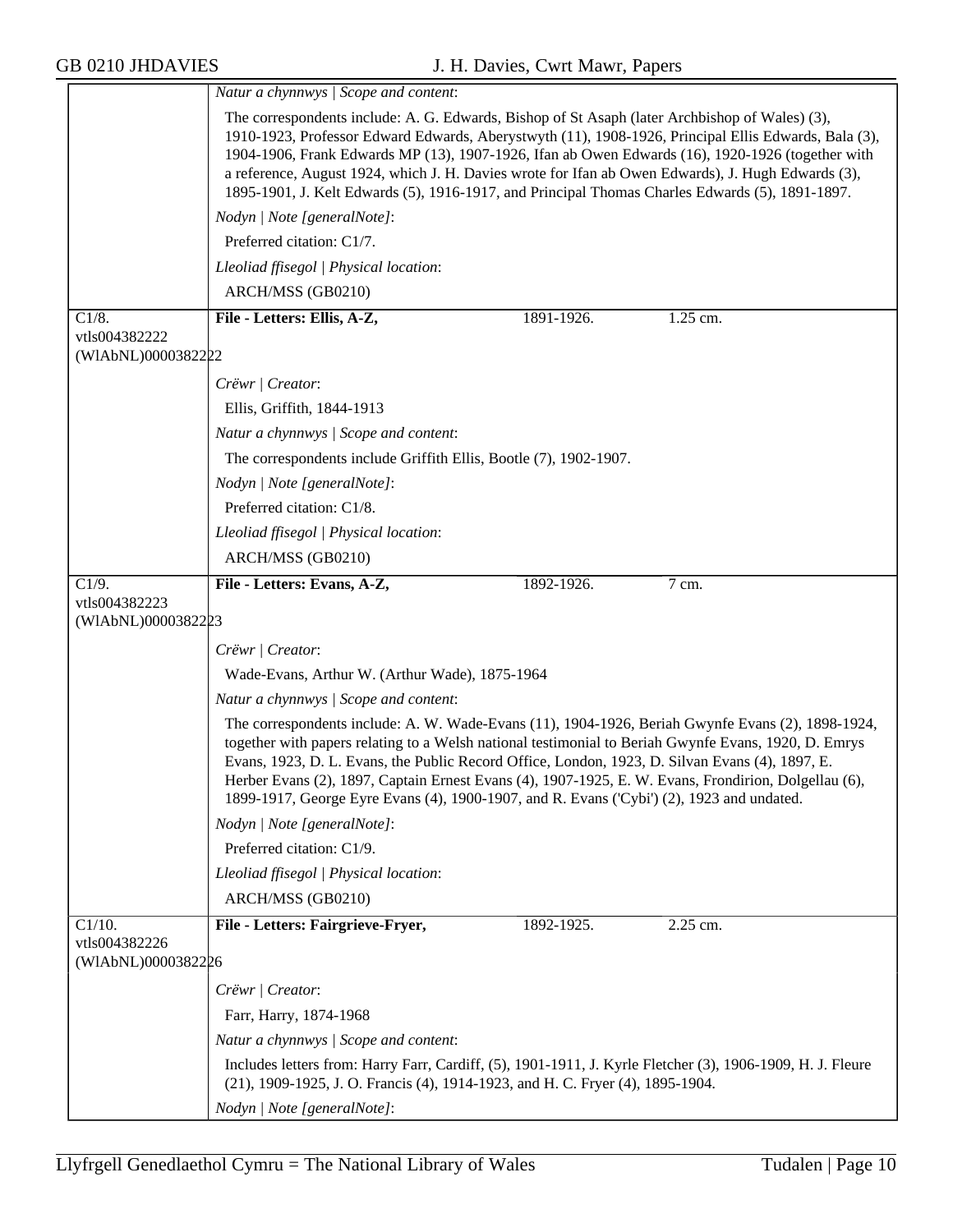|                                     | Preferred citation: C1/10.                                                                                                                                                                                                                                                                                                                                                                                                 |  |
|-------------------------------------|----------------------------------------------------------------------------------------------------------------------------------------------------------------------------------------------------------------------------------------------------------------------------------------------------------------------------------------------------------------------------------------------------------------------------|--|
|                                     | Lleoliad ffisegol   Physical location:                                                                                                                                                                                                                                                                                                                                                                                     |  |
|                                     | ARCH/MSS (GB0210)                                                                                                                                                                                                                                                                                                                                                                                                          |  |
| $C1/11$ .                           | File - Letters: Galloway-Guppy,<br>1892-1925.<br>5 cm.                                                                                                                                                                                                                                                                                                                                                                     |  |
| vtls004382232                       |                                                                                                                                                                                                                                                                                                                                                                                                                            |  |
| (WIAbNL)0000382282                  |                                                                                                                                                                                                                                                                                                                                                                                                                            |  |
|                                     | Crëwr / Creator:                                                                                                                                                                                                                                                                                                                                                                                                           |  |
|                                     | Geake, Charles, 1867-1919                                                                                                                                                                                                                                                                                                                                                                                                  |  |
|                                     | Natur a chynnwys / Scope and content:                                                                                                                                                                                                                                                                                                                                                                                      |  |
|                                     | The correspondents include: Charles Geake (2), 1902 and undated, David Lloyd George (6), 1895-1909,<br>Richard Lloyd George ('Dick'), 1908, William George (2), 1904-1911, Thomas Allen Glenn (10),<br>1913-1916, Alfred P. Graves (2), 1911-1912, Mortimer Green (11), 1892-1905, Elphin (R. A. Griffith),<br>(4), 1902-1909, and W. J. Gruffydd (5), 1907-1925.                                                          |  |
|                                     | Nodyn   Note [generalNote]:                                                                                                                                                                                                                                                                                                                                                                                                |  |
|                                     | Preferred citation: C1/11.                                                                                                                                                                                                                                                                                                                                                                                                 |  |
|                                     | Lleoliad ffisegol   Physical location:                                                                                                                                                                                                                                                                                                                                                                                     |  |
|                                     | ARCH/MSS (GB0210)                                                                                                                                                                                                                                                                                                                                                                                                          |  |
| C1/12.                              | 5.25 cm.<br>File - Letters: Harries-Humphreys,<br>1892-1925.                                                                                                                                                                                                                                                                                                                                                               |  |
| vtls004382287<br>(WIAbNL)0000382287 |                                                                                                                                                                                                                                                                                                                                                                                                                            |  |
|                                     | Crëwr   Creator:                                                                                                                                                                                                                                                                                                                                                                                                           |  |
|                                     | Hall, Hubert, 1857-1944                                                                                                                                                                                                                                                                                                                                                                                                    |  |
|                                     | Natur a chynnwys / Scope and content:                                                                                                                                                                                                                                                                                                                                                                                      |  |
|                                     | The correspondents include: Hubert Hall (11), 1901-1925, E. P. Harries, Pembroke Labour Party,<br>1918, Wilfred Hemp (7), 1915-1923, Sydney Herbert (2), undated, John M. Howell, Aberaeron (3),<br>1902-1919, William Evans Hoyle, Director of the National Museum of Wales (2), 1915-1917, Robert A.<br>Hudson, 1899, H. Brython Hughes (2), 1911 and undated, and Rev. John Evan Hughes, Caernarfon (10),<br>1895-1924. |  |
|                                     | Nodyn   Note [generalNote]:                                                                                                                                                                                                                                                                                                                                                                                                |  |
|                                     | Preferred citation: C1/12.                                                                                                                                                                                                                                                                                                                                                                                                 |  |
|                                     | Lleoliad ffisegol   Physical location:                                                                                                                                                                                                                                                                                                                                                                                     |  |
|                                     | ARCH/MSS (GB0210)                                                                                                                                                                                                                                                                                                                                                                                                          |  |
| $C1/13$ .                           | File - Letters: International-Irallt,<br>0.25 cm.<br>1911.                                                                                                                                                                                                                                                                                                                                                                 |  |
| vtls004382288<br>(WIAbNL)0000382288 |                                                                                                                                                                                                                                                                                                                                                                                                                            |  |
|                                     | Crëwr   Creator:                                                                                                                                                                                                                                                                                                                                                                                                           |  |
|                                     | Roberts, Robert, 1839-1914                                                                                                                                                                                                                                                                                                                                                                                                 |  |
|                                     | Natur a chynnwys / Scope and content:                                                                                                                                                                                                                                                                                                                                                                                      |  |
|                                     | Includes a letter from Isallt (Robert Roberts), 1911.                                                                                                                                                                                                                                                                                                                                                                      |  |
|                                     | Nodyn   Note [generalNote]:                                                                                                                                                                                                                                                                                                                                                                                                |  |
|                                     | Preferred citation: C1/13.                                                                                                                                                                                                                                                                                                                                                                                                 |  |
|                                     | Lleoliad ffisegol   Physical location:                                                                                                                                                                                                                                                                                                                                                                                     |  |
|                                     | ARCH/MSS (GB0210)                                                                                                                                                                                                                                                                                                                                                                                                          |  |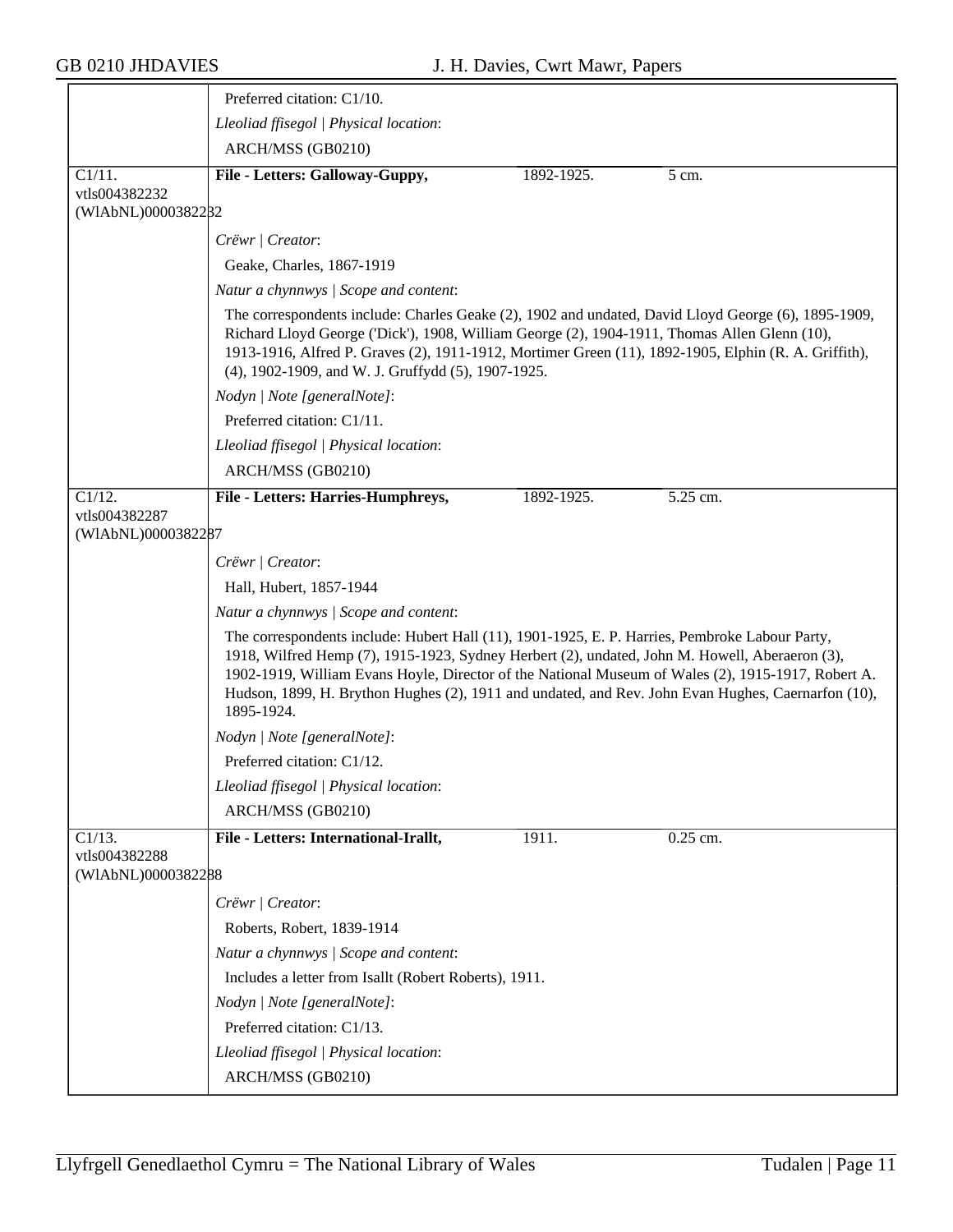| C1/14.             | File - Letters: Jacki-Joseph,                                                                                                                                                                                                                                                                                                                                                                                                                                                                                                                                                            | 1895-1925. | 3.25 cm.         |
|--------------------|------------------------------------------------------------------------------------------------------------------------------------------------------------------------------------------------------------------------------------------------------------------------------------------------------------------------------------------------------------------------------------------------------------------------------------------------------------------------------------------------------------------------------------------------------------------------------------------|------------|------------------|
| vtls004382290      |                                                                                                                                                                                                                                                                                                                                                                                                                                                                                                                                                                                          |            |                  |
| (WIAbNL)0000382290 |                                                                                                                                                                                                                                                                                                                                                                                                                                                                                                                                                                                          |            |                  |
|                    | Crëwr   Creator:                                                                                                                                                                                                                                                                                                                                                                                                                                                                                                                                                                         |            |                  |
|                    | James, J. Spinther (James Spinther), 1837-1914                                                                                                                                                                                                                                                                                                                                                                                                                                                                                                                                           |            |                  |
|                    | Natur a chynnwys / Scope and content:                                                                                                                                                                                                                                                                                                                                                                                                                                                                                                                                                    |            |                  |
|                    | The correspondents include: J. Spinther James (4), 1901-1910, Gwili (Rev. J. Jenkins), 1918, E. T. John<br>MP, 1913, and W. Goscombe John (8), 1899-1922.                                                                                                                                                                                                                                                                                                                                                                                                                                |            |                  |
|                    | Nodyn   Note [generalNote]:                                                                                                                                                                                                                                                                                                                                                                                                                                                                                                                                                              |            |                  |
|                    | Preferred citation: C1/14.                                                                                                                                                                                                                                                                                                                                                                                                                                                                                                                                                               |            |                  |
|                    | Lleoliad ffisegol   Physical location:                                                                                                                                                                                                                                                                                                                                                                                                                                                                                                                                                   |            |                  |
|                    | ARCH/MSS (GB0210)                                                                                                                                                                                                                                                                                                                                                                                                                                                                                                                                                                        |            |                  |
| C1/15.             | File - Letters: Jones, A.-F.,                                                                                                                                                                                                                                                                                                                                                                                                                                                                                                                                                            | 1889-1925  | 4.25 cm.         |
| vtls004382291      |                                                                                                                                                                                                                                                                                                                                                                                                                                                                                                                                                                                          |            |                  |
| (WIAbNL)0000382291 |                                                                                                                                                                                                                                                                                                                                                                                                                                                                                                                                                                                          |            |                  |
|                    | Crëwr   Creator:                                                                                                                                                                                                                                                                                                                                                                                                                                                                                                                                                                         |            |                  |
|                    | Prys-Jones, A. G. (Arthur Glyn)                                                                                                                                                                                                                                                                                                                                                                                                                                                                                                                                                          |            |                  |
|                    | Natur a chynnwys / Scope and content:                                                                                                                                                                                                                                                                                                                                                                                                                                                                                                                                                    |            |                  |
|                    | The correspondents include: A. G. Prys-Jones, 1922, C. Bryner Jones (33), 1907-1925, Sir David<br>Brynmor Jones (3), 1909-1912, Major Edgar Jones, Barry (16), 1902-1925, E. Penllyn Jones (6),<br>1889-1898, and Fred Llewellyn-Jones (2), 1898-1924.                                                                                                                                                                                                                                                                                                                                   |            |                  |
|                    | Nodyn   Note [generalNote]:                                                                                                                                                                                                                                                                                                                                                                                                                                                                                                                                                              |            |                  |
|                    | Preferred citation: C1/15.                                                                                                                                                                                                                                                                                                                                                                                                                                                                                                                                                               |            |                  |
|                    | Lleoliad ffisegol   Physical location:                                                                                                                                                                                                                                                                                                                                                                                                                                                                                                                                                   |            |                  |
|                    | ARCH/MSS (GB0210)                                                                                                                                                                                                                                                                                                                                                                                                                                                                                                                                                                        |            |                  |
| $C1/16$ .          | File - Letters: Jones, G.-W.,                                                                                                                                                                                                                                                                                                                                                                                                                                                                                                                                                            | 1892-1926. | 4.75 cm.         |
| vtls004382327      |                                                                                                                                                                                                                                                                                                                                                                                                                                                                                                                                                                                          |            |                  |
| (WIAbNL)0000382327 |                                                                                                                                                                                                                                                                                                                                                                                                                                                                                                                                                                                          |            |                  |
|                    | Crëwr   Creator:                                                                                                                                                                                                                                                                                                                                                                                                                                                                                                                                                                         |            |                  |
|                    | Jones, Gwenan, 1889-1971                                                                                                                                                                                                                                                                                                                                                                                                                                                                                                                                                                 |            |                  |
|                    | Natur a chynnwys / Scope and content:                                                                                                                                                                                                                                                                                                                                                                                                                                                                                                                                                    |            |                  |
|                    | The correspondents include: Dr Gwenan Jones (3), 1915-1925, Gwyneth Vaughan Jones, Barry, 1918,<br>G. Hartwell Jones (3), 1911-1920, Professor Sir Henry Jones, Glasgow (5), 1892-1915, Sir Henry Haydn<br>Jones MP (5), 1913-1919, Sir Henry Stuart Jones (4), 1919 and undated, J. Cynddylan Jones, 1903,<br>Rev. J. Puleston Jones (4), 1895-1923, J. Walter Jones, Neath (2), 1920-1925, Llew Tegid, 1908, Owen<br>Rowland Jones (7), 1899-1907, Trebor Aled, 1890, R. Vaughan Jones, Bootle (6), 1909-1912, T. Gwynn<br>Jones (13), 1907-1924, and William Jones MP (2), 1905-1907. |            |                  |
|                    | Nodyn   Note [generalNote]:                                                                                                                                                                                                                                                                                                                                                                                                                                                                                                                                                              |            |                  |
|                    | Preferred citation: C1/16.                                                                                                                                                                                                                                                                                                                                                                                                                                                                                                                                                               |            |                  |
|                    | Lleoliad ffisegol   Physical location:                                                                                                                                                                                                                                                                                                                                                                                                                                                                                                                                                   |            |                  |
|                    | ARCH/MSS (GB0210)                                                                                                                                                                                                                                                                                                                                                                                                                                                                                                                                                                        |            |                  |
| C1/17.             | File - Letters: Keen-Knutsford,                                                                                                                                                                                                                                                                                                                                                                                                                                                                                                                                                          | 1905-1924. | $1 \text{ cm}$ . |
| vtls004382330      |                                                                                                                                                                                                                                                                                                                                                                                                                                                                                                                                                                                          |            |                  |
| (WIAbNL)0000382380 |                                                                                                                                                                                                                                                                                                                                                                                                                                                                                                                                                                                          |            |                  |
|                    | Nodyn   Note [generalNote]:                                                                                                                                                                                                                                                                                                                                                                                                                                                                                                                                                              |            |                  |
|                    | Preferred citation: C1/17.                                                                                                                                                                                                                                                                                                                                                                                                                                                                                                                                                               |            |                  |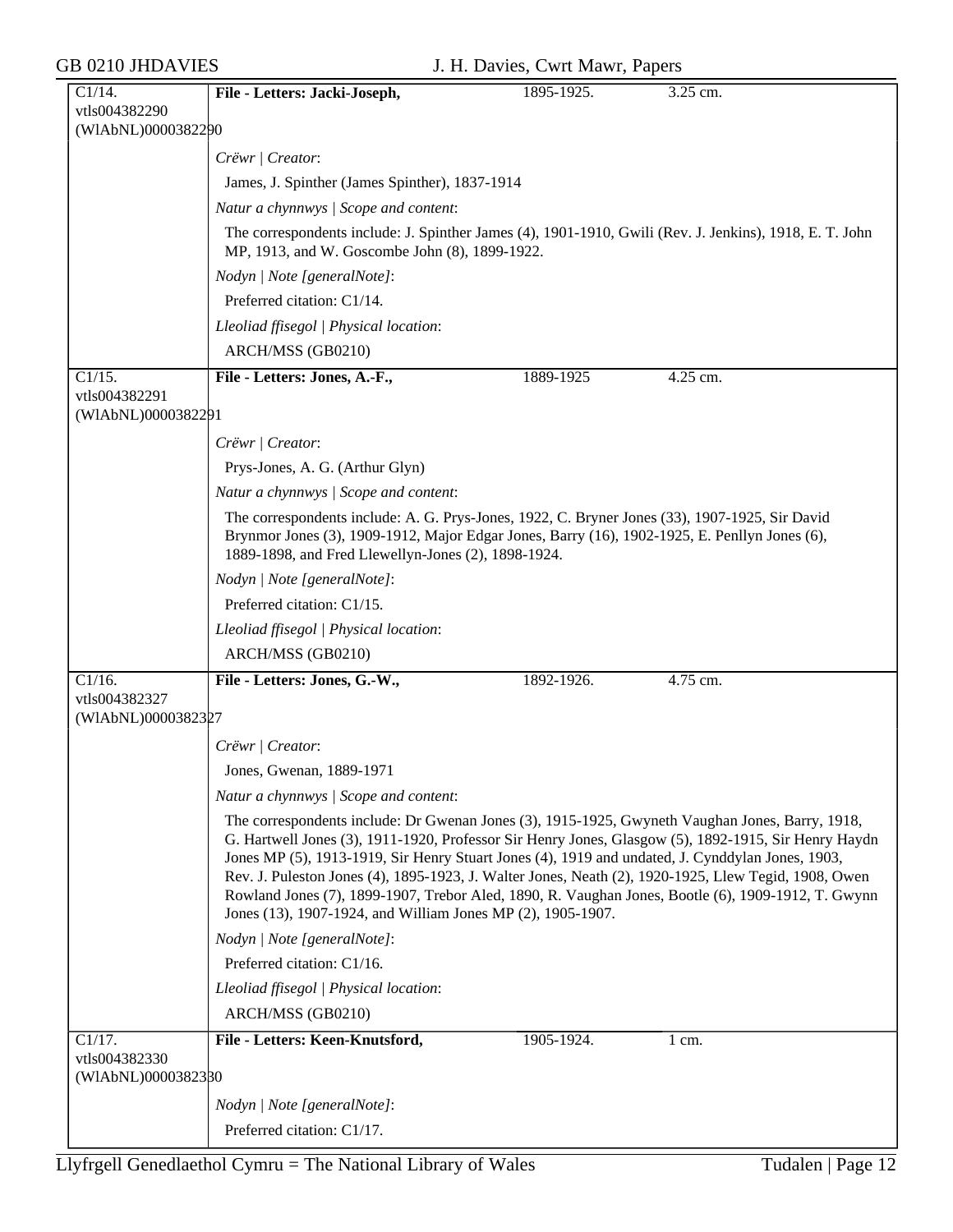|                                     | Lleoliad ffisegol   Physical location:                                                                                                                                                                                                                                                                                              |            |         |  |
|-------------------------------------|-------------------------------------------------------------------------------------------------------------------------------------------------------------------------------------------------------------------------------------------------------------------------------------------------------------------------------------|------------|---------|--|
|                                     | ARCH/MSS (GB0210)                                                                                                                                                                                                                                                                                                                   |            |         |  |
| $C1/18$ .                           | File - Letters: Lancet-Loxdale,                                                                                                                                                                                                                                                                                                     | 1893-1926. | 5.5 cm. |  |
| vtls004382340                       |                                                                                                                                                                                                                                                                                                                                     |            |         |  |
| (WIAbNL)0000382340                  |                                                                                                                                                                                                                                                                                                                                     |            |         |  |
|                                     | Crëwr / Creator:                                                                                                                                                                                                                                                                                                                    |            |         |  |
|                                     | Lee, Sidney, Sir, 1859-1926                                                                                                                                                                                                                                                                                                         |            |         |  |
|                                     | Natur a chynnwys / Scope and content:                                                                                                                                                                                                                                                                                               |            |         |  |
|                                     | The correspondents include: Sir Sidney Lee, 1912, Professor T. A. Levi, Aberystwyth (2) 1905-1925,<br>Professor Henry Lewis, Cardiff (7), 1914-1923, Elfed (Rev. H. Elved Lewis) (34), 1899-1919,<br>Kitty Lewis (later Mrs Kitty Idwal Jones), 1921, Ruth Lewis (14), 1908-1918, and Timothy Lewis,<br>Aberystwyth (6), 1913-1926. |            |         |  |
|                                     | Nodyn   Note [generalNote]:                                                                                                                                                                                                                                                                                                         |            |         |  |
|                                     | Preferred citation: C1/18.                                                                                                                                                                                                                                                                                                          |            |         |  |
|                                     | Lleoliad ffisegol   Physical location:                                                                                                                                                                                                                                                                                              |            |         |  |
|                                     | ARCH/MSS (GB0210)                                                                                                                                                                                                                                                                                                                   |            |         |  |
| $C1/19$ .                           | File - Letters: Macclesfield-McCrae,                                                                                                                                                                                                                                                                                                | 1891-1926. | 5 cm.   |  |
| vtls004382355                       |                                                                                                                                                                                                                                                                                                                                     |            |         |  |
| (WIAbNL)0000382355                  |                                                                                                                                                                                                                                                                                                                                     |            |         |  |
|                                     | Crëwr   Creator:                                                                                                                                                                                                                                                                                                                    |            |         |  |
|                                     | Mee, Arthur, 1860-1926                                                                                                                                                                                                                                                                                                              |            |         |  |
|                                     | Natur a chynnwys / Scope and content:                                                                                                                                                                                                                                                                                               |            |         |  |
|                                     | The correspondents include: Arthur Mee, 1892, Sir Lewis Morris (23), 1901-1907, and Gilbert Murray,<br>1921.                                                                                                                                                                                                                        |            |         |  |
|                                     | Nodyn   Note [generalNote]:                                                                                                                                                                                                                                                                                                         |            |         |  |
|                                     | Preferred citation: C1/19.                                                                                                                                                                                                                                                                                                          |            |         |  |
|                                     | Lleoliad ffisegol   Physical location:                                                                                                                                                                                                                                                                                              |            |         |  |
|                                     | ARCH/MSS (GB0210)                                                                                                                                                                                                                                                                                                                   |            |         |  |
| C1/20.                              | File - Letters: National-Owen,                                                                                                                                                                                                                                                                                                      | 1894-1925. | 5.5 cm. |  |
| vtls004382357<br>(WIAbNL)0000382357 |                                                                                                                                                                                                                                                                                                                                     |            |         |  |
|                                     | Crëwr / Creator:                                                                                                                                                                                                                                                                                                                    |            |         |  |
|                                     | Owen, Bob, 1885-1962                                                                                                                                                                                                                                                                                                                |            |         |  |
|                                     | Natur a chynnwys / Scope and content:                                                                                                                                                                                                                                                                                               |            |         |  |
|                                     | The correspondents include: Bob Owen, Croesor (2), 1918, Henry Owen (3), 1899-1909, J. Isambard<br>Owen (5), 1898-1924, John Owen, Bishop of St Davids (2), 1919-1925, Morfydd Owen, 1916, and<br>Alafon (Owen Griffith Owen), 1915.                                                                                                |            |         |  |
|                                     | Nodyn   Note [generalNote]:                                                                                                                                                                                                                                                                                                         |            |         |  |
|                                     | Preferred citation: C1/20.                                                                                                                                                                                                                                                                                                          |            |         |  |
|                                     | Lleoliad ffisegol   Physical location:                                                                                                                                                                                                                                                                                              |            |         |  |
|                                     | ARCH/MSS (GB0210)                                                                                                                                                                                                                                                                                                                   |            |         |  |
| C1/21.                              | File - Letters: Paine-Quaritch,                                                                                                                                                                                                                                                                                                     | 1891-1925. | 4.5 cm. |  |
| vtls004382368                       |                                                                                                                                                                                                                                                                                                                                     |            |         |  |
| (WIAbNL)0000382368                  |                                                                                                                                                                                                                                                                                                                                     |            |         |  |
|                                     | Crëwr   Creator:                                                                                                                                                                                                                                                                                                                    |            |         |  |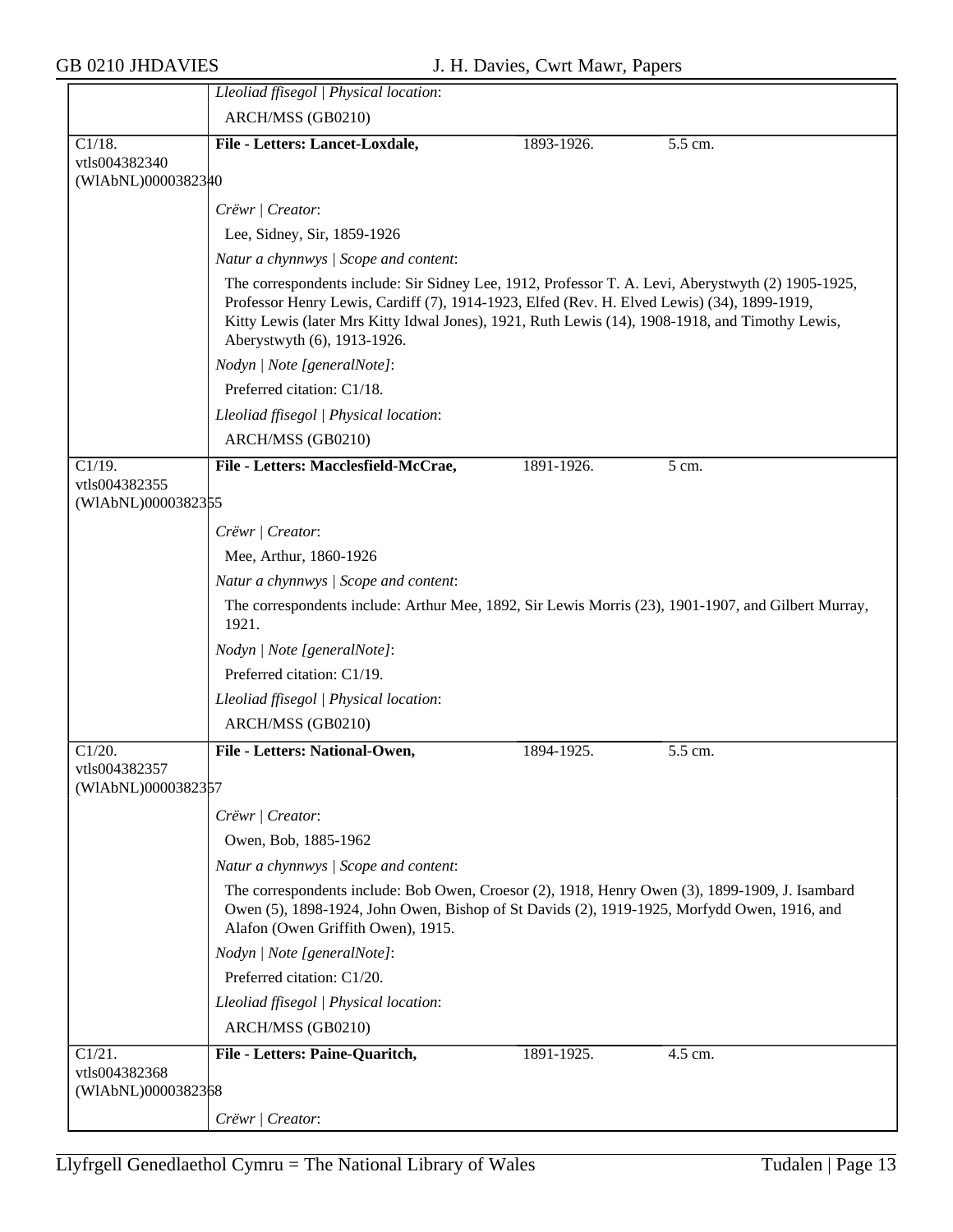|                                     | Palmer, Alfred Neobard                                                                                                                                                                                                                                                                                                                                |            |         |  |
|-------------------------------------|-------------------------------------------------------------------------------------------------------------------------------------------------------------------------------------------------------------------------------------------------------------------------------------------------------------------------------------------------------|------------|---------|--|
|                                     | Natur a chynnwys / Scope and content:                                                                                                                                                                                                                                                                                                                 |            |         |  |
|                                     | The correspondents include: Alfred Neobard Palmer (23), 1896-1912, W. J. Parry (2), 1911-1924,<br>Iorwerth C. Peate (2), 1923-1925, D. Rhys Phillips (3), 1912-1913, Lord Pontypridd (Alfred Thomas),<br>1919, Thomas Powel, Cardiff (9), 1906-1915, and J. Arthur Price (3), 1891-1895.                                                              |            |         |  |
|                                     | Nodyn   Note [generalNote]:                                                                                                                                                                                                                                                                                                                           |            |         |  |
|                                     | Preferred citation: C1/21.                                                                                                                                                                                                                                                                                                                            |            |         |  |
|                                     | Lleoliad ffisegol   Physical location:                                                                                                                                                                                                                                                                                                                |            |         |  |
|                                     | ARCH/MSS (GB0210)                                                                                                                                                                                                                                                                                                                                     |            |         |  |
| C1/22.                              | File - Letters: Ramsay-Rudler,                                                                                                                                                                                                                                                                                                                        | 1891-1926. | 5 cm.   |  |
| vtls004382397<br>(WIAbNL)0000382397 |                                                                                                                                                                                                                                                                                                                                                       |            |         |  |
|                                     | Crëwr   Creator:                                                                                                                                                                                                                                                                                                                                      |            |         |  |
|                                     | Dyfed, 1850-1923                                                                                                                                                                                                                                                                                                                                      |            |         |  |
|                                     | Natur a chynnwys / Scope and content:                                                                                                                                                                                                                                                                                                                 |            |         |  |
|                                     | The correspondents include: Dyfed (3), 1914-1921, Harry Rees, Lampeter, (4), 1913-1918, T. Mardy<br>Rees, 1907, Sir Harry R. Reichel (6), 1921-1924, Ernest Rhys (9), 1900-1926, E. Prosser Rhys, 1923, Sir<br>John Rhys (17), 1891-1909, Dr Thomas Richards, Maesteg (5), 1911-1924, John Rowland/Rowlands,<br>1907, and W. Bowen Rowlands MP, 1892. |            |         |  |
|                                     | Nodyn   Note [generalNote]:                                                                                                                                                                                                                                                                                                                           |            |         |  |
|                                     | Preferred citation: C1/22.                                                                                                                                                                                                                                                                                                                            |            |         |  |
|                                     | Lleoliad ffisegol   Physical location:                                                                                                                                                                                                                                                                                                                |            |         |  |
|                                     | ARCH/MSS (GB0210)                                                                                                                                                                                                                                                                                                                                     |            |         |  |
| C1/23.<br>vtls004382399             | File - Letters: Roberts, A-Z,                                                                                                                                                                                                                                                                                                                         | 1892-1925. | 6.5 cm. |  |
| (WIAbNL)0000382399                  |                                                                                                                                                                                                                                                                                                                                                       |            |         |  |
|                                     | Crëwr   Creator:                                                                                                                                                                                                                                                                                                                                      |            |         |  |
|                                     | Roberts, J. Bryn (John Bryn), 1847-1931                                                                                                                                                                                                                                                                                                               |            |         |  |
|                                     | Natur a chynnwys / Scope and content:                                                                                                                                                                                                                                                                                                                 |            |         |  |
|                                     | The correspondents include: Judge John Bryn Roberts (7), 1894-1907, Sir John Herbert Roberts MP<br>(5), 1899-1909, R. Silyn Roberts, 1919, and Principal Thomas Francis Roberts, Aberystwyth (27),<br>1897-1918.                                                                                                                                      |            |         |  |
|                                     | Nodyn   Note [generalNote]:                                                                                                                                                                                                                                                                                                                           |            |         |  |
|                                     | Preferred citation: C1/23.                                                                                                                                                                                                                                                                                                                            |            |         |  |
|                                     | Lleoliad ffisegol   Physical location:                                                                                                                                                                                                                                                                                                                |            |         |  |
|                                     | ARCH/MSS (GB0210)                                                                                                                                                                                                                                                                                                                                     |            |         |  |
| $C1/24$ .                           | File - Letters: Salamanca-Symons,                                                                                                                                                                                                                                                                                                                     | 1902-1926. | 2.5 cm. |  |
| vtls004382433<br>(WIAbNL)0000382433 |                                                                                                                                                                                                                                                                                                                                                       |            |         |  |
|                                     |                                                                                                                                                                                                                                                                                                                                                       |            |         |  |
|                                     | Crëwr   Creator:<br>Spurrell, Walter, 1858-1934                                                                                                                                                                                                                                                                                                       |            |         |  |
|                                     | Natur a chynnwys / Scope and content:                                                                                                                                                                                                                                                                                                                 |            |         |  |
|                                     |                                                                                                                                                                                                                                                                                                                                                       |            |         |  |
|                                     |                                                                                                                                                                                                                                                                                                                                                       |            |         |  |
|                                     | The correspondents include: Walter Spurrell, Carmarthen, (22), 1902-1916, Lord Stamfordham, 1926, Sir<br>George Stapledon (2), 1921 and undated, and Dr G. Arbour Stephens, 1925.                                                                                                                                                                     |            |         |  |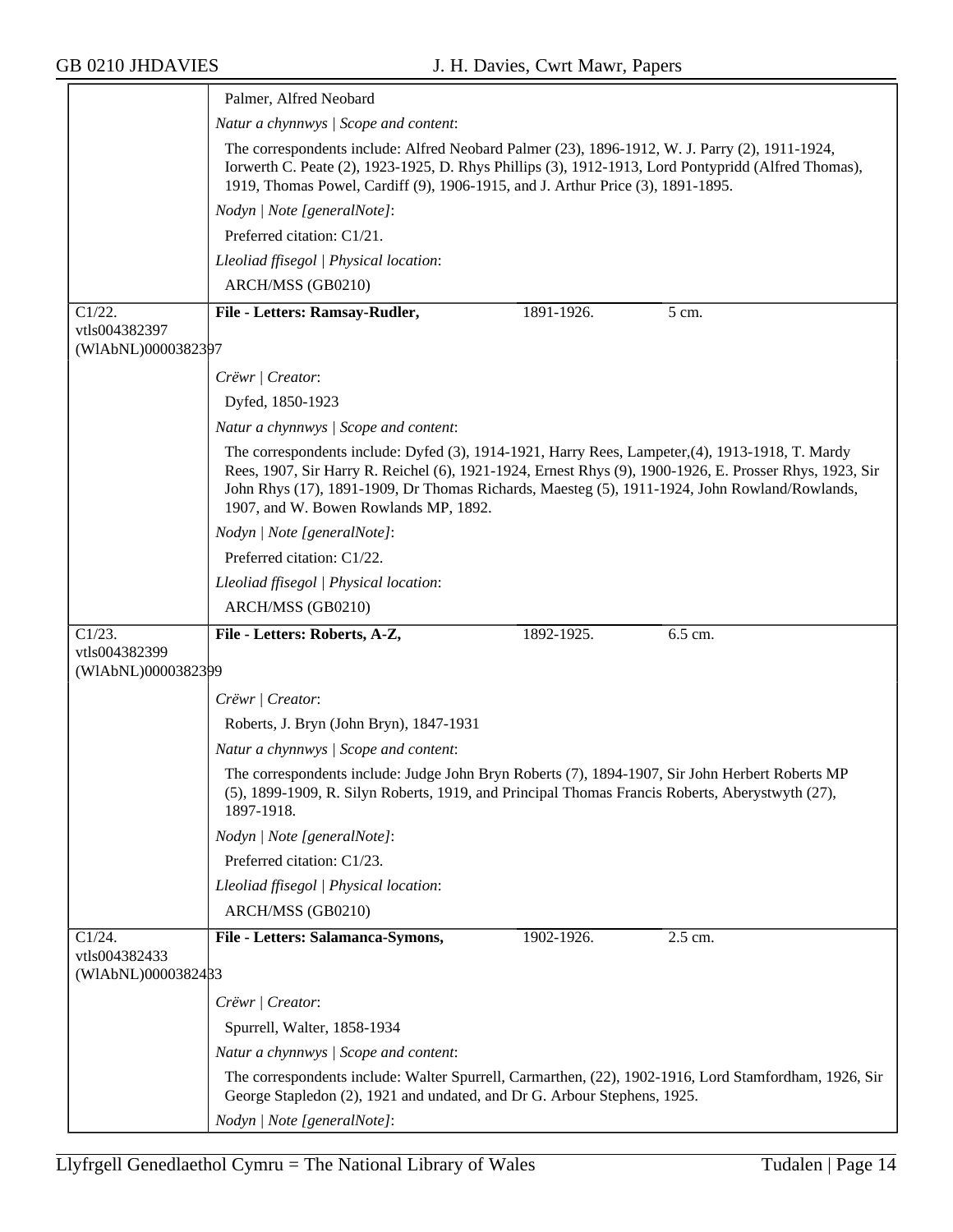|                                     | Preferred citation: C1/24.                                                                                                                                                                                                                                                                             |            |           |
|-------------------------------------|--------------------------------------------------------------------------------------------------------------------------------------------------------------------------------------------------------------------------------------------------------------------------------------------------------|------------|-----------|
|                                     | Lleoliad ffisegol   Physical location:                                                                                                                                                                                                                                                                 |            |           |
|                                     | ARCH/MSS (GB0210)                                                                                                                                                                                                                                                                                      |            |           |
| Cl/25.                              | File - Letters: Tawney-Twenty,                                                                                                                                                                                                                                                                         | 1891-1925. | $3.5$ cm. |
| vtls004382451<br>(WIAbNL)0000382451 |                                                                                                                                                                                                                                                                                                        |            |           |
|                                     | Crëwr   Creator:                                                                                                                                                                                                                                                                                       |            |           |
|                                     | Llew Tegid, 1851-1928                                                                                                                                                                                                                                                                                  |            |           |
|                                     | Natur a chynnwys / Scope and content:                                                                                                                                                                                                                                                                  |            |           |
|                                     | The correspondents include: Llew Tegid, 1909, Ben Bowen Thomas, undated, Archdeacon D. R.<br>Thomas, St Asaph (10), 1898-1903, David Thomas, Aberystwyth, (5), 1922-1925, Principal A. H. Trow,<br>Cardiff (4), 1914-1922, and E. R. Horsfall Turner (2), 1902-1905.                                   |            |           |
|                                     | Nodyn   Note [generalNote]:                                                                                                                                                                                                                                                                            |            |           |
|                                     | Preferred citation: C1/25.                                                                                                                                                                                                                                                                             |            |           |
|                                     | Lleoliad ffisegol   Physical location:                                                                                                                                                                                                                                                                 |            |           |
|                                     | ARCH/MSS (GB0210)                                                                                                                                                                                                                                                                                      |            |           |
| $C1/26$ .                           | File - Letters: Vaughan-Zimmern,                                                                                                                                                                                                                                                                       | 1892-1926. | 3.5 cm.   |
| vtls004382629<br>(WIAbNL)0000382629 |                                                                                                                                                                                                                                                                                                        |            |           |
|                                     | Crëwr   Creator:                                                                                                                                                                                                                                                                                       |            |           |
|                                     | Vaughan, Herbert M. (Herbert Millingchamp), 1870-1948                                                                                                                                                                                                                                                  |            |           |
|                                     | Natur a chynnwys / Scope and content:                                                                                                                                                                                                                                                                  |            |           |
|                                     | The correspondents include: Herbert M. Vaughan (10), 1914-1925, T. J. Waddingham, Plas Hafod (2),<br>1922, Morgan Watkin (10), 1915-1925, Percy E. Watkins, 1916, Charles Webster (9), 1922-1926, Dame<br>Olive Wheeler (2), 1925 and undated, and Professor A. E. Zimmern (7), 1919-1920 and undated. |            |           |
|                                     | Nodyn   Note [generalNote]:                                                                                                                                                                                                                                                                            |            |           |
|                                     | Preferred citation: C1/26.                                                                                                                                                                                                                                                                             |            |           |
|                                     | Lleoliad ffisegol   Physical location:                                                                                                                                                                                                                                                                 |            |           |
|                                     | ARCH/MSS (GB0210)                                                                                                                                                                                                                                                                                      |            |           |
| C1/27.                              | File - Letters: Williams, A. - J.,                                                                                                                                                                                                                                                                     | 1896-1926. | 3.5 cm.   |
| vtls004382637<br>(WIAbNL)0000382687 |                                                                                                                                                                                                                                                                                                        |            |           |
|                                     | Crëwr   Creator:                                                                                                                                                                                                                                                                                       |            |           |
|                                     | Williams, H. Cernyw (Hywel Cernyw), 1843-1937                                                                                                                                                                                                                                                          |            |           |
|                                     | Natur a chynnwys / Scope and content:                                                                                                                                                                                                                                                                  |            |           |
|                                     | The correspondents include: H. Cernyw Williams (2), 1904-1912, Ifor Williams (3), 1908-1909 and<br>undated, J. Lloyd Williams (10), 1909-1926, John Williams, Brynsiencyn (20), 1897-1920, and Sir John<br>Williams (2), 1917-1918.                                                                    |            |           |
|                                     | Nodyn   Note [generalNote]:                                                                                                                                                                                                                                                                            |            |           |
|                                     | Preferred citation: C1/27.                                                                                                                                                                                                                                                                             |            |           |
|                                     | Lleoliad ffisegol   Physical location:                                                                                                                                                                                                                                                                 |            |           |
|                                     | ARCH/MSS (GB0210)                                                                                                                                                                                                                                                                                      |            |           |
| C1/28.                              | File - Letters: Williams, M. - Z.,                                                                                                                                                                                                                                                                     | 1892-1926. | 3.5 cm.   |
| vtls004382670<br>(WIAbNL)0000382670 |                                                                                                                                                                                                                                                                                                        |            |           |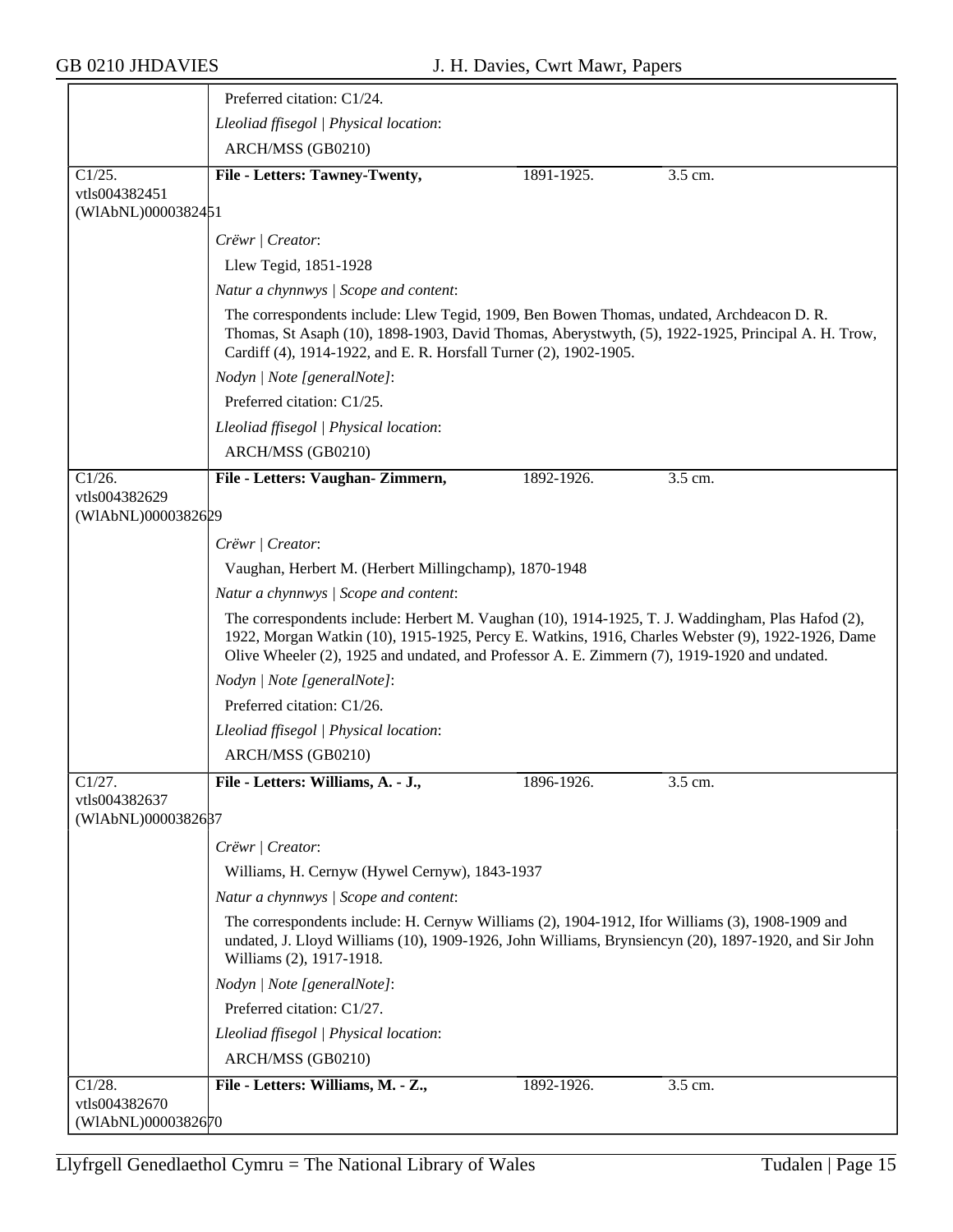|                    | Crëwr   Creator:                                                                                                                   |  |  |  |
|--------------------|------------------------------------------------------------------------------------------------------------------------------------|--|--|--|
|                    | Williams, Mary, 1882-1977                                                                                                          |  |  |  |
|                    | Natur a chynnwys / Scope and content:                                                                                              |  |  |  |
|                    | The correspondents include: Mary Williams (18), 1907-1921, T. Marchant Williams (8), 1897-1910, and<br>W. S. Gwynn-Williams, 1926. |  |  |  |
|                    | Nodyn   Note [generalNote]:                                                                                                        |  |  |  |
|                    | Preferred citation: C1/28.                                                                                                         |  |  |  |
|                    | Lleoliad ffisegol   Physical location:                                                                                             |  |  |  |
|                    | ARCH/MSS (GB0210)                                                                                                                  |  |  |  |
| C1/29.             | 1.75 cm.<br>File - Stray letters and notes,<br>1895-1924.                                                                          |  |  |  |
| vtls004382688      |                                                                                                                                    |  |  |  |
| (WIAbNL)0000382688 |                                                                                                                                    |  |  |  |
|                    | Natur a chynnwys / Scope and content:                                                                                              |  |  |  |
|                    | Fragments of letters, incomplete letters, letters with no signature, letters bearing pseudonyms only, and<br>stray envelopes.      |  |  |  |
|                    | Nodyn   Note [generalNote]:                                                                                                        |  |  |  |
|                    | Preferred citation: C1/29.                                                                                                         |  |  |  |
|                    | Lleoliad ffisegol   Physical location:                                                                                             |  |  |  |
|                    | ARCH/MSS (GB0210)                                                                                                                  |  |  |  |

## **Cyfres | Series C2. vtls004382691 (WlAbNL)0000382691: Letters from prominent individuals,**

Dyddiad | Date: 1892-1926. (dyddiad creu) | (date of creation)

Natur a chynnwys | Scope and content:

Letters, 1892-1926, mainly from prominent individuals who corresponded fairly regularly with J. H. Davies, together with a file of letters, 1892-1926, from J. H. Davies, and a file of letters, 1916-1926, from J. H. Davies to M. H. Jones. The letters cover a very wide range of subjects and themes. For details of the subjects covered, see the file level descriptions.

Disgrifiad ffisegol | Physical description: 6 folders, 25 envelopes.

Lleoliad ffisegol | Physical location: ARCH/MSS (GB0210)

Nodyn | Note [generalNote]:

Preferred citation: C2.

Trefniant | Arrangement:

Files C2/1-C2/29 are arranged alphabetically by the name of the correspondent and then chronologically within each file. File C2/30 comprises letters, 1892-1916, from J. H. Davies to a large number of recipients, while C2/31 consists of letters, 1916-1926, from J. H. Davies to M. H. Jones.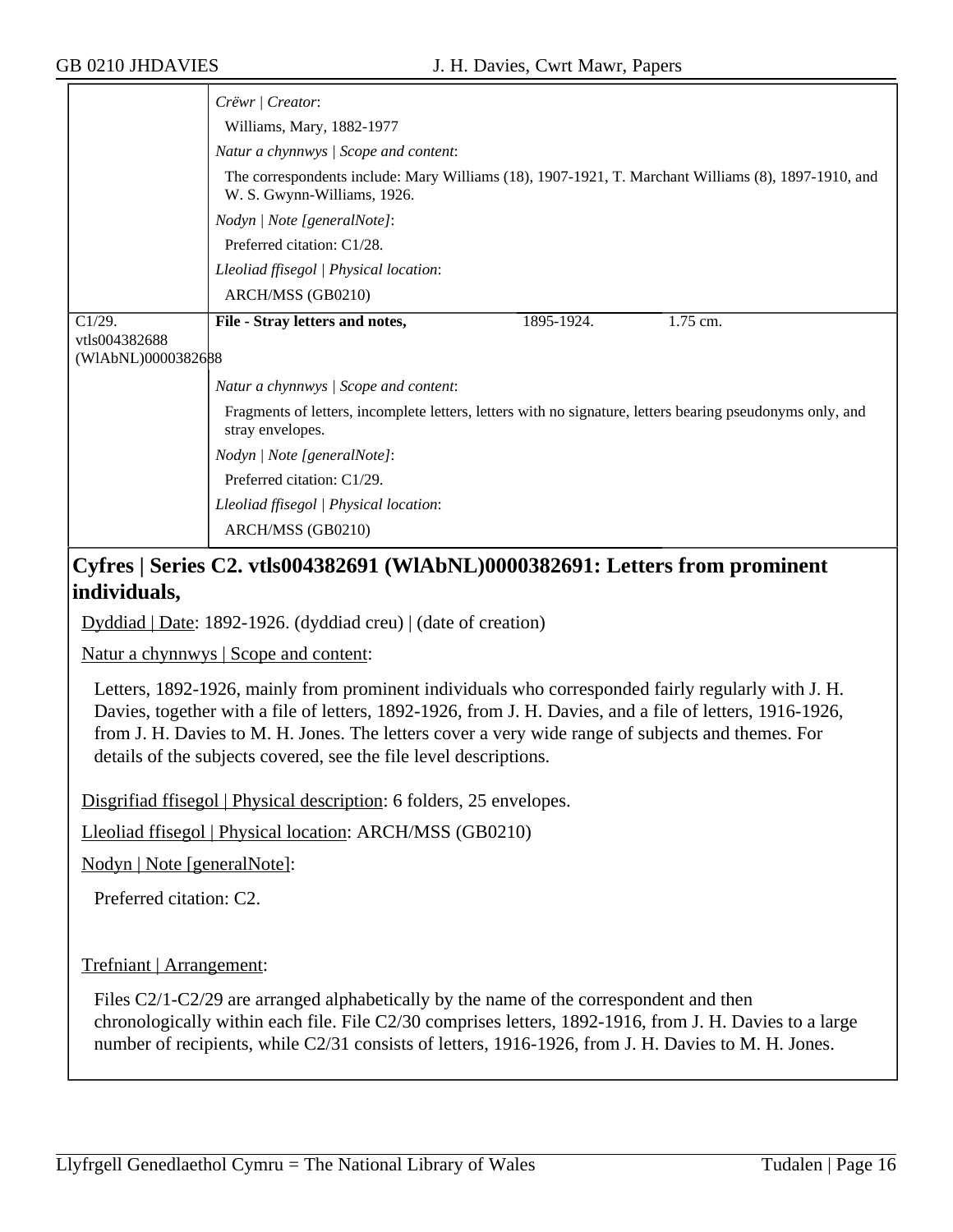| FFeil / rhestr eitemau   File / item list |                                                                                                                                                                                                                                                                                                                                                                                                                                                                                                                                                                                                                                                                                                                                                                                                                                                                                                                                                                             |                     |                                               |
|-------------------------------------------|-----------------------------------------------------------------------------------------------------------------------------------------------------------------------------------------------------------------------------------------------------------------------------------------------------------------------------------------------------------------------------------------------------------------------------------------------------------------------------------------------------------------------------------------------------------------------------------------------------------------------------------------------------------------------------------------------------------------------------------------------------------------------------------------------------------------------------------------------------------------------------------------------------------------------------------------------------------------------------|---------------------|-----------------------------------------------|
| Cod cyfeirnod  <br>Reference code         | Teitl   Title                                                                                                                                                                                                                                                                                                                                                                                                                                                                                                                                                                                                                                                                                                                                                                                                                                                                                                                                                               | Dyddiadau   Dates   | Disgrifiad ffisegol   Physical<br>description |
| C2/1.                                     | <b>File - Sir John Ballinger</b>                                                                                                                                                                                                                                                                                                                                                                                                                                                                                                                                                                                                                                                                                                                                                                                                                                                                                                                                            | 1897-1926           | 6.75 cm.                                      |
| vtls004382695<br>(WIAbNL)0000382695       |                                                                                                                                                                                                                                                                                                                                                                                                                                                                                                                                                                                                                                                                                                                                                                                                                                                                                                                                                                             |                     |                                               |
|                                           | Crëwr   Creator:                                                                                                                                                                                                                                                                                                                                                                                                                                                                                                                                                                                                                                                                                                                                                                                                                                                                                                                                                            |                     |                                               |
|                                           | Ballinger, John, 1860-1933                                                                                                                                                                                                                                                                                                                                                                                                                                                                                                                                                                                                                                                                                                                                                                                                                                                                                                                                                  |                     |                                               |
|                                           | Natur a chynnwys / Scope and content:                                                                                                                                                                                                                                                                                                                                                                                                                                                                                                                                                                                                                                                                                                                                                                                                                                                                                                                                       |                     |                                               |
|                                           | Most of the letters, 1897-1926, relate to academic and research matters, many of them bibliographical<br>queries, or to J. H. Davies's researches and publications. Some concern professional matters and<br>developments at the Cardiff Free Libraries and later the National Library of Wales where Ballinger<br>was the first chief librarian. Some of the later letters relate to the establishment and early growth of the<br>National Library and to Davies's membership of its court, council and internal committees. There are<br>many references to the National Library's campaign to secure the status of a copyright receipt (legal<br>deposit) library and to wrest improved funding from the exchequer, and some to the deposit of the early<br>archival collections and printed works at the Library. There are a few references to family life. A few of<br>the letters from the Cardiff period are written by Harry Farr on behalf of Sir John Ballinger. |                     |                                               |
|                                           | Nodyn   Note [generalNote]:                                                                                                                                                                                                                                                                                                                                                                                                                                                                                                                                                                                                                                                                                                                                                                                                                                                                                                                                                 |                     |                                               |
|                                           | Preferred citation: C2/1.                                                                                                                                                                                                                                                                                                                                                                                                                                                                                                                                                                                                                                                                                                                                                                                                                                                                                                                                                   |                     |                                               |
|                                           | Lleoliad ffisegol   Physical location:                                                                                                                                                                                                                                                                                                                                                                                                                                                                                                                                                                                                                                                                                                                                                                                                                                                                                                                                      |                     |                                               |
|                                           | ARCH/MSS (GB0210)                                                                                                                                                                                                                                                                                                                                                                                                                                                                                                                                                                                                                                                                                                                                                                                                                                                                                                                                                           |                     |                                               |
| C2/2.                                     | File - D. R. Daniel,                                                                                                                                                                                                                                                                                                                                                                                                                                                                                                                                                                                                                                                                                                                                                                                                                                                                                                                                                        | 1899-1925.          | Folder (3.5 cm.)                              |
| vtls004382697<br>(WIAbNL)0000382697       |                                                                                                                                                                                                                                                                                                                                                                                                                                                                                                                                                                                                                                                                                                                                                                                                                                                                                                                                                                             |                     |                                               |
|                                           | Crëwr   Creator:                                                                                                                                                                                                                                                                                                                                                                                                                                                                                                                                                                                                                                                                                                                                                                                                                                                                                                                                                            |                     |                                               |
|                                           | Daniel, David R. (David Robert), 1859-1931                                                                                                                                                                                                                                                                                                                                                                                                                                                                                                                                                                                                                                                                                                                                                                                                                                                                                                                                  |                     |                                               |
|                                           | Natur a chynnwys / Scope and content:                                                                                                                                                                                                                                                                                                                                                                                                                                                                                                                                                                                                                                                                                                                                                                                                                                                                                                                                       |                     |                                               |
|                                           | The letters, 1899-1925, refer to contemporary events in Wales, notably within Caernarfonshire, many to<br>political developments and literary themes. There are many references to prominent Welsh figures, their<br>activities and contribution, especially O. M. Edwards.                                                                                                                                                                                                                                                                                                                                                                                                                                                                                                                                                                                                                                                                                                 |                     |                                               |
|                                           | Nodyn   Note [generalNote]:                                                                                                                                                                                                                                                                                                                                                                                                                                                                                                                                                                                                                                                                                                                                                                                                                                                                                                                                                 |                     |                                               |
|                                           | Preferred citation: C2/2.                                                                                                                                                                                                                                                                                                                                                                                                                                                                                                                                                                                                                                                                                                                                                                                                                                                                                                                                                   |                     |                                               |
|                                           | Lleoliad ffisegol   Physical location:                                                                                                                                                                                                                                                                                                                                                                                                                                                                                                                                                                                                                                                                                                                                                                                                                                                                                                                                      |                     |                                               |
|                                           | ARCH/MSS (GB0210)                                                                                                                                                                                                                                                                                                                                                                                                                                                                                                                                                                                                                                                                                                                                                                                                                                                                                                                                                           |                     |                                               |
| $C2/3$ .                                  | File - Daniel Daniel,                                                                                                                                                                                                                                                                                                                                                                                                                                                                                                                                                                                                                                                                                                                                                                                                                                                                                                                                                       | [c. 1900]-[c. 1920] | Envelope (0.5 cm.)                            |
| vtls004382700<br>(WIAbNL)0000382700       |                                                                                                                                                                                                                                                                                                                                                                                                                                                                                                                                                                                                                                                                                                                                                                                                                                                                                                                                                                             |                     |                                               |
|                                           | Natur a chynnwys / Scope and content:                                                                                                                                                                                                                                                                                                                                                                                                                                                                                                                                                                                                                                                                                                                                                                                                                                                                                                                                       |                     |                                               |
|                                           | The letters, c. 1900-c. 1920, give personal and local news from the Llangeitho and Tregaron areas.                                                                                                                                                                                                                                                                                                                                                                                                                                                                                                                                                                                                                                                                                                                                                                                                                                                                          |                     |                                               |
|                                           | Nodyn   Note [generalNote]:                                                                                                                                                                                                                                                                                                                                                                                                                                                                                                                                                                                                                                                                                                                                                                                                                                                                                                                                                 |                     |                                               |
|                                           | Preferred citation: C2/3.                                                                                                                                                                                                                                                                                                                                                                                                                                                                                                                                                                                                                                                                                                                                                                                                                                                                                                                                                   |                     |                                               |
|                                           | Lleoliad ffisegol   Physical location:                                                                                                                                                                                                                                                                                                                                                                                                                                                                                                                                                                                                                                                                                                                                                                                                                                                                                                                                      |                     |                                               |
|                                           | ARCH/MSS (GB0210)                                                                                                                                                                                                                                                                                                                                                                                                                                                                                                                                                                                                                                                                                                                                                                                                                                                                                                                                                           |                     |                                               |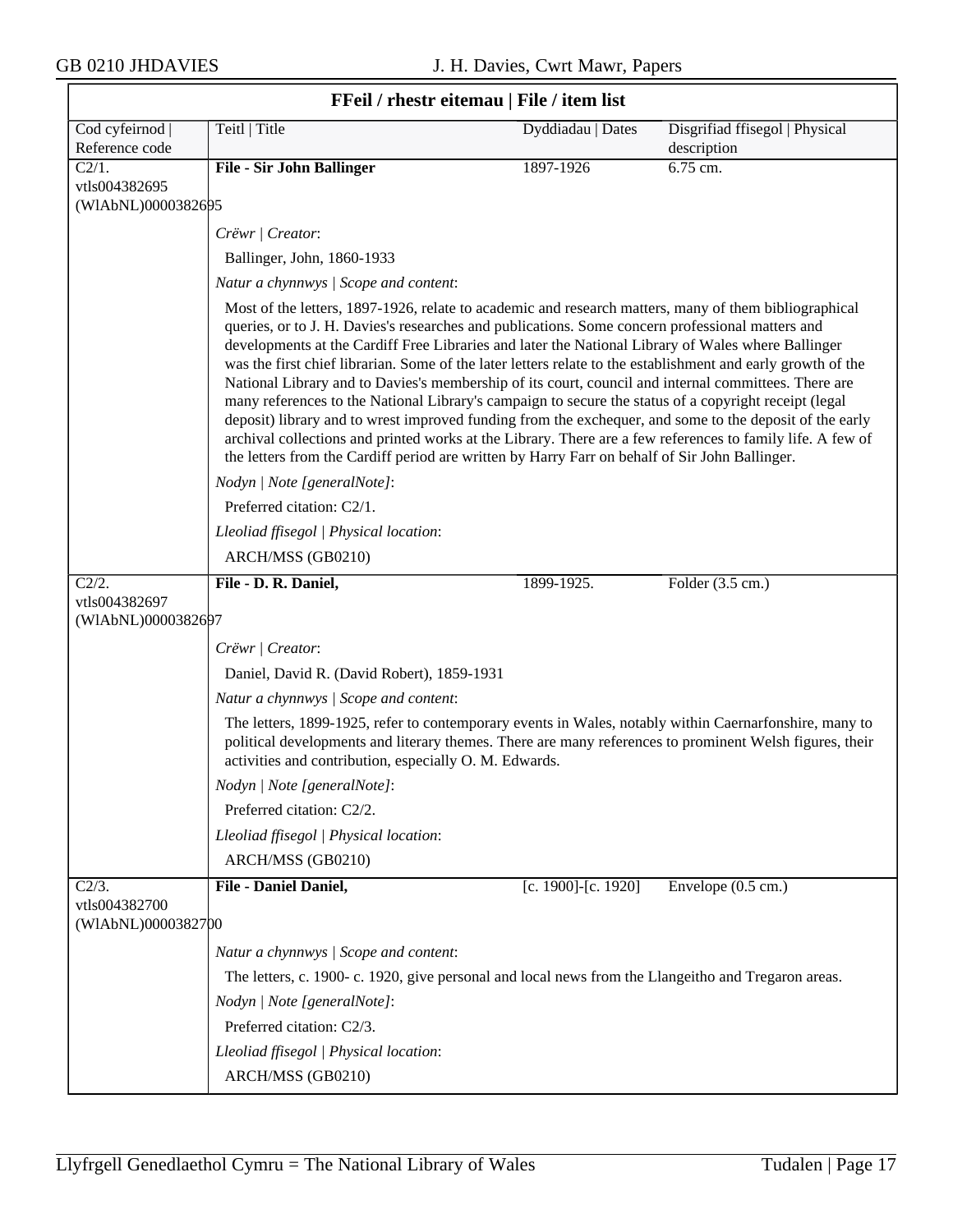| $C2/4$ .                            | File - Gwendoline E. Davies, Plas Dinam,<br>$[1914]$ - $[1919]$                                                                                                                                                                                                                                                                                                                                                                                                                                             | Folder (1.5 cm.)              |
|-------------------------------------|-------------------------------------------------------------------------------------------------------------------------------------------------------------------------------------------------------------------------------------------------------------------------------------------------------------------------------------------------------------------------------------------------------------------------------------------------------------------------------------------------------------|-------------------------------|
| vtls004382701                       |                                                                                                                                                                                                                                                                                                                                                                                                                                                                                                             |                               |
| (WIAbNL)0000382701                  |                                                                                                                                                                                                                                                                                                                                                                                                                                                                                                             |                               |
|                                     | Crëwr   Creator:                                                                                                                                                                                                                                                                                                                                                                                                                                                                                            |                               |
|                                     | Davies, Gwendoline Elizabeth, ca. 1882-1951                                                                                                                                                                                                                                                                                                                                                                                                                                                                 |                               |
|                                     | Natur a chynnwys / Scope and content:                                                                                                                                                                                                                                                                                                                                                                                                                                                                       |                               |
|                                     | The letters, [1914]-[1919], refer to the events of the First World War and to developments at the<br>University College of Wales, Aberystwyth, notably the teaching of music at the college.                                                                                                                                                                                                                                                                                                                |                               |
|                                     | Nodyn   Note [generalNote]:                                                                                                                                                                                                                                                                                                                                                                                                                                                                                 |                               |
|                                     | Preferred citation: C2/4.                                                                                                                                                                                                                                                                                                                                                                                                                                                                                   |                               |
|                                     | Lleoliad ffisegol   Physical location:                                                                                                                                                                                                                                                                                                                                                                                                                                                                      |                               |
|                                     | ARCH/MSS (GB0210)                                                                                                                                                                                                                                                                                                                                                                                                                                                                                           |                               |
| C2/5.                               | File - John Davies, Lampeter,<br>1902-1921.                                                                                                                                                                                                                                                                                                                                                                                                                                                                 | Envelope $(0.75 \text{ cm.})$ |
| vtls004382702<br>(WIAbNL)0000382702 |                                                                                                                                                                                                                                                                                                                                                                                                                                                                                                             |                               |
|                                     | Natur a chynnwys / Scope and content:                                                                                                                                                                                                                                                                                                                                                                                                                                                                       |                               |
|                                     | Most of the letters, 1902-1921, refer to the author's books, reading and researches. There is also some<br>local and family news. Some of the letters make arrangements for meetings with J. H. Davies.                                                                                                                                                                                                                                                                                                     |                               |
|                                     | Nodyn   Note [generalNote]:                                                                                                                                                                                                                                                                                                                                                                                                                                                                                 |                               |
|                                     | Preferred citation: C2/5.                                                                                                                                                                                                                                                                                                                                                                                                                                                                                   |                               |
|                                     |                                                                                                                                                                                                                                                                                                                                                                                                                                                                                                             |                               |
|                                     | Lleoliad ffisegol   Physical location:                                                                                                                                                                                                                                                                                                                                                                                                                                                                      |                               |
|                                     | ARCH/MSS (GB0210)                                                                                                                                                                                                                                                                                                                                                                                                                                                                                           |                               |
| C2/6.<br>vtls004382781              | 1896-1916<br><b>File - J. Glyn Davies</b>                                                                                                                                                                                                                                                                                                                                                                                                                                                                   | Folder (3.75 cm.)             |
| (WIAbNL)0000382781                  |                                                                                                                                                                                                                                                                                                                                                                                                                                                                                                             |                               |
|                                     | Crëwr   Creator:                                                                                                                                                                                                                                                                                                                                                                                                                                                                                            |                               |
|                                     | Davies, J. Glyn (John Glyn), 1870-1953                                                                                                                                                                                                                                                                                                                                                                                                                                                                      |                               |
|                                     |                                                                                                                                                                                                                                                                                                                                                                                                                                                                                                             |                               |
|                                     | Natur a chynnwys / Scope and content:                                                                                                                                                                                                                                                                                                                                                                                                                                                                       |                               |
|                                     | The letters, 1896-1916, are generally very lengthy giving full accounts of their author's activities and<br>travels. Many refer to events and developments at the University College of Wales, Aberystwyth, notably<br>its Welsh Library for which he was responsible from 1899 until 1907. His activities and difficulties at the<br>Welsh Library are discussed in some detail. Some of the letters discuss John Glyn Davies's reading and<br>researches and some his prospective applications for posts. |                               |
|                                     | Nodyn   Note [generalNote]:                                                                                                                                                                                                                                                                                                                                                                                                                                                                                 |                               |
|                                     | Preferred citation: C2/6.                                                                                                                                                                                                                                                                                                                                                                                                                                                                                   |                               |
|                                     | Lleoliad ffisegol   Physical location:                                                                                                                                                                                                                                                                                                                                                                                                                                                                      |                               |
|                                     | ARCH/MSS (GB0210)                                                                                                                                                                                                                                                                                                                                                                                                                                                                                           |                               |
| C2/7.                               | 1901-1905.<br>File - Dr Morgan Davies, Goring Street,                                                                                                                                                                                                                                                                                                                                                                                                                                                       | Envelope $(1.25 \text{ cm.})$ |
| vtls004382782                       | London,                                                                                                                                                                                                                                                                                                                                                                                                                                                                                                     |                               |
| (WIAbNL)0000382782                  |                                                                                                                                                                                                                                                                                                                                                                                                                                                                                                             |                               |
|                                     | Crëwr   Creator:                                                                                                                                                                                                                                                                                                                                                                                                                                                                                            |                               |
|                                     | Davies, Morgan,                                                                                                                                                                                                                                                                                                                                                                                                                                                                                             |                               |
|                                     | Natur a chynnwys / Scope and content:                                                                                                                                                                                                                                                                                                                                                                                                                                                                       |                               |
|                                     | Most of the letters, 1901-1905, are devoted to the writer's researches and explorations.                                                                                                                                                                                                                                                                                                                                                                                                                    |                               |
|                                     | Nodyn   Note [generalNote]:                                                                                                                                                                                                                                                                                                                                                                                                                                                                                 |                               |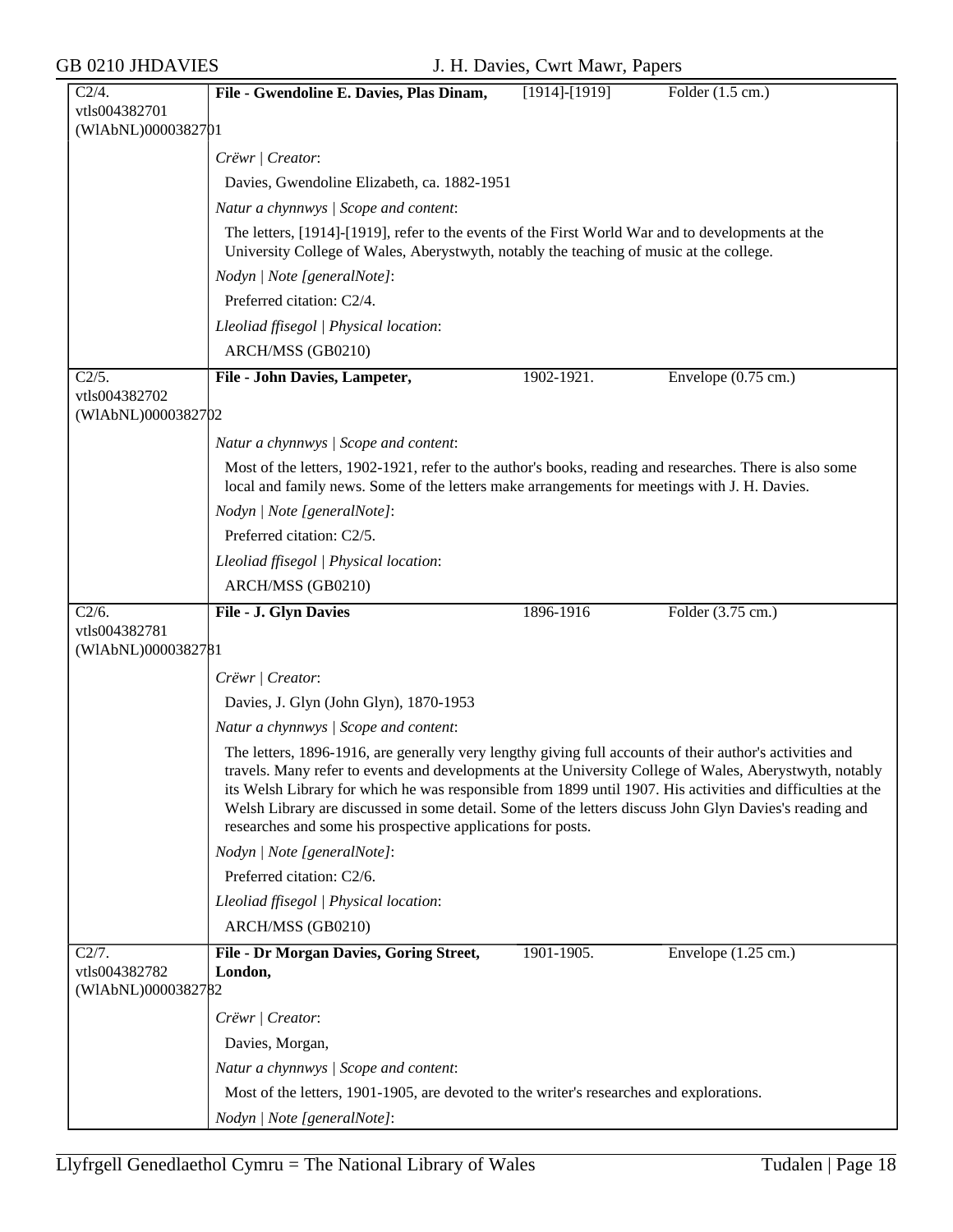|                                                  | Preferred citation: C2/7.                                                                                                                                                                                                                                                                                                                                                                                                                                                                                                                                                   |                   |                               |  |
|--------------------------------------------------|-----------------------------------------------------------------------------------------------------------------------------------------------------------------------------------------------------------------------------------------------------------------------------------------------------------------------------------------------------------------------------------------------------------------------------------------------------------------------------------------------------------------------------------------------------------------------------|-------------------|-------------------------------|--|
|                                                  | Lleoliad ffisegol   Physical location:                                                                                                                                                                                                                                                                                                                                                                                                                                                                                                                                      |                   |                               |  |
|                                                  | ARCH/MSS (GB0210)                                                                                                                                                                                                                                                                                                                                                                                                                                                                                                                                                           |                   |                               |  |
| C2/8.                                            | File - O. M. Edwards,                                                                                                                                                                                                                                                                                                                                                                                                                                                                                                                                                       | 1892-1916.        | Envelope $(0.75 \text{ cm.})$ |  |
| vtls004382783<br>(WIAbNL)0000382783              |                                                                                                                                                                                                                                                                                                                                                                                                                                                                                                                                                                             |                   |                               |  |
|                                                  | Crëwr   Creator:                                                                                                                                                                                                                                                                                                                                                                                                                                                                                                                                                            |                   |                               |  |
|                                                  | Edwards, Owen M. (Owen Morgan), 1858-1920                                                                                                                                                                                                                                                                                                                                                                                                                                                                                                                                   |                   |                               |  |
|                                                  | Natur a chynnwys / Scope and content:                                                                                                                                                                                                                                                                                                                                                                                                                                                                                                                                       |                   |                               |  |
|                                                  | Most of the letters, 1892-1916, are devoted to the writer's researches, writings and editing of Wales, Y<br>Llenor, Heddyw and Cymru for which he solicits contributions from the pen of J. H. Davies. Several<br>letters refer to the death of Thomas Edward Ellis in April 1899, the preparation of his biography and<br>the erection of a memorial statue at Bala. Others relate to J. H. Davies's application for the position<br>of Registrar of the University College of Wales, Aberystwyth, and some to Edwards's duties as Chief<br>Inspector of Schools in Wales. |                   |                               |  |
|                                                  | Nodyn   Note [generalNote]:                                                                                                                                                                                                                                                                                                                                                                                                                                                                                                                                                 |                   |                               |  |
|                                                  | Preferred citation: C2/8.                                                                                                                                                                                                                                                                                                                                                                                                                                                                                                                                                   |                   |                               |  |
|                                                  | Lleoliad ffisegol   Physical location:                                                                                                                                                                                                                                                                                                                                                                                                                                                                                                                                      |                   |                               |  |
|                                                  | ARCH/MSS (GB0210)                                                                                                                                                                                                                                                                                                                                                                                                                                                                                                                                                           |                   |                               |  |
| $\overline{C2/9}$ .                              | File - Annie J. Ellis,                                                                                                                                                                                                                                                                                                                                                                                                                                                                                                                                                      | $[?1897] - 1925.$ | Envelope $(1.75 \text{ cm.})$ |  |
| vtls004382784<br>(WIAbNL)0000382784              |                                                                                                                                                                                                                                                                                                                                                                                                                                                                                                                                                                             |                   |                               |  |
|                                                  | Crëwr   Creator:                                                                                                                                                                                                                                                                                                                                                                                                                                                                                                                                                            |                   |                               |  |
|                                                  | Ellis, Annie J. (Annie Jane), 1873-1942                                                                                                                                                                                                                                                                                                                                                                                                                                                                                                                                     |                   |                               |  |
|                                                  | Natur a chynnwys / Scope and content:                                                                                                                                                                                                                                                                                                                                                                                                                                                                                                                                       |                   |                               |  |
|                                                  | The letters, [?1897]-1925, give mainly personal, family and domestic news. They also give some local<br>news from the Aberystwyth area and refer to events in Wales. A few of the letters were written during<br>foreign travels.                                                                                                                                                                                                                                                                                                                                           |                   |                               |  |
|                                                  | Nodyn   Note [generalNote]:                                                                                                                                                                                                                                                                                                                                                                                                                                                                                                                                                 |                   |                               |  |
|                                                  | Preferred citation: C2/9.                                                                                                                                                                                                                                                                                                                                                                                                                                                                                                                                                   |                   |                               |  |
|                                                  | Lleoliad ffisegol   Physical location:                                                                                                                                                                                                                                                                                                                                                                                                                                                                                                                                      |                   |                               |  |
|                                                  | ARCH/MSS (GB0210)                                                                                                                                                                                                                                                                                                                                                                                                                                                                                                                                                           |                   |                               |  |
| $C2/10$ .<br>vtls004382785<br>(WIAbNL)0000382785 | File - Thomas Edward Ellis,                                                                                                                                                                                                                                                                                                                                                                                                                                                                                                                                                 | 1896-1899.        | Envelope $(2.75 \text{ cm.})$ |  |
|                                                  | Crëwr   Creator:                                                                                                                                                                                                                                                                                                                                                                                                                                                                                                                                                            |                   |                               |  |
|                                                  | Ellis, Thomas Edward, 1859-1899                                                                                                                                                                                                                                                                                                                                                                                                                                                                                                                                             |                   |                               |  |
|                                                  | Natur a chynnwys / Scope and content:                                                                                                                                                                                                                                                                                                                                                                                                                                                                                                                                       |                   |                               |  |
|                                                  | Most of the letters, 1896-1899, are short, giving family and personal news intermingled with reports<br>of political life at London and other news. There are also several references to their research work on<br>Morgan Llwyd. A few of the letters have enclosures from other correspondents.                                                                                                                                                                                                                                                                            |                   |                               |  |
|                                                  | Nodyn   Note [generalNote]:                                                                                                                                                                                                                                                                                                                                                                                                                                                                                                                                                 |                   |                               |  |
|                                                  | Preferred citation: C2/10.                                                                                                                                                                                                                                                                                                                                                                                                                                                                                                                                                  |                   |                               |  |
|                                                  | Lleoliad ffisegol   Physical location:                                                                                                                                                                                                                                                                                                                                                                                                                                                                                                                                      |                   |                               |  |
|                                                  | ARCH/MSS (GB0210)                                                                                                                                                                                                                                                                                                                                                                                                                                                                                                                                                           |                   |                               |  |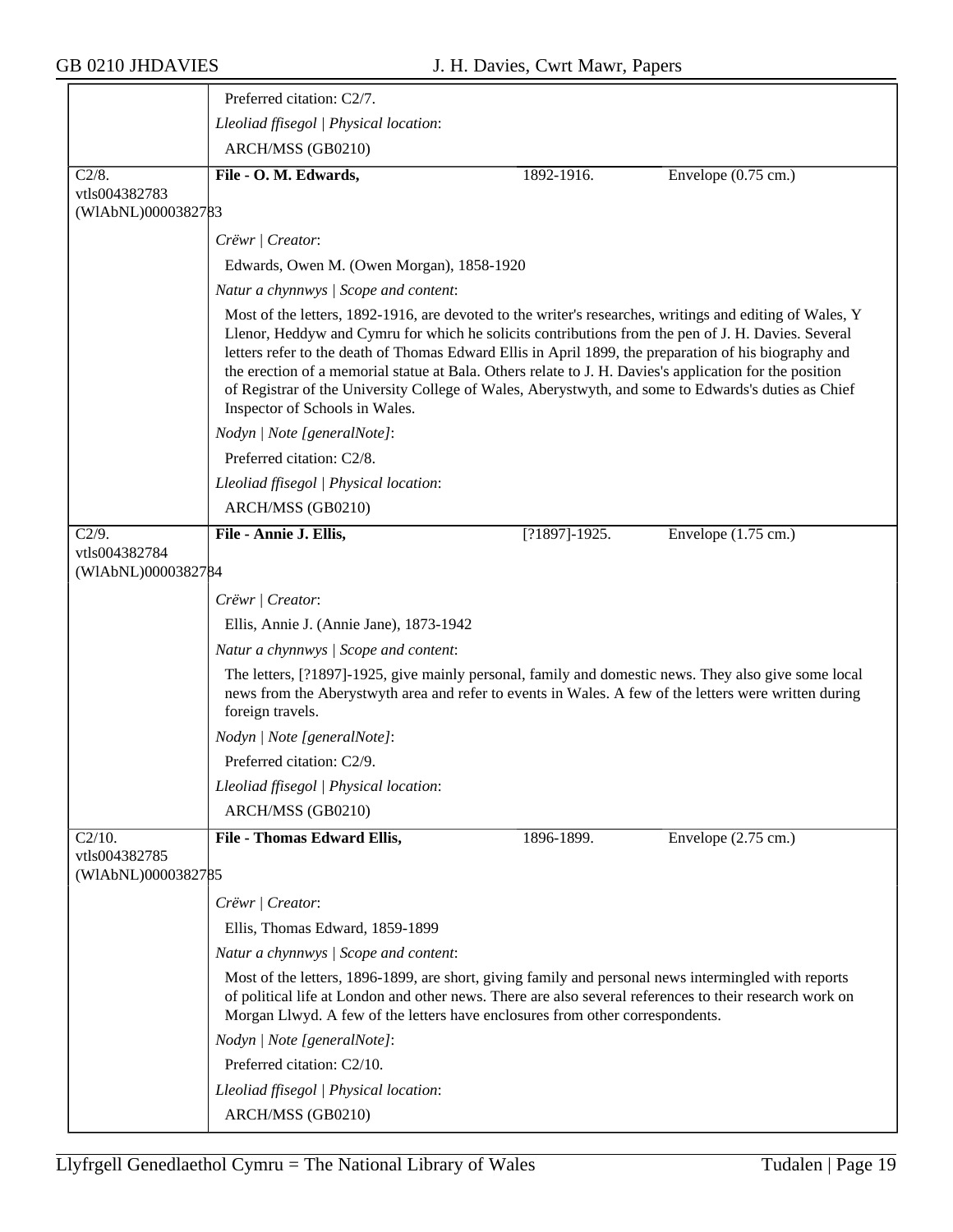| C2/11.                              | File - T. I. Ellis,                                                                                                                                                                                                                                                                                                                                                                                                                                                                                            | 1905-1925. | Envelope $(0.5 \text{ cm.})$  |  |  |
|-------------------------------------|----------------------------------------------------------------------------------------------------------------------------------------------------------------------------------------------------------------------------------------------------------------------------------------------------------------------------------------------------------------------------------------------------------------------------------------------------------------------------------------------------------------|------------|-------------------------------|--|--|
| vtls004382786                       |                                                                                                                                                                                                                                                                                                                                                                                                                                                                                                                |            |                               |  |  |
| (WIAbNL)0000382786                  |                                                                                                                                                                                                                                                                                                                                                                                                                                                                                                                |            |                               |  |  |
|                                     | Crëwr   Creator:                                                                                                                                                                                                                                                                                                                                                                                                                                                                                               |            |                               |  |  |
|                                     | Ellis, T. I. (Thomas Iorwerth), 1899-1970<br>Natur a chynnwys / Scope and content:                                                                                                                                                                                                                                                                                                                                                                                                                             |            |                               |  |  |
|                                     |                                                                                                                                                                                                                                                                                                                                                                                                                                                                                                                |            |                               |  |  |
|                                     | The letters, 1905-1925, give family and domestic news. Some were written during travels on the<br>Continent.                                                                                                                                                                                                                                                                                                                                                                                                   |            |                               |  |  |
|                                     | Nodyn   Note [generalNote]:                                                                                                                                                                                                                                                                                                                                                                                                                                                                                    |            |                               |  |  |
|                                     | Preferred citation: C2/11.                                                                                                                                                                                                                                                                                                                                                                                                                                                                                     |            |                               |  |  |
|                                     | Lleoliad ffisegol   Physical location:                                                                                                                                                                                                                                                                                                                                                                                                                                                                         |            |                               |  |  |
|                                     | ARCH/MSS (GB0210)                                                                                                                                                                                                                                                                                                                                                                                                                                                                                              |            |                               |  |  |
| C2/12.                              | File - E. Vincent Evans,                                                                                                                                                                                                                                                                                                                                                                                                                                                                                       | 1899-1926. | Envelope $(2.25 \text{ cm.})$ |  |  |
| vtls004382787                       |                                                                                                                                                                                                                                                                                                                                                                                                                                                                                                                |            |                               |  |  |
| (WIAbNL)0000382787                  |                                                                                                                                                                                                                                                                                                                                                                                                                                                                                                                |            |                               |  |  |
|                                     | Crëwr   Creator:                                                                                                                                                                                                                                                                                                                                                                                                                                                                                               |            |                               |  |  |
|                                     | Evans, Vincent, Sir, 1851-1934                                                                                                                                                                                                                                                                                                                                                                                                                                                                                 |            |                               |  |  |
|                                     | Natur a chynnwys / Scope and content:                                                                                                                                                                                                                                                                                                                                                                                                                                                                          |            |                               |  |  |
|                                     | Most of the letters, 1899-1926, concern research and publishing matters and the affairs of the Honourable                                                                                                                                                                                                                                                                                                                                                                                                      |            |                               |  |  |
|                                     | Society of Cymmrodorion and its meetings. Many of the letters discuss the preparation and publication of<br>Davies's Bibliography of Welsh Ballads and various articles and notes. There are occasional references to<br>the University College of Wales, Aberystwyth, and to the establishment of the National Library of Wales.                                                                                                                                                                              |            |                               |  |  |
|                                     | Nodyn   Note [generalNote]:                                                                                                                                                                                                                                                                                                                                                                                                                                                                                    |            |                               |  |  |
|                                     | Preferred citation: C2/12.                                                                                                                                                                                                                                                                                                                                                                                                                                                                                     |            |                               |  |  |
|                                     | Lleoliad ffisegol   Physical location:                                                                                                                                                                                                                                                                                                                                                                                                                                                                         |            |                               |  |  |
|                                     | ARCH/MSS (GB0210)                                                                                                                                                                                                                                                                                                                                                                                                                                                                                              |            |                               |  |  |
| C2/13.                              | File - H. Tobit Evans,                                                                                                                                                                                                                                                                                                                                                                                                                                                                                         | 1896-1905. | Envelope $(1.25 \text{ cm.})$ |  |  |
| vtls004382788                       |                                                                                                                                                                                                                                                                                                                                                                                                                                                                                                                |            |                               |  |  |
| (WIAbNL)0000382788                  |                                                                                                                                                                                                                                                                                                                                                                                                                                                                                                                |            |                               |  |  |
|                                     | Crëwr   Creator:                                                                                                                                                                                                                                                                                                                                                                                                                                                                                               |            |                               |  |  |
|                                     | Evans, H. Tobit (Henry Tobit), 1844-1908                                                                                                                                                                                                                                                                                                                                                                                                                                                                       |            |                               |  |  |
|                                     | Natur a chynnwys / Scope and content:                                                                                                                                                                                                                                                                                                                                                                                                                                                                          |            |                               |  |  |
|                                     | The letters, 1896-1905, relate primarily to printing and publishing matters, notably the publication of Y<br>Brython Cymreig, produced at Lampeter, and The Journal, based at Carmarthen, both of which H. Tobit<br>Evans edited. J. H. Davies published items in both newspapers. The letters also refer to contemporary<br>events in Wales, especially in the educational and political world, and the publication of various Welsh<br>books. Some of the letters arrange meetings between Davies and Evans. |            |                               |  |  |
|                                     | Nodyn   Note [generalNote]:                                                                                                                                                                                                                                                                                                                                                                                                                                                                                    |            |                               |  |  |
|                                     | Preferred citation: C2/13.                                                                                                                                                                                                                                                                                                                                                                                                                                                                                     |            |                               |  |  |
|                                     | Lleoliad ffisegol   Physical location:                                                                                                                                                                                                                                                                                                                                                                                                                                                                         |            |                               |  |  |
|                                     | ARCH/MSS (GB0210)                                                                                                                                                                                                                                                                                                                                                                                                                                                                                              |            |                               |  |  |
| $C2/14$ .                           | File - J. Gwenogvryn Evans,                                                                                                                                                                                                                                                                                                                                                                                                                                                                                    | 1894-1913. | Envelope $(2.75 \text{ cm.})$ |  |  |
| vtls004382789<br>(WIAbNL)0000382789 |                                                                                                                                                                                                                                                                                                                                                                                                                                                                                                                |            |                               |  |  |
|                                     | Crëwr   Creator:                                                                                                                                                                                                                                                                                                                                                                                                                                                                                               |            |                               |  |  |
|                                     | Evans, J. Gwenogvryn (John Gwenogvryn), 1852-1930                                                                                                                                                                                                                                                                                                                                                                                                                                                              |            |                               |  |  |
|                                     |                                                                                                                                                                                                                                                                                                                                                                                                                                                                                                                |            |                               |  |  |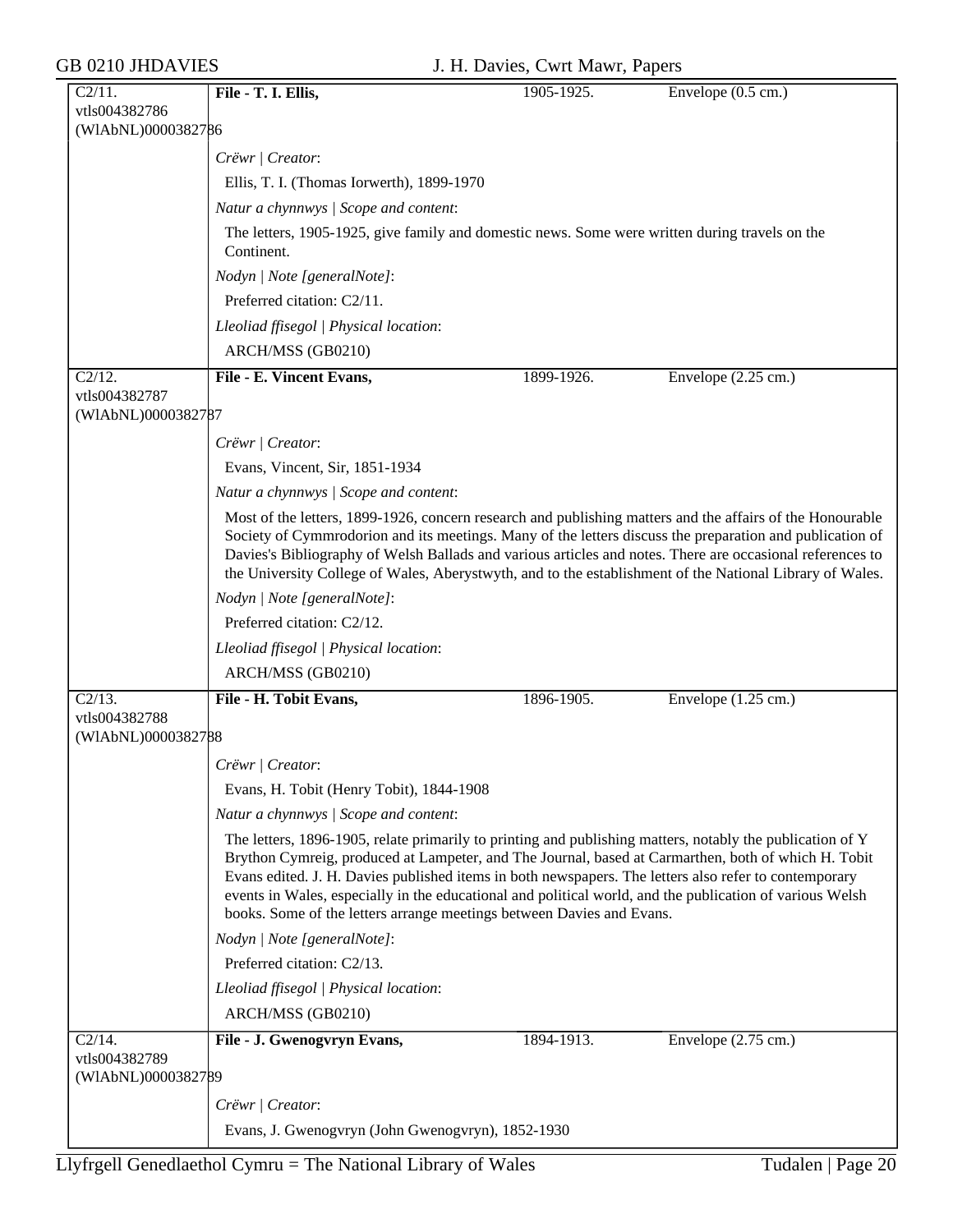|                                     | Natur a chynnwys / Scope and content:                                                                                                                                                                                                                                                                                                                        |            |                               |  |
|-------------------------------------|--------------------------------------------------------------------------------------------------------------------------------------------------------------------------------------------------------------------------------------------------------------------------------------------------------------------------------------------------------------|------------|-------------------------------|--|
|                                     | The letters, 1894-1913, refer to the writer's academic work, researches and publications on the Welsh<br>manuscripts. He refers to his research trips to a number of libraries and archival repositories. There are<br>also a few passing references to contemporary events in Wales and to developments at the University<br>College of Wales, Aberystwyth. |            |                               |  |
|                                     | Nodyn   Note [generalNote]:                                                                                                                                                                                                                                                                                                                                  |            |                               |  |
|                                     | Preferred citation: C2/14.                                                                                                                                                                                                                                                                                                                                   |            |                               |  |
|                                     | Lleoliad ffisegol   Physical location:                                                                                                                                                                                                                                                                                                                       |            |                               |  |
|                                     | ARCH/MSS (GB0210)                                                                                                                                                                                                                                                                                                                                            |            |                               |  |
| C2/15.                              | File - William George, Criccieth,                                                                                                                                                                                                                                                                                                                            | 1901-1920. | Envelope $(1.25 \text{ cm.})$ |  |
| vtls004382790<br>(WIAbNL)0000382790 |                                                                                                                                                                                                                                                                                                                                                              |            |                               |  |
|                                     | Crëwr   Creator:                                                                                                                                                                                                                                                                                                                                             |            |                               |  |
|                                     | George, William, 1865-1967                                                                                                                                                                                                                                                                                                                                   |            |                               |  |
|                                     | Natur a chynnwys / Scope and content:                                                                                                                                                                                                                                                                                                                        |            |                               |  |
|                                     | Most of the letters, 1901-1920, are sent on behalf of the family legal practice Lloyd George and George,<br>requesting J. H. Davies's opinion on legal cases and the estates of a number of deceased persons.                                                                                                                                                |            |                               |  |
|                                     | Nodyn   Note [generalNote]:                                                                                                                                                                                                                                                                                                                                  |            |                               |  |
|                                     | Preferred citation: C2/15.                                                                                                                                                                                                                                                                                                                                   |            |                               |  |
|                                     | Lleoliad ffisegol   Physical location:                                                                                                                                                                                                                                                                                                                       |            |                               |  |
|                                     | ARCH/MSS (GB0210)                                                                                                                                                                                                                                                                                                                                            |            |                               |  |
| $C2/16$ .                           | File - Francis Green,                                                                                                                                                                                                                                                                                                                                        | 1904-1924. | Envelope (2 cm.)              |  |
| vtls004382791<br>(WIAbNL)0000382791 |                                                                                                                                                                                                                                                                                                                                                              |            |                               |  |
|                                     | Crëwr   Creator:                                                                                                                                                                                                                                                                                                                                             |            |                               |  |
|                                     | Green, Francis, 1854-1942                                                                                                                                                                                                                                                                                                                                    |            |                               |  |
|                                     | Natur a chynnwys / Scope and content:                                                                                                                                                                                                                                                                                                                        |            |                               |  |
|                                     | The letters, 1904-1924, concern Francis Green's antiquarian researches and publications. Many concern<br>the Historical Society of West Wales of which Francis Green was secretary. The file also contains a stray<br>letter, July 1911, from Walter Spurrell to Francis Green.                                                                              |            |                               |  |
|                                     | Nodyn   Note [generalNote]:                                                                                                                                                                                                                                                                                                                                  |            |                               |  |
|                                     | Preferred citation: C2/16.                                                                                                                                                                                                                                                                                                                                   |            |                               |  |
|                                     | Lleoliad ffisegol   Physical location:                                                                                                                                                                                                                                                                                                                       |            |                               |  |
|                                     | ARCH/MSS (GB0210)                                                                                                                                                                                                                                                                                                                                            |            |                               |  |
| $C\overline{2/17}$ .                | File - D. E. Jenkins, Denbigh,                                                                                                                                                                                                                                                                                                                               | 1898-1913. | Envelope (1 cm.)              |  |
| vtls004382792<br>(WIAbNL)0000382792 |                                                                                                                                                                                                                                                                                                                                                              |            |                               |  |
|                                     | Natur a chynnwys / Scope and content:                                                                                                                                                                                                                                                                                                                        |            |                               |  |
|                                     | The letters, 1898-1913, concern research and academic matters.                                                                                                                                                                                                                                                                                               |            |                               |  |
|                                     | Nodyn   Note [generalNote]:                                                                                                                                                                                                                                                                                                                                  |            |                               |  |
|                                     | Preferred citation: C2/17.                                                                                                                                                                                                                                                                                                                                   |            |                               |  |
|                                     | Lleoliad ffisegol   Physical location:                                                                                                                                                                                                                                                                                                                       |            |                               |  |
|                                     | ARCH/MSS (GB0210)                                                                                                                                                                                                                                                                                                                                            |            |                               |  |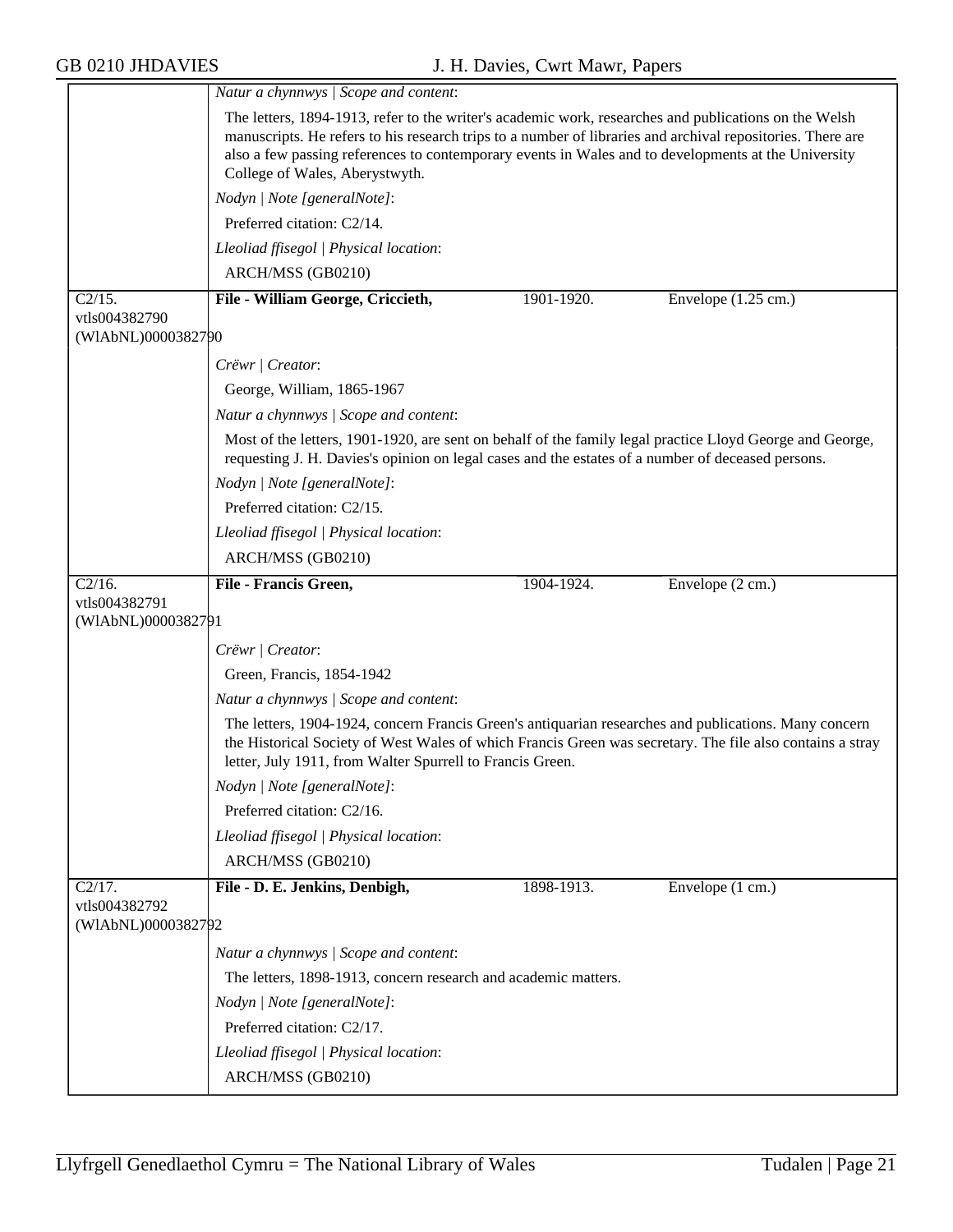| $C2/18$ .                  | File - John Jones ('Myrddin Fardd'),                                                                                                                                                  | 1899-1918. | Envelope $(0.75 \text{ cm.})$ |  |  |
|----------------------------|---------------------------------------------------------------------------------------------------------------------------------------------------------------------------------------|------------|-------------------------------|--|--|
| vtls004382793              |                                                                                                                                                                                       |            |                               |  |  |
| (WIAbNL)0000382793         |                                                                                                                                                                                       |            |                               |  |  |
|                            | Crëwr   Creator:                                                                                                                                                                      |            |                               |  |  |
|                            | Myrddin Fardd, 1836-1921                                                                                                                                                              |            |                               |  |  |
|                            | Natur a chynnwys / Scope and content:                                                                                                                                                 |            |                               |  |  |
|                            | The letters, 1899-1913, discuss antiquarian books and the author's research work.                                                                                                     |            |                               |  |  |
|                            | Nodyn   Note [generalNote]:                                                                                                                                                           |            |                               |  |  |
|                            | Preferred citation: C2/18.                                                                                                                                                            |            |                               |  |  |
|                            | Lleoliad ffisegol   Physical location:                                                                                                                                                |            |                               |  |  |
|                            | ARCH/MSS (GB0210)                                                                                                                                                                     |            |                               |  |  |
| $C2/19$ .                  | File - Sir John Morris Jones,                                                                                                                                                         | 1900-1926. | Envelope $(1.25 \text{ cm.})$ |  |  |
| vtls004382794              |                                                                                                                                                                                       |            |                               |  |  |
| (WIAbNL)0000382794         |                                                                                                                                                                                       |            |                               |  |  |
|                            | Crëwr   Creator:                                                                                                                                                                      |            |                               |  |  |
|                            | Morris-Jones, John, 1864-1929                                                                                                                                                         |            |                               |  |  |
|                            | Natur a chynnwys / Scope and content:                                                                                                                                                 |            |                               |  |  |
|                            | The letters, 1900-1926, refer mainly to their author's research work, editorial work and publications,                                                                                |            |                               |  |  |
|                            | including his reviews. There are also occasional references to his college and lecturing work at Bangor                                                                               |            |                               |  |  |
|                            | and to various social visits and events. There are occasional references to the administration of the<br>college and the University of Wales, and to various university appointments. |            |                               |  |  |
|                            | Nodyn   Note [generalNote]:                                                                                                                                                           |            |                               |  |  |
|                            | Preferred citation: C2/19.                                                                                                                                                            |            |                               |  |  |
|                            |                                                                                                                                                                                       |            |                               |  |  |
|                            | Lleoliad ffisegol   Physical location:                                                                                                                                                |            |                               |  |  |
|                            | ARCH/MSS (GB0210)                                                                                                                                                                     |            |                               |  |  |
| $C2/20$ .<br>vtls004382795 | File - M. H. Jones, Trevecca College,<br>Talgarth,                                                                                                                                    | 1907-1926. | Folder (3.25 cm.)             |  |  |
| (WIAbNL)0000382795         |                                                                                                                                                                                       |            |                               |  |  |
|                            | Crëwr   Creator:                                                                                                                                                                      |            |                               |  |  |
|                            | Jones, M. H. (Morgan Hugh), 1873-1930                                                                                                                                                 |            |                               |  |  |
|                            | Natur a chynnwys / Scope and content:                                                                                                                                                 |            |                               |  |  |
|                            | The letters, 1907-1926, relate primarily to their author's researches and writings, many concerning the                                                                               |            |                               |  |  |
|                            | Trevecka Manuscripts. Many arrange meetings of 'Pwyllgor Llawysgrifau Trevecka' and discuss the                                                                                       |            |                               |  |  |
|                            | publication of the Journal and the Newsletter of the Calvinistic Methodist Historical Society.                                                                                        |            |                               |  |  |
|                            | Nodyn   Note [generalNote]:                                                                                                                                                           |            |                               |  |  |
|                            | Preferred citation: C2/20.                                                                                                                                                            |            |                               |  |  |
|                            | Lleoliad ffisegol   Physical location:                                                                                                                                                |            |                               |  |  |
|                            | ARCH/MSS (GB0210)                                                                                                                                                                     |            |                               |  |  |
| C2/21.                     | File - Dr Thomas Jones CH,                                                                                                                                                            | 1910-1919. | Envelope (1 cm.)              |  |  |
| vtls004382796              |                                                                                                                                                                                       |            |                               |  |  |
| (WIAbNL)0000382796         |                                                                                                                                                                                       |            |                               |  |  |
|                            | Crëwr   Creator:                                                                                                                                                                      |            |                               |  |  |
|                            | Jones, Thomas, 1870-1955                                                                                                                                                              |            |                               |  |  |
|                            | Natur a chynnwys / Scope and content:                                                                                                                                                 |            |                               |  |  |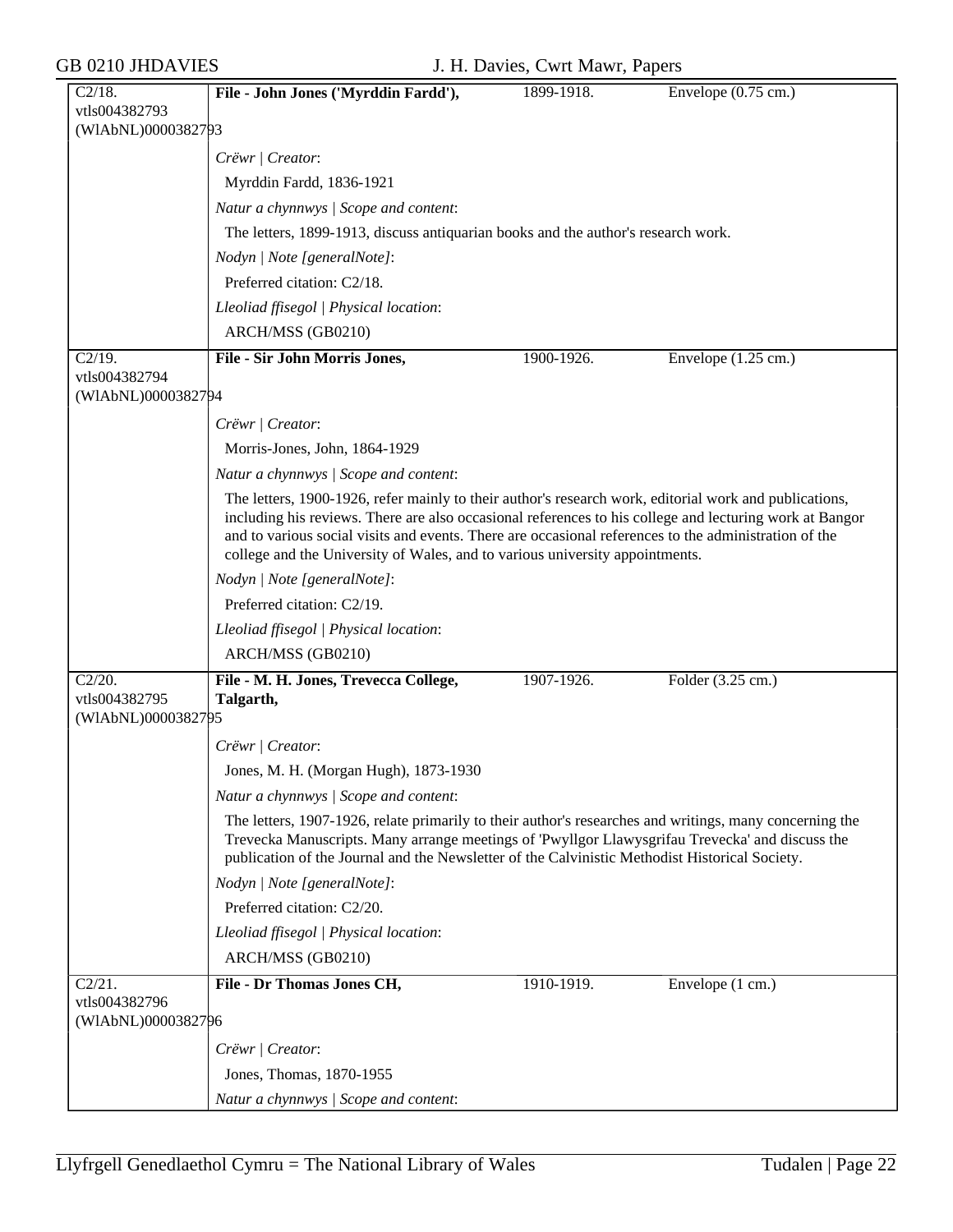|                                                | The letters, 1910-1919, discuss the establishment and organisation of the Welsh National Memorial<br>Association, set up in 1911, the National Health Insurance Commission Wales, the preparation and<br>publication of The Welsh Outlook, the WEA, the University College of Wales, Aberystwyth (where a<br>number of developments and appointments are discussed in some detail), the University of Wales, and<br>the financial support of the Davies family of Llandinam for many initiatives in Wales.                                                                                                                      |  |  |  |
|------------------------------------------------|---------------------------------------------------------------------------------------------------------------------------------------------------------------------------------------------------------------------------------------------------------------------------------------------------------------------------------------------------------------------------------------------------------------------------------------------------------------------------------------------------------------------------------------------------------------------------------------------------------------------------------|--|--|--|
|                                                | Nodyn   Note [generalNote]:                                                                                                                                                                                                                                                                                                                                                                                                                                                                                                                                                                                                     |  |  |  |
|                                                | Preferred citation: C2/21.                                                                                                                                                                                                                                                                                                                                                                                                                                                                                                                                                                                                      |  |  |  |
|                                                | Lleoliad ffisegol   Physical location:                                                                                                                                                                                                                                                                                                                                                                                                                                                                                                                                                                                          |  |  |  |
|                                                | ARCH/MSS (GB0210)                                                                                                                                                                                                                                                                                                                                                                                                                                                                                                                                                                                                               |  |  |  |
| C2/22.                                         | File - Sir John Herbert Lewis,<br>1895-1925.<br>Envelope (2 cm.)                                                                                                                                                                                                                                                                                                                                                                                                                                                                                                                                                                |  |  |  |
| vtls004382803<br>(WIAbNL)0000382803            |                                                                                                                                                                                                                                                                                                                                                                                                                                                                                                                                                                                                                                 |  |  |  |
|                                                | Crëwr   Creator:                                                                                                                                                                                                                                                                                                                                                                                                                                                                                                                                                                                                                |  |  |  |
|                                                | Lewis, J. Herbert (John Herbert), Sir, 1858-1933                                                                                                                                                                                                                                                                                                                                                                                                                                                                                                                                                                                |  |  |  |
|                                                | Natur a chynnwys / Scope and content:                                                                                                                                                                                                                                                                                                                                                                                                                                                                                                                                                                                           |  |  |  |
|                                                | The letters, 1895-1925, discuss Welsh political life, the attempts to regenerate Mudiad Cymru Fydd,<br>historical records relating to Flintshire, the foundation of the National Library of Wales, its location at<br>Aberystwyth, and appeals for increased government funding and the passage of the copyright legislation,<br>developments at the University College of Wales, Aberystwyth, and the federal University of Wales, the<br>possibility of establishing a Public Record Office for Wales, and the selection of Liberal candidates in<br>Welsh constituencies for the 'Coupon' General Election of December 1918. |  |  |  |
|                                                | Nodyn   Note [generalNote]:                                                                                                                                                                                                                                                                                                                                                                                                                                                                                                                                                                                                     |  |  |  |
|                                                | Preferred citation: C2/22.                                                                                                                                                                                                                                                                                                                                                                                                                                                                                                                                                                                                      |  |  |  |
|                                                | Lleoliad ffisegol   Physical location:                                                                                                                                                                                                                                                                                                                                                                                                                                                                                                                                                                                          |  |  |  |
|                                                | ARCH/MSS (GB0210)                                                                                                                                                                                                                                                                                                                                                                                                                                                                                                                                                                                                               |  |  |  |
| C2/23.                                         | File - Sir John Edward Lloyd,<br>Envelope (1 cm.)<br>1897-1924.                                                                                                                                                                                                                                                                                                                                                                                                                                                                                                                                                                 |  |  |  |
| vtls004382805<br>(WIAbNL)0000382805            |                                                                                                                                                                                                                                                                                                                                                                                                                                                                                                                                                                                                                                 |  |  |  |
|                                                | Crëwr   Creator:                                                                                                                                                                                                                                                                                                                                                                                                                                                                                                                                                                                                                |  |  |  |
|                                                | Lloyd, John Edward, Sir, 1861-1947                                                                                                                                                                                                                                                                                                                                                                                                                                                                                                                                                                                              |  |  |  |
|                                                | Natur a chynnwys / Scope and content:                                                                                                                                                                                                                                                                                                                                                                                                                                                                                                                                                                                           |  |  |  |
|                                                | The letters, 1897-1924, discuss the work of the Guild of Graduates of the University of Wales, especially<br>its Literature Section, the publication of Gweithiau Morgan Llwyd o Wynedd, and the work of re-printing<br>the Welsh classics by the Guild. There are also references to the internal politics of the University of<br>Wales and the colleges at Aberystwyth and Bangor and to other appointments in which Sir John Edward<br>Lloyd had an interest.                                                                                                                                                               |  |  |  |
|                                                | Nodyn   Note [generalNote]:                                                                                                                                                                                                                                                                                                                                                                                                                                                                                                                                                                                                     |  |  |  |
|                                                | Preferred citation: C2/23.                                                                                                                                                                                                                                                                                                                                                                                                                                                                                                                                                                                                      |  |  |  |
|                                                | Lleoliad ffisegol   Physical location:                                                                                                                                                                                                                                                                                                                                                                                                                                                                                                                                                                                          |  |  |  |
|                                                | ARCH/MSS (GB0210)                                                                                                                                                                                                                                                                                                                                                                                                                                                                                                                                                                                                               |  |  |  |
| C2/24.<br>vtls004382815<br>(WIAbNL)00003828 15 | Envelope (4.75 cm.)<br>File - Henry Owen, Poyston,<br>1897-1917.<br>Haverfordwest,                                                                                                                                                                                                                                                                                                                                                                                                                                                                                                                                              |  |  |  |
|                                                | Crëwr   Creator:                                                                                                                                                                                                                                                                                                                                                                                                                                                                                                                                                                                                                |  |  |  |
|                                                | Owen, Henry, 1844-1919                                                                                                                                                                                                                                                                                                                                                                                                                                                                                                                                                                                                          |  |  |  |
|                                                | Natur a chynnwys / Scope and content:                                                                                                                                                                                                                                                                                                                                                                                                                                                                                                                                                                                           |  |  |  |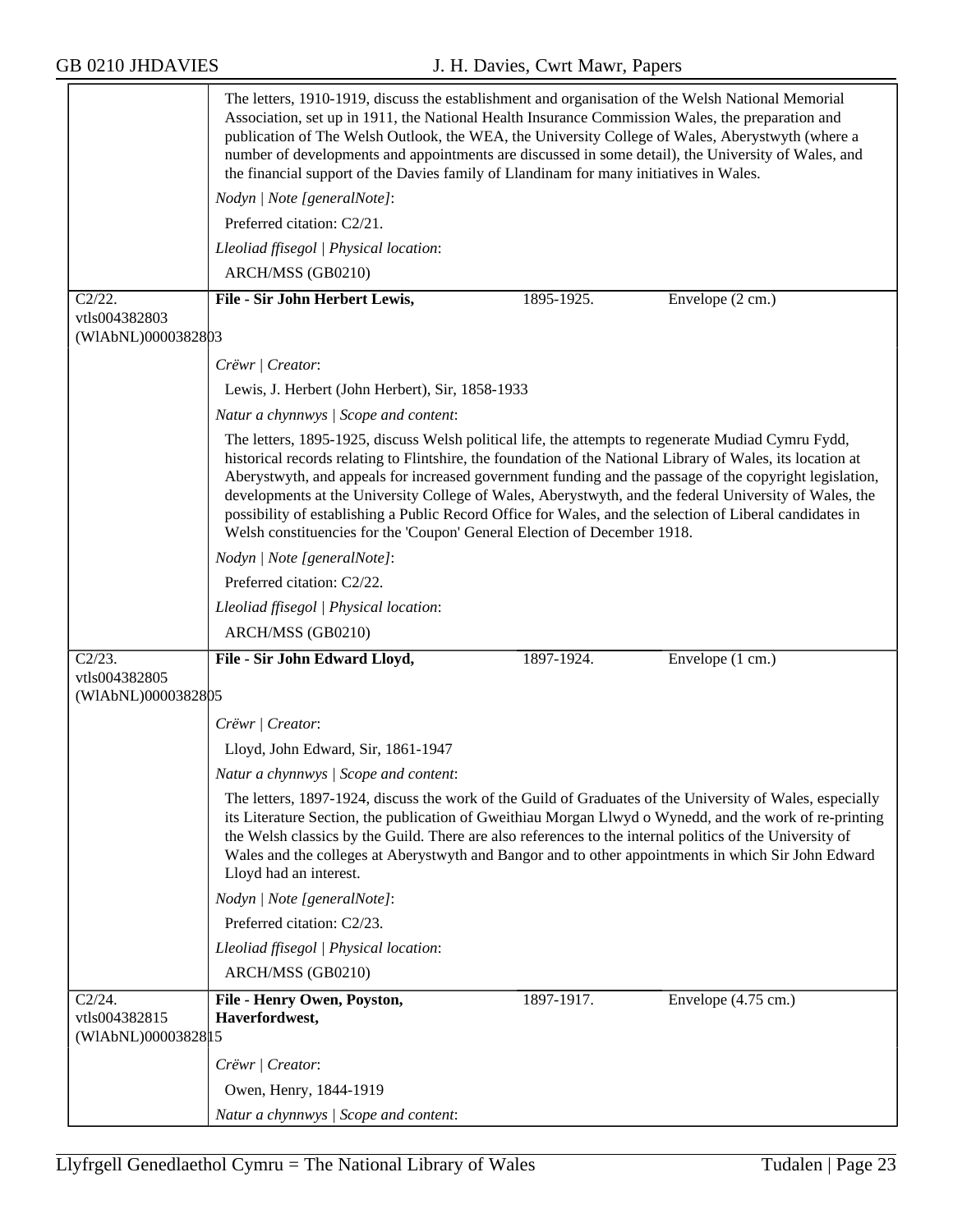|                                     | Most of the letters, 1897-1917, relate to the author's academic and antiquarian researches into<br>Pembrokeshire history. Many are enquiries to be answered by J. H. Davies. There are also occasional<br>references to local affairs and family matters.                                                                                                                                                                     |            |                              |  |  |
|-------------------------------------|-------------------------------------------------------------------------------------------------------------------------------------------------------------------------------------------------------------------------------------------------------------------------------------------------------------------------------------------------------------------------------------------------------------------------------|------------|------------------------------|--|--|
|                                     | Nodyn   Note [generalNote]:                                                                                                                                                                                                                                                                                                                                                                                                   |            |                              |  |  |
|                                     | Preferred citation: C2/24.                                                                                                                                                                                                                                                                                                                                                                                                    |            |                              |  |  |
|                                     | Lleoliad ffisegol   Physical location:                                                                                                                                                                                                                                                                                                                                                                                        |            |                              |  |  |
|                                     | ARCH/MSS (GB0210)                                                                                                                                                                                                                                                                                                                                                                                                             |            |                              |  |  |
| C2/25.                              | File - D. Rhys Phillips,                                                                                                                                                                                                                                                                                                                                                                                                      | 1900-1925. | Envelope $(1.5 \text{ cm.})$ |  |  |
| vtls004382818<br>(WIAbNL)00003828 3 |                                                                                                                                                                                                                                                                                                                                                                                                                               |            |                              |  |  |
|                                     | Crëwr   Creator:                                                                                                                                                                                                                                                                                                                                                                                                              |            |                              |  |  |
|                                     | Phillips, D. Rhys (David Rhys), 1862-1952                                                                                                                                                                                                                                                                                                                                                                                     |            |                              |  |  |
|                                     | Natur a chynnwys / Scope and content:                                                                                                                                                                                                                                                                                                                                                                                         |            |                              |  |  |
|                                     | The letters, 1900-1925, concern books, publishing, printing and librarianship matters. Many of the letters<br>relate to the publication of J. H. Davies's Bibliography of Welsh Ballads. Some concern the affairs of the<br>Welsh Bibliographical Society or the Carmarthen Antiquarian Society, and some derive from D. Rhys<br>Phillips's work as Welsh Librarian at Swansea.                                               |            |                              |  |  |
|                                     | Nodyn   Note [generalNote]:                                                                                                                                                                                                                                                                                                                                                                                                   |            |                              |  |  |
|                                     | Preferred citation: C2/25.                                                                                                                                                                                                                                                                                                                                                                                                    |            |                              |  |  |
|                                     | Lleoliad ffisegol   Physical location:                                                                                                                                                                                                                                                                                                                                                                                        |            |                              |  |  |
|                                     | ARCH/MSS (GB0210)                                                                                                                                                                                                                                                                                                                                                                                                             |            |                              |  |  |
| C2/26.<br>vtls004382821             | <b>File - Sir Daniel Lleufer Thomas,</b>                                                                                                                                                                                                                                                                                                                                                                                      | 1895-1926. | Envelope $(1.5 \text{ cm.})$ |  |  |
| (WIAbNL)0000382821                  |                                                                                                                                                                                                                                                                                                                                                                                                                               |            |                              |  |  |
|                                     | Crëwr   Creator:                                                                                                                                                                                                                                                                                                                                                                                                              |            |                              |  |  |
|                                     | Thomas, D. Lleufer (Daniel Lleufer), 1863-1940                                                                                                                                                                                                                                                                                                                                                                                |            |                              |  |  |
|                                     | Natur a chynnwys / Scope and content:                                                                                                                                                                                                                                                                                                                                                                                         |            |                              |  |  |
|                                     | The letters, 1895-1926, relate mainly to Sir Daniel's researches and writings. There are also several<br>references to the University of Wales, the University College of South Wales, Cardiff, and the National<br>Library of Wales.                                                                                                                                                                                         |            |                              |  |  |
|                                     | Nodyn   Note [generalNote]:                                                                                                                                                                                                                                                                                                                                                                                                   |            |                              |  |  |
|                                     | Preferred citation: C2/26.                                                                                                                                                                                                                                                                                                                                                                                                    |            |                              |  |  |
|                                     | Lleoliad ffisegol   Physical location:                                                                                                                                                                                                                                                                                                                                                                                        |            |                              |  |  |
|                                     | ARCH/MSS (GB0210)                                                                                                                                                                                                                                                                                                                                                                                                             |            |                              |  |  |
| C2/27.                              | File - David Thomas,                                                                                                                                                                                                                                                                                                                                                                                                          | 1922-1926. | Envelope (3 cm.)             |  |  |
| vtls004382822<br>(WIAbNL)0000382822 |                                                                                                                                                                                                                                                                                                                                                                                                                               |            |                              |  |  |
|                                     | Crëwr   Creator:                                                                                                                                                                                                                                                                                                                                                                                                              |            |                              |  |  |
|                                     | Thomas, David, 1880-1967                                                                                                                                                                                                                                                                                                                                                                                                      |            |                              |  |  |
|                                     | Natur a chynnwys / Scope and content:                                                                                                                                                                                                                                                                                                                                                                                         |            |                              |  |  |
|                                     | Many of the letters, 1922-1926, relate to the Rural Lore Scheme in Cardiganshire and elsewhere, the<br>organisation of its classes, and the preparation and publication of the Bibliography of Cardiganshire.<br>Some letters also discuss the running, activities and membership of the Cardiganshire Antiquarian<br>Society. The file also includes some of David Thomas's research papers on the history of Cardiganshire. |            |                              |  |  |
|                                     | Nodyn   Note [generalNote]:                                                                                                                                                                                                                                                                                                                                                                                                   |            |                              |  |  |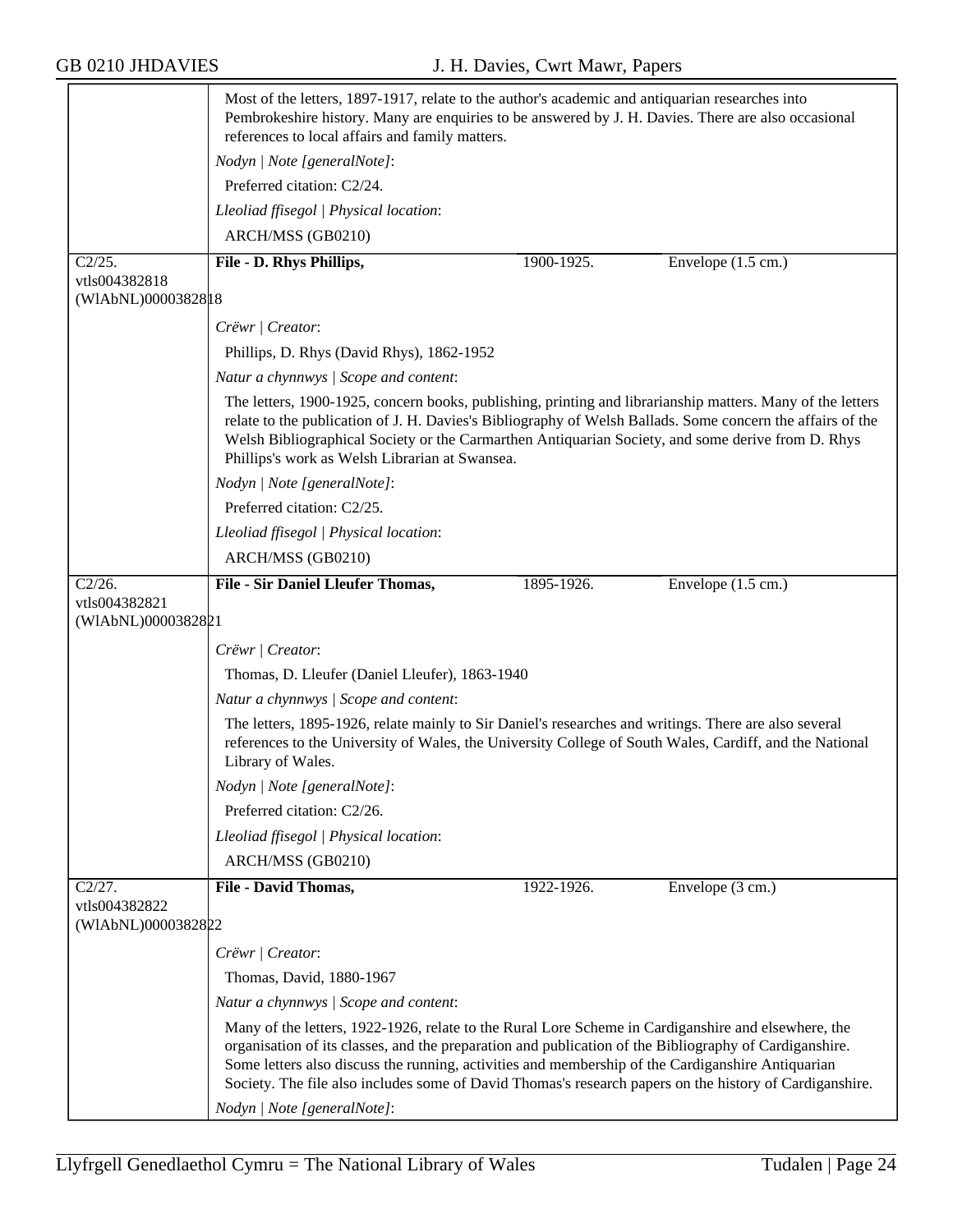|                                     | Preferred citation: C2/27.                                                                                                                                                                                                                                                                                                                                                                                                                                                                                                                                                                                                                                                                                                                                                                                                                                                                                                                                                                                                                                                                                                        |
|-------------------------------------|-----------------------------------------------------------------------------------------------------------------------------------------------------------------------------------------------------------------------------------------------------------------------------------------------------------------------------------------------------------------------------------------------------------------------------------------------------------------------------------------------------------------------------------------------------------------------------------------------------------------------------------------------------------------------------------------------------------------------------------------------------------------------------------------------------------------------------------------------------------------------------------------------------------------------------------------------------------------------------------------------------------------------------------------------------------------------------------------------------------------------------------|
|                                     | Lleoliad ffisegol   Physical location:                                                                                                                                                                                                                                                                                                                                                                                                                                                                                                                                                                                                                                                                                                                                                                                                                                                                                                                                                                                                                                                                                            |
|                                     | ARCH/MSS (GB0210)                                                                                                                                                                                                                                                                                                                                                                                                                                                                                                                                                                                                                                                                                                                                                                                                                                                                                                                                                                                                                                                                                                                 |
| C2/28.                              | File - Sir John Williams Bart,<br>Folder (4.75 cm.)<br>1897-1925.                                                                                                                                                                                                                                                                                                                                                                                                                                                                                                                                                                                                                                                                                                                                                                                                                                                                                                                                                                                                                                                                 |
| vtls004382832<br>(WIAbNL)0000382832 |                                                                                                                                                                                                                                                                                                                                                                                                                                                                                                                                                                                                                                                                                                                                                                                                                                                                                                                                                                                                                                                                                                                                   |
|                                     | Crëwr   Creator:                                                                                                                                                                                                                                                                                                                                                                                                                                                                                                                                                                                                                                                                                                                                                                                                                                                                                                                                                                                                                                                                                                                  |
|                                     | Williams, John, 1840-1926                                                                                                                                                                                                                                                                                                                                                                                                                                                                                                                                                                                                                                                                                                                                                                                                                                                                                                                                                                                                                                                                                                         |
|                                     | Natur a chynnwys / Scope and content:                                                                                                                                                                                                                                                                                                                                                                                                                                                                                                                                                                                                                                                                                                                                                                                                                                                                                                                                                                                                                                                                                             |
|                                     | Most of the letters, 1897-1925, are relatively short notes, arranging meetings, giving items of news<br>and requesting pieces of information for the author's researches. There are many references to Welsh<br>books and manuscripts, and occasional, passing references to contemporary national and political events.<br>There is also some discussion of the development of the University College of Wales, Aberystwyth, the<br>University of Wales, and the establishment and early growth of the National Library of Wales. There<br>are several interesting references to the selection of the venue for the National Library and the eventual<br>choice of Aberystwyth and to the appointment of the Library's officers. Sir John also occasionally refers<br>to the early history of the National Museum, founded at Cardiff in the early twentieth century. During<br>1908 and 1909 there are letters referring to meetings with D. Lloyd George, then Chancellor of the<br>Exchequer, and John Herbert Lewis, relating to attempts to wrest improved funding for the National<br>Library from the Liberal government. |
|                                     | Nodyn   Note [generalNote]:                                                                                                                                                                                                                                                                                                                                                                                                                                                                                                                                                                                                                                                                                                                                                                                                                                                                                                                                                                                                                                                                                                       |
|                                     | Preferred citation: C2/28.                                                                                                                                                                                                                                                                                                                                                                                                                                                                                                                                                                                                                                                                                                                                                                                                                                                                                                                                                                                                                                                                                                        |
|                                     | Lleoliad ffisegol   Physical location:                                                                                                                                                                                                                                                                                                                                                                                                                                                                                                                                                                                                                                                                                                                                                                                                                                                                                                                                                                                                                                                                                            |
|                                     | ARCH/MSS (GB0210)                                                                                                                                                                                                                                                                                                                                                                                                                                                                                                                                                                                                                                                                                                                                                                                                                                                                                                                                                                                                                                                                                                                 |
| $C2/29$ .                           | File - W. Llewelyn Williams,<br>1895-1919.<br>Envelope $(1.5 \text{ cm.})$                                                                                                                                                                                                                                                                                                                                                                                                                                                                                                                                                                                                                                                                                                                                                                                                                                                                                                                                                                                                                                                        |
| vtls004382843<br>(WIAbNL)0000382843 |                                                                                                                                                                                                                                                                                                                                                                                                                                                                                                                                                                                                                                                                                                                                                                                                                                                                                                                                                                                                                                                                                                                                   |
|                                     | Crëwr   Creator:                                                                                                                                                                                                                                                                                                                                                                                                                                                                                                                                                                                                                                                                                                                                                                                                                                                                                                                                                                                                                                                                                                                  |
|                                     | Williams, W. Llewelyn (William Llewelyn), 1867-1922                                                                                                                                                                                                                                                                                                                                                                                                                                                                                                                                                                                                                                                                                                                                                                                                                                                                                                                                                                                                                                                                               |
|                                     | Natur a chynnwys / Scope and content:                                                                                                                                                                                                                                                                                                                                                                                                                                                                                                                                                                                                                                                                                                                                                                                                                                                                                                                                                                                                                                                                                             |
|                                     |                                                                                                                                                                                                                                                                                                                                                                                                                                                                                                                                                                                                                                                                                                                                                                                                                                                                                                                                                                                                                                                                                                                                   |
|                                     | The letters, 1895-1919, refer to national and political events, interspersed with personal and family news.<br>There are often arrangements to visit. The letters also refer to books, and press columns and articles<br>which Williams had read in newspapers and journals. There are also occasional references to the author's<br>legal work.                                                                                                                                                                                                                                                                                                                                                                                                                                                                                                                                                                                                                                                                                                                                                                                  |
|                                     | Nodyn   Note [generalNote]:                                                                                                                                                                                                                                                                                                                                                                                                                                                                                                                                                                                                                                                                                                                                                                                                                                                                                                                                                                                                                                                                                                       |
|                                     | Preferred citation: C2/29.                                                                                                                                                                                                                                                                                                                                                                                                                                                                                                                                                                                                                                                                                                                                                                                                                                                                                                                                                                                                                                                                                                        |
|                                     | Lleoliad ffisegol   Physical location:                                                                                                                                                                                                                                                                                                                                                                                                                                                                                                                                                                                                                                                                                                                                                                                                                                                                                                                                                                                                                                                                                            |
|                                     | ARCH/MSS (GB0210)                                                                                                                                                                                                                                                                                                                                                                                                                                                                                                                                                                                                                                                                                                                                                                                                                                                                                                                                                                                                                                                                                                                 |
| $C2/30$ .                           | File - Letters from J. H. Davies,<br>Envelope $(2.25 \text{ cm.})$<br>1892-1926.                                                                                                                                                                                                                                                                                                                                                                                                                                                                                                                                                                                                                                                                                                                                                                                                                                                                                                                                                                                                                                                  |
| vtls004382847<br>(WIAbNL)0000382847 |                                                                                                                                                                                                                                                                                                                                                                                                                                                                                                                                                                                                                                                                                                                                                                                                                                                                                                                                                                                                                                                                                                                                   |
|                                     | Natur a chynnwys / Scope and content:                                                                                                                                                                                                                                                                                                                                                                                                                                                                                                                                                                                                                                                                                                                                                                                                                                                                                                                                                                                                                                                                                             |
|                                     | Miscellaneous stray letters, 1892-1926, from J. H. Davies to a wide range of recipients. Some are drafts<br>or copies of the original letters.                                                                                                                                                                                                                                                                                                                                                                                                                                                                                                                                                                                                                                                                                                                                                                                                                                                                                                                                                                                    |
|                                     | Nodyn   Note [generalNote]:                                                                                                                                                                                                                                                                                                                                                                                                                                                                                                                                                                                                                                                                                                                                                                                                                                                                                                                                                                                                                                                                                                       |
|                                     | Preferred citation: C2/30.                                                                                                                                                                                                                                                                                                                                                                                                                                                                                                                                                                                                                                                                                                                                                                                                                                                                                                                                                                                                                                                                                                        |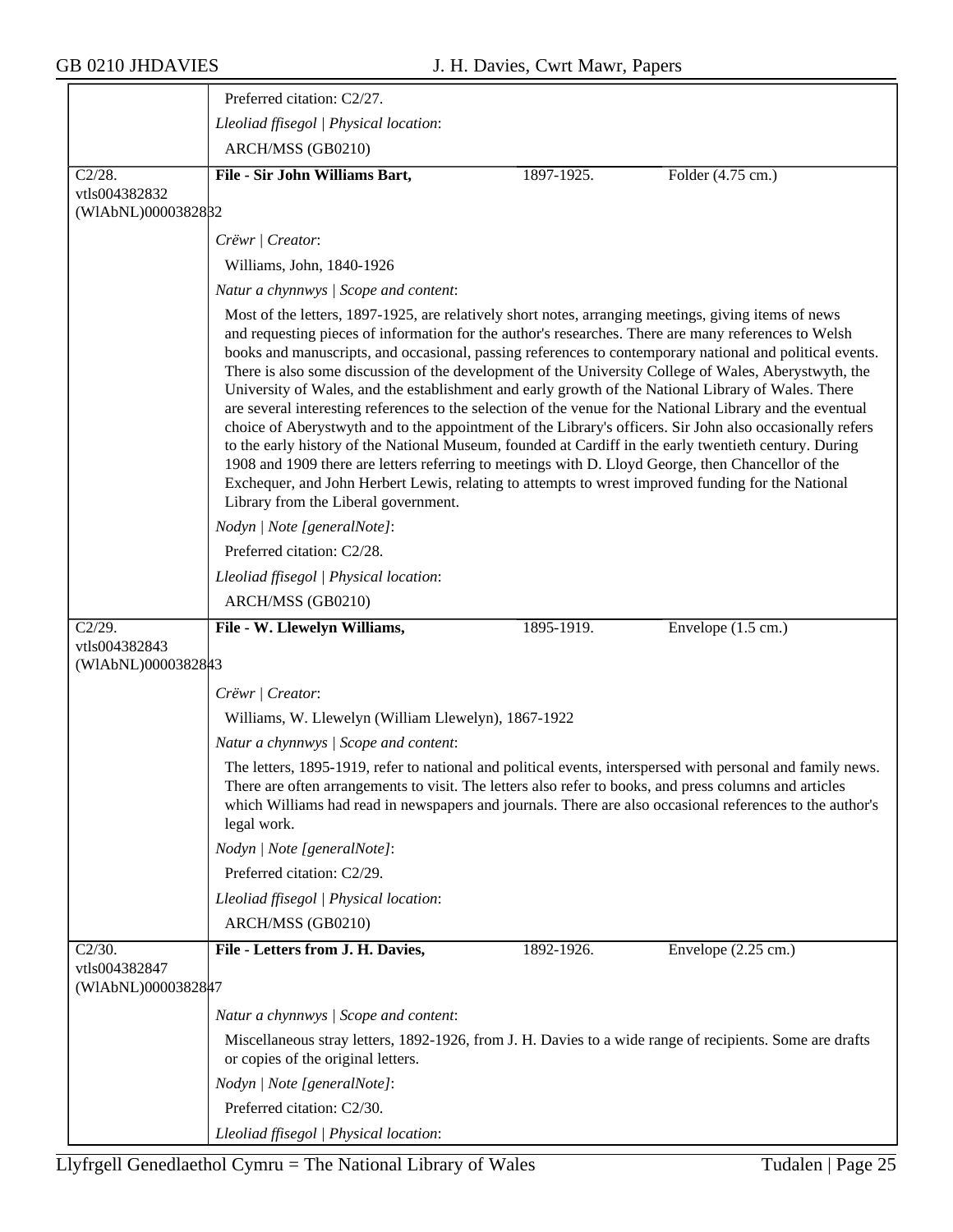|                                                                | ARCH/MSS (GB0210)                                                                                    |            |                               |  |
|----------------------------------------------------------------|------------------------------------------------------------------------------------------------------|------------|-------------------------------|--|
| $C2/31$ .                                                      | File - Letters from J. H. Davies to M. H.                                                            | 1916-1926. | Envelope $(0.75 \text{ cm.})$ |  |
| vtls004382848                                                  | Jones,                                                                                               |            |                               |  |
| (WIAbNL)0000382848                                             |                                                                                                      |            |                               |  |
|                                                                | Natur a chynnwys / Scope and content:                                                                |            |                               |  |
|                                                                | Letters, 1916-1926, relating primarily to academic and research matters and to various publications. |            |                               |  |
|                                                                | Nodyn   Note [generalNote]:                                                                          |            |                               |  |
|                                                                | Preferred citation: C2/31.                                                                           |            |                               |  |
|                                                                | Lleoliad ffisegol   Physical location:                                                               |            |                               |  |
|                                                                | ARCH/MSS (GB0210)                                                                                    |            |                               |  |
|                                                                | Is-fonds   Subfonds F. vtls004385041 (WIAbNL)0000385041: Family papers,                              |            |                               |  |
| Dyddiad   Date: 1793-1940. (dyddiad creu)   (date of creation) |                                                                                                      |            |                               |  |
|                                                                | <u>Natur a chynnwys</u>   Scope and content:                                                         |            |                               |  |

Correspondence and papers, 1793-1940, relating to the Davies family of Cwrt Mawr, Llangeitho, Cardiganshire, including general family papers, 1793-1925, papers relating to Robert Joseph Davies, 1822-1892, papers concerning J. H. Davies, 1809-1926, Annie J. Ellis, 1889-1890, Thomas Edward Ellis, 1899-1909, and Dr T. I. Ellis, 1919-1940.

Disgrifiad ffisegol | Physical description: 10 boxes.

Lleoliad ffisegol | Physical location: ARCH/MSS (GB0210)

Nodyn | Note [generalNote]:

Preferred citation: F.

Trefniant | Arrangement:

Arranged in six series: general family papers, papers relating to R. J. Davies, J. H. Davies, Annie J. Ellis, T. E. Ellis and T. I. Ellis.

#### **Cyfres | Series F1. vtls004385042 (WlAbNL)0000385042: General family papers,**

Dyddiad | Date: 1793-1925. (dyddiad creu) | (date of creation)

Natur a chynnwys | Scope and content:

General papers, 1793-1925, relating to the family of J. H. Davies, Cwrt Mawr, including deeds and documents, 1793-1896, stray letters, 1822-1925, Watkin family letters, 1848-1873, school reports, 1883-1889, and miscellaneous financial papers, 1819-1825.

Disgrifiad ffisegol | Physical description: 5 folders, 2 envelopes.

Lleoliad ffisegol | Physical location: ARCH/MSS (GB0210)

Nodyn | Note [generalNote]: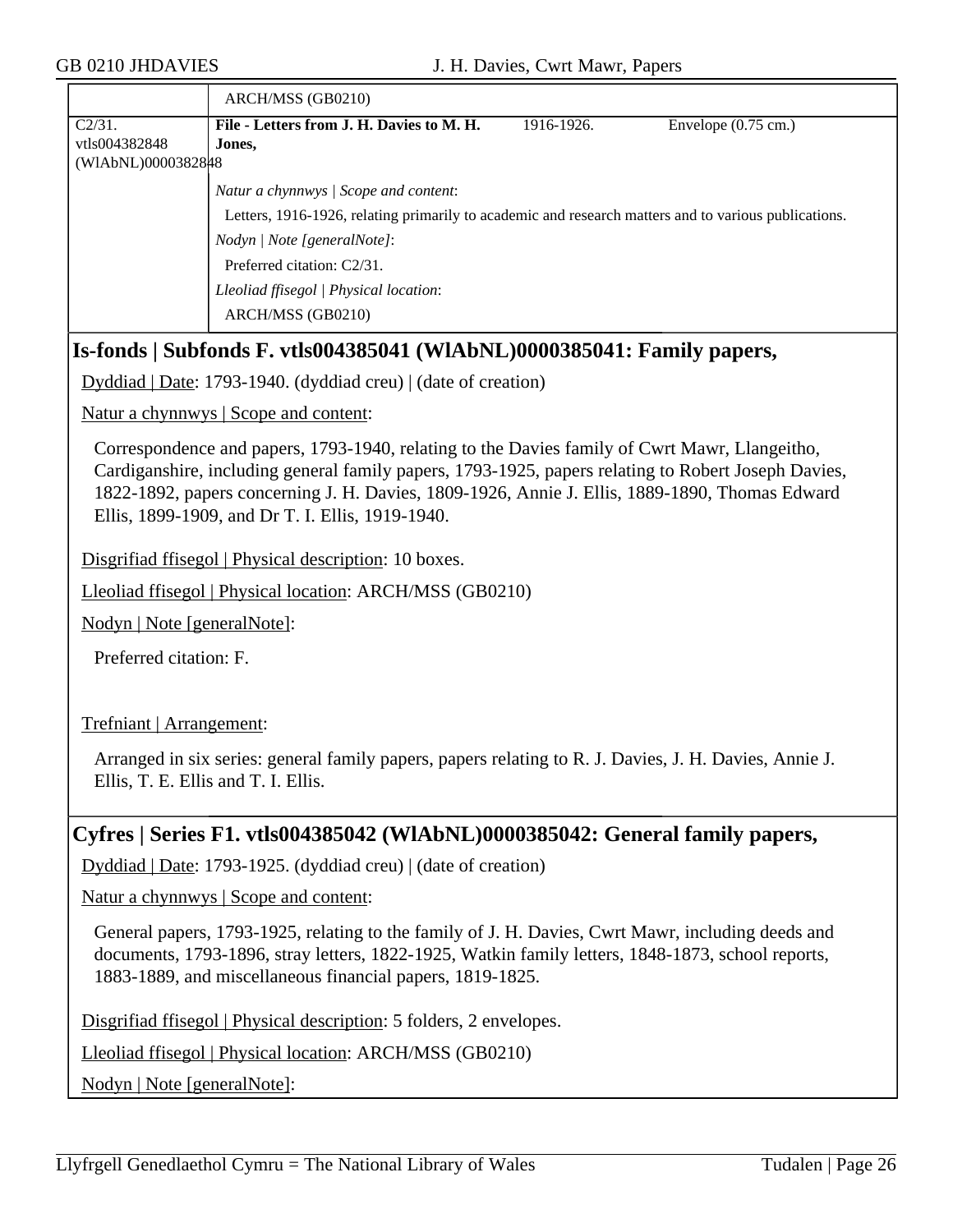Preferred citation: F1.

Pwyntiau mynediad | Access points:

• Davies family, Cwrt Mawr

#### Trefniant | Arrangement:

Arranged by record type and then chronologically within each file.

| FFeil / rhestr eitemau   File / item list |                                                                                                                                                                                                             |                   |                                |  |
|-------------------------------------------|-------------------------------------------------------------------------------------------------------------------------------------------------------------------------------------------------------------|-------------------|--------------------------------|--|
| Cod cyfeirnod                             | Teitl   Title                                                                                                                                                                                               | Dyddiadau   Dates | Disgrifiad ffisegol   Physical |  |
| Reference code                            |                                                                                                                                                                                                             |                   | description                    |  |
| $\overline{F1/1}$ .                       | File - Deeds and documents,                                                                                                                                                                                 | 1793-1896.        | Folder (3.75 cm.)              |  |
| vtls004385043<br>(WIAbNL)0000385043       |                                                                                                                                                                                                             |                   |                                |  |
|                                           | Natur a chynnwys / Scope and content:                                                                                                                                                                       |                   |                                |  |
|                                           | Miscellaneous deeds and documents, schedules of documents, settlements, legacy papers, and extracts<br>from parish registers, 1793-1896, relating to members of the Davies family of Cwrt Mawr, Llangeitho. |                   |                                |  |
|                                           | Nodyn   Note [generalNote]:                                                                                                                                                                                 |                   |                                |  |
|                                           | Preferred citation: F1/1.                                                                                                                                                                                   |                   |                                |  |
|                                           | Lleoliad ffisegol   Physical location:                                                                                                                                                                      |                   |                                |  |
|                                           | ARCH/MSS (GB0210)                                                                                                                                                                                           |                   |                                |  |
| F1/2.                                     | File - Davies family: stray letters,                                                                                                                                                                        | 1822-1925.        | 3 folders (5 cm.)              |  |
| vtls004385052                             |                                                                                                                                                                                                             |                   |                                |  |
| (WIAbNL)0000385052                        |                                                                                                                                                                                                             |                   |                                |  |
|                                           | Natur a chynnwys / Scope and content:                                                                                                                                                                       |                   |                                |  |
|                                           | Miscellaneous, stray letters, 1822-1925, addressed to various members of the Davies family.                                                                                                                 |                   |                                |  |
|                                           | Nodyn   Note [generalNote]:                                                                                                                                                                                 |                   |                                |  |
|                                           | Preferred citation: F1/2.                                                                                                                                                                                   |                   |                                |  |
|                                           | Lleoliad ffisegol   Physical location:                                                                                                                                                                      |                   |                                |  |
|                                           | ARCH/MSS (GB0210)                                                                                                                                                                                           |                   |                                |  |
| F1/3.                                     | File - Watkin family letters,                                                                                                                                                                               | 1848-1873.        | Folder $(2.5 \text{ cm.})$     |  |
| vtls004385054                             |                                                                                                                                                                                                             |                   |                                |  |
| (WIAbNL)0000385054                        |                                                                                                                                                                                                             |                   |                                |  |
|                                           | Natur a chynnwys / Scope and content:                                                                                                                                                                       |                   |                                |  |
|                                           | Miscellaneous, stray letters, 1848-1873, addressed to members of the Watkin family of Moelcerny,<br>Aberystwyth. Most of the letters relate to business and financial matters.                              |                   |                                |  |
|                                           | Nodyn   Note [generalNote]:                                                                                                                                                                                 |                   |                                |  |
|                                           | Preferred citation: F1/3.                                                                                                                                                                                   |                   |                                |  |
|                                           | Lleoliad ffisegol   Physical location:                                                                                                                                                                      |                   |                                |  |
|                                           | ARCH/MSS (GB0210)                                                                                                                                                                                           |                   |                                |  |
| $\overline{F1/4.}$                        | File - School reports,                                                                                                                                                                                      | 1883-1889.        | Envelope $(0.75 \text{ cm.})$  |  |
| vtls004385055                             |                                                                                                                                                                                                             |                   |                                |  |
| (WIAbNL)0000385055                        |                                                                                                                                                                                                             |                   |                                |  |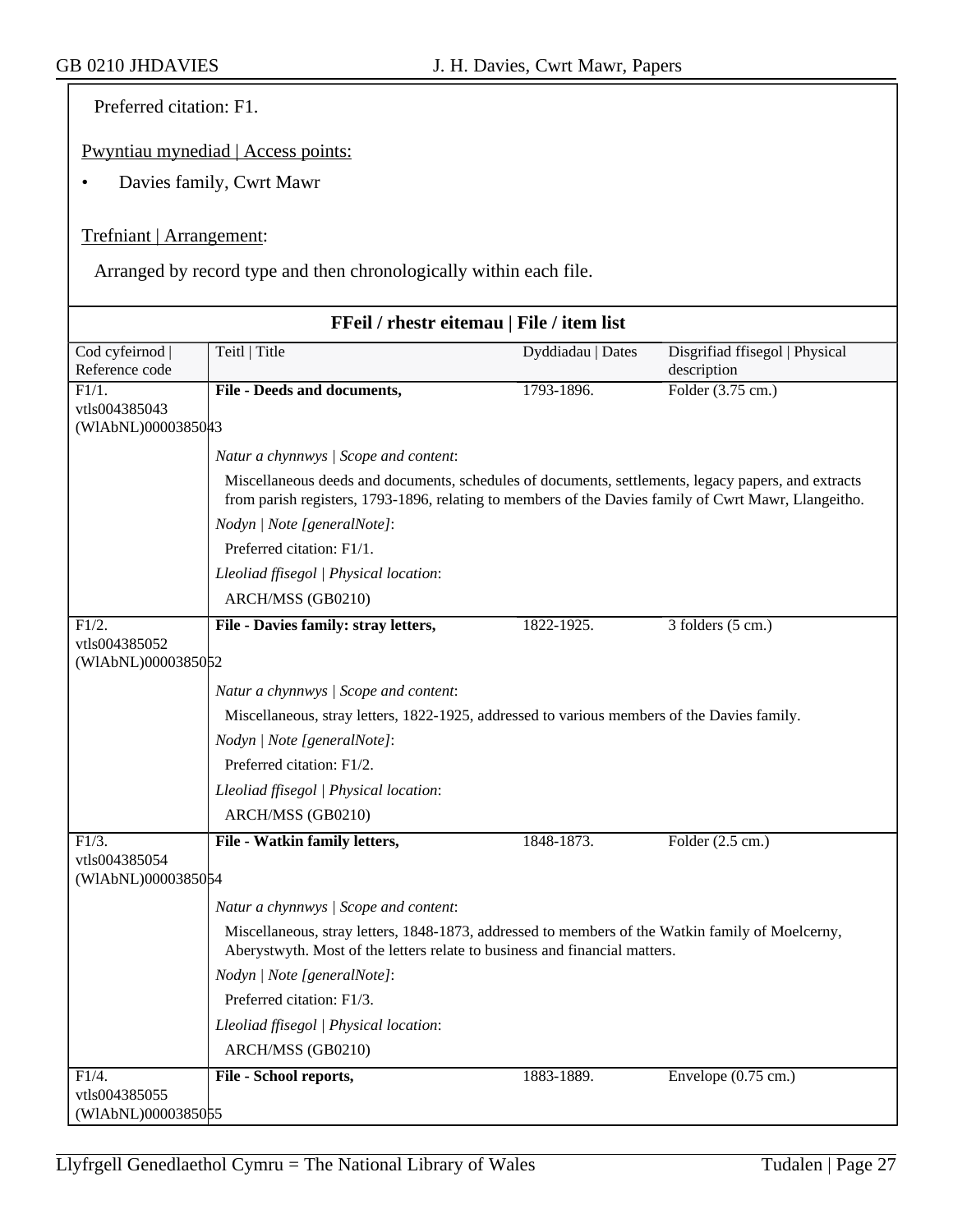|                    | Natur a chynnwys / Scope and content:<br>Various school reports, 1883-1889, for members of the Davies family. |            |                               |  |  |
|--------------------|---------------------------------------------------------------------------------------------------------------|------------|-------------------------------|--|--|
|                    | Nodyn   Note [generalNote]:<br>Preferred citation: F1/4.                                                      |            |                               |  |  |
|                    |                                                                                                               |            |                               |  |  |
|                    | Lleoliad ffisegol   Physical location:<br>ARCH/MSS (GB0210)                                                   |            |                               |  |  |
|                    |                                                                                                               |            |                               |  |  |
| $F1/5$ .           | File - Financial papers,                                                                                      | 1819-1825. | Envelope $(0.25 \text{ cm.})$ |  |  |
| vtls004385056      |                                                                                                               |            |                               |  |  |
| (WIAbNL)0000385056 |                                                                                                               |            |                               |  |  |
|                    | Natur a chynnwys / Scope and content:                                                                         |            |                               |  |  |
|                    | Financial papers of David Davies Esq.                                                                         |            |                               |  |  |
|                    | Nodyn   Note [generalNote]:                                                                                   |            |                               |  |  |
|                    | Preferred citation: F1/5.                                                                                     |            |                               |  |  |
|                    | Lleoliad ffisegol   Physical location:                                                                        |            |                               |  |  |
|                    | ARCH/MSS (GB0210)                                                                                             |            |                               |  |  |
|                    |                                                                                                               |            |                               |  |  |

### **Cyfres | Series F2. vtls004385057 (WlAbNL)0000385057: Robert Joseph Davies,**

Crëwr | Creator: Davies, R. J. (Robert Joseph), 1839-1892

Dyddiad | Date: 1822-1892. (dyddiad creu) | (date of creation)

Natur a chynnwys | Scope and content:

Records, 1822-1892, relating to, or collected by, Robert Joseph Davies (1839-1892), father of J. H. Davies. They comprise letters addressed to R. J. Davies, 1853-1892, his pocket diaries, 1873-1886, business and financial papers, 1876-1881, papers relating to building work on the Cwrt Mawr estate, 1850-1861, papers concerning R. J. Davies's work for the Calvinistic Methodist connexion, 1855-1890, miscellaneous, stray items collected by R. J. Davies, 1822-1866, and various notebooks, [1853]-[1892], kept by R. J. Davies.

Disgrifiad ffisegol | Physical description: 1 box, 4 folders, 20 volumes.

Lleoliad ffisegol | Physical location: ARCH/MSS (GB0210)

Nodyn | Note [generalNote]:

Preferred citation: F2.

Trefniant | Arrangement:

Arranged by record type or subject and then chronologically within each file.

Disgrifiadau deunydd | Related material:

Letters, 1885-1892, from R. J. Davies to his son J. H. Davies are in file C1/5.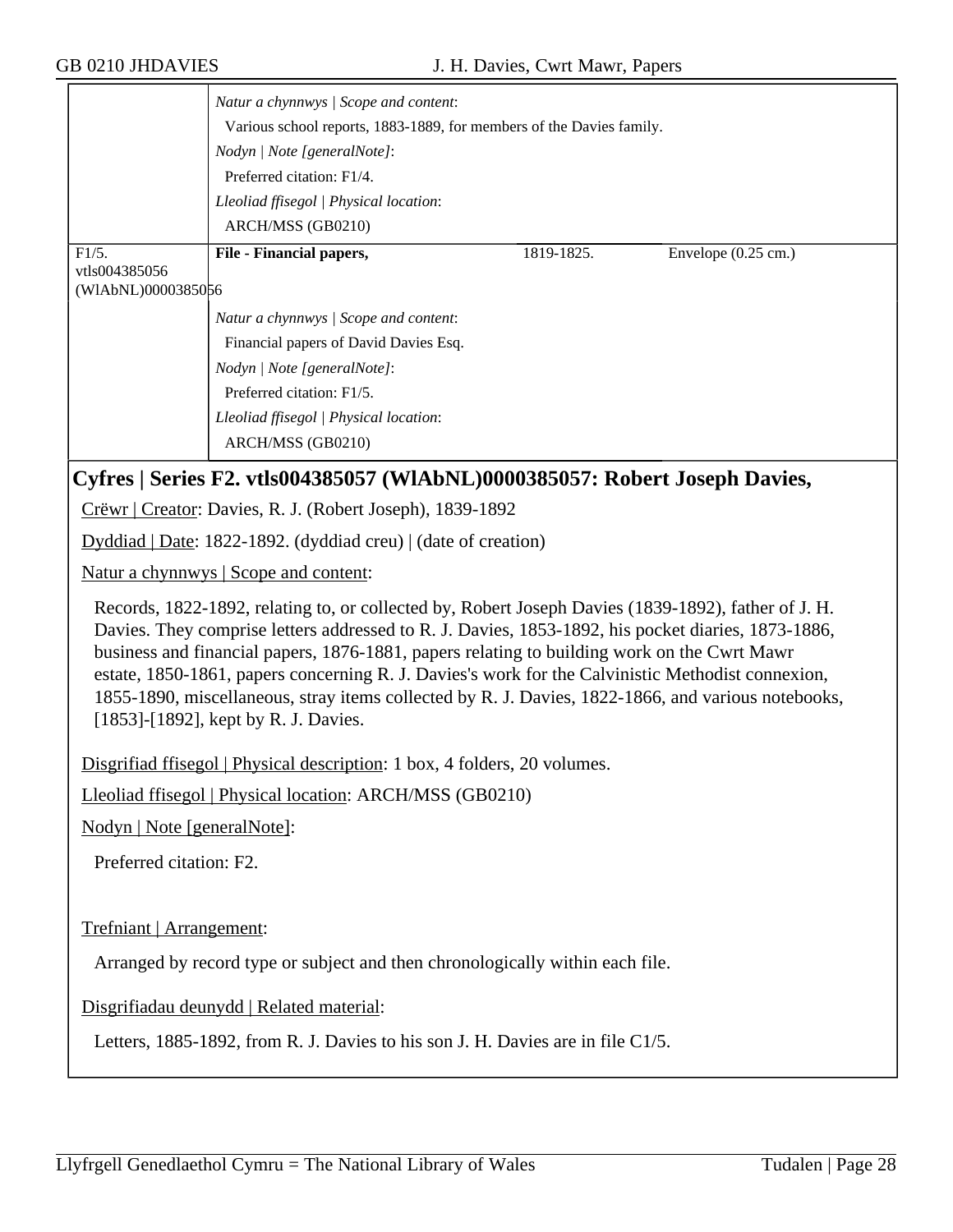$\overline{\phantom{a}}$ 

|                                              | FFeil / rhestr eitemau   File / item list                                                                                                                                                                                                                                                                                                                                                                                                                                                                                                                            |                   |                                               |
|----------------------------------------------|----------------------------------------------------------------------------------------------------------------------------------------------------------------------------------------------------------------------------------------------------------------------------------------------------------------------------------------------------------------------------------------------------------------------------------------------------------------------------------------------------------------------------------------------------------------------|-------------------|-----------------------------------------------|
| Cod cyfeirnod  <br>Reference code            | Teitl   Title                                                                                                                                                                                                                                                                                                                                                                                                                                                                                                                                                        | Dyddiadau   Dates | Disgrifiad ffisegol   Physical<br>description |
| F2/1.<br>vtls004385069<br>(WIAbNL)0000385069 | File - Letters to R. J. Davies,                                                                                                                                                                                                                                                                                                                                                                                                                                                                                                                                      | 1853-1892.        | Folder (4 cm.)                                |
|                                              | Crëwr   Creator:                                                                                                                                                                                                                                                                                                                                                                                                                                                                                                                                                     |                   |                                               |
|                                              | Edwards, Lewis, 1809-1887                                                                                                                                                                                                                                                                                                                                                                                                                                                                                                                                            |                   |                                               |
|                                              | Natur a chynnwys / Scope and content:                                                                                                                                                                                                                                                                                                                                                                                                                                                                                                                                |                   |                                               |
|                                              | General letters, 1853-1892, to R. J. Davies. Many relate to the affairs of the Calvinistic Methodist<br>connection, preaching engagements etc. Others concern business and financial matters or local<br>government. There are also a number of sympathy letters sent on the death of R. J. Davies's son 'Bertie' in<br>1879. The correspondents include Lewis Edwards, Y Bala, (2) 1871-1879, and Thomas Charles Edwards<br>(3), 1873-1892. There is also a sympathy letter from Principal Thomas Charles Edwards to Davies's<br>widow following his death in 1892. |                   |                                               |
|                                              | Nodyn   Note [generalNote]:                                                                                                                                                                                                                                                                                                                                                                                                                                                                                                                                          |                   |                                               |
|                                              | Preferred citation: F2/1.                                                                                                                                                                                                                                                                                                                                                                                                                                                                                                                                            |                   |                                               |
|                                              | Lleoliad ffisegol   Physical location:                                                                                                                                                                                                                                                                                                                                                                                                                                                                                                                               |                   |                                               |
|                                              | ARCH/MSS (GB0210)                                                                                                                                                                                                                                                                                                                                                                                                                                                                                                                                                    |                   |                                               |
| F2/2.                                        | File - Pocket diaries,                                                                                                                                                                                                                                                                                                                                                                                                                                                                                                                                               | 1873-1886.        | 8 vols. (7.5 cm.)                             |
| vtls004385079<br>(WIAbNL)0000385079          |                                                                                                                                                                                                                                                                                                                                                                                                                                                                                                                                                                      |                   |                                               |
|                                              | Natur a chynnwys / Scope and content:                                                                                                                                                                                                                                                                                                                                                                                                                                                                                                                                |                   |                                               |
|                                              | Pocket diaries kept by R. J. Davies for the years 1873, 1875, 1877, 1879, 1880, 1881, 1882 and 1883.<br>They contain only brief notes of appointments and addresses.                                                                                                                                                                                                                                                                                                                                                                                                 |                   |                                               |
|                                              | Nodyn   Note [generalNote]:                                                                                                                                                                                                                                                                                                                                                                                                                                                                                                                                          |                   |                                               |
|                                              | Preferred citation: F2/2.                                                                                                                                                                                                                                                                                                                                                                                                                                                                                                                                            |                   |                                               |
|                                              | Lleoliad ffisegol   Physical location:                                                                                                                                                                                                                                                                                                                                                                                                                                                                                                                               |                   |                                               |
|                                              | ARCH/MSS (GB0210)                                                                                                                                                                                                                                                                                                                                                                                                                                                                                                                                                    |                   |                                               |
| $F2/3$ .                                     | File - Business and financial papers,                                                                                                                                                                                                                                                                                                                                                                                                                                                                                                                                | 1876-1881.        | Folder (1 cm.)                                |
| vtls004385080<br>(WIAbNL)0000385080          |                                                                                                                                                                                                                                                                                                                                                                                                                                                                                                                                                                      |                   |                                               |
|                                              | Natur a chynnwys / Scope and content:                                                                                                                                                                                                                                                                                                                                                                                                                                                                                                                                |                   |                                               |
|                                              | Bills, receipts and papers relating to the Inland Revenue.                                                                                                                                                                                                                                                                                                                                                                                                                                                                                                           |                   |                                               |
|                                              | Nodyn   Note [generalNote]:                                                                                                                                                                                                                                                                                                                                                                                                                                                                                                                                          |                   |                                               |
|                                              | Preferred citation: F2/3.                                                                                                                                                                                                                                                                                                                                                                                                                                                                                                                                            |                   |                                               |
|                                              | Lleoliad ffisegol   Physical location:                                                                                                                                                                                                                                                                                                                                                                                                                                                                                                                               |                   |                                               |
|                                              | ARCH/MSS (GB0210)                                                                                                                                                                                                                                                                                                                                                                                                                                                                                                                                                    |                   |                                               |
| F2/4.<br>vtls004385081<br>(WIAbNL)0000385081 | File - Building work,                                                                                                                                                                                                                                                                                                                                                                                                                                                                                                                                                | 1850-1861.        | Folder (1.75 cm.)                             |
|                                              | Natur a chynnwys / Scope and content:                                                                                                                                                                                                                                                                                                                                                                                                                                                                                                                                |                   |                                               |
|                                              | Articles of agreement, 1850, and bills and receipts, 1850-1861, relating to building work undertaken on<br>the Cwrt Mawr estate.                                                                                                                                                                                                                                                                                                                                                                                                                                     |                   |                                               |
|                                              | Nodyn   Note [generalNote]:                                                                                                                                                                                                                                                                                                                                                                                                                                                                                                                                          |                   |                                               |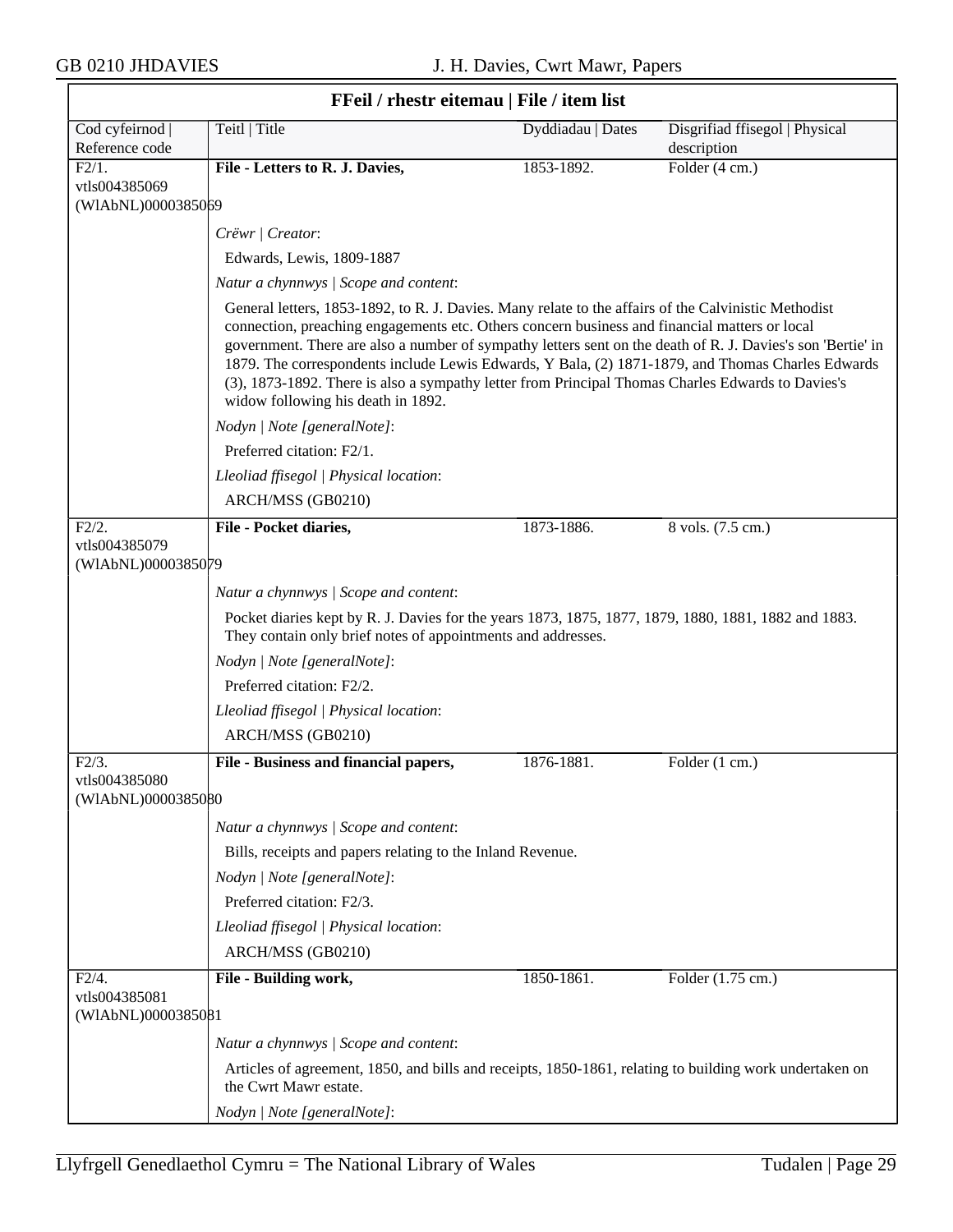|                                     | Preferred citation: F2/4.                                                                                                                                                                                                                                        |                   |                                   |  |
|-------------------------------------|------------------------------------------------------------------------------------------------------------------------------------------------------------------------------------------------------------------------------------------------------------------|-------------------|-----------------------------------|--|
|                                     | Lleoliad ffisegol   Physical location:                                                                                                                                                                                                                           |                   |                                   |  |
|                                     | ARCH/MSS (GB0210)                                                                                                                                                                                                                                                |                   |                                   |  |
| $\overline{F2/5}$ .                 | File - Calvinistic Methodist Connexion,                                                                                                                                                                                                                          | 1855-1890.        | $1$ box.                          |  |
| vtls004387107                       |                                                                                                                                                                                                                                                                  |                   |                                   |  |
| (WIAbNL)0000387107                  |                                                                                                                                                                                                                                                                  |                   |                                   |  |
|                                     | Natur a chynnwys / Scope and content:                                                                                                                                                                                                                            |                   |                                   |  |
|                                     | Correspondence, title deeds, printed items and financial papers, 1855-1890, relating to R. J. Davies's<br>involvement with the Calvinistic Methodist Connexion, including the printing of Y Drysorfa.                                                            |                   |                                   |  |
|                                     | Nodyn   Note [generalNote]:                                                                                                                                                                                                                                      |                   |                                   |  |
|                                     | Preferred citation: F2/5.                                                                                                                                                                                                                                        |                   |                                   |  |
|                                     | Lleoliad ffisegol   Physical location:                                                                                                                                                                                                                           |                   |                                   |  |
|                                     | ARCH/MSS (GB0210)                                                                                                                                                                                                                                                |                   |                                   |  |
| F2/6.                               | File - Stray items,                                                                                                                                                                                                                                              | 1822-1866.        | Folder (1.75 cm.)                 |  |
| vtls004387678<br>(WIAbNL)0000387678 |                                                                                                                                                                                                                                                                  |                   |                                   |  |
|                                     | Natur a chynnwys / Scope and content:                                                                                                                                                                                                                            |                   |                                   |  |
|                                     | Miscellaneous, stray items, 1822-1866, collected by R. J. Davies.                                                                                                                                                                                                |                   |                                   |  |
|                                     | Nodyn   Note [generalNote]:                                                                                                                                                                                                                                      |                   |                                   |  |
|                                     | Preferred citation: F2/6.                                                                                                                                                                                                                                        |                   |                                   |  |
|                                     | Lleoliad ffisegol   Physical location:                                                                                                                                                                                                                           |                   |                                   |  |
|                                     | ARCH/MSS (GB0210)                                                                                                                                                                                                                                                |                   |                                   |  |
| F2/7.                               | File - Notebooks,                                                                                                                                                                                                                                                | $[1853] - [1892]$ | 12 notebooks $(11.5 \text{ cm.})$ |  |
| vtls004390333<br>(WIAbNL)0000390333 |                                                                                                                                                                                                                                                                  |                   |                                   |  |
|                                     | Natur a chynnwys / Scope and content:                                                                                                                                                                                                                            |                   |                                   |  |
|                                     | Notebooks, [1853]-[1892], kept by R. J. Davies containing mainly notes and records of various financial<br>transactions relating to the Cwrt Mawr estate. There are also two notebooks containing notes taken while<br>at school and University College, London. |                   |                                   |  |
|                                     | Nodyn   Note [generalNote]:                                                                                                                                                                                                                                      |                   |                                   |  |
|                                     | Preferred citation: F2/7.                                                                                                                                                                                                                                        |                   |                                   |  |
|                                     | Lleoliad ffisegol   Physical location:                                                                                                                                                                                                                           |                   |                                   |  |
|                                     | ARCH/MSS (GB0210)                                                                                                                                                                                                                                                |                   |                                   |  |
|                                     |                                                                                                                                                                                                                                                                  |                   |                                   |  |

# **Cyfres | Series F3. vtls004392134 (WlAbNL)0000392134: John Humphreys Davies,**

Dyddiad | Date: 1809-1926. (dyddiad creu) | (date of creation)

Natur a chynnwys | Scope and content:

Papers, 1871-1926, relating to J. H. Davies, together with papers and photographs, 1809-1926, relating to J. H. Davies and his family background collected together by Dr T. I. Ellis while researching his biography John Humphreys Davies (1871-1926) (Lerpwl, 1963). They comprise personalia relating to J. H. Davies, 1871-1920, letters, 1882-1894, from J. H. Davies to members of his family, letters, 1921-1925, from J. H. Davies to his sister Mrs Annie Hughes-Griffiths, pocket diaries, 1883-1924,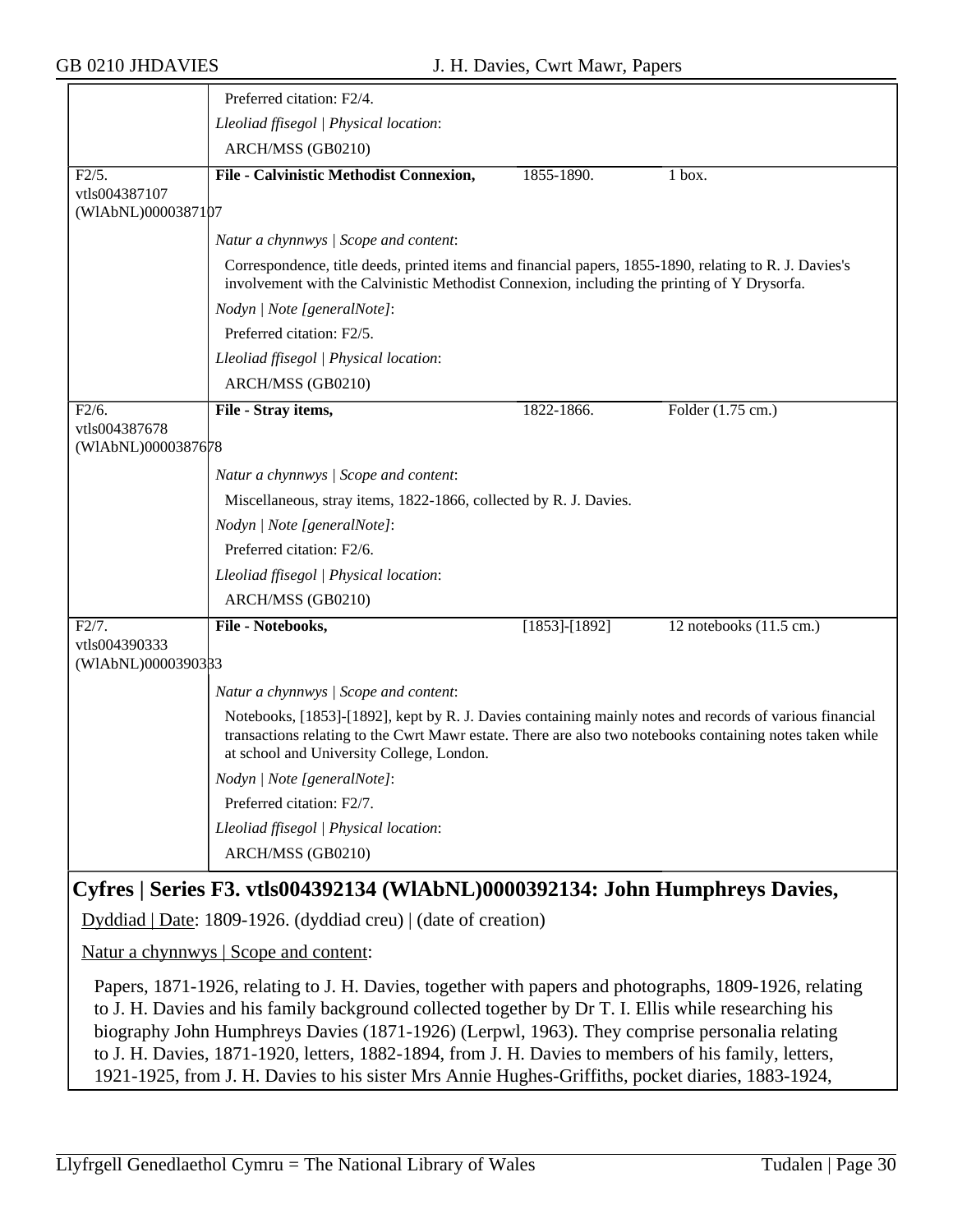papers, 1925-1926, concerning J. H. Davies's final illness and death, and the papers and photographs, 1809-1926, assembled by Dr Ellis.

Disgrifiad ffisegol | Physical description: 2 boxes, 2 folders, 1 envelope, 4 volumes.

Lleoliad ffisegol | Physical location: ARCH/MSS (GB0210)

Nodyn | Note [generalNote]:

Preferred citation: F3.

#### Trefniant | Arrangement:

Arranged by record type or subject and then chronologically within each file.

| FFeil / rhestr eitemau   File / item list                  |                                                                                                                                                                                                                                                              |                   |                                               |  |
|------------------------------------------------------------|--------------------------------------------------------------------------------------------------------------------------------------------------------------------------------------------------------------------------------------------------------------|-------------------|-----------------------------------------------|--|
| Cod cyfeirnod  <br>Reference code                          | Teitl   Title                                                                                                                                                                                                                                                | Dyddiadau   Dates | Disgrifiad ffisegol   Physical<br>description |  |
| $F3/1$ .<br>vtls004392484                                  | File - Personalia,                                                                                                                                                                                                                                           | 1871-1920.        | Folder $(1.5 \text{ cm.})$                    |  |
| (WIAbNL)0000392484                                         |                                                                                                                                                                                                                                                              |                   |                                               |  |
|                                                            | Natur a chynnwys / Scope and content:                                                                                                                                                                                                                        |                   |                                               |  |
|                                                            | Various personalia, 1871-1920, relating to John Humphreys Davies. They include a copy of his birth<br>certificate, various academic certificates from school and university, and his warrant of appointment as<br>sheriff of the county of Cardigan in 1912. |                   |                                               |  |
|                                                            | Nodyn   Note [generalNote]:                                                                                                                                                                                                                                  |                   |                                               |  |
|                                                            | Preferred citation: F3/1.                                                                                                                                                                                                                                    |                   |                                               |  |
|                                                            | Lleoliad ffisegol   Physical location:                                                                                                                                                                                                                       |                   |                                               |  |
|                                                            | ARCH/MSS (GB0210)                                                                                                                                                                                                                                            |                   |                                               |  |
| F3/2.<br>vtls004392485<br>(WIAbNL)0000392485               | File - Letters from J. H. Davies to his<br>family,                                                                                                                                                                                                           | 1882-1894.        | Folder $(1.5 \text{ cm.})$                    |  |
|                                                            | Natur a chynnwys / Scope and content:                                                                                                                                                                                                                        |                   |                                               |  |
|                                                            | Letters, 1882-1894, from J. H. Davies to members of his family, mainly his mother and father. Most of<br>the letters describe in some detail his experiences whilst an undergraduate student at Lincoln College,<br>Oxford.                                  |                   |                                               |  |
|                                                            | Nodyn   Note [generalNote]:                                                                                                                                                                                                                                  |                   |                                               |  |
|                                                            | Preferred citation: F3/2.                                                                                                                                                                                                                                    |                   |                                               |  |
|                                                            | Lleoliad ffisegol   Physical location:                                                                                                                                                                                                                       |                   |                                               |  |
|                                                            | ARCH/MSS (GB0210)                                                                                                                                                                                                                                            |                   |                                               |  |
| $\overline{F3/3}$ .<br>vtls004392487<br>(WIAbNL)0000392487 | File - Letters from J. H. Davies to his sister<br>Mrs Annie Hughes-Griffiths,                                                                                                                                                                                | 1921-1925.        | Envelope (7 letters)                          |  |
|                                                            | Crëwr   Creator:                                                                                                                                                                                                                                             |                   |                                               |  |
|                                                            | Edwards, Edward, 1865-1933                                                                                                                                                                                                                                   |                   |                                               |  |
|                                                            | Natur a chynnwys / Scope and content:                                                                                                                                                                                                                        |                   |                                               |  |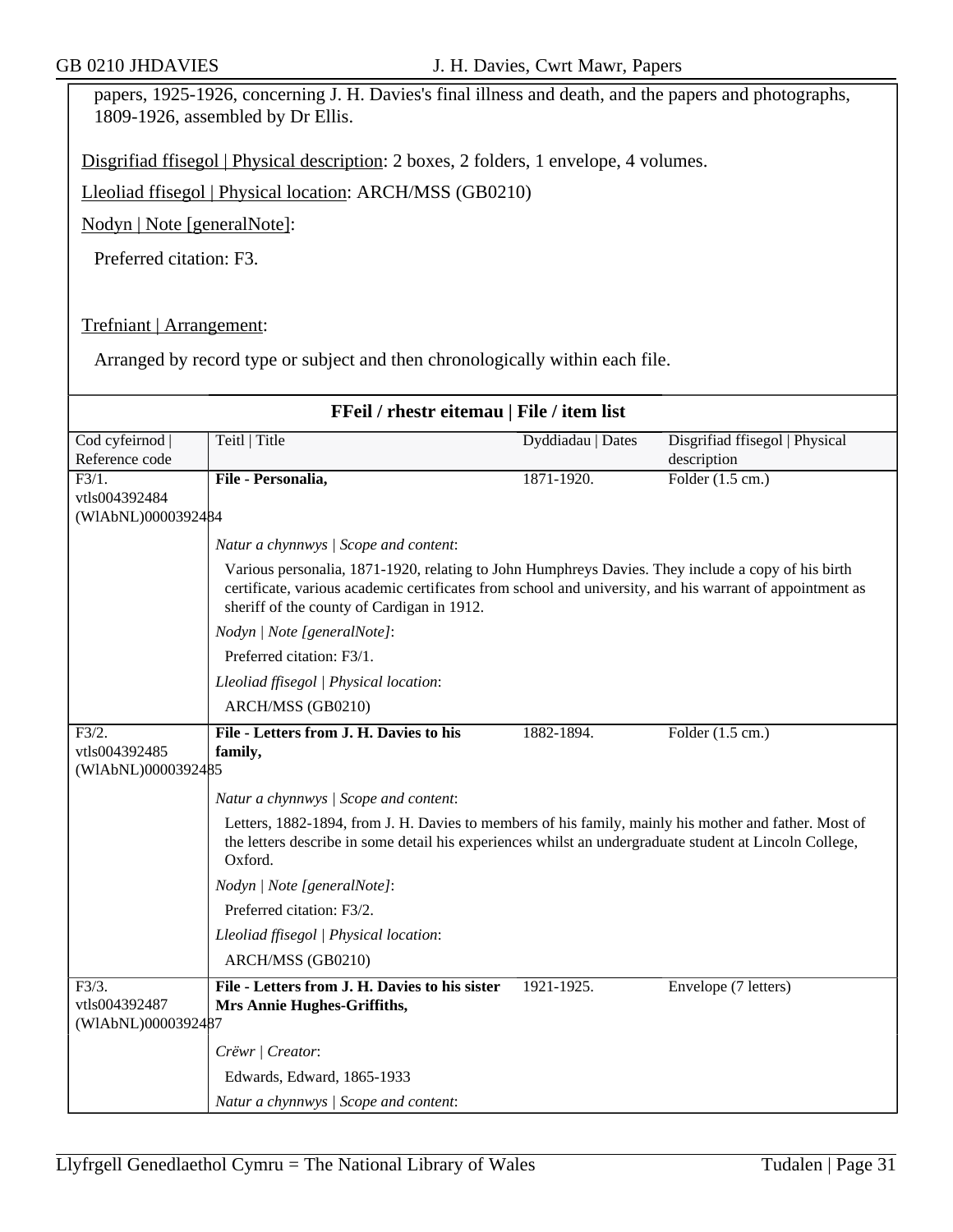|                                                                       | Letters, 1921-1925, from J. H. Davies to his wife, mainly giving an account of his health. The file also<br>contains a stray letter, 1924, from Professor Edward Edwards, Aberystwyth, to Mrs Annie Hughes-<br>Griffiths on the same theme.                           |            |                   |  |
|-----------------------------------------------------------------------|-----------------------------------------------------------------------------------------------------------------------------------------------------------------------------------------------------------------------------------------------------------------------|------------|-------------------|--|
|                                                                       | Nodyn   Note [generalNote]:                                                                                                                                                                                                                                           |            |                   |  |
|                                                                       | Preferred citation: F3/3.                                                                                                                                                                                                                                             |            |                   |  |
|                                                                       | Lleoliad ffisegol   Physical location:                                                                                                                                                                                                                                |            |                   |  |
|                                                                       | ARCH/MSS (GB0210)                                                                                                                                                                                                                                                     |            |                   |  |
| F3/4.                                                                 | File - Pocket diaries,                                                                                                                                                                                                                                                | 1883-1924. | 4 vols. (4.5 cm.) |  |
| vtls004392489<br>(WIAbNL)0000392489                                   |                                                                                                                                                                                                                                                                       |            |                   |  |
|                                                                       | Natur a chynnwys / Scope and content:                                                                                                                                                                                                                                 |            |                   |  |
|                                                                       | Pocket diaries kept by J. H. Davies for the following years: 1883, 1893-1894, 1921 and 1924. They are<br>mostly blank, containing only brief notes of appointments and commitments.                                                                                   |            |                   |  |
|                                                                       | Nodyn   Note [generalNote]:                                                                                                                                                                                                                                           |            |                   |  |
|                                                                       | Preferred citation: F3/4.                                                                                                                                                                                                                                             |            |                   |  |
|                                                                       | Lleoliad ffisegol   Physical location:                                                                                                                                                                                                                                |            |                   |  |
|                                                                       | ARCH/MSS (GB0210)                                                                                                                                                                                                                                                     |            |                   |  |
| F3/5.                                                                 | File - J. H. Davies's illness and death,                                                                                                                                                                                                                              | 1925-1926. | 1 box.            |  |
| vtls004392500<br>(WIAbNL)0000392500                                   |                                                                                                                                                                                                                                                                       |            |                   |  |
|                                                                       | Natur a chynnwys / Scope and content:                                                                                                                                                                                                                                 |            |                   |  |
|                                                                       | Letters, 1925-1926, from J. H. Davies to his sister Mrs Annie Hughes-Griffiths describing his illness,<br>papers concerning his death, sympathy letters to Mrs Hughes-Griffiths, lists of acknowledgements, and<br>press cuttings containing tributes and obituaries. |            |                   |  |
|                                                                       | Nodyn   Note [generalNote]:                                                                                                                                                                                                                                           |            |                   |  |
|                                                                       | Preferred citation: F3/5.                                                                                                                                                                                                                                             |            |                   |  |
|                                                                       | Lleoliad ffisegol   Physical location:                                                                                                                                                                                                                                |            |                   |  |
|                                                                       | ARCH/MSS (GB0210)                                                                                                                                                                                                                                                     |            |                   |  |
| F3/6.                                                                 | File - Papers collected by T. I. Ellis,                                                                                                                                                                                                                               | 1809-1926. | 1 box.            |  |
| vtls004392501<br>(WIAbNL)0000392501                                   |                                                                                                                                                                                                                                                                       |            |                   |  |
|                                                                       | Natur a chynnwys / Scope and content:                                                                                                                                                                                                                                 |            |                   |  |
|                                                                       | Various papers and photographs, 1809-1926, collected by Dr T. I. Ellis while researching the life of<br>his uncle J. H. Davies, Cwrt Mawr (1871-1926) in preparation for his biography, together with further<br>research notes.                                      |            |                   |  |
|                                                                       | Nodyn   Note [generalNote]:                                                                                                                                                                                                                                           |            |                   |  |
|                                                                       | Preferred citation: F3/6.                                                                                                                                                                                                                                             |            |                   |  |
|                                                                       | Lleoliad ffisegol   Physical location:                                                                                                                                                                                                                                |            |                   |  |
|                                                                       | ARCH/MSS (GB0210)                                                                                                                                                                                                                                                     |            |                   |  |
| Cyfres   Series F4. vtls004392502 (WlAbNL)0000392502: Annie J. Ellis, |                                                                                                                                                                                                                                                                       |            |                   |  |
| Dyddiad   Date: 1889-1890. (dyddiad creu)   (date of creation)        |                                                                                                                                                                                                                                                                       |            |                   |  |
| Natur a chynnwys   Scope and content:                                 |                                                                                                                                                                                                                                                                       |            |                   |  |

Two notebooks, 1889-1890, kept by Mrs Annie J. Ellis.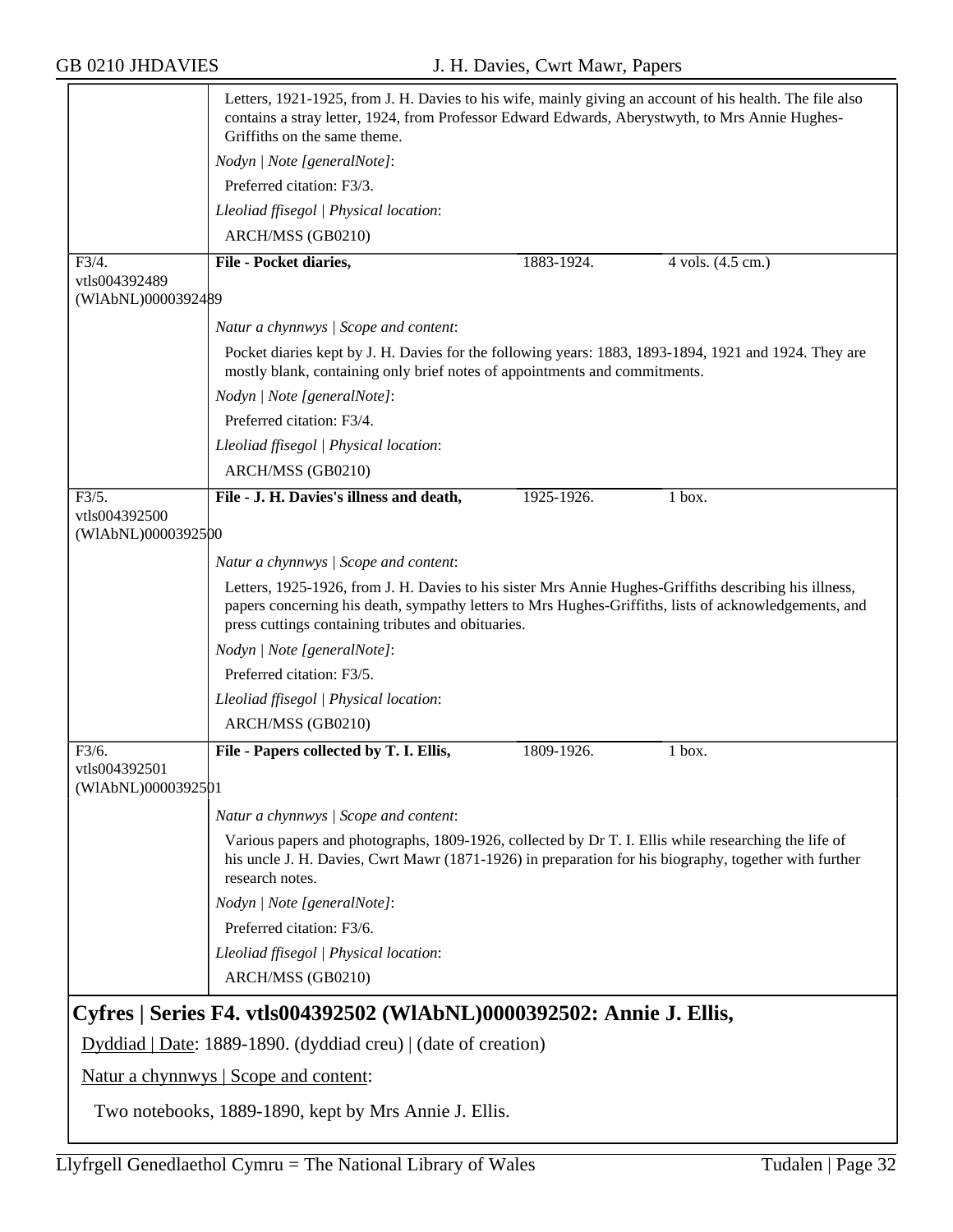Disgrifiad ffisegol | Physical description: 2 vols.

Lleoliad ffisegol | Physical location: ARCH/MSS (GB0210)

Nodyn | Note [generalNote]:

Preferred citation: F4.

Trefniant | Arrangement:

Arranged chronologically.

Disgrifiadau deunydd | Related material:

Letters from Annie J. Ellis, [?1897]-1925, are in file C2/9.

|                                     |                                                                                                                                                                                                                                                                                                                                                                     | FFeil / rhestr eitemau   File / item list                                         |                                |
|-------------------------------------|---------------------------------------------------------------------------------------------------------------------------------------------------------------------------------------------------------------------------------------------------------------------------------------------------------------------------------------------------------------------|-----------------------------------------------------------------------------------|--------------------------------|
| Cod cyfeirnod                       | Teitl   Title                                                                                                                                                                                                                                                                                                                                                       | Dyddiadau   Dates                                                                 | Disgrifiad ffisegol   Physical |
| Reference code                      |                                                                                                                                                                                                                                                                                                                                                                     |                                                                                   | description                    |
| F4/1.                               | File - Notebooks,                                                                                                                                                                                                                                                                                                                                                   | 1889-1890.                                                                        | $2$ vols. $(1.5$ cm.)          |
| vtls004392503<br>(WIAbNL)0000392503 |                                                                                                                                                                                                                                                                                                                                                                     |                                                                                   |                                |
|                                     | Natur a chynnwys / Scope and content:                                                                                                                                                                                                                                                                                                                               |                                                                                   |                                |
|                                     |                                                                                                                                                                                                                                                                                                                                                                     | Two notebooks, 1889-1890, kept by Annie J. Davies containing miscellaneous notes. |                                |
|                                     | Nodyn   Note [generalNote]:                                                                                                                                                                                                                                                                                                                                         |                                                                                   |                                |
|                                     | Preferred citation: F4/1.                                                                                                                                                                                                                                                                                                                                           |                                                                                   |                                |
|                                     | Lleoliad ffisegol   Physical location:                                                                                                                                                                                                                                                                                                                              |                                                                                   |                                |
|                                     | ARCH/MSS (GB0210)                                                                                                                                                                                                                                                                                                                                                   |                                                                                   |                                |
|                                     | Dyddiad   Date: 1899-1909. (dyddiad creu)   (date of creation)<br>Natur a chynnwys   Scope and content:<br>Sympathy letters, 1899, addressed to J. H. Davies on the death of his brother-in-law Thomas Edward<br>Ellis (1859-1899), together with correspondence and papers, 1899-1909, relating to the administration<br>of the Thomas Edward Ellis Memorial Fund. |                                                                                   |                                |
|                                     | Disgrifiad ffisegol   Physical description: 2 folders (1.25 cm.)                                                                                                                                                                                                                                                                                                    |                                                                                   |                                |
|                                     | Lleoliad ffisegol   Physical location: ARCH/MSS (GB0210)                                                                                                                                                                                                                                                                                                            |                                                                                   |                                |
| Nodyn   Note [generalNote]:         |                                                                                                                                                                                                                                                                                                                                                                     |                                                                                   |                                |
| Preferred citation: F5.             |                                                                                                                                                                                                                                                                                                                                                                     |                                                                                   |                                |
|                                     | Pwyntiau mynediad   Access points:                                                                                                                                                                                                                                                                                                                                  |                                                                                   |                                |
|                                     |                                                                                                                                                                                                                                                                                                                                                                     |                                                                                   |                                |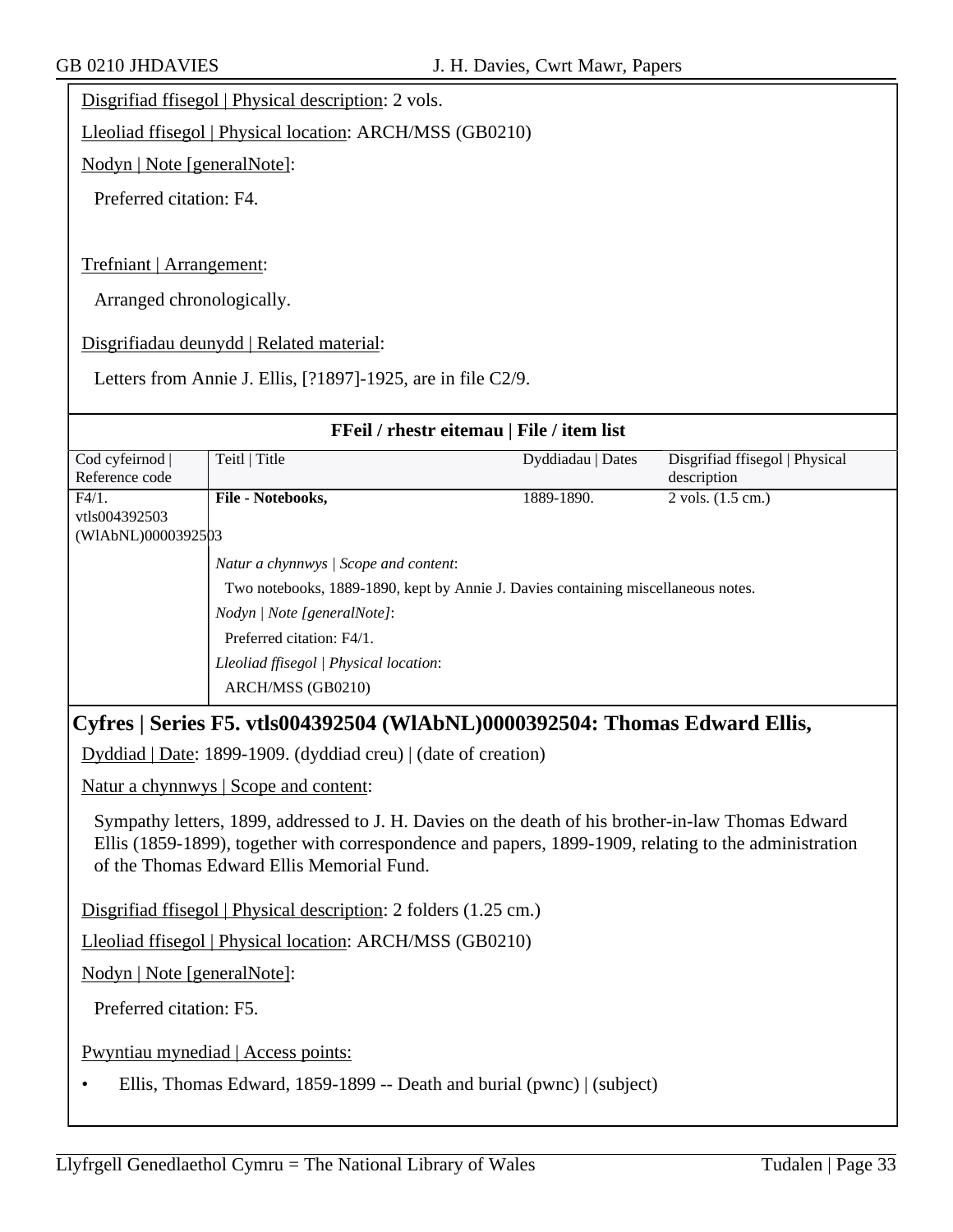Trefniant | Arrangement:

Arranged chronologically by and within each file.

Disgrifiadau deunydd | Related material:

Letters, 1896-1899, from Thomas Edward Ellis are in file C2/10.

| FFeil / rhestr eitemau   File / item list |                                                                                                                                                                                                                                              |                   |                                |  |  |
|-------------------------------------------|----------------------------------------------------------------------------------------------------------------------------------------------------------------------------------------------------------------------------------------------|-------------------|--------------------------------|--|--|
| Cod cyfeirnod                             | Teitl   Title                                                                                                                                                                                                                                | Dyddiadau   Dates | Disgrifiad ffisegol   Physical |  |  |
| Reference code                            |                                                                                                                                                                                                                                              |                   | description                    |  |  |
| F5/1.                                     | File - Sympathy letters,                                                                                                                                                                                                                     | 1899.             | $0.75$ cm.                     |  |  |
| vtls004392508<br>(WIAbNL)0000392508       |                                                                                                                                                                                                                                              |                   |                                |  |  |
|                                           | Crëwr   Creator:                                                                                                                                                                                                                             |                   |                                |  |  |
|                                           |                                                                                                                                                                                                                                              |                   |                                |  |  |
|                                           | Davies, J. Glyn (John Glyn), 1870-1953                                                                                                                                                                                                       |                   |                                |  |  |
|                                           | Natur a chynnwys / Scope and content:<br>Sympathy letters addressed to J. H. Davies on the death of Thomas Edward Ellis in April 1899. The<br>correspondents include J. Glyn Davies, H. Elvet Lewis, J. Arthur Price, and Sir John Williams. |                   |                                |  |  |
|                                           |                                                                                                                                                                                                                                              |                   |                                |  |  |
|                                           | Nodyn   Note [generalNote]:                                                                                                                                                                                                                  |                   |                                |  |  |
|                                           | Preferred citation: F5/1.                                                                                                                                                                                                                    |                   |                                |  |  |
|                                           | Lleoliad ffisegol   Physical location:                                                                                                                                                                                                       |                   |                                |  |  |
|                                           | ARCH/MSS (GB0210)                                                                                                                                                                                                                            |                   |                                |  |  |
| F5/2.                                     | File - T. E. Ellis Memorial Fund,                                                                                                                                                                                                            | 1899-1909.        | $0.5$ cm.                      |  |  |
| vtls004392518                             |                                                                                                                                                                                                                                              |                   |                                |  |  |
| (WIAbNL)00003925 18                       |                                                                                                                                                                                                                                              |                   |                                |  |  |
|                                           | Natur a chynnwys / Scope and content:                                                                                                                                                                                                        |                   |                                |  |  |
|                                           | Correspondence and papers, 1899-1909, relating to the administration of the Thomas Edward Ellis<br>Memorial Fund.                                                                                                                            |                   |                                |  |  |
|                                           | Nodyn   Note [generalNote]:                                                                                                                                                                                                                  |                   |                                |  |  |
|                                           | Preferred citation: F5/2.                                                                                                                                                                                                                    |                   |                                |  |  |
|                                           | Lleoliad ffisegol   Physical location:                                                                                                                                                                                                       |                   |                                |  |  |
|                                           | ARCH/MSS (GB0210)                                                                                                                                                                                                                            |                   |                                |  |  |
|                                           |                                                                                                                                                                                                                                              |                   |                                |  |  |
|                                           | Cyfres   Series F6. vtls004392521 (WIAbNL)0000392521: Dr T. I. Ellis,                                                                                                                                                                        |                   |                                |  |  |
|                                           | Dyddiad   Date: 1919-1940. (dyddiad creu)   (date of creation)                                                                                                                                                                               |                   |                                |  |  |
|                                           | Natur a chynnwys   Scope and content:                                                                                                                                                                                                        |                   |                                |  |  |

Letters, 1919-1920, from 'Mair' to T. I. Ellis, an exercise book, [c. 1920], containing Greek and Latin exercises by T. I. Ellis, and papers, 1925-1940, relating to the administration of the Welsh Schoolboys' Camp Movement.

Disgrifiad ffisegol | Physical description: 4 folders, 1 volume.

Lleoliad ffisegol | Physical location: ARCH/MSS (GB0210)

Nodyn | Note [generalNote]: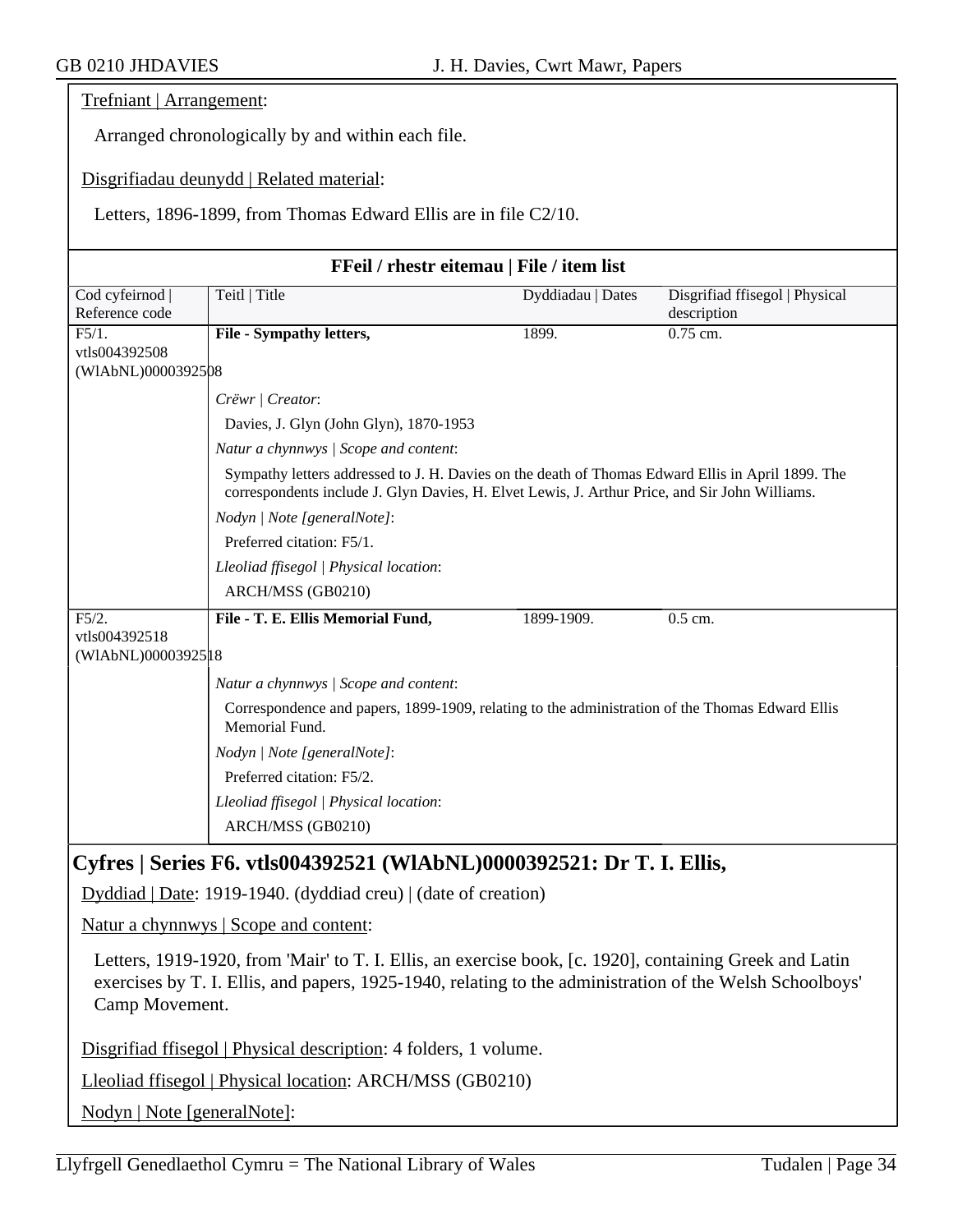Preferred citation: F6.

Pwyntiau mynediad | Access points:

• Ellis, T. I. (Thomas Iorwerth), 1899-1970 (pwnc) | (subject)

#### Trefniant | Arrangement:

Arranged chronologically by and within each file.

Disgrifiadau deunydd | Related material:

Letters, 1905-1925, from T. I. Ellis are in file C2/11.

| FFeil / rhestr eitemau   File / item list |                                                                                                                                                                                                                                                                                                                                                                                     |                   |                                |  |
|-------------------------------------------|-------------------------------------------------------------------------------------------------------------------------------------------------------------------------------------------------------------------------------------------------------------------------------------------------------------------------------------------------------------------------------------|-------------------|--------------------------------|--|
| Cod cyfeirnod                             | Teitl   Title                                                                                                                                                                                                                                                                                                                                                                       | Dyddiadau   Dates | Disgrifiad ffisegol   Physical |  |
| Reference code                            |                                                                                                                                                                                                                                                                                                                                                                                     |                   | description                    |  |
| F6/1.                                     | File - Letters from Mair,                                                                                                                                                                                                                                                                                                                                                           | 1919-1920.        | Folder $(0.5 \text{ cm.})$     |  |
| vtls004392525                             |                                                                                                                                                                                                                                                                                                                                                                                     |                   |                                |  |
| (WIAbNL)0000392525                        |                                                                                                                                                                                                                                                                                                                                                                                     |                   |                                |  |
|                                           | Natur a chynnwys / Scope and content:                                                                                                                                                                                                                                                                                                                                               |                   |                                |  |
|                                           | Letters, 1919-1920, from 'Mair' to T. I. Ellis, written from Glanafon, Dolgellau, and Alexandra Hall, the<br>University College of Wales, Aberystwyth.                                                                                                                                                                                                                              |                   |                                |  |
|                                           | Nodyn   Note [generalNote]:                                                                                                                                                                                                                                                                                                                                                         |                   |                                |  |
|                                           | Preferred citation: F6/1.                                                                                                                                                                                                                                                                                                                                                           |                   |                                |  |
|                                           | Lleoliad ffisegol   Physical location:                                                                                                                                                                                                                                                                                                                                              |                   |                                |  |
|                                           | ARCH/MSS (GB0210)                                                                                                                                                                                                                                                                                                                                                                   |                   |                                |  |
| F6/2.                                     | File - Exercise book,                                                                                                                                                                                                                                                                                                                                                               | [c. 1920]         | Vol. $(0.5 \text{ cm.})$       |  |
| vtls004392533                             |                                                                                                                                                                                                                                                                                                                                                                                     |                   |                                |  |
| (WIAbNL)0000392533                        |                                                                                                                                                                                                                                                                                                                                                                                     |                   |                                |  |
|                                           | Natur a chynnwys / Scope and content:                                                                                                                                                                                                                                                                                                                                               |                   |                                |  |
|                                           | Exercise book endorsed 'Proses and fair copies' containing Greek and Latin exercises undertaken by T. I.<br>Ellis presumably while an undergraduate student.                                                                                                                                                                                                                        |                   |                                |  |
|                                           | Nodyn   Note [generalNote]:                                                                                                                                                                                                                                                                                                                                                         |                   |                                |  |
|                                           | Preferred citation: F6/2.                                                                                                                                                                                                                                                                                                                                                           |                   |                                |  |
|                                           | Lleoliad ffisegol   Physical location:                                                                                                                                                                                                                                                                                                                                              |                   |                                |  |
|                                           | ARCH/MSS (GB0210)                                                                                                                                                                                                                                                                                                                                                                   |                   |                                |  |
| F6/3.                                     | File - Welsh Schoolboys' Camp Movement,                                                                                                                                                                                                                                                                                                                                             | 1925-1940.        | 3 folders (5.75 cm.)           |  |
| vtls004392547                             |                                                                                                                                                                                                                                                                                                                                                                                     |                   |                                |  |
| (WIAbNL)0000392547                        |                                                                                                                                                                                                                                                                                                                                                                                     |                   |                                |  |
|                                           | Natur a chynnwys / Scope and content:                                                                                                                                                                                                                                                                                                                                               |                   |                                |  |
|                                           | Papers, 1925-1940, concerning the administration of the Welsh Schoolboys' Camp Movement, including<br>the administration of various camps, the organisation of activities, reports written about the conduct and<br>experiences of individual camps, lists of equipment, brochures advertising the various camps, minutes of<br>meetings, and various circulars and news bulletins. |                   |                                |  |
|                                           | Nodyn   Note [generalNote]:                                                                                                                                                                                                                                                                                                                                                         |                   |                                |  |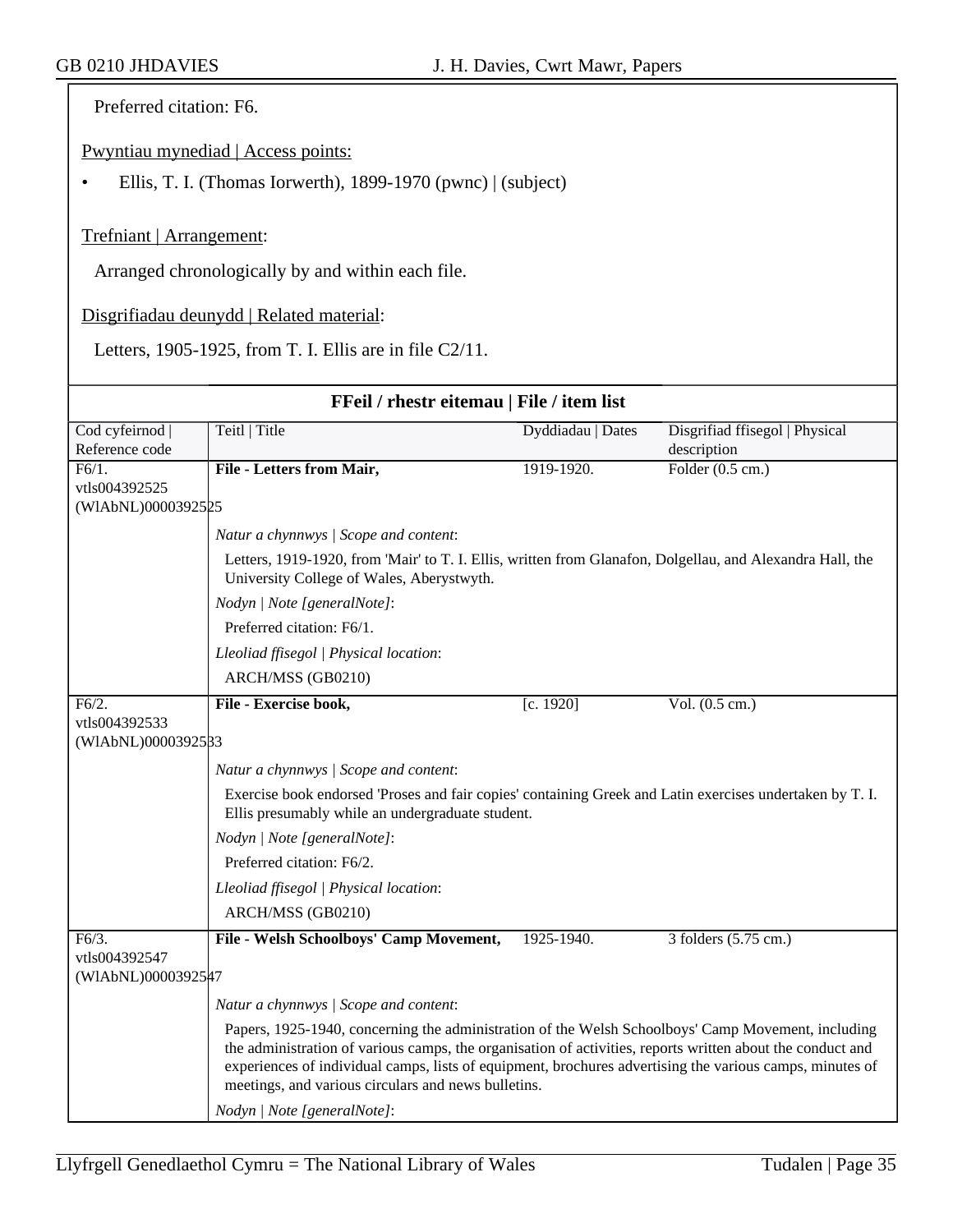Preferred citation: F6/3. *Lleoliad ffisegol | Physical location*: ARCH/MSS (GB0210)

# **Is-fonds | Subfonds A. vtls004392576 (WlAbNL)0000392576: Papers relating to J. H. Davies's professional activities,**

Dyddiad | Date: 1872-1926. (dyddiad creu) | (date of creation)

Natur a chynnwys | Scope and content:

Papers, 1872-1926, relating to J. H. Davies's professional activities and interests. These include the University College of Wales, Aberystwyth, 1872-1926, the Church in Wales, 1890-1926, the Calvinistic Methodist Association, 1892-1897, his literary and academic interests, 1893-1926, the Royal Commission on the Welsh Church, 1906-1918, and the Welsh Bibliographical Society, 1908-1924. There are also records, 1900-1910, relating to the establishment and running of the Welsh Hospital set up in South Africa at the time of the Boer War.

Disgrifiad ffisegol | Physical description: 13 boxes.

Lleoliad ffisegol | Physical location: ARCH/MSS (GB0210)

Nodyn | Note [generalNote]:

Preferred citation: A.

Trefniant | Arrangement:

Arranged in two series: general professional interests, and records concerning the Welsh Hospital in South Africa.

### **Cyfres | Series A1. vtls004394924 (WlAbNL)0000394924: General activities,**

Dyddiad | Date: 1872-1926. (dyddiad creu) | (date of creation)

Natur a chynnwys | Scope and content:

Papers and records, 1872-1926, deriving from J. H. Davies's professional activities, including the University College of Wales, Aberystwyth, 1872-1926, the Church in Wales, 1890-1926, the Calvinistic Methodist Association, 1892-1897, his literary and academic interests, 1893-1926, the Royal Commission on the Welsh Church, 1906-1918, and the Welsh Bibliographical Society, 1908-1924.

Disgrifiad ffisegol | Physical description: 6 boxes, 3 folders.

Lleoliad ffisegol | Physical location: ARCH/MSS (GB0210)

Nodyn | Note [generalNote]:

Preferred citation: A1.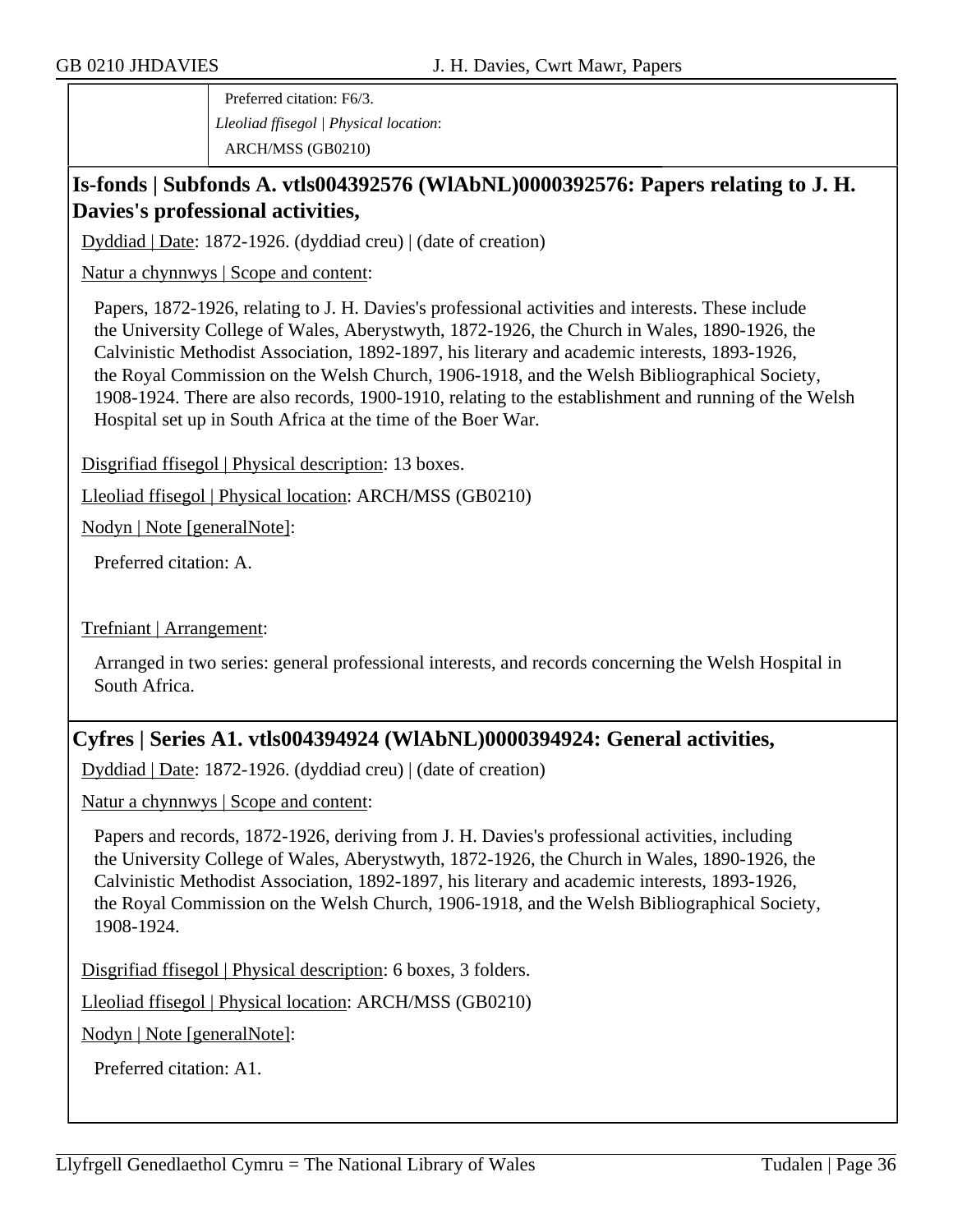# Trefniant | Arrangement:

Arranged chronologically by and within each file.

|                                              | FFeil / rhestr eitemau   File / item list                                                                                                                                                                                                                                                                                                                                                                                                                                                                                                                                                                                                                                                                                                                                                                                                                                                                                                                                  |                   |                                |
|----------------------------------------------|----------------------------------------------------------------------------------------------------------------------------------------------------------------------------------------------------------------------------------------------------------------------------------------------------------------------------------------------------------------------------------------------------------------------------------------------------------------------------------------------------------------------------------------------------------------------------------------------------------------------------------------------------------------------------------------------------------------------------------------------------------------------------------------------------------------------------------------------------------------------------------------------------------------------------------------------------------------------------|-------------------|--------------------------------|
|                                              | Teitl   Title                                                                                                                                                                                                                                                                                                                                                                                                                                                                                                                                                                                                                                                                                                                                                                                                                                                                                                                                                              | Dyddiadau   Dates | Disgrifiad ffisegol   Physical |
| Cod cyfeirnod  <br>Reference code            |                                                                                                                                                                                                                                                                                                                                                                                                                                                                                                                                                                                                                                                                                                                                                                                                                                                                                                                                                                            |                   | description                    |
| A1/1.<br>vtls004392577<br>(WIAbNL)0000392577 | File - Papers relating to the University<br>College of Wales, Aberystwyth,                                                                                                                                                                                                                                                                                                                                                                                                                                                                                                                                                                                                                                                                                                                                                                                                                                                                                                 | 1872-1926         | 1 box.                         |
|                                              | Crëwr   Creator:                                                                                                                                                                                                                                                                                                                                                                                                                                                                                                                                                                                                                                                                                                                                                                                                                                                                                                                                                           |                   |                                |
|                                              | Edwards, Thomas Charles, 1837-1900                                                                                                                                                                                                                                                                                                                                                                                                                                                                                                                                                                                                                                                                                                                                                                                                                                                                                                                                         |                   |                                |
|                                              | Natur a chynnwys / Scope and content:                                                                                                                                                                                                                                                                                                                                                                                                                                                                                                                                                                                                                                                                                                                                                                                                                                                                                                                                      |                   |                                |
|                                              | Papers, correspondence and printed items, 1872-1926, relating to the University College of Wales,<br>Aberystwyth. They include copies of the college's early registers, 1872-1877, copies of the conveyance<br>of the college and its hereditaments, 1875, copies of the deed of settlement of the college, and of the<br>charter of incorporation and statutes, both dated 1892, papers concerning the administration of the<br>college's restoration fund, the revised constitution of the college, and the old students' scholarship fund.<br>Other matters include the charter of the federal University of Wales in 1893, the college's building<br>fund, Alexandra Hall, the finance and general purposes committee, the estate of Sir John Williams, the<br>proposed revision of the college's charter and statutes, and museum grants for Wales. The correspondents<br>include Thomas Charles Edwards (3), 1885-1886, Lewis Morris, 1886, and Stuart Rendel, 1889. |                   |                                |
|                                              | Nodyn   Note [generalNote]:                                                                                                                                                                                                                                                                                                                                                                                                                                                                                                                                                                                                                                                                                                                                                                                                                                                                                                                                                |                   |                                |
|                                              | Preferred citation: A1/1.                                                                                                                                                                                                                                                                                                                                                                                                                                                                                                                                                                                                                                                                                                                                                                                                                                                                                                                                                  |                   |                                |
|                                              | Lleoliad ffisegol   Physical location:                                                                                                                                                                                                                                                                                                                                                                                                                                                                                                                                                                                                                                                                                                                                                                                                                                                                                                                                     |                   |                                |
|                                              | ARCH/MSS (GB0210)                                                                                                                                                                                                                                                                                                                                                                                                                                                                                                                                                                                                                                                                                                                                                                                                                                                                                                                                                          |                   |                                |
| A1/2.                                        | File - Church in Wales,                                                                                                                                                                                                                                                                                                                                                                                                                                                                                                                                                                                                                                                                                                                                                                                                                                                                                                                                                    | 1890-1923.        | 1 box.                         |
| vtls004392607<br>(WIAbNL)0000392607          |                                                                                                                                                                                                                                                                                                                                                                                                                                                                                                                                                                                                                                                                                                                                                                                                                                                                                                                                                                            |                   |                                |
|                                              | Natur a chynnwys / Scope and content:                                                                                                                                                                                                                                                                                                                                                                                                                                                                                                                                                                                                                                                                                                                                                                                                                                                                                                                                      |                   |                                |
|                                              | Miscellaneous papers, mainly printed and typescript, 1890-1923, relating to the Church in Wales and<br>to Welsh religious life more generally. Some of the papers concern the 1906 Royal Commission on the<br>Welsh Church.                                                                                                                                                                                                                                                                                                                                                                                                                                                                                                                                                                                                                                                                                                                                                |                   |                                |
|                                              | Nodyn   Note [generalNote]:                                                                                                                                                                                                                                                                                                                                                                                                                                                                                                                                                                                                                                                                                                                                                                                                                                                                                                                                                |                   |                                |
|                                              | Preferred citation: A1/2.                                                                                                                                                                                                                                                                                                                                                                                                                                                                                                                                                                                                                                                                                                                                                                                                                                                                                                                                                  |                   |                                |
|                                              | Lleoliad ffisegol   Physical location:                                                                                                                                                                                                                                                                                                                                                                                                                                                                                                                                                                                                                                                                                                                                                                                                                                                                                                                                     |                   |                                |
|                                              | ARCH/MSS (GB0210)                                                                                                                                                                                                                                                                                                                                                                                                                                                                                                                                                                                                                                                                                                                                                                                                                                                                                                                                                          |                   |                                |
| A1/3.                                        | File - Calvinistic Methodist Association,                                                                                                                                                                                                                                                                                                                                                                                                                                                                                                                                                                                                                                                                                                                                                                                                                                                                                                                                  | 1892-1897.        | 2 boxes.                       |
| vtls004392628<br>(WIAbNL)0000392628          |                                                                                                                                                                                                                                                                                                                                                                                                                                                                                                                                                                                                                                                                                                                                                                                                                                                                                                                                                                            |                   |                                |
|                                              | Natur a chynnwys / Scope and content:                                                                                                                                                                                                                                                                                                                                                                                                                                                                                                                                                                                                                                                                                                                                                                                                                                                                                                                                      |                   |                                |
|                                              | Receipts, 1892-1897, to J. H. Davies as treasurer of the General Assembly of the Welsh Calvinistic<br>Methodist Connexion, together with a small quantity of related financial correspondence, 1896-1898.                                                                                                                                                                                                                                                                                                                                                                                                                                                                                                                                                                                                                                                                                                                                                                  |                   |                                |
|                                              | Nodyn   Note [generalNote]:                                                                                                                                                                                                                                                                                                                                                                                                                                                                                                                                                                                                                                                                                                                                                                                                                                                                                                                                                |                   |                                |
|                                              | Preferred citation: A1/3.                                                                                                                                                                                                                                                                                                                                                                                                                                                                                                                                                                                                                                                                                                                                                                                                                                                                                                                                                  |                   |                                |
|                                              | Lleoliad ffisegol   Physical location:                                                                                                                                                                                                                                                                                                                                                                                                                                                                                                                                                                                                                                                                                                                                                                                                                                                                                                                                     |                   |                                |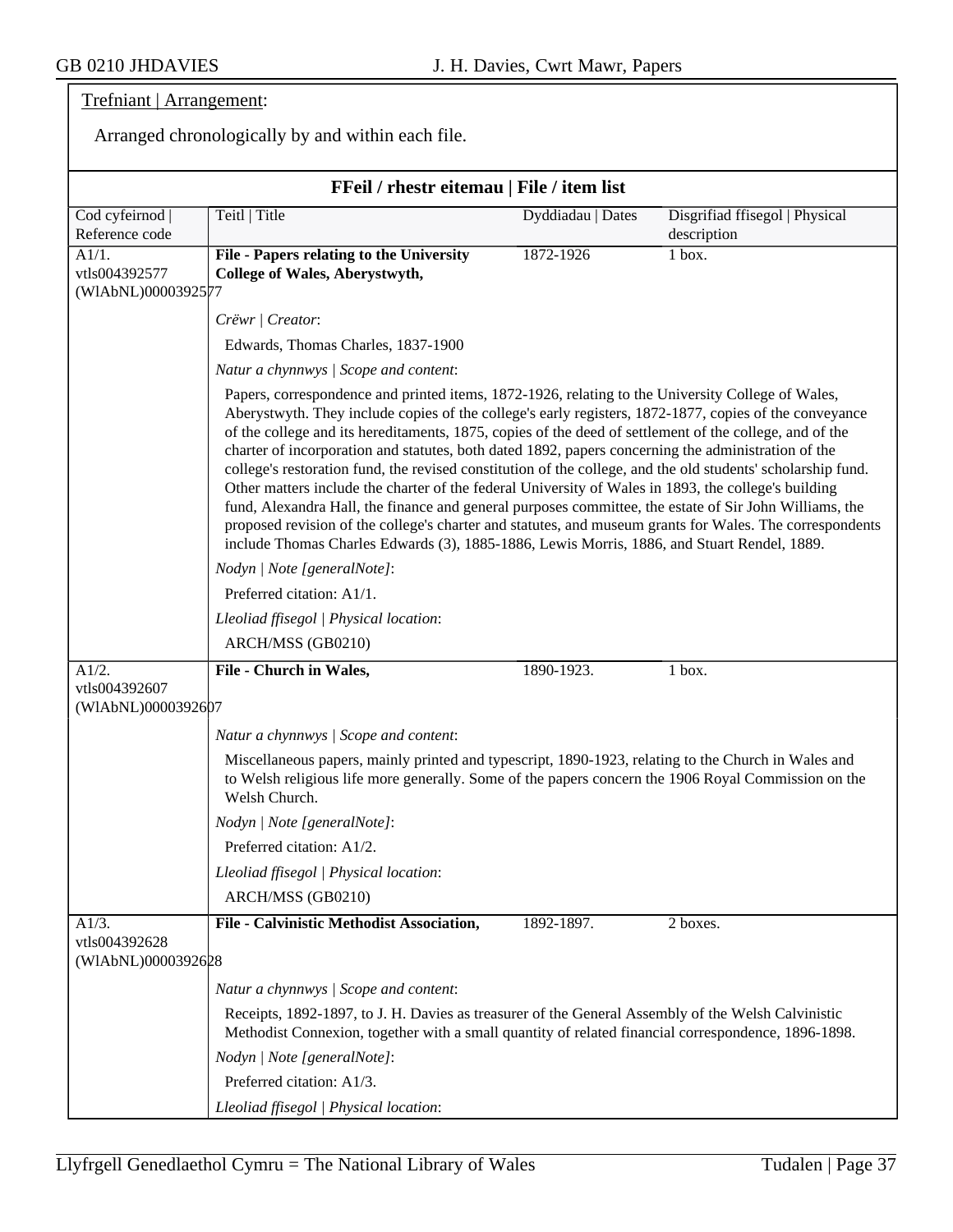≂

|                                      | ARCH/MSS (GB0210)                                                                                                                                                                                                                                                                                                                                                                                                   |            |                   |  |  |
|--------------------------------------|---------------------------------------------------------------------------------------------------------------------------------------------------------------------------------------------------------------------------------------------------------------------------------------------------------------------------------------------------------------------------------------------------------------------|------------|-------------------|--|--|
| A1/4.                                | File - Literary correspondence,                                                                                                                                                                                                                                                                                                                                                                                     | 1893-1926. | Folder (4.75 cm.) |  |  |
| vtls004392661                        |                                                                                                                                                                                                                                                                                                                                                                                                                     |            |                   |  |  |
| (WIAbNL)0000392661                   |                                                                                                                                                                                                                                                                                                                                                                                                                     |            |                   |  |  |
|                                      | Crëwr   Creator:                                                                                                                                                                                                                                                                                                                                                                                                    |            |                   |  |  |
|                                      | Ashton, Charles, 1848-1899                                                                                                                                                                                                                                                                                                                                                                                          |            |                   |  |  |
|                                      | Natur a chynnwys / Scope and content:                                                                                                                                                                                                                                                                                                                                                                               |            |                   |  |  |
|                                      | Letters, 1893-1926, to J. H. Davies on literary and academic matters. The correspondents include<br>Charles Ashton, 1893, J. Kyrle Fletcher, undated, E. A. Lewis, 1909, Sir John Edward Lloyd, 1897,<br>Lewis Morris, 1906, D. Rhys Phillips (4), 1906-1919, Bernard Quaritch, 1918, Thomas Shankland (2),<br>1906-1912, Walter Spurrell, 1914, and Mortimer Wheeler, 1926.                                        |            |                   |  |  |
|                                      | Nodyn   Note [generalNote]:                                                                                                                                                                                                                                                                                                                                                                                         |            |                   |  |  |
|                                      | Preferred citation: A1/4.                                                                                                                                                                                                                                                                                                                                                                                           |            |                   |  |  |
|                                      | Lleoliad ffisegol   Physical location:                                                                                                                                                                                                                                                                                                                                                                              |            |                   |  |  |
|                                      | ARCH/MSS (GB0210)                                                                                                                                                                                                                                                                                                                                                                                                   |            |                   |  |  |
| A1/5.                                | File - Welsh Church Commission,                                                                                                                                                                                                                                                                                                                                                                                     | 1906-1918. | 2 boxes.          |  |  |
| vtls004392718<br>(WIAbNL)00003927 18 |                                                                                                                                                                                                                                                                                                                                                                                                                     |            |                   |  |  |
|                                      | Crëwr   Creator:                                                                                                                                                                                                                                                                                                                                                                                                    |            |                   |  |  |
|                                      | Daniel, David R. (David Robert), 1859-1931                                                                                                                                                                                                                                                                                                                                                                          |            |                   |  |  |
|                                      | Natur a chynnwys / Scope and content:                                                                                                                                                                                                                                                                                                                                                                               |            |                   |  |  |
|                                      | Correspondence and notes, 1906-1918, relating to the proceedings of the Royal Commission on the<br>Welsh Church. The correspondents include D. R. Daniel, 1909, T. Huws Davies (7), 1908-1909 and<br>undated, Frank Edwards MP, 1909, Sir David Brynmor Jones (3), 1909-1911, John Owen, Bishop of St<br>Davids, 1908, and D. Rhys Phillips, 1908.                                                                  |            |                   |  |  |
|                                      | Nodyn   Note [generalNote]:                                                                                                                                                                                                                                                                                                                                                                                         |            |                   |  |  |
|                                      | Preferred citation: A1/5.                                                                                                                                                                                                                                                                                                                                                                                           |            |                   |  |  |
|                                      | Lleoliad ffisegol   Physical location:                                                                                                                                                                                                                                                                                                                                                                              |            |                   |  |  |
|                                      | ARCH/MSS (GB0210)                                                                                                                                                                                                                                                                                                                                                                                                   |            |                   |  |  |
| A1/6.<br>vtls004392732               | File - Welsh Bibliographical Society,                                                                                                                                                                                                                                                                                                                                                                               | 1908-1924. | 2 folders (5 cm.) |  |  |
| (WIAbNL)0000392782                   |                                                                                                                                                                                                                                                                                                                                                                                                                     |            |                   |  |  |
|                                      | Crëwr   Creator:                                                                                                                                                                                                                                                                                                                                                                                                    |            |                   |  |  |
|                                      | Ballinger, John, 1860-1933                                                                                                                                                                                                                                                                                                                                                                                          |            |                   |  |  |
|                                      | Natur a chynnwys / Scope and content:                                                                                                                                                                                                                                                                                                                                                                               |            |                   |  |  |
|                                      | Correspondence and papers, 1908-1924, relating to the Welsh Bibliographical Society and the<br>publication of its Journal. Most of the letters discuss the attraction of suitable material for publication in<br>the Journal and its passage through the press. The correspondents include Sir John Ballinger (2), 1919, D.<br>Rhys Phillips (52), the society's secretary, 1908-1919, and D. Lleufer Thomas, 1915. |            |                   |  |  |
|                                      | Nodyn   Note [generalNote]:                                                                                                                                                                                                                                                                                                                                                                                         |            |                   |  |  |
|                                      | Preferred citation: A1/6.                                                                                                                                                                                                                                                                                                                                                                                           |            |                   |  |  |
|                                      | Lleoliad ffisegol   Physical location:                                                                                                                                                                                                                                                                                                                                                                              |            |                   |  |  |
|                                      | ARCH/MSS (GB0210)                                                                                                                                                                                                                                                                                                                                                                                                   |            |                   |  |  |
|                                      | Cyfres   Series A2. vtls004394954 (WIAbNL)0000394954: Records relating to the Welsh                                                                                                                                                                                                                                                                                                                                 |            |                   |  |  |

## **Cyfres | Series A2. vtls004394954 (WlAbNL)0000394954: Records relating to the Welsh Hospital for South Africa,**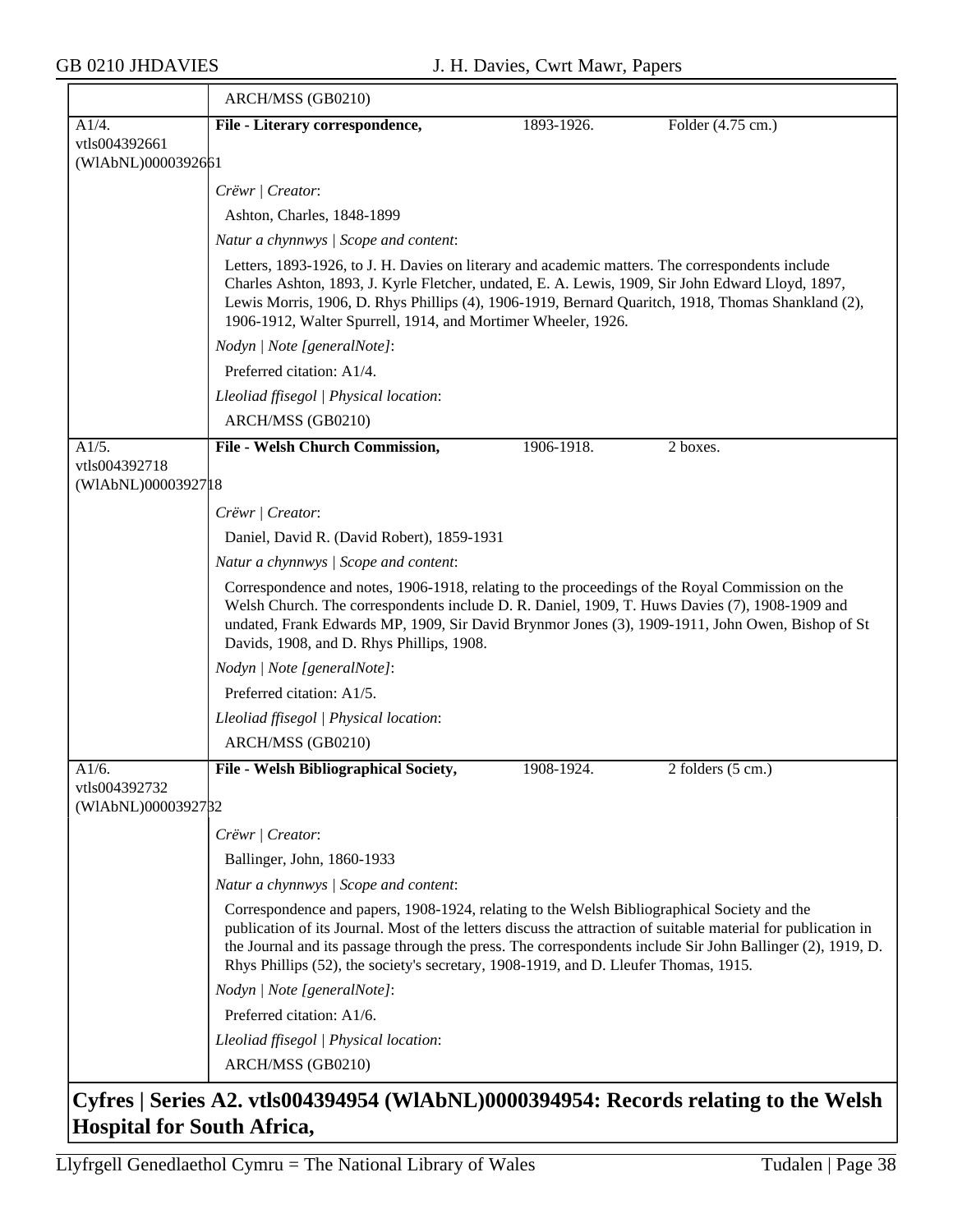Crëwr | Creator: Welsh Hospital for South Africa

Dyddiad | Date: 1900-1910. (dyddiad creu) | (date of creation)

Natur a chynnwys | Scope and content:

Records, 1900-1910, relating to the establishment and running of the Welsh Hospital set up in South Africa at the time of the Boer War, including a booklet on its work, 1900; financial records, 1900-1910; administrative papers, 1900-1902; correspondence and accounts, 1900-1902; letters, telegrams and press cuttings, 1900-1907; papers concerning the surplus fund accumulated at the hospital, 1901; letters of acceptance and letters of refusal to an invitation to attend a ceremony at the Mansion House on 29 October 1901 for the distribution of medals to staff at the Welsh Hospital; letters concerning a memorial service to be held at St Davids Cathedral on 14 August 1902; miscellaneous legal notes, [?1902]; and financial correspondence, 1905-1906.

Disgrifiad ffisegol | Physical description: 2 boxes, 8 folders, 9 envelopes, 3 volumes.

Lleoliad ffisegol | Physical location: ARCH/MSS (GB0210)

Nodyn | Note [generalNote]:

Preferred citation: A2.

Pwyntiau mynediad | Access points:

• South African War, 1899-1902 (pwnc) | (subject)

#### Trefniant | Arrangement:

The original files have been retained. Arranged by subject and then chronologically within each file.

| FFeil / rhestr eitemau   File / item list |                                                                                                                   |                   |                                |
|-------------------------------------------|-------------------------------------------------------------------------------------------------------------------|-------------------|--------------------------------|
| Cod cyfeirnod                             | Teitl   Title                                                                                                     | Dyddiadau   Dates | Disgrifiad ffisegol   Physical |
| Reference code                            |                                                                                                                   |                   | description                    |
| A2/1.                                     | File - Origin and Work,                                                                                           | 1900.             | Vol. (12 pages)                |
| vtls004394956                             |                                                                                                                   |                   |                                |
| (WIAbNL)0000394956                        |                                                                                                                   |                   |                                |
|                                           | Natur a chynnwys / Scope and content:                                                                             |                   |                                |
|                                           | Booklet entitled A Short Account of the Origin and Work of the Welsh Hospital for South Africa to<br>October 1900 |                   |                                |
|                                           | Nodyn   Note [generalNote]:                                                                                       |                   |                                |
|                                           | Preferred citation: A2/1.                                                                                         |                   |                                |
|                                           | Lleoliad ffisegol   Physical location:                                                                            |                   |                                |
|                                           | ARCH/MSS (GB0210)                                                                                                 |                   |                                |
| A2/2.<br>vtls004394957                    | File - Cash book,                                                                                                 | 1900.             | Vol. (2.75 cm.)                |
| (WIAbNL)0000394957                        |                                                                                                                   |                   |                                |
|                                           | Nodyn   Note [generalNote]:                                                                                       |                   |                                |
|                                           | Preferred citation: A2/2.                                                                                         |                   |                                |
|                                           | Lleoliad ffisegol   Physical location:                                                                            |                   |                                |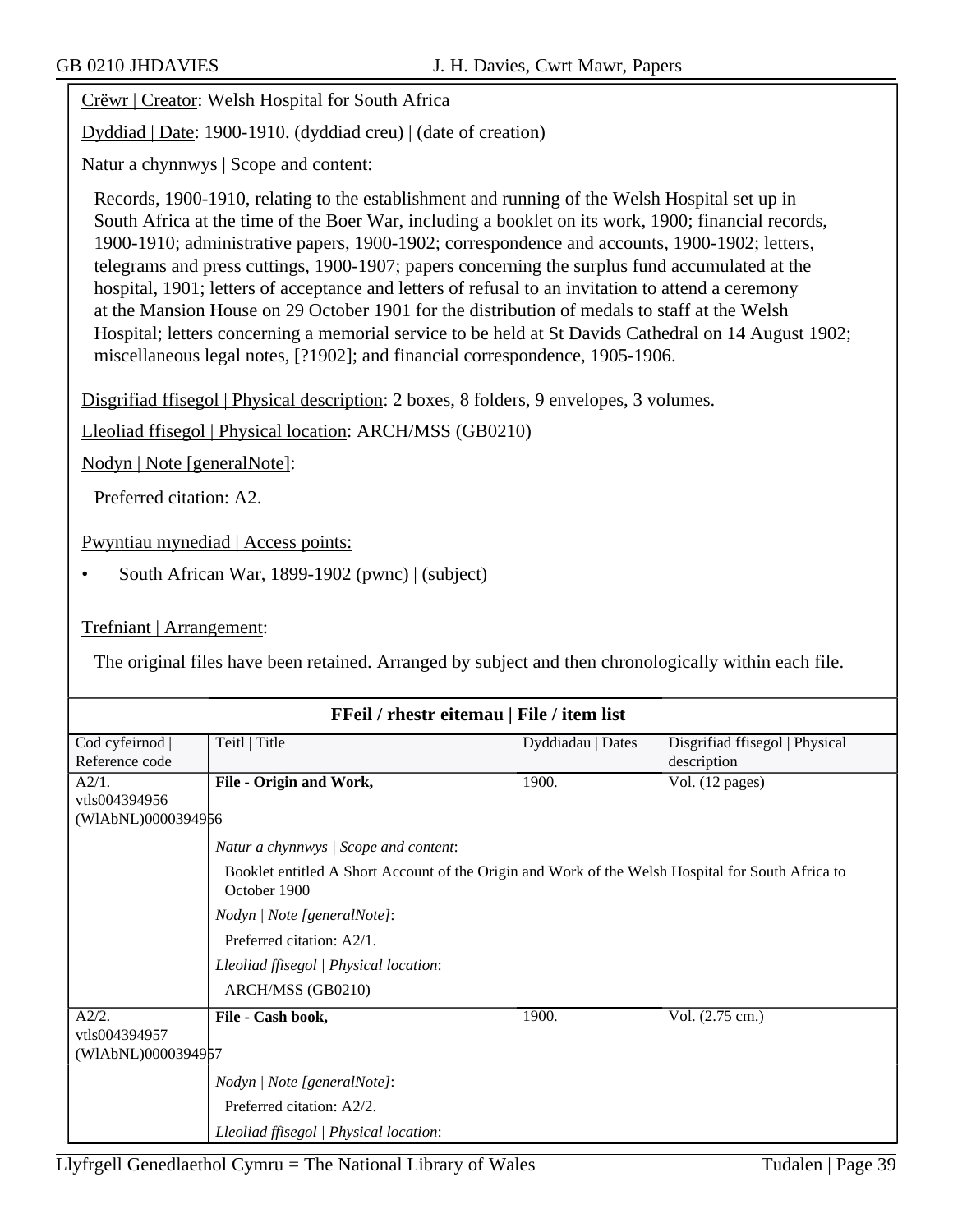|                                              | ARCH/MSS (GB0210)                                           |            |                                                       |
|----------------------------------------------|-------------------------------------------------------------|------------|-------------------------------------------------------|
| A2/3.                                        | File - Ledger,                                              | 1900.      | Vol. (2.75 cm.)                                       |
| vtls004394958<br>(WIAbNL)0000394958          |                                                             |            |                                                       |
|                                              | Nodyn   Note [generalNote]:                                 |            |                                                       |
|                                              | Preferred citation: A2/3.                                   |            |                                                       |
|                                              | Lleoliad ffisegol   Physical location:                      |            |                                                       |
|                                              | ARCH/MSS (GB0210)                                           |            |                                                       |
| A2/4.                                        | File - General administrative papers,                       | 1900-1902. | 2 folders (7.25 cm.)                                  |
| vtls004394961<br>(WIAbNL)0000394961          |                                                             |            |                                                       |
|                                              | Nodyn   Note [generalNote]:                                 |            |                                                       |
|                                              | Preferred citation: A2/4.                                   |            |                                                       |
|                                              | Lleoliad ffisegol   Physical location:                      |            |                                                       |
|                                              | ARCH/MSS (GB0210)                                           |            |                                                       |
| A2/5.                                        | File - Correspondence and accounts,                         | 1900-1902. | Folder (2.25 cm.)                                     |
| vtls004394964<br>(WIAbNL)0000394964          |                                                             |            |                                                       |
|                                              | Nodyn   Note [generalNote]:                                 |            |                                                       |
|                                              | Preferred citation: A2/5.                                   |            |                                                       |
|                                              | Lleoliad ffisegol   Physical location:                      |            |                                                       |
|                                              | ARCH/MSS (GB0210)                                           |            |                                                       |
| A2/6.<br>vtls004394973                       | File - Financial papers,                                    | 1900-1910. | 1 box, 3 folders (7.5 cm.), 3<br>envelopes (5.75 cm.) |
| (WIAbNL)0000394973                           |                                                             |            |                                                       |
|                                              | Nodyn   Note [generalNote]:                                 |            |                                                       |
|                                              | Preferred citation: A2/6.                                   |            |                                                       |
|                                              | Lleoliad ffisegol   Physical location:                      |            |                                                       |
|                                              | ARCH/MSS (GB0210)                                           |            |                                                       |
| A2/7.                                        | File - Correspondence and papers,                           | 1900-1901. | Envelope $(1.25 \text{ cm.})$                         |
| vtls004394974<br>(WIAbNL)0000394974          |                                                             |            |                                                       |
|                                              | Nodyn   Note [generalNote]:                                 |            |                                                       |
|                                              | Preferred citation: A2/7.                                   |            |                                                       |
|                                              | Lleoliad ffisegol   Physical location:                      |            |                                                       |
|                                              | ARCH/MSS (GB0210)                                           |            |                                                       |
| A2/8.<br>vtls004394977<br>(WIAbNL)0000394977 | File - Letters and telegrams,                               | 1900-1901. | Folder $(2 \text{ cm.})$                              |
|                                              |                                                             |            |                                                       |
|                                              | Nodyn   Note [generalNote]:                                 |            |                                                       |
|                                              | Preferred citation: A2/8.                                   |            |                                                       |
|                                              |                                                             |            |                                                       |
|                                              | Lleoliad ffisegol   Physical location:<br>ARCH/MSS (GB0210) |            |                                                       |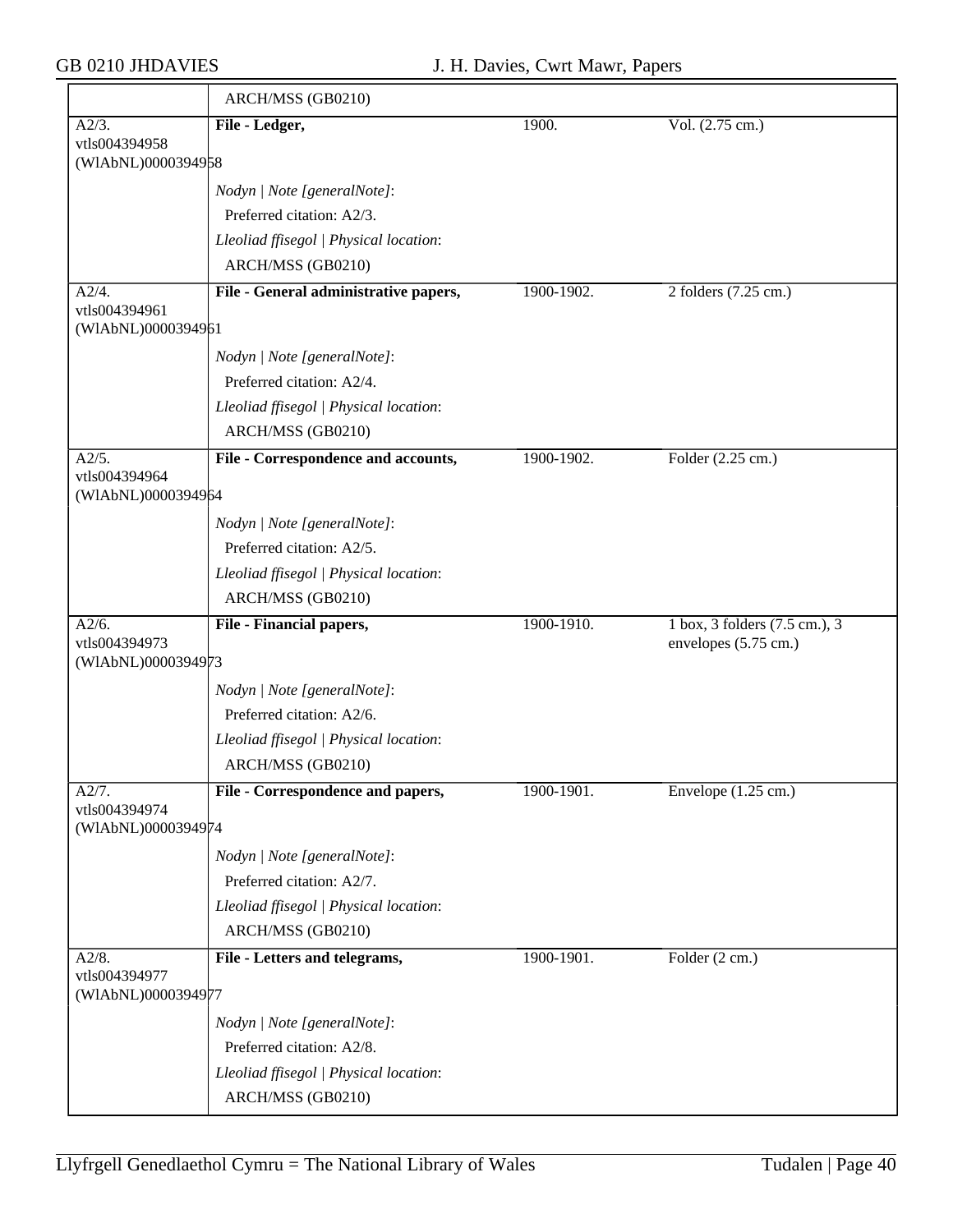| A2/9.                               | File - General correspondence, papers and                                                                                                                                              | 1900-1907. | 1 box.               |  |  |
|-------------------------------------|----------------------------------------------------------------------------------------------------------------------------------------------------------------------------------------|------------|----------------------|--|--|
| vtls004394978                       | press cuttings,                                                                                                                                                                        |            |                      |  |  |
| (WIAbNL)0000394978                  |                                                                                                                                                                                        |            |                      |  |  |
|                                     | Nodyn   Note [generalNote]:                                                                                                                                                            |            |                      |  |  |
|                                     | Preferred citation: A2/9.                                                                                                                                                              |            |                      |  |  |
|                                     | Lleoliad ffisegol   Physical location:                                                                                                                                                 |            |                      |  |  |
|                                     | ARCH/MSS (GB0210)                                                                                                                                                                      |            |                      |  |  |
| A2/10.                              | File - Surplus fund,                                                                                                                                                                   | 1901.      | Envelope (1 cm.)     |  |  |
| vtls004394979<br>(WIAbNL)0000394979 |                                                                                                                                                                                        |            |                      |  |  |
|                                     |                                                                                                                                                                                        |            |                      |  |  |
|                                     | Natur a chynnwys / Scope and content:                                                                                                                                                  |            |                      |  |  |
|                                     | Letters, 1901, discussing a scheme for the use of the surplus fund accumulated by the Welsh Hospital.                                                                                  |            |                      |  |  |
|                                     | Nodyn   Note [generalNote]:                                                                                                                                                            |            |                      |  |  |
|                                     | Preferred citation: A2/10.                                                                                                                                                             |            |                      |  |  |
|                                     | Lleoliad ffisegol   Physical location:                                                                                                                                                 |            |                      |  |  |
|                                     | ARCH/MSS (GB0210)                                                                                                                                                                      |            |                      |  |  |
| A2/11.                              | File - Letters of acceptance,                                                                                                                                                          | 1901.      | Envelope (3.25 cm.)  |  |  |
| vtls004394980                       |                                                                                                                                                                                        |            |                      |  |  |
| (WIAbNL)0000394980                  |                                                                                                                                                                                        |            |                      |  |  |
|                                     | Natur a chynnwys / Scope and content:                                                                                                                                                  |            |                      |  |  |
|                                     | Letters of acceptance to an invitation to attend a ceremony at the Mansion House on 29 October 1901 for<br>the distribution of medals to staff of the Welsh Hospital for South Africa. |            |                      |  |  |
|                                     | Nodyn   Note [generalNote]:                                                                                                                                                            |            |                      |  |  |
|                                     | Preferred citation: A2/11.                                                                                                                                                             |            |                      |  |  |
|                                     | Lleoliad ffisegol   Physical location:                                                                                                                                                 |            |                      |  |  |
|                                     | ARCH/MSS (GB0210)                                                                                                                                                                      |            |                      |  |  |
| A2/12.                              | File - Letters of refusal,                                                                                                                                                             | 1901.      | Envelope (2.5 cm.)   |  |  |
| vtls004394981                       |                                                                                                                                                                                        |            |                      |  |  |
| (WIAbNL)0000394981                  |                                                                                                                                                                                        |            |                      |  |  |
|                                     | Natur a chynnwys / Scope and content:                                                                                                                                                  |            |                      |  |  |
|                                     | Letters of refusal to an invitation to attend a ceremony at the Mansion House on 29 October 1901 for the<br>distribution of medals to staff of the Welsh Hospital for South Africa.    |            |                      |  |  |
|                                     | Nodyn   Note [generalNote]:                                                                                                                                                            |            |                      |  |  |
|                                     | Preferred citation: A2/12.                                                                                                                                                             |            |                      |  |  |
|                                     | Lleoliad ffisegol   Physical location:                                                                                                                                                 |            |                      |  |  |
|                                     | ARCH/MSS (GB0210)                                                                                                                                                                      |            |                      |  |  |
| A2/13.                              | <b>File - Memorial service,</b>                                                                                                                                                        | 1902.      | Envelope (5 letters) |  |  |
| vtls004394982                       |                                                                                                                                                                                        |            |                      |  |  |
| (WIAbNL)0000394982                  |                                                                                                                                                                                        |            |                      |  |  |
|                                     | Natur a chynnwys / Scope and content:                                                                                                                                                  |            |                      |  |  |
|                                     | Letters, 1902, relating to a memorial service to be held at St Davids Cathedral on 14 August 1902.                                                                                     |            |                      |  |  |
|                                     | Nodyn   Note [generalNote]:                                                                                                                                                            |            |                      |  |  |
|                                     | Preferred citation: A2/13.                                                                                                                                                             |            |                      |  |  |
|                                     | Lleoliad ffisegol   Physical location:                                                                                                                                                 |            |                      |  |  |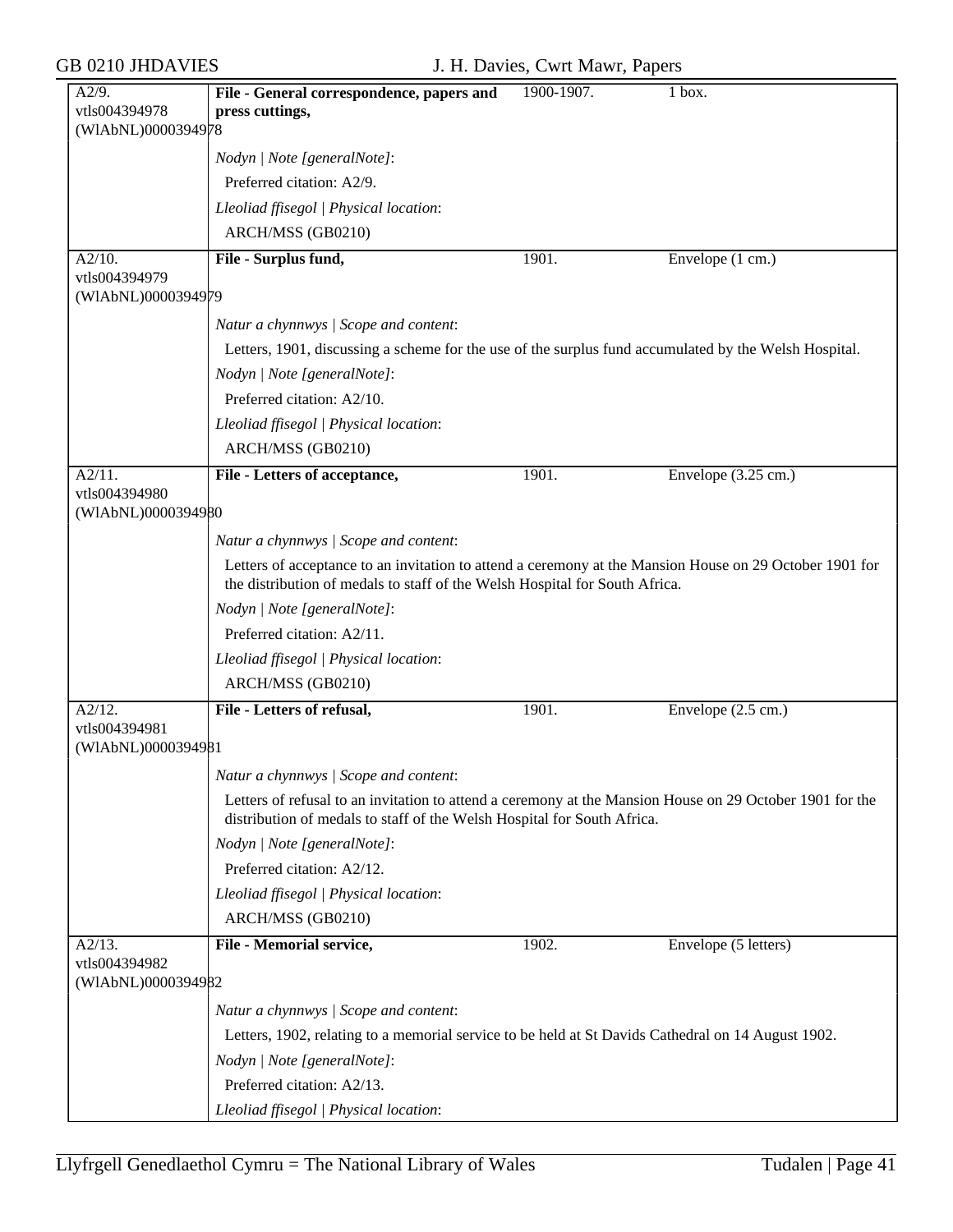|                                               | ARCH/MSS (GB0210)                                                              |             |                  |
|-----------------------------------------------|--------------------------------------------------------------------------------|-------------|------------------|
| A2/14.<br>vtls004394983                       | File - Legal notes,                                                            | $[?1902]$ . | Envelope (1 cm.) |
| (WIAbNL)0000394983                            |                                                                                |             |                  |
|                                               | Nodyn   Note [generalNote]:                                                    |             |                  |
|                                               | Preferred citation: A2/14.                                                     |             |                  |
|                                               | Lleoliad ffisegol   Physical location:                                         |             |                  |
|                                               | ARCH/MSS (GB0210)                                                              |             |                  |
| A2/15.<br>vtls004394984<br>(WIAbNL)0000394984 | File - Financial correspondence,                                               | 1905-1906.  | Folder (2 cm.)   |
|                                               | Nodyn   Note [generalNote]:                                                    |             |                  |
|                                               | Preferred citation: A2/15.                                                     |             |                  |
|                                               | Lleoliad ffisegol   Physical location:                                         |             |                  |
|                                               | ARCH/MSS (GB0210)                                                              |             |                  |
|                                               | Is-fonds   Subfonds S. vtls004392734 (WIAbNL)0000392734: Miscellaneous subject |             |                  |
| files,                                        |                                                                                |             |                  |
|                                               | Dyddiad   Date: 1896-1926. (dyddiad creu)   (date of creation)                 |             |                  |
|                                               | <u>Natur a chynnwys</u>   Scope and content:                                   |             |                  |

Correspondence and papers, 1896-1926, accumulated by J. H. Davies on various subjects and issues in which he was involved. They include the Welsh land question, 1896-1897, and many aspects of the First World War in Cardiganshire.

Disgrifiad ffisegol | Physical description: 4 folders, 8 envelopes.

Lleoliad ffisegol | Physical location: ARCH/MSS (GB0210)

Nodyn | Note [generalNote]:

Preferred citation: S.

Trefniant | Arrangement:

Arranged chronologically by and within each file.

| FFeil / rhestr eitemau   File / item list |                                                                                                                             |                   |                                |  |
|-------------------------------------------|-----------------------------------------------------------------------------------------------------------------------------|-------------------|--------------------------------|--|
| Cod cyfeirnod                             | Teitl   Title                                                                                                               | Dyddiadau   Dates | Disgrifiad ffisegol   Physical |  |
| Reference code                            |                                                                                                                             |                   | description                    |  |
| $S/1$ .                                   | File - Dogs in Cardiganshire,                                                                                               | 1896.             | Folder (1 cm.)                 |  |
| vtls004392741                             |                                                                                                                             |                   |                                |  |
| (WIAbNL)0000392741                        |                                                                                                                             |                   |                                |  |
|                                           | Natur a chynnwys / Scope and content:                                                                                       |                   |                                |  |
|                                           | Correspondence and papers, 1896, concerning the county Dogs Committee, the issue of dog licences and<br>exemptions granted. |                   |                                |  |
|                                           | Nodyn / Note [generalNote]:                                                                                                 |                   |                                |  |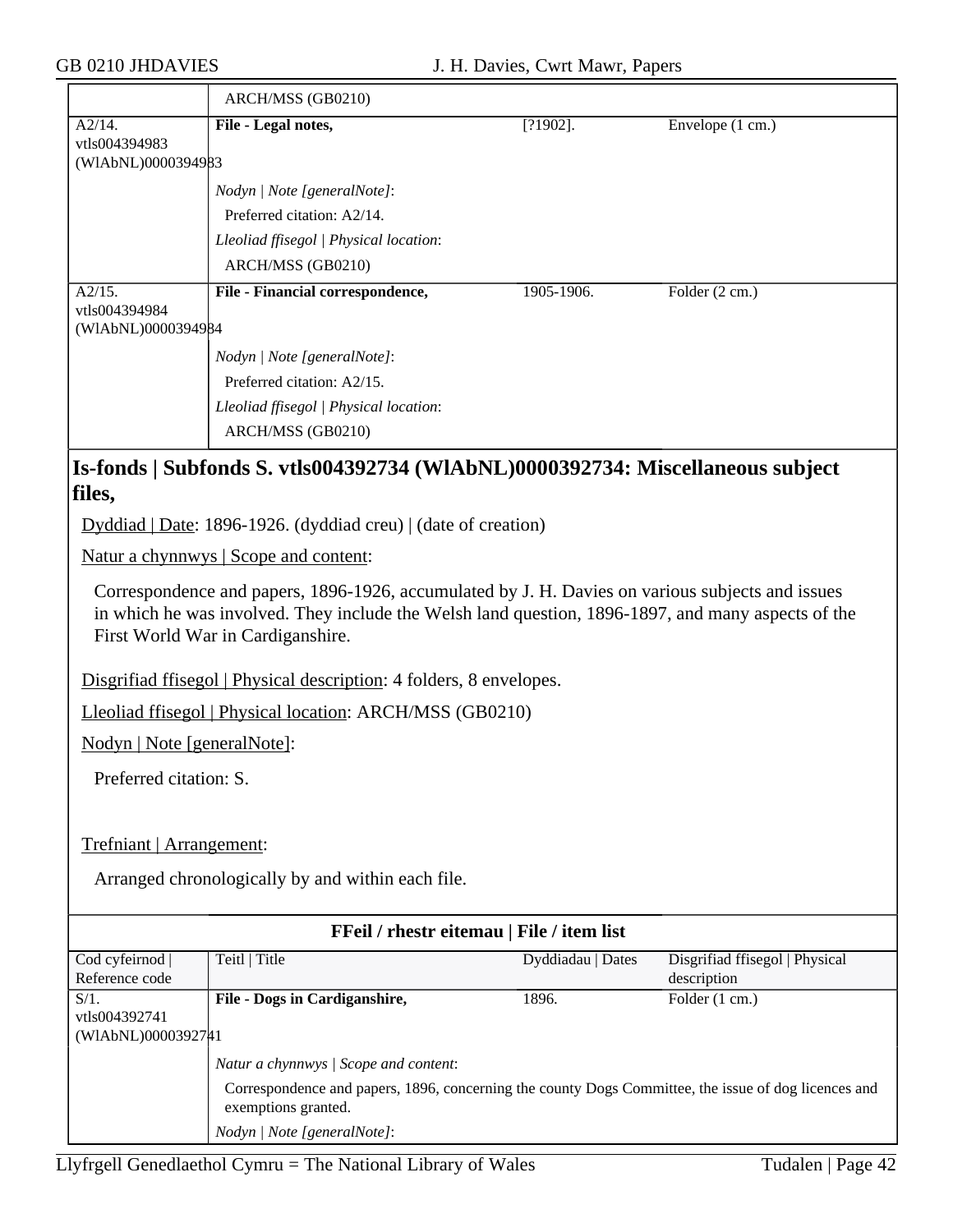|                                                | Preferred citation: S/1.                                                                                                                                                                                                                                                                                                                                                                                                                    |            |                               |  |  |
|------------------------------------------------|---------------------------------------------------------------------------------------------------------------------------------------------------------------------------------------------------------------------------------------------------------------------------------------------------------------------------------------------------------------------------------------------------------------------------------------------|------------|-------------------------------|--|--|
|                                                | Lleoliad ffisegol   Physical location:                                                                                                                                                                                                                                                                                                                                                                                                      |            |                               |  |  |
|                                                | ARCH/MSS (GB0210)                                                                                                                                                                                                                                                                                                                                                                                                                           |            |                               |  |  |
| $S/2$ .                                        | File - Land question,                                                                                                                                                                                                                                                                                                                                                                                                                       | 1896-1897. | Envelope (4 cm.)              |  |  |
| vtls004392765<br>(WIAbNL)0000392765            |                                                                                                                                                                                                                                                                                                                                                                                                                                             |            |                               |  |  |
|                                                | Crëwr / Creator:                                                                                                                                                                                                                                                                                                                                                                                                                            |            |                               |  |  |
|                                                | Evans, H. Tobit (Henry Tobit), 1844-1908                                                                                                                                                                                                                                                                                                                                                                                                    |            |                               |  |  |
|                                                | Natur a chynnwys / Scope and content:                                                                                                                                                                                                                                                                                                                                                                                                       |            |                               |  |  |
|                                                | Correspondence and papers, 1896-1897, relating to aspects of the land question in Wales, including<br>the manifold problems faced by Welsh tenant farmers, the report of the Royal Commission on Land<br>in Wales, the convention of public meetings and conferences, and the appointment of delegates to<br>attend conferences. The correspondents include H. Tobit Evans, 1896, D. Lloyd George, 1896, and W.<br>Llywelyn Williams, 1896. |            |                               |  |  |
|                                                | Nodyn   Note [generalNote]:                                                                                                                                                                                                                                                                                                                                                                                                                 |            |                               |  |  |
|                                                | Preferred citation: S/2.                                                                                                                                                                                                                                                                                                                                                                                                                    |            |                               |  |  |
|                                                | Lleoliad ffisegol   Physical location:                                                                                                                                                                                                                                                                                                                                                                                                      |            |                               |  |  |
|                                                | ARCH/MSS (GB0210)                                                                                                                                                                                                                                                                                                                                                                                                                           |            |                               |  |  |
| $S/3$ .                                        | File - Penrhyn quarry,                                                                                                                                                                                                                                                                                                                                                                                                                      | 1901.      | Folder (1.75 cm.)             |  |  |
| vtls004392775<br>(WIAbNL)0000392775            |                                                                                                                                                                                                                                                                                                                                                                                                                                             |            |                               |  |  |
|                                                | Crëwr   Creator:                                                                                                                                                                                                                                                                                                                                                                                                                            |            |                               |  |  |
|                                                | Lloyd George, David, 1863-1945                                                                                                                                                                                                                                                                                                                                                                                                              |            |                               |  |  |
|                                                | Natur a chynnwys / Scope and content:                                                                                                                                                                                                                                                                                                                                                                                                       |            |                               |  |  |
|                                                | Correspondence and documents, 1901, relating to legal matters concerning the Penrhyn quarry. The<br>correspondents include David Lloyd George, and William George (4).                                                                                                                                                                                                                                                                      |            |                               |  |  |
|                                                | Nodyn   Note [generalNote]:                                                                                                                                                                                                                                                                                                                                                                                                                 |            |                               |  |  |
|                                                | Preferred citation: S/3.                                                                                                                                                                                                                                                                                                                                                                                                                    |            |                               |  |  |
|                                                | Lleoliad ffisegol   Physical location:                                                                                                                                                                                                                                                                                                                                                                                                      |            |                               |  |  |
|                                                | ARCH/MSS (GB0210)                                                                                                                                                                                                                                                                                                                                                                                                                           |            |                               |  |  |
| $S/4$ .                                        | File - Plas Pennant,                                                                                                                                                                                                                                                                                                                                                                                                                        | 1903.      | Envelope $(0.75 \text{ cm.})$ |  |  |
| vtls004392791<br>(WIAbNL)0000392791            |                                                                                                                                                                                                                                                                                                                                                                                                                                             |            |                               |  |  |
|                                                | Crëwr   Creator:                                                                                                                                                                                                                                                                                                                                                                                                                            |            |                               |  |  |
|                                                | Lloyd George & George (Firm)                                                                                                                                                                                                                                                                                                                                                                                                                |            |                               |  |  |
|                                                | Natur a chynnwys / Scope and content:                                                                                                                                                                                                                                                                                                                                                                                                       |            |                               |  |  |
|                                                | Letters, 1903, from Lloyd George and George, solicitors, Criccieth, and related notes relating mainly to<br>Plas Pennant (Pennant Hall).                                                                                                                                                                                                                                                                                                    |            |                               |  |  |
|                                                | Nodyn   Note [generalNote]:                                                                                                                                                                                                                                                                                                                                                                                                                 |            |                               |  |  |
|                                                | Preferred citation: S/4.                                                                                                                                                                                                                                                                                                                                                                                                                    |            |                               |  |  |
|                                                | Lleoliad ffisegol   Physical location:                                                                                                                                                                                                                                                                                                                                                                                                      |            |                               |  |  |
|                                                | ARCH/MSS (GB0210)                                                                                                                                                                                                                                                                                                                                                                                                                           |            |                               |  |  |
| $S/5$ .<br>vtls004392795<br>(WlAbNL)00003927þ5 | File - Calvinistic Methodists at Penuwch,                                                                                                                                                                                                                                                                                                                                                                                                   | 1910.      | Envelope (0.5 cm.)            |  |  |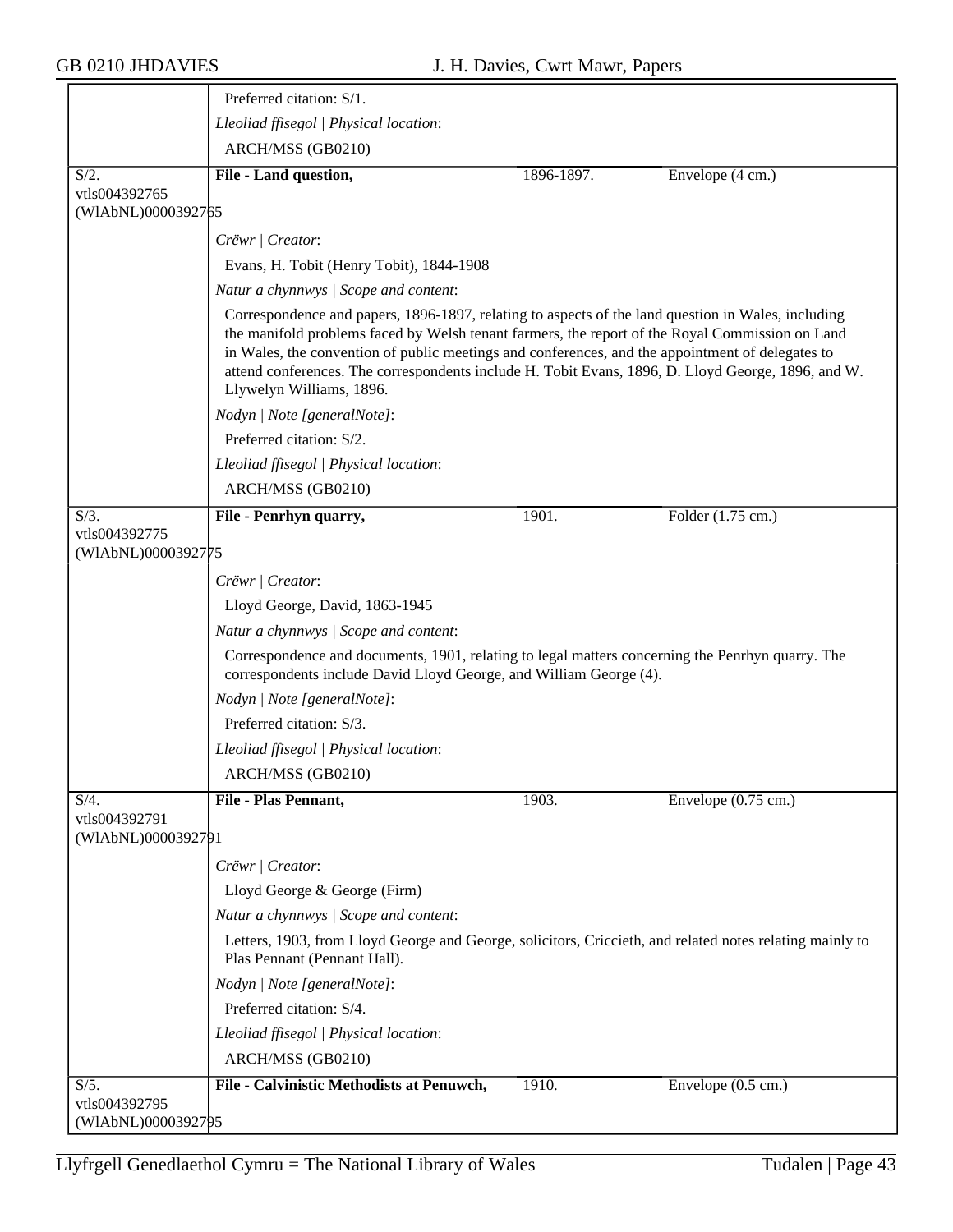|                                                            | Natur a chynnwys / Scope and content:                                                                                                                                                                     |            |                              |
|------------------------------------------------------------|-----------------------------------------------------------------------------------------------------------------------------------------------------------------------------------------------------------|------------|------------------------------|
|                                                            | Miscellaneous letters and papers, 1910, relating to the Calvinistic Methodist cause at Penuwch, near<br>Llangeitho, Cardiganshire.                                                                        |            |                              |
|                                                            | Nodyn   Note [generalNote]:                                                                                                                                                                               |            |                              |
|                                                            | Preferred citation: S/5.                                                                                                                                                                                  |            |                              |
|                                                            | Lleoliad ffisegol   Physical location:                                                                                                                                                                    |            |                              |
|                                                            | ARCH/MSS (GB0210)                                                                                                                                                                                         |            |                              |
| $S/6$ .                                                    | File - Children's Treasury,                                                                                                                                                                               | 1912.      | Folder $(1.25 \text{ cm.})$  |
| vtls004392798<br>(WIAbNL)0000392798                        |                                                                                                                                                                                                           |            |                              |
|                                                            | Natur a chynnwys / Scope and content:                                                                                                                                                                     |            |                              |
|                                                            | Correspondence and papers, 1912, relating to the appointment of a new editor for Y Drysorfa and the<br>Monthly Treasury, both monthly publications of the Calvinistic Methodist denomination in Wales.    |            |                              |
|                                                            | Nodyn   Note [generalNote]:                                                                                                                                                                               |            |                              |
|                                                            | Preferred citation: S/6.                                                                                                                                                                                  |            |                              |
|                                                            | Lleoliad ffisegol   Physical location:                                                                                                                                                                    |            |                              |
|                                                            | ARCH/MSS (GB0210)                                                                                                                                                                                         |            |                              |
| S/7.                                                       | File - Land development and reclamation,                                                                                                                                                                  | 1914-1915. | Folder (2.25 cm.)            |
| vtls004392806<br>(WIAbNL)0000392806                        |                                                                                                                                                                                                           |            |                              |
|                                                            | Natur a chynnwys / Scope and content:                                                                                                                                                                     |            |                              |
|                                                            | Correspondence and papers, 1914-1915, relating to the work of the Land Reclamation Committee and the<br>Land Reclamation Society within Wales.                                                            |            |                              |
|                                                            | Nodyn   Note [generalNote]:                                                                                                                                                                               |            |                              |
|                                                            | Preferred citation: S/7.                                                                                                                                                                                  |            |                              |
|                                                            | Lleoliad ffisegol   Physical location:                                                                                                                                                                    |            |                              |
|                                                            | ARCH/MSS (GB0210)                                                                                                                                                                                         |            |                              |
| $S/8$ .<br>vtls004392810<br>(WIAbNL)0000392810<br>cymruww1 | File - Cardiganshire Military Appeal<br>Tribunal,                                                                                                                                                         | 1916-1917. | Envelope $(1.5 \text{ cm.})$ |
|                                                            |                                                                                                                                                                                                           |            |                              |
|                                                            | Natur a chynnwys / Scope and content:                                                                                                                                                                     |            |                              |
|                                                            | Correspondence, papers and notes, 1916-1917, concerning the convention of appeal tribunals within<br>Cardiganshire under the Military Act 1916.                                                           |            |                              |
|                                                            | Nodyn   Note [generalNote]:                                                                                                                                                                               |            |                              |
|                                                            | Preferred citation: S/8.                                                                                                                                                                                  |            |                              |
|                                                            | Lleoliad ffisegol   Physical location:                                                                                                                                                                    |            |                              |
|                                                            | ARCH/MSS (GB0210)                                                                                                                                                                                         |            |                              |
| $S/9$ .<br>vtls004392825<br>(WIAbNL)0000392825<br>cymruww1 | File - First World War,                                                                                                                                                                                   | 1916-1920. | Envelope $(1.5 \text{ cm.})$ |
|                                                            | Natur a chynnwys / Scope and content:                                                                                                                                                                     |            |                              |
|                                                            | Correspondence and papers, 1916-1920, relating to aspects of the First World War in Cardiganshire:<br>military service tribunals, the training and treatment of disabled and discharged soldiers, the War |            |                              |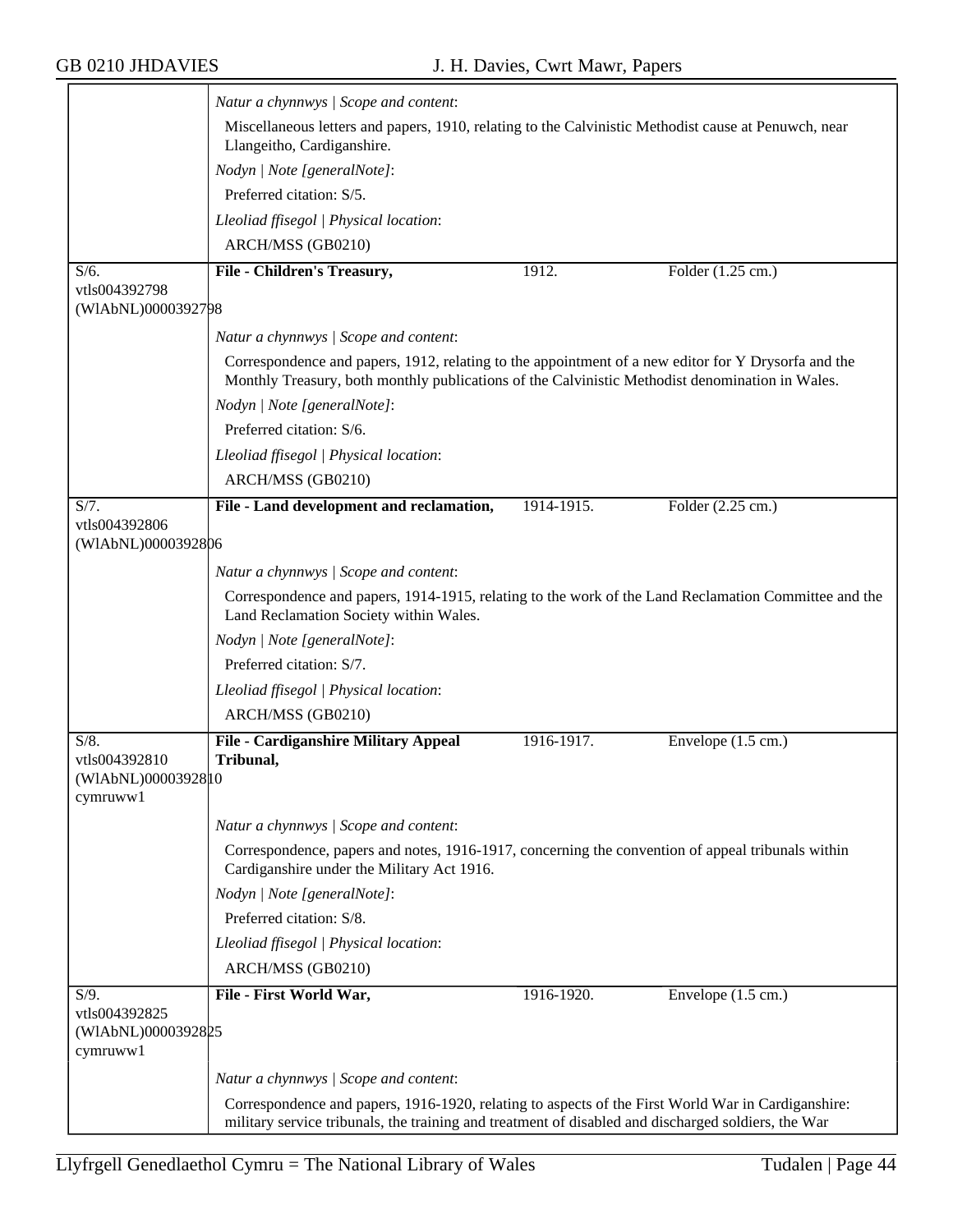|                                                                                                                                                                           | Pensions Act, 1915, the King's Fund for Disabled Officers and Men, the Electricity Supply Act, 1919,<br>and the Cardiganshire Local War Pensions Committee.        |            |                               |  |
|---------------------------------------------------------------------------------------------------------------------------------------------------------------------------|--------------------------------------------------------------------------------------------------------------------------------------------------------------------|------------|-------------------------------|--|
|                                                                                                                                                                           | Nodyn   Note [generalNote]:                                                                                                                                        |            |                               |  |
|                                                                                                                                                                           | Preferred citation: S/9.                                                                                                                                           |            |                               |  |
|                                                                                                                                                                           | Lleoliad ffisegol   Physical location:                                                                                                                             |            |                               |  |
|                                                                                                                                                                           | ARCH/MSS (GB0210)                                                                                                                                                  |            |                               |  |
| $S/10$ .                                                                                                                                                                  | File - Cardiganshire National Service                                                                                                                              | 1917.      | Envelope $(1.25 \text{ cm.})$ |  |
| vtls004392826                                                                                                                                                             | correspondence,                                                                                                                                                    |            |                               |  |
| (WIAbNL)0000392826                                                                                                                                                        |                                                                                                                                                                    |            |                               |  |
| cymruww1                                                                                                                                                                  |                                                                                                                                                                    |            |                               |  |
|                                                                                                                                                                           | Natur a chynnwys / Scope and content:                                                                                                                              |            |                               |  |
|                                                                                                                                                                           | Correspondence and papers, 1917, concerning the implementation of national service in Cardiganshire<br>and the work of the county's national service committee.    |            |                               |  |
|                                                                                                                                                                           | Nodyn   Note [generalNote]:                                                                                                                                        |            |                               |  |
|                                                                                                                                                                           | Preferred citation: S/10.                                                                                                                                          |            |                               |  |
|                                                                                                                                                                           | Lleoliad ffisegol   Physical location:                                                                                                                             |            |                               |  |
|                                                                                                                                                                           | ARCH/MSS (GB0210)                                                                                                                                                  |            |                               |  |
| $S/11$ .                                                                                                                                                                  | File - Cardiganshire miscellanea,                                                                                                                                  | 1920-1923. | Envelope $(1.5 \text{ cm.})$  |  |
| vtls004392827<br>(WIAbNL)0000392827                                                                                                                                       |                                                                                                                                                                    |            |                               |  |
|                                                                                                                                                                           | Natur a chynnwys / Scope and content:                                                                                                                              |            |                               |  |
|                                                                                                                                                                           | Miscellaneous papers, 1920-1923, concerning various aspects of life in Cardiganshire.                                                                              |            |                               |  |
|                                                                                                                                                                           | Nodyn   Note [generalNote]:                                                                                                                                        |            |                               |  |
|                                                                                                                                                                           | Preferred citation: S/11.                                                                                                                                          |            |                               |  |
|                                                                                                                                                                           | Lleoliad ffisegol   Physical location:                                                                                                                             |            |                               |  |
|                                                                                                                                                                           | ARCH/MSS (GB0210)                                                                                                                                                  |            |                               |  |
| $S/12$ .                                                                                                                                                                  | File - Ballinger pension,                                                                                                                                          | 1926.      | Envelope (0.75 cm.)           |  |
| vtls004392828<br>(WIAbNL)0000392828                                                                                                                                       |                                                                                                                                                                    |            |                               |  |
|                                                                                                                                                                           | Natur a chynnwys / Scope and content:                                                                                                                              |            |                               |  |
|                                                                                                                                                                           | Correspondence and papers, 1926, relating to the arrangements for a superannuation scheme for Sir John<br>Ballinger as Librarian of the National Library of Wales. |            |                               |  |
|                                                                                                                                                                           | Nodyn   Note [generalNote]:                                                                                                                                        |            |                               |  |
|                                                                                                                                                                           | Preferred citation: S/12.                                                                                                                                          |            |                               |  |
|                                                                                                                                                                           | Lleoliad ffisegol   Physical location:                                                                                                                             |            |                               |  |
|                                                                                                                                                                           | ARCH/MSS (GB0210)                                                                                                                                                  |            |                               |  |
| Is-fonds   Subfonds R. vtls004392839 (WIAbNL)0000392839: Research papers,                                                                                                 |                                                                                                                                                                    |            |                               |  |
|                                                                                                                                                                           | Dyddiad   Date: [?1890]-[?1926] (dyddiad creu)   (date of creation)                                                                                                |            |                               |  |
|                                                                                                                                                                           | Natur a chynnwys   Scope and content:                                                                                                                              |            |                               |  |
| Papers, notes, transcripts of documents, drafts of articles and books etc., [?1890]-[?1926], accumulated<br>by J. H. Davies during the course of his academic researches. |                                                                                                                                                                    |            |                               |  |
|                                                                                                                                                                           | Disgrifiad ffisegol   Physical description: 3 boxes, 6 folders and 15 envelopes.                                                                                   |            |                               |  |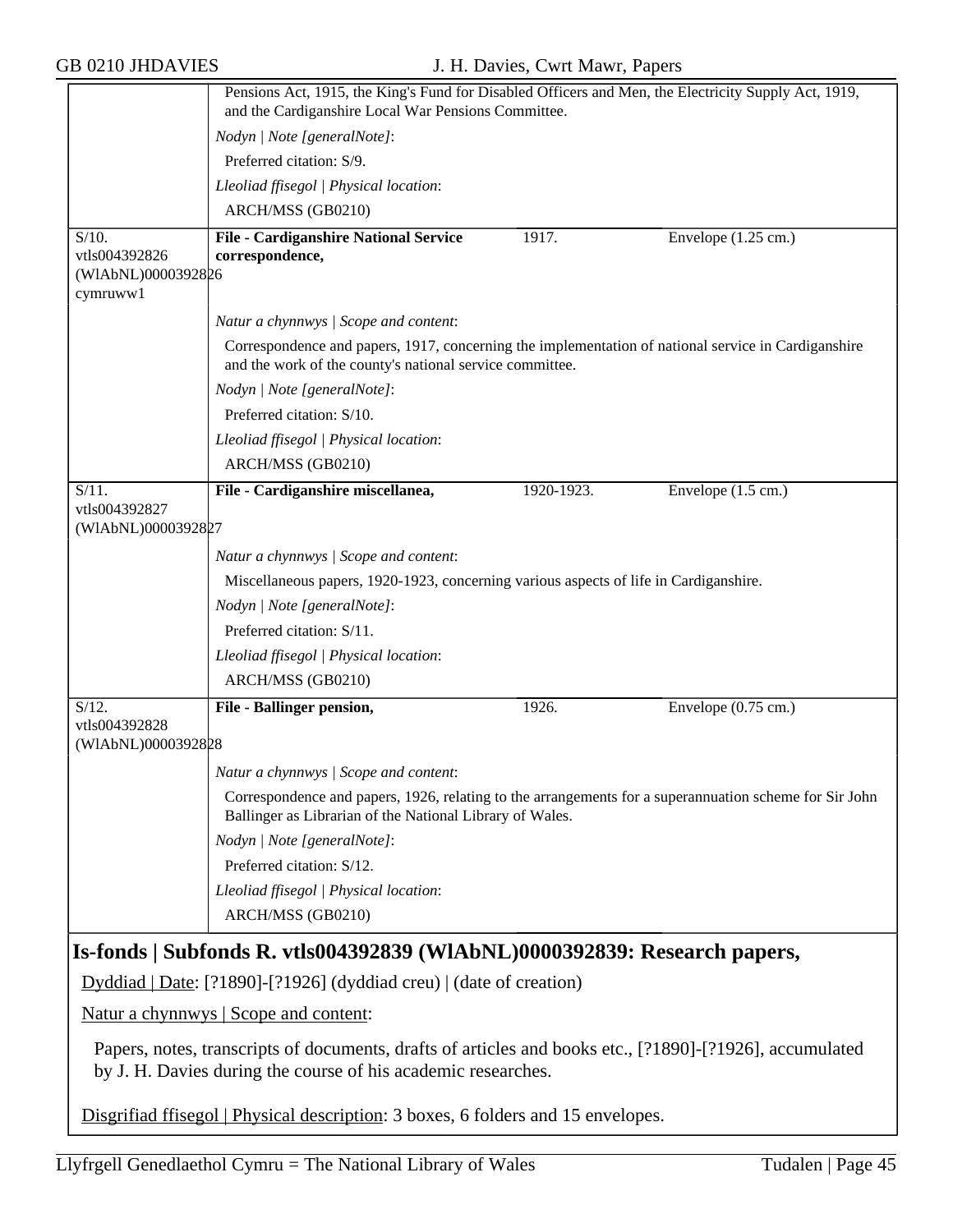Lleoliad ffisegol | Physical location: ARCH/MSS (GB0210)

Nodyn | Note [generalNote]:

Preferred citation: R.

### Trefniant | Arrangement:

R/1-R/7 are arranged chronologically by the date of the publication of the works; R/8 consists of essays and articles by J. H. Davies; R/9 and R/10 comprise his research notes and notebooks.

| FFeil / rhestr eitemau   File / item list                 |                                                                               |                   |                                               |
|-----------------------------------------------------------|-------------------------------------------------------------------------------|-------------------|-----------------------------------------------|
| Cod cyfeirnod<br>Reference code                           | Teitl   Title                                                                 | Dyddiadau   Dates | Disgrifiad ffisegol   Physical<br>description |
| $R/1$ .<br>vtls004392840<br>(WIAbNL)00003928401907-1909), | File - The Letters of Lewis, Richard,<br>William, and John Morris of Anglesey | 1904-1910.        | 2 folders $(3.25 \text{ cm.})$                |
|                                                           | Nodyn   Note [generalNote]:                                                   |                   |                                               |
|                                                           | Preferred citation: R/1.                                                      |                   |                                               |
|                                                           | Lleoliad ffisegol   Physical location:                                        |                   |                                               |
|                                                           | ARCH/MSS (GB0210)                                                             |                   |                                               |
| $R/2$ .<br>vtls004392841<br>(WIAbNL)0000392841            | File - Gweithiau Morgan Llwyd o Wynedd,<br>Cyfrol II (1908),                  | 1898-1908.        | 4 folders (8.75 cm.)                          |
|                                                           | Nodyn   Note [generalNote]:                                                   |                   |                                               |
|                                                           | Preferred citation: R/2.                                                      |                   |                                               |
|                                                           | Lleoliad ffisegol   Physical location:                                        |                   |                                               |
|                                                           | ARCH/MSS (GB0210)                                                             |                   |                                               |
| $R/3$ .<br>vtls004392855<br>(WIAbNL)0000392855            | File - A Bibliography of Welsh Ballads<br>$(1909-1911),$                      | 1907-1911.        | 9 envelopes (21 cm.)                          |
|                                                           | Nodyn   Note [generalNote]:                                                   |                   |                                               |
|                                                           | Preferred citation: R/3.                                                      |                   |                                               |
|                                                           | Lleoliad ffisegol   Physical location:                                        |                   |                                               |
|                                                           | ARCH/MSS (GB0210)                                                             |                   |                                               |
| $R/4$ .<br>vtls004392859<br>(WIAbNL)0000392859            | File - Llyfryddiaeth Williams Pantycelyn<br>(1917),                           | 1917-1918.        | $2$ envelopes $(4.5 \text{ cm.})$             |
|                                                           | Nodyn   Note [generalNote]:                                                   |                   |                                               |
|                                                           | Preferred citation: R/4.                                                      |                   |                                               |
|                                                           | Lleoliad ffisegol   Physical location:                                        |                   |                                               |
|                                                           | ARCH/MSS (GB0210)                                                             |                   |                                               |
| $R/5$ .                                                   | <b>File - Life and Opinions of Robert Roberts</b>                             | 1922-1923.        | Envelope $(2.5 \text{ cm.})$                  |
| vtls004392863<br>(WIAbNL)0000392863                       | (1923),                                                                       |                   |                                               |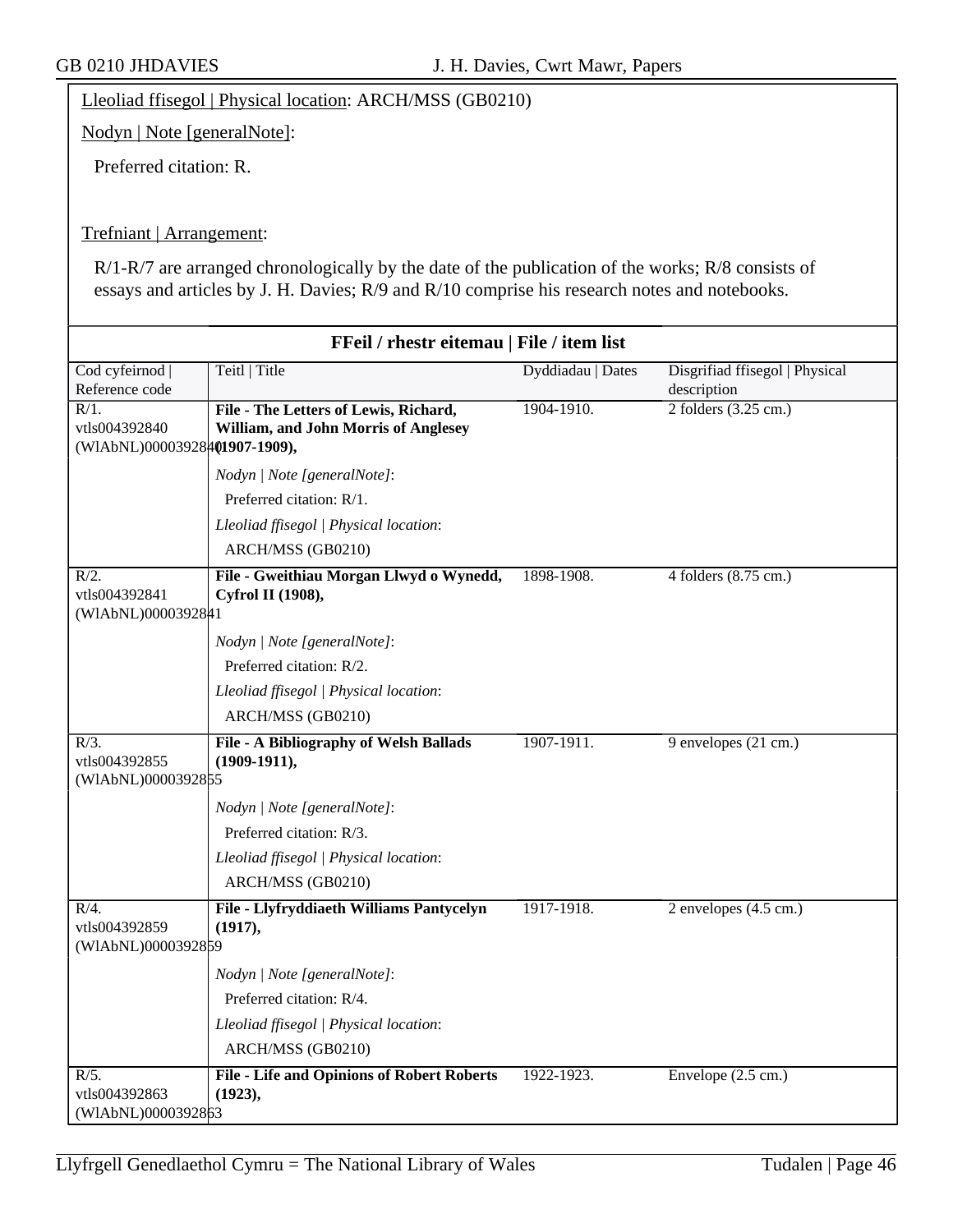|                                     | Nodyn   Note [generalNote]:                                                  |                     |                                   |
|-------------------------------------|------------------------------------------------------------------------------|---------------------|-----------------------------------|
|                                     | Preferred citation: R/5.                                                     |                     |                                   |
|                                     | Lleoliad ffisegol   Physical location:                                       |                     |                                   |
|                                     | ARCH/MSS (GB0210)                                                            |                     |                                   |
| $R/6$ .                             | File - Letters of Goronwy Owen (1924),                                       | 1922-1924.          | Envelope $(1.25 \text{ cm.})$     |
| vtls004392868<br>(WIAbNL)0000392868 |                                                                              |                     |                                   |
|                                     | Nodyn   Note [generalNote]:                                                  |                     |                                   |
|                                     | Preferred citation: R/6.                                                     |                     |                                   |
|                                     | Lleoliad ffisegol   Physical location:                                       |                     |                                   |
|                                     | ARCH/MSS (GB0210)                                                            |                     |                                   |
| R/7.                                | File - Llyfryddiaeth Ceredigion,                                             | 1923.               | $2$ envelopes $(4.5 \text{ cm.})$ |
| vtls004392932<br>(WIAbNL)0000392982 |                                                                              |                     |                                   |
|                                     |                                                                              |                     |                                   |
|                                     | Nodyn   Note [generalNote]:<br>Preferred citation: R/7.                      |                     |                                   |
|                                     |                                                                              |                     |                                   |
|                                     | Lleoliad ffisegol   Physical location:<br>ARCH/MSS (GB0210)                  |                     |                                   |
|                                     |                                                                              |                     |                                   |
| $R/8$ .<br>vtls004392947            | File - Essays and articles,                                                  | $[?1890] - [?1926]$ | 1 box.                            |
| (WIAbNL)0000392947                  |                                                                              |                     |                                   |
|                                     | Natur a chynnwys / Scope and content:                                        |                     |                                   |
|                                     | Drafts and copies of articles, [?1890]-[?1926], in the hand of J. H. Davies. |                     |                                   |
|                                     | Nodyn   Note [generalNote]:                                                  |                     |                                   |
|                                     | Preferred citation: R/8.                                                     |                     |                                   |
|                                     | Lleoliad ffisegol   Physical location:                                       |                     |                                   |
|                                     | ARCH/MSS (GB0210)                                                            |                     |                                   |
| $R/9$ .                             | File - Miscellaneous research papers,                                        | [?1890]-[?1926].    | 1 box.                            |
| vtls004392951                       |                                                                              |                     |                                   |
| (WIAbNL)0000392951                  |                                                                              |                     |                                   |
|                                     | Natur a chynnwys / Scope and content:                                        |                     |                                   |
|                                     | Research notes, [?1890]-[?1926], of J. H. Davies.                            |                     |                                   |
|                                     | Nodyn   Note [generalNote]:                                                  |                     |                                   |
|                                     | Preferred citation: R/9.                                                     |                     |                                   |
|                                     | Lleoliad ffisegol   Physical location:                                       |                     |                                   |
|                                     | ARCH/MSS (GB0210)                                                            |                     |                                   |
| $R/10$ .<br>vtls004392970           | File - Research notebooks,                                                   | [?1890]-[?1926].    | $\overline{1}$ box.               |
| (WIAbNL)0000392970                  |                                                                              |                     |                                   |
|                                     | Nodyn   Note [generalNote]:                                                  |                     |                                   |
|                                     | Preferred citation: R/10.                                                    |                     |                                   |
|                                     |                                                                              |                     |                                   |
|                                     | Lleoliad ffisegol   Physical location:                                       |                     |                                   |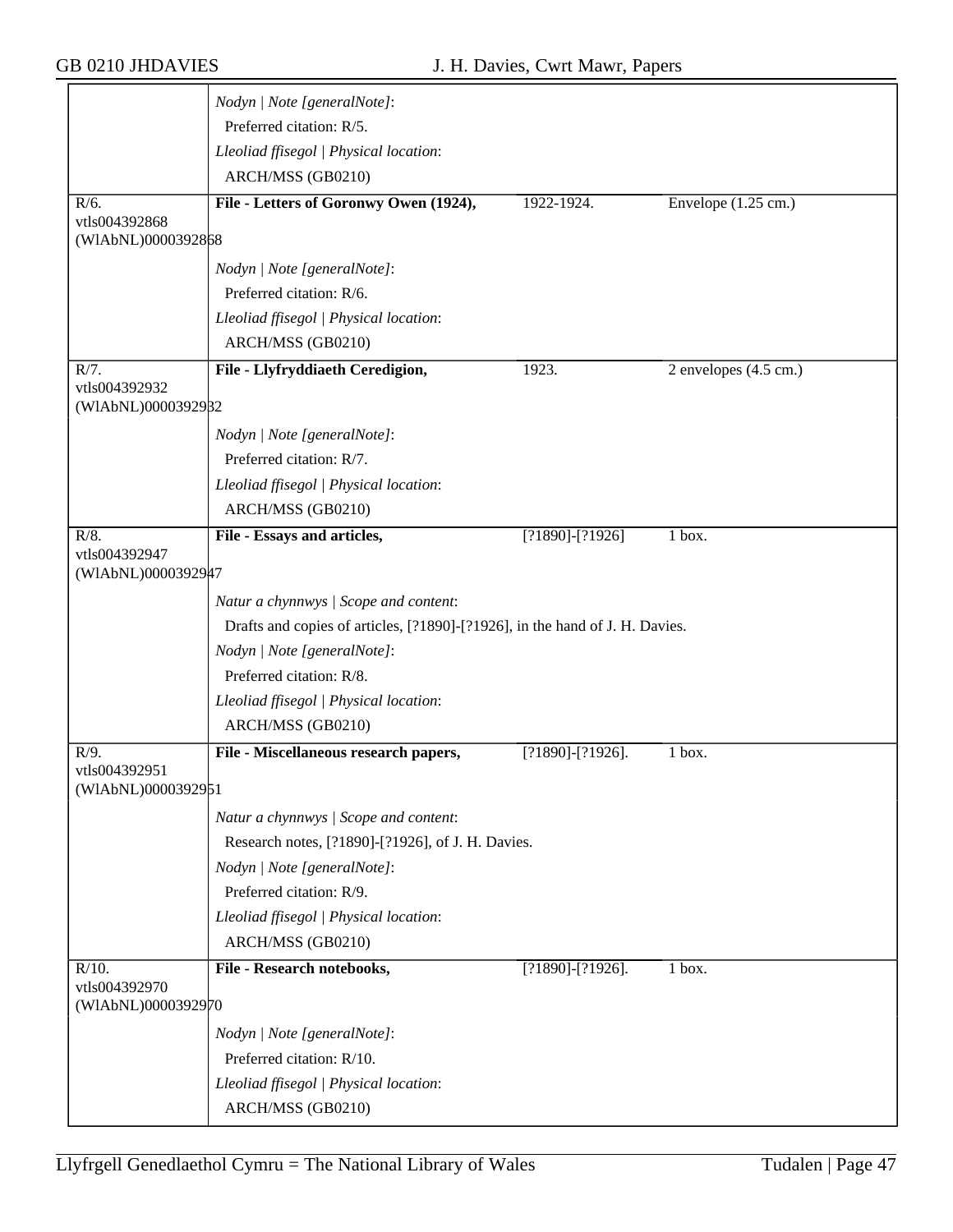### **Is-fonds | Subfonds X. vtls004394842 (WlAbNL)0000394842: Acquired papers,**

Dyddiad | Date: 1323-1924. (dyddiad creu) | (date of creation)

Natur a chynnwys | Scope and content:

Stray deeds and documents, and correspondence files, 1323-1924, accumulated by J. H. Davies, together with miscellaneous deeds and documents, and other stray items, 1830-[c. 1920], mainly of Aberystwyth interest.

Disgrifiad ffisegol | Physical description: 10 boxes.

Lleoliad ffisegol | Physical location: ARCH/MSS (GB0210)

Nodyn | Note [generalNote]:

Preferred citation: X.

Trefniant | Arrangement:

Arranged in two series: deeds, documents and correspondence files; and deeds and documents of Aberystwyth interest.

### **Cyfres | Series X1. vtls004394841 (WlAbNL)0000394841: Material collected by J. H. Davies,**

Dyddiad | Date: 1323-1924. (dyddiad creu) | (date of creation)

Natur a chynnwys | Scope and content:

Stray deeds and documents, and correspondence files, 1323-1924, accumulated by J. H. Davies.

Disgrifiad ffisegol | Physical description: 9 boxes.

Lleoliad ffisegol | Physical location: ARCH/MSS (GB0210)

Nodyn | Note [generalNote]:

Preferred citation: X1.

### Trefniant | Arrangement:

The original files have been retained while cataloguing. Arranged chronologically by and within each file.

| FFeil / rhestr eitemau   File / item list |                             |                   |                                |
|-------------------------------------------|-----------------------------|-------------------|--------------------------------|
| Cod cyfeirnod                             | Teitl   Title               | Dyddiadau   Dates | Disgrifiad ffisegol   Physical |
| Reference code                            |                             |                   | description                    |
| X1/1.                                     | File - Deeds and documents, | 1323-1597/1598.   | Bundle (10 documents)          |
| vtls004393016                             |                             |                   |                                |
| (WIAbNL)0000393016                        |                             |                   |                                |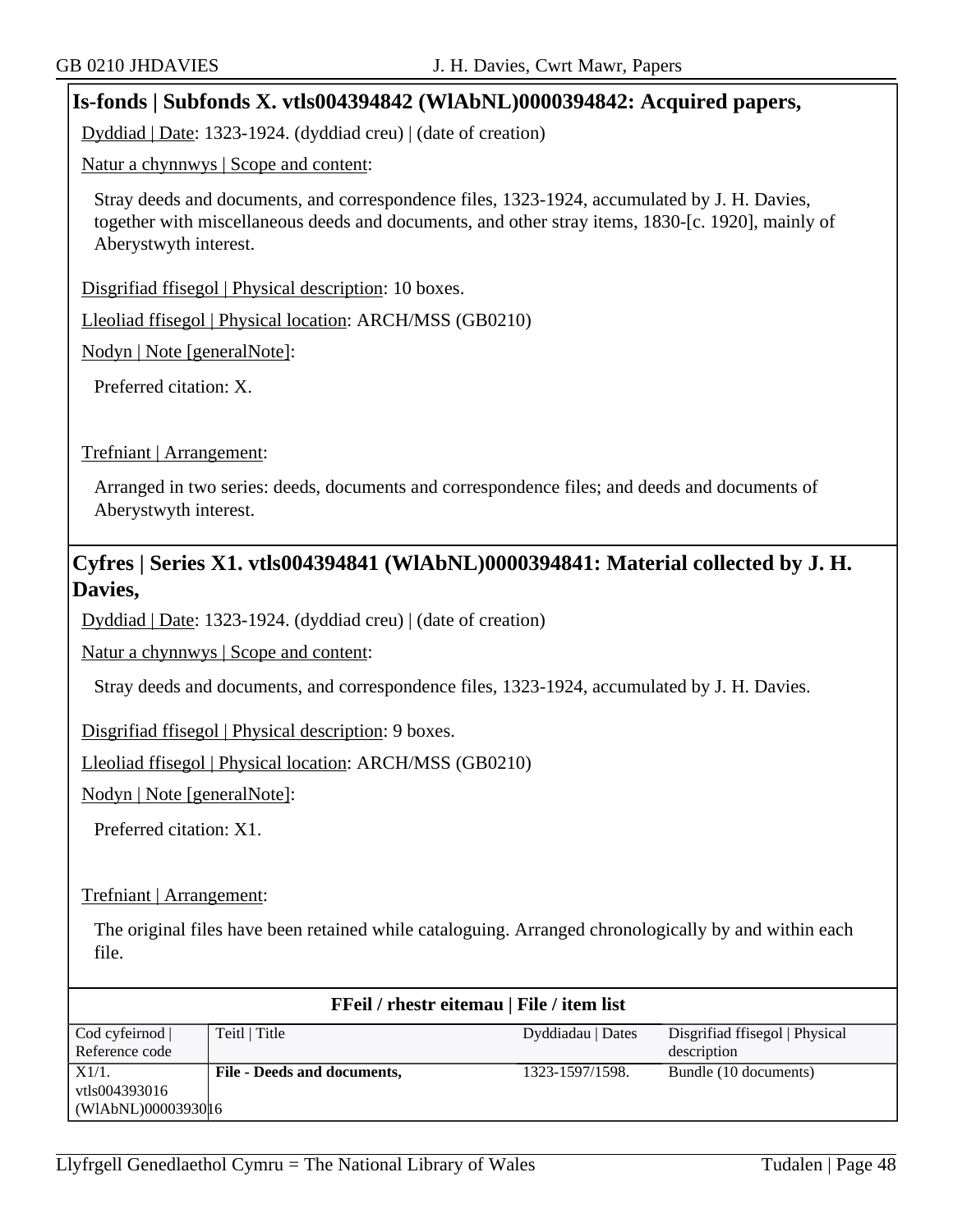|                                              | Natur a chynnwys / Scope and content:                                                                                                                                                                                                                                                                                                                                                                                                                                          |            |                            |  |
|----------------------------------------------|--------------------------------------------------------------------------------------------------------------------------------------------------------------------------------------------------------------------------------------------------------------------------------------------------------------------------------------------------------------------------------------------------------------------------------------------------------------------------------|------------|----------------------------|--|
|                                              | Miscellaneous deeds and documents, 1323-1597/1598, relating to properties in Llanfrothen and<br>Llandecwyn, co. Merioneth, the commote of Penllyn, co. Merioneth, Clynnog Fechan and Llanfair, co.<br>Anglesey, the commotes of Dunlley and Uchor', co. Caernarfon. Most of the deeds relate to properties<br>within the parish of Llanfrothen. There is also a licence, 1483/1484, to buy tenements in the parish of<br>Pennant in the commote of Eifionnydd, co. Caernarfon. |            |                            |  |
|                                              | Nodyn   Note [generalNote]:                                                                                                                                                                                                                                                                                                                                                                                                                                                    |            |                            |  |
|                                              | Preferred citation: X1/1.                                                                                                                                                                                                                                                                                                                                                                                                                                                      |            |                            |  |
|                                              | Lleoliad ffisegol   Physical location:                                                                                                                                                                                                                                                                                                                                                                                                                                         |            |                            |  |
|                                              | ARCH/MSS (GB0210)                                                                                                                                                                                                                                                                                                                                                                                                                                                              |            |                            |  |
| X1/2.                                        | File - Deeds and documents,                                                                                                                                                                                                                                                                                                                                                                                                                                                    | 1594-1693. | Bundle (16 documents)      |  |
| vtls004393046<br>(WIAbNL)0000393046          |                                                                                                                                                                                                                                                                                                                                                                                                                                                                                |            |                            |  |
|                                              | Natur a chynnwys / Scope and content:                                                                                                                                                                                                                                                                                                                                                                                                                                          |            |                            |  |
|                                              | Deeds, documents and bonds relating to properties in the parish of Pennant or Pennant Melangell,<br>co. Montgomeryshire, together with a will, dated 1693, of a testator in the parish of Llangynog, co.<br>Montgomeryshire.                                                                                                                                                                                                                                                   |            |                            |  |
|                                              | Nodyn   Note [generalNote]:                                                                                                                                                                                                                                                                                                                                                                                                                                                    |            |                            |  |
|                                              | Preferred citation: X1/2.                                                                                                                                                                                                                                                                                                                                                                                                                                                      |            |                            |  |
|                                              | Lleoliad ffisegol   Physical location:                                                                                                                                                                                                                                                                                                                                                                                                                                         |            |                            |  |
|                                              | ARCH/MSS (GB0210)                                                                                                                                                                                                                                                                                                                                                                                                                                                              |            |                            |  |
| X1/3.                                        | File - Newtown court rolls,                                                                                                                                                                                                                                                                                                                                                                                                                                                    | c. 1604.   | 1 item.                    |  |
| vtls004393047<br>(WIAbNL)0000393047          |                                                                                                                                                                                                                                                                                                                                                                                                                                                                                |            |                            |  |
|                                              |                                                                                                                                                                                                                                                                                                                                                                                                                                                                                |            |                            |  |
|                                              | Natur a chynnwys / Scope and content:                                                                                                                                                                                                                                                                                                                                                                                                                                          |            |                            |  |
|                                              | Fragments, c. 1604, from the court roll of the hundred of Newtown, Montgomeryshire.                                                                                                                                                                                                                                                                                                                                                                                            |            |                            |  |
|                                              | Nodyn   Note [generalNote]:<br>Preferred citation: X1/3.                                                                                                                                                                                                                                                                                                                                                                                                                       |            |                            |  |
|                                              |                                                                                                                                                                                                                                                                                                                                                                                                                                                                                |            |                            |  |
|                                              | Lleoliad ffisegol   Physical location:                                                                                                                                                                                                                                                                                                                                                                                                                                         |            |                            |  |
|                                              | ARCH/MSS (GB0210)                                                                                                                                                                                                                                                                                                                                                                                                                                                              |            |                            |  |
| X1/4.<br>vtls004393049                       | File - Stray transcripts and copies,                                                                                                                                                                                                                                                                                                                                                                                                                                           | 1615-1924. | Folder $(3.5 \text{ cm.})$ |  |
| (WIAbNL)0000393049                           |                                                                                                                                                                                                                                                                                                                                                                                                                                                                                |            |                            |  |
|                                              | Natur a chynnwys / Scope and content:                                                                                                                                                                                                                                                                                                                                                                                                                                          |            |                            |  |
|                                              | Miscellaneous transcripts and copies of various stray documents, 1615-1924.                                                                                                                                                                                                                                                                                                                                                                                                    |            |                            |  |
|                                              | Nodyn   Note [generalNote]:                                                                                                                                                                                                                                                                                                                                                                                                                                                    |            |                            |  |
|                                              | Preferred citation: X1/4.                                                                                                                                                                                                                                                                                                                                                                                                                                                      |            |                            |  |
|                                              | Lleoliad ffisegol   Physical location:                                                                                                                                                                                                                                                                                                                                                                                                                                         |            |                            |  |
|                                              | ARCH/MSS (GB0210)                                                                                                                                                                                                                                                                                                                                                                                                                                                              |            |                            |  |
| X1/5.<br>vtls004393061<br>(WIAbNL)0000393061 | <b>File - Merioneth and Montgomeryshire</b><br>deeds and documents,                                                                                                                                                                                                                                                                                                                                                                                                            | 1681-1856. | Bundle (8 cm.)             |  |
|                                              | Natur a chynnwys / Scope and content:                                                                                                                                                                                                                                                                                                                                                                                                                                          |            |                            |  |
|                                              | Miscellaneous deeds, documents, bonds and legal papers, and accounts, 1681-1856, relating to properties<br>in the parishes of Dolgellau, co. Merioneth, and at a place called Cowarch, co. Merioneth. There are                                                                                                                                                                                                                                                                |            |                            |  |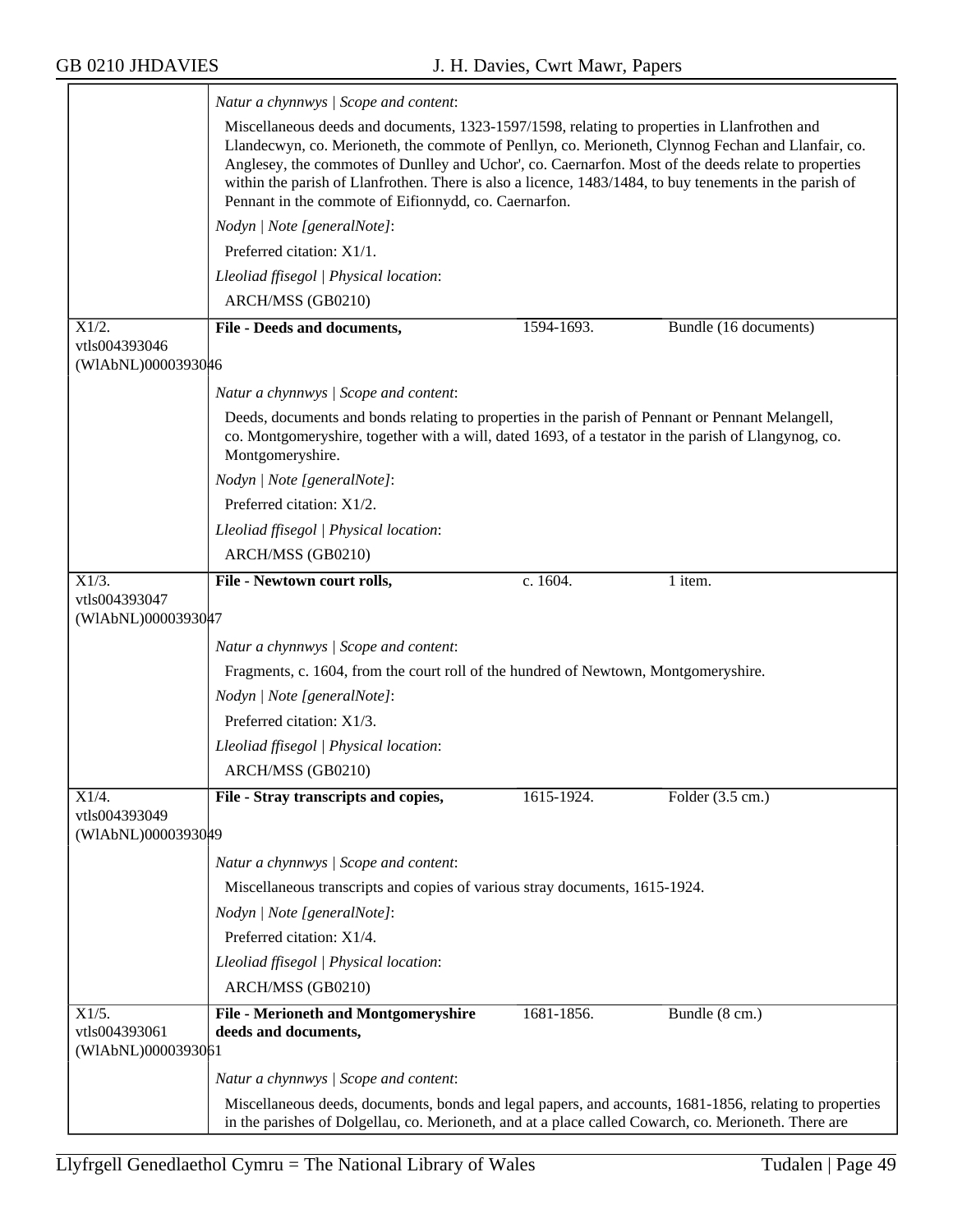|                                     | also wills of testators in the parishes of Llanymawddwy, co. Merioneth, 1800, and Llangadfan, co.<br>Montgomery, 1829. There are also a number of inventories of properties of deceased persons and<br>documentation relating to the payment of legacy duties on estates of deceased persons from the counties<br>of Merioneth and Montgomery.       |            |                   |  |
|-------------------------------------|------------------------------------------------------------------------------------------------------------------------------------------------------------------------------------------------------------------------------------------------------------------------------------------------------------------------------------------------------|------------|-------------------|--|
|                                     | Nodyn   Note [generalNote]:                                                                                                                                                                                                                                                                                                                          |            |                   |  |
|                                     | Preferred citation: X1/5.                                                                                                                                                                                                                                                                                                                            |            |                   |  |
|                                     | Lleoliad ffisegol   Physical location:                                                                                                                                                                                                                                                                                                               |            |                   |  |
|                                     | ARCH/MSS (GB0210)                                                                                                                                                                                                                                                                                                                                    |            |                   |  |
| X1/6.<br>vtls004393078              | File - Bills and receipts,                                                                                                                                                                                                                                                                                                                           | 1700-1850. | Bundle (8.5 cm.)  |  |
| (WIAbNL)0000393078                  |                                                                                                                                                                                                                                                                                                                                                      |            |                   |  |
|                                     | Natur a chynnwys / Scope and content:                                                                                                                                                                                                                                                                                                                |            |                   |  |
|                                     | Miscellaneous bonds, bills and receipts, 1700-1850, from various parts of Wales.                                                                                                                                                                                                                                                                     |            |                   |  |
|                                     | Nodyn   Note [generalNote]:                                                                                                                                                                                                                                                                                                                          |            |                   |  |
|                                     | Preferred citation: X1/6.                                                                                                                                                                                                                                                                                                                            |            |                   |  |
|                                     | Lleoliad ffisegol   Physical location:                                                                                                                                                                                                                                                                                                               |            |                   |  |
|                                     | ARCH/MSS (GB0210)                                                                                                                                                                                                                                                                                                                                    |            |                   |  |
| X1/7.                               | File - Cywarch rent books, etc.,                                                                                                                                                                                                                                                                                                                     | 1718-1850. | Bundle (3 cm.)    |  |
| vtls004393263<br>(WIAbNL)0000393263 |                                                                                                                                                                                                                                                                                                                                                      |            |                   |  |
|                                     | Natur a chynnwys / Scope and content:                                                                                                                                                                                                                                                                                                                |            |                   |  |
|                                     | Miscellaneous documents, 1718-1777, including rent books for the township of Cywarch, parish                                                                                                                                                                                                                                                         |            |                   |  |
|                                     | of Llanymawddwy, county Merioneth; a lease, 1807, of property in the parish of Darowen,<br>Montgomeryshire; and an inventory and appraisement, 1850, of the effects of J. Ll. Richards at<br>Frongoch, Llanwddyn, co. Montgomeryshire.                                                                                                               |            |                   |  |
|                                     | Nodyn   Note [generalNote]:                                                                                                                                                                                                                                                                                                                          |            |                   |  |
|                                     | Preferred citation: X1/7.                                                                                                                                                                                                                                                                                                                            |            |                   |  |
|                                     | Lleoliad ffisegol   Physical location:                                                                                                                                                                                                                                                                                                               |            |                   |  |
|                                     | ARCH/MSS (GB0210)                                                                                                                                                                                                                                                                                                                                    |            |                   |  |
| X1/8.                               | File - Wills and documents,                                                                                                                                                                                                                                                                                                                          | 1731-1873. | Bundle (3.75 cm.) |  |
| vtls004393268<br>(WIAbNL)0000393268 |                                                                                                                                                                                                                                                                                                                                                      |            |                   |  |
|                                     | Natur a chynnwys / Scope and content:                                                                                                                                                                                                                                                                                                                |            |                   |  |
|                                     | Miscellaneous wills and documents, 1731-1873. They include the wills of testators in the parishes of<br>Llandenni, co. Monmouth, 1731, and Raglan, county Monmouth, 1743, certificates of ordination as<br>deacon, curate and priest, and bonds, title deeds, agreements for renting premises and building a chapel at<br>Glascoed, county Monmouth. |            |                   |  |
|                                     | Nodyn   Note [generalNote]:                                                                                                                                                                                                                                                                                                                          |            |                   |  |
|                                     | Preferred citation: X1/8.                                                                                                                                                                                                                                                                                                                            |            |                   |  |
|                                     | Lleoliad ffisegol   Physical location:                                                                                                                                                                                                                                                                                                               |            |                   |  |
|                                     | ARCH/MSS (GB0210)                                                                                                                                                                                                                                                                                                                                    |            |                   |  |
| X1/9.                               | File - Llansilin library,                                                                                                                                                                                                                                                                                                                            | 1732-1826. | Folder (1.5 cm.)  |  |
| vtls004393275<br>(WIAbNL)0000393275 |                                                                                                                                                                                                                                                                                                                                                      |            |                   |  |
|                                     | Natur a chynnwys / Scope and content:                                                                                                                                                                                                                                                                                                                |            |                   |  |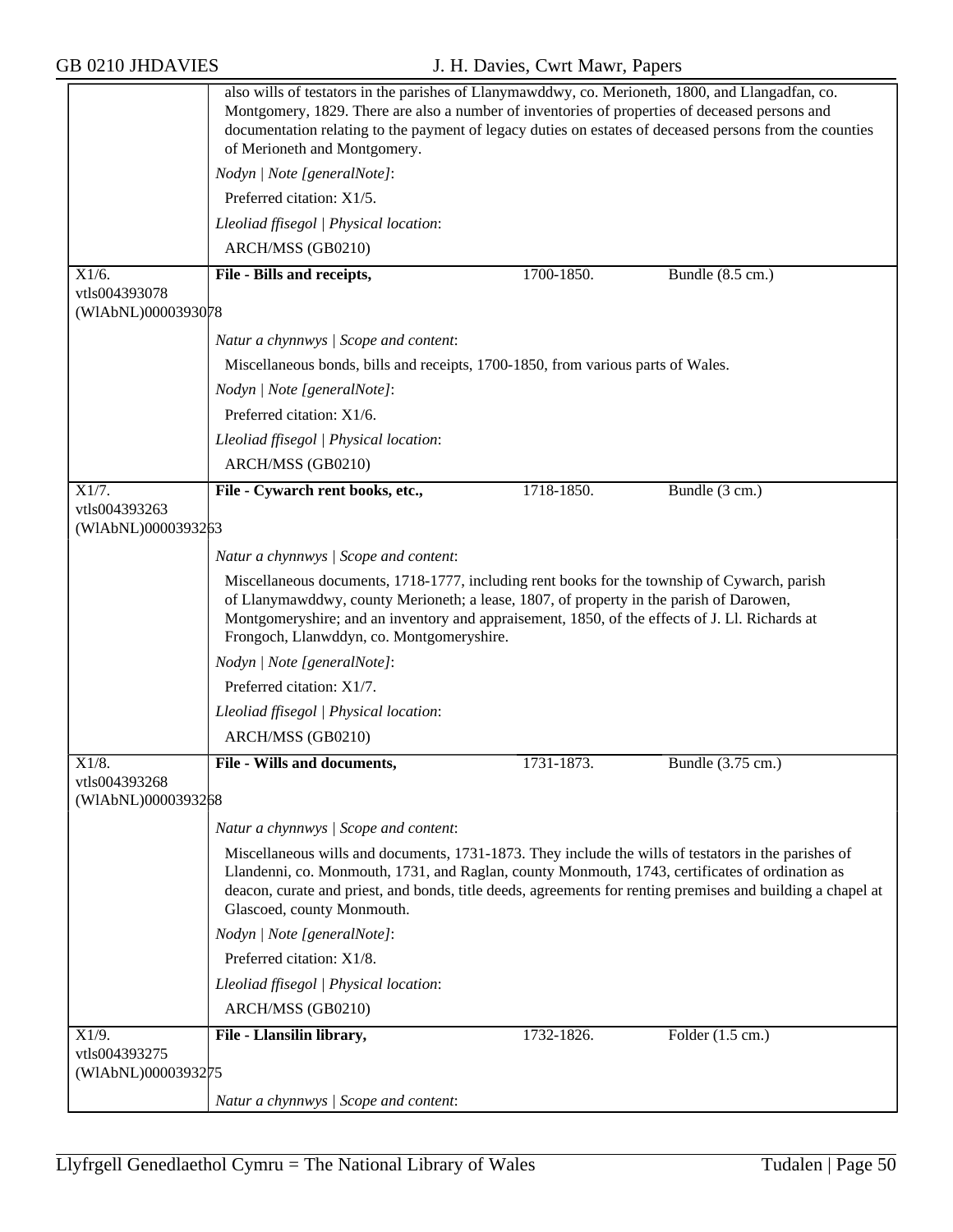|                                     | Miscellaneous documents, 1732-1826, including an inventory of the goods of a testator from the parish<br>of Llanymawddwy, county Merioneth, and a catalogue of the books of the Rev. D. Richards, vicar of<br>Llansilin, Denbighshire, 1826.                                                                                                                                                                                                                                                                                                                                                                                           |            |                               |  |  |
|-------------------------------------|----------------------------------------------------------------------------------------------------------------------------------------------------------------------------------------------------------------------------------------------------------------------------------------------------------------------------------------------------------------------------------------------------------------------------------------------------------------------------------------------------------------------------------------------------------------------------------------------------------------------------------------|------------|-------------------------------|--|--|
|                                     | Nodyn   Note [generalNote]:                                                                                                                                                                                                                                                                                                                                                                                                                                                                                                                                                                                                            |            |                               |  |  |
|                                     | Preferred citation: X1/9.                                                                                                                                                                                                                                                                                                                                                                                                                                                                                                                                                                                                              |            |                               |  |  |
|                                     | Lleoliad ffisegol   Physical location:                                                                                                                                                                                                                                                                                                                                                                                                                                                                                                                                                                                                 |            |                               |  |  |
|                                     | ARCH/MSS (GB0210)                                                                                                                                                                                                                                                                                                                                                                                                                                                                                                                                                                                                                      |            |                               |  |  |
| X1/10.                              | File - Cowbridge inventory etc.,                                                                                                                                                                                                                                                                                                                                                                                                                                                                                                                                                                                                       | 1738-1849. | Bundle $(3.75 \text{ cm.})$   |  |  |
| vtls004393276<br>(WIAbNL)0000393276 |                                                                                                                                                                                                                                                                                                                                                                                                                                                                                                                                                                                                                                        |            |                               |  |  |
|                                     | Natur a chynnwys / Scope and content:                                                                                                                                                                                                                                                                                                                                                                                                                                                                                                                                                                                                  |            |                               |  |  |
|                                     | Miscellaneous documents, 1738-1849, including a very detailed catalogue of the furniture and effects,<br>1825, of a testator from Ham, Cowbridge, Glamorganshire, a large number of bills, receipts and financial<br>papers, and copies of probate documents.                                                                                                                                                                                                                                                                                                                                                                          |            |                               |  |  |
|                                     | Nodyn   Note [generalNote]:                                                                                                                                                                                                                                                                                                                                                                                                                                                                                                                                                                                                            |            |                               |  |  |
|                                     | Preferred citation: X1/10.                                                                                                                                                                                                                                                                                                                                                                                                                                                                                                                                                                                                             |            |                               |  |  |
|                                     | Lleoliad ffisegol   Physical location:                                                                                                                                                                                                                                                                                                                                                                                                                                                                                                                                                                                                 |            |                               |  |  |
|                                     | ARCH/MSS (GB0210)                                                                                                                                                                                                                                                                                                                                                                                                                                                                                                                                                                                                                      |            |                               |  |  |
| $X1/11$ .                           | File - Financial records,                                                                                                                                                                                                                                                                                                                                                                                                                                                                                                                                                                                                              | 1742-1853. | Envelope $(1.75 \text{ cm.})$ |  |  |
| vtls004393289<br>(WIAbNL)0000393289 |                                                                                                                                                                                                                                                                                                                                                                                                                                                                                                                                                                                                                                        |            |                               |  |  |
|                                     | Natur a chynnwys / Scope and content:                                                                                                                                                                                                                                                                                                                                                                                                                                                                                                                                                                                                  |            |                               |  |  |
|                                     | Miscellaneous financial records, 1742-1853, including extracts from rent rolls, accounts (some relating to<br>the Crosswood estate), and various bills and receipts.                                                                                                                                                                                                                                                                                                                                                                                                                                                                   |            |                               |  |  |
|                                     | Nodyn   Note [generalNote]:                                                                                                                                                                                                                                                                                                                                                                                                                                                                                                                                                                                                            |            |                               |  |  |
|                                     | Preferred citation: X1/11.                                                                                                                                                                                                                                                                                                                                                                                                                                                                                                                                                                                                             |            |                               |  |  |
|                                     | Lleoliad ffisegol   Physical location:                                                                                                                                                                                                                                                                                                                                                                                                                                                                                                                                                                                                 |            |                               |  |  |
|                                     | ARCH/MSS (GB0210)                                                                                                                                                                                                                                                                                                                                                                                                                                                                                                                                                                                                                      |            |                               |  |  |
| X1/12.                              | File - Monmouthshire documents,                                                                                                                                                                                                                                                                                                                                                                                                                                                                                                                                                                                                        | 1754-1894. | Envelope (1 cm.)              |  |  |
| vtls004393304<br>(WIAbNL)0000393304 |                                                                                                                                                                                                                                                                                                                                                                                                                                                                                                                                                                                                                                        |            |                               |  |  |
|                                     | Natur a chynnwys / Scope and content:                                                                                                                                                                                                                                                                                                                                                                                                                                                                                                                                                                                                  |            |                               |  |  |
|                                     | Miscellaneous papers, 1754-1894, mainly of Monmouthshire interest. They include a list, April 1754, of<br>the gentlemen required to assemble at Penllwyn to travel to Newport to re-select William Morgan and<br>Capel Hanbury to be Members of Parliament for the county of Monmouthshire; a warrant, 1771, issued<br>to the petty constables of the parish of Christchurch; a printed appeal for subscriptions, February 1894,<br>towards the erection of a proposed young men's institute for Cowbridge; and an undated extract from the<br>Powell pedigree book relating to the ancestry of Colonel Philip Jones of Fonmon Castle. |            |                               |  |  |
|                                     | Nodyn   Note [generalNote]:                                                                                                                                                                                                                                                                                                                                                                                                                                                                                                                                                                                                            |            |                               |  |  |
|                                     | Preferred citation: X1/12.                                                                                                                                                                                                                                                                                                                                                                                                                                                                                                                                                                                                             |            |                               |  |  |
|                                     | Lleoliad ffisegol   Physical location:                                                                                                                                                                                                                                                                                                                                                                                                                                                                                                                                                                                                 |            |                               |  |  |
|                                     | ARCH/MSS (GB0210)                                                                                                                                                                                                                                                                                                                                                                                                                                                                                                                                                                                                                      |            |                               |  |  |
| X1/13.                              | File - Financial correspondence and                                                                                                                                                                                                                                                                                                                                                                                                                                                                                                                                                                                                    | 1766-1894. | Folder (2.25 cm.)             |  |  |
| vtls004393331                       | papers,                                                                                                                                                                                                                                                                                                                                                                                                                                                                                                                                                                                                                                |            |                               |  |  |
| (WIAbNL)0000393381                  |                                                                                                                                                                                                                                                                                                                                                                                                                                                                                                                                                                                                                                        |            |                               |  |  |
|                                     | Natur a chynnwys / Scope and content:                                                                                                                                                                                                                                                                                                                                                                                                                                                                                                                                                                                                  |            |                               |  |  |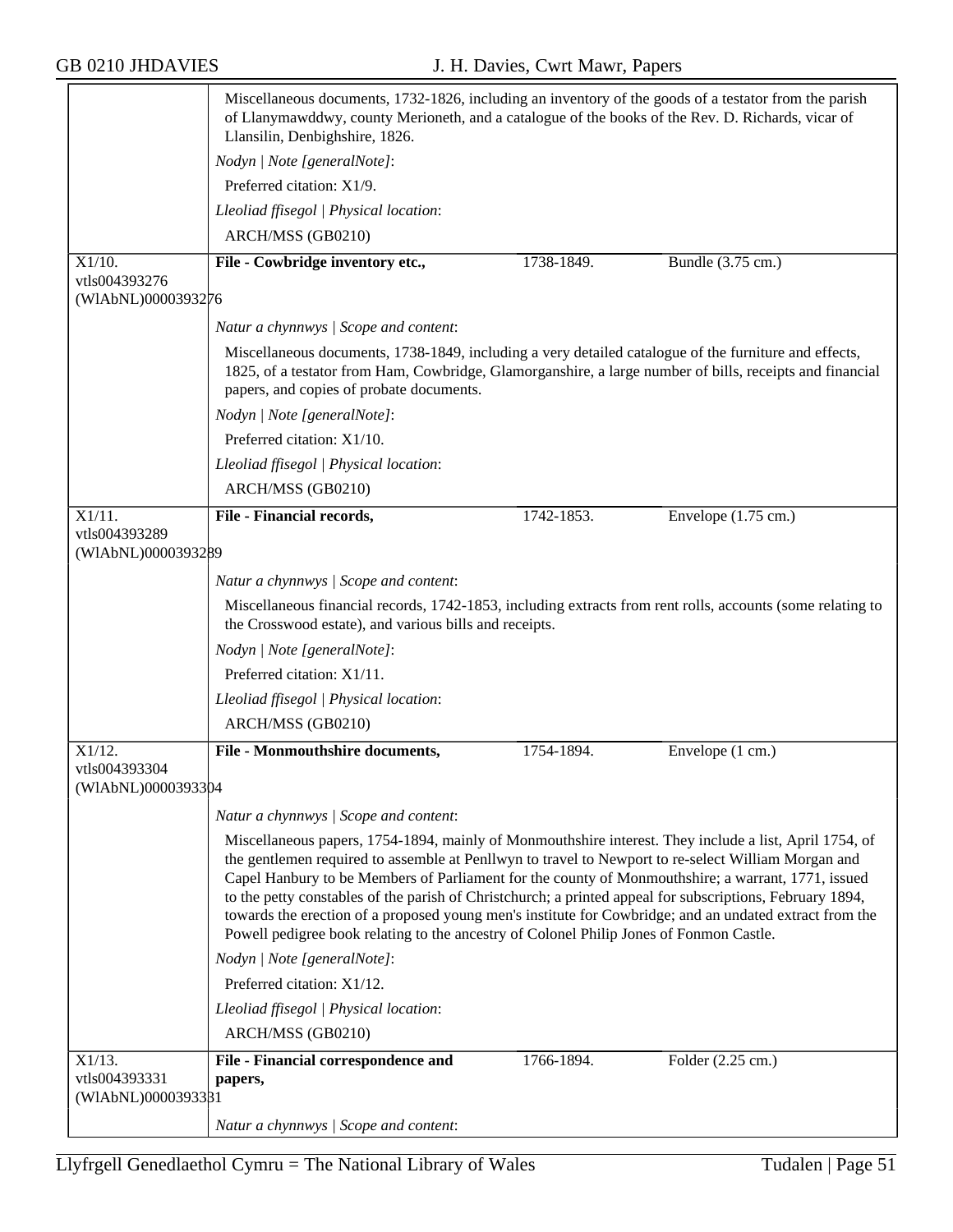|                    | Financial papers, 1766-1894, mainly belonging to Rees Prydderch of Cwmyfran in the parish of<br>Cilycwm, Carmarthenshire. Some of the later papers derive from other members of the Prydderch family.                                                                                                                                                                                                                                                               |  |  |  |
|--------------------|---------------------------------------------------------------------------------------------------------------------------------------------------------------------------------------------------------------------------------------------------------------------------------------------------------------------------------------------------------------------------------------------------------------------------------------------------------------------|--|--|--|
|                    | Nodyn   Note [generalNote]:                                                                                                                                                                                                                                                                                                                                                                                                                                         |  |  |  |
|                    | Preferred citation: X1/13.                                                                                                                                                                                                                                                                                                                                                                                                                                          |  |  |  |
|                    | Lleoliad ffisegol   Physical location:                                                                                                                                                                                                                                                                                                                                                                                                                              |  |  |  |
|                    | ARCH/MSS (GB0210)                                                                                                                                                                                                                                                                                                                                                                                                                                                   |  |  |  |
| $X1/14$ .          | File - Richards family, Darowen,<br>Folder (3.25 cm.)<br>1779-1822.                                                                                                                                                                                                                                                                                                                                                                                                 |  |  |  |
| vtls004393376      |                                                                                                                                                                                                                                                                                                                                                                                                                                                                     |  |  |  |
| (WIAbNL)0000393376 |                                                                                                                                                                                                                                                                                                                                                                                                                                                                     |  |  |  |
|                    | Crëwr   Creator:                                                                                                                                                                                                                                                                                                                                                                                                                                                    |  |  |  |
|                    | Richards, Thomas, 1754-1837                                                                                                                                                                                                                                                                                                                                                                                                                                         |  |  |  |
|                    | Natur a chynnwys / Scope and content:                                                                                                                                                                                                                                                                                                                                                                                                                               |  |  |  |
|                    | Correspondence and papers, 1779-1822, mainly ecclesiastical, relating primarily to the Richards family<br>in the parish of Darowen, Montgomeryshire. They focus mainly on the Rev. Thomas Richards, vicar of<br>the parish of Darowen. They include some poetry and the rent roll of the parish of Darowen for the year<br>1822.                                                                                                                                    |  |  |  |
|                    | Nodyn   Note [generalNote]:                                                                                                                                                                                                                                                                                                                                                                                                                                         |  |  |  |
|                    | Preferred citation: X1/14.                                                                                                                                                                                                                                                                                                                                                                                                                                          |  |  |  |
|                    | Lleoliad ffisegol   Physical location:                                                                                                                                                                                                                                                                                                                                                                                                                              |  |  |  |
|                    | ARCH/MSS (GB0210)                                                                                                                                                                                                                                                                                                                                                                                                                                                   |  |  |  |
| X1/15.             | File - Davies (Cwrt Mawr) family<br>1779-1922.<br>$1$ box.                                                                                                                                                                                                                                                                                                                                                                                                          |  |  |  |
| vtls004393377      | documents and correspondence,                                                                                                                                                                                                                                                                                                                                                                                                                                       |  |  |  |
| (WIAbNL)0000393377 |                                                                                                                                                                                                                                                                                                                                                                                                                                                                     |  |  |  |
|                    | Natur a chynnwys / Scope and content:                                                                                                                                                                                                                                                                                                                                                                                                                               |  |  |  |
|                    | Miscellaneous documents and correspondence, 1779-1922, relating to the Davies family of Cwrt Mawr,<br>Llangeitho, namely J. H. Davies and his forefathers and relatives. They include the conveyance, 1922, of<br>part of Cwrt Mawr, Llangeitho.                                                                                                                                                                                                                    |  |  |  |
|                    | Nodyn   Note [generalNote]:                                                                                                                                                                                                                                                                                                                                                                                                                                         |  |  |  |
|                    | Preferred citation: X1/15.                                                                                                                                                                                                                                                                                                                                                                                                                                          |  |  |  |
|                    | Lleoliad ffisegol   Physical location:                                                                                                                                                                                                                                                                                                                                                                                                                              |  |  |  |
|                    | ARCH/MSS (GB0210)                                                                                                                                                                                                                                                                                                                                                                                                                                                   |  |  |  |
| X1/16.             | 1782-1807.<br>Bundle (4 documents)<br>File - Appointments,                                                                                                                                                                                                                                                                                                                                                                                                          |  |  |  |
| vtls004393378      |                                                                                                                                                                                                                                                                                                                                                                                                                                                                     |  |  |  |
| (WIAbNL)0000393378 |                                                                                                                                                                                                                                                                                                                                                                                                                                                                     |  |  |  |
|                    | Natur a chynnwys / Scope and content:                                                                                                                                                                                                                                                                                                                                                                                                                               |  |  |  |
|                    | Miscellaneous appointments, 1782-1807, including, 1782, to the benefice of the rectory of the parish<br>church of Remenham, county Berkshire; and, 1791, to the benefice of the rectory of the parish church of<br>St Matthew Friday Street and St Peter Cheap in the city of London. There is also an appointment, 1799,<br>to be a lieutenant in a company of infantry, and a licence and faculty, 1807, to be schoolmaster of the<br>grammar school at Lampeter. |  |  |  |
|                    | Nodyn   Note [generalNote]:                                                                                                                                                                                                                                                                                                                                                                                                                                         |  |  |  |
|                    | Preferred citation: X1/16.                                                                                                                                                                                                                                                                                                                                                                                                                                          |  |  |  |
|                    | Lleoliad ffisegol   Physical location:                                                                                                                                                                                                                                                                                                                                                                                                                              |  |  |  |
|                    | ARCH/MSS (GB0210)                                                                                                                                                                                                                                                                                                                                                                                                                                                   |  |  |  |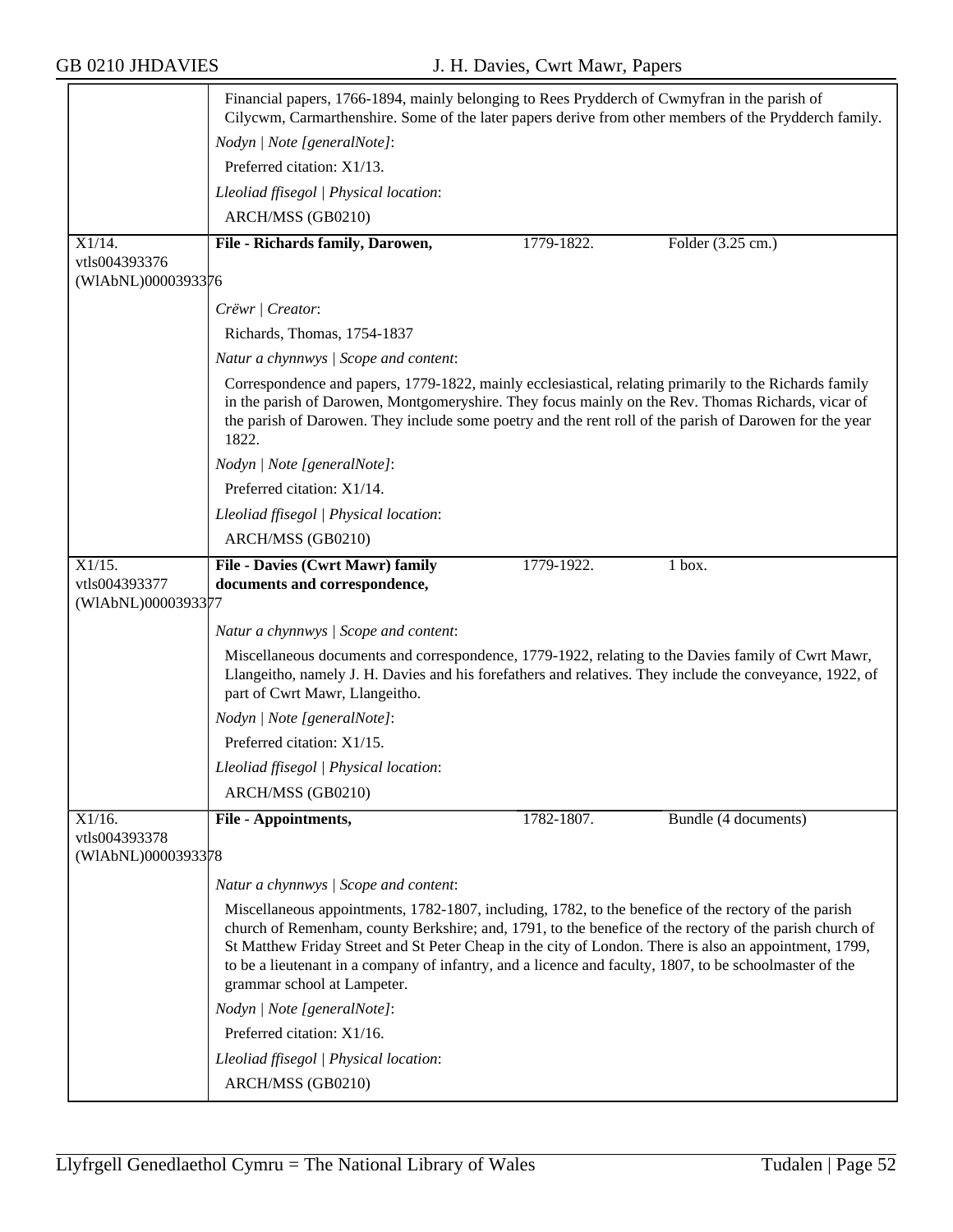| X1/17.                              | File - Usk school,                                                                                                                                                                                                                                                                                                                                                                                                                                                        | 1782-1814. | Bundle (4 documents)           |  |
|-------------------------------------|---------------------------------------------------------------------------------------------------------------------------------------------------------------------------------------------------------------------------------------------------------------------------------------------------------------------------------------------------------------------------------------------------------------------------------------------------------------------------|------------|--------------------------------|--|
| vtls004393384                       |                                                                                                                                                                                                                                                                                                                                                                                                                                                                           |            |                                |  |
| (WIAbNL)0000393384                  |                                                                                                                                                                                                                                                                                                                                                                                                                                                                           |            |                                |  |
|                                     | Natur a chynnwys / Scope and content:                                                                                                                                                                                                                                                                                                                                                                                                                                     |            |                                |  |
|                                     | An appointment, 1782, to the mastership of the grammar school at Usk, and a confirmation of<br>appointment, 1784, to the same, together with a list of subscribers, 1814, to the Usk school.                                                                                                                                                                                                                                                                              |            |                                |  |
|                                     | Nodyn   Note [generalNote]:                                                                                                                                                                                                                                                                                                                                                                                                                                               |            |                                |  |
|                                     | Preferred citation: X1/17.                                                                                                                                                                                                                                                                                                                                                                                                                                                |            |                                |  |
|                                     | Lleoliad ffisegol   Physical location:                                                                                                                                                                                                                                                                                                                                                                                                                                    |            |                                |  |
|                                     | ARCH/MSS (GB0210)                                                                                                                                                                                                                                                                                                                                                                                                                                                         |            |                                |  |
| $X1/18$ .<br>vtls004393392          | File - Marriage licences,                                                                                                                                                                                                                                                                                                                                                                                                                                                 | 1787-1810. | $\overline{Box}$ (2 documents) |  |
| (WIAbNL)0000393392                  |                                                                                                                                                                                                                                                                                                                                                                                                                                                                           |            |                                |  |
|                                     | Natur a chynnwys / Scope and content:                                                                                                                                                                                                                                                                                                                                                                                                                                     |            |                                |  |
|                                     | Marriage licences granted by the Bishop of St Asaph for a marriage to be solemnized at Llanymawddwy,<br>county Merioneth, 1787, and at Llanbrynmair, Montgomeryshire, 1810.                                                                                                                                                                                                                                                                                               |            |                                |  |
|                                     | Nodyn   Note [generalNote]:                                                                                                                                                                                                                                                                                                                                                                                                                                               |            |                                |  |
|                                     | Preferred citation: X1/18.                                                                                                                                                                                                                                                                                                                                                                                                                                                |            |                                |  |
|                                     | Lleoliad ffisegol   Physical location:                                                                                                                                                                                                                                                                                                                                                                                                                                    |            |                                |  |
|                                     | ARCH/MSS (GB0210)                                                                                                                                                                                                                                                                                                                                                                                                                                                         |            |                                |  |
| X1/19.                              | File - Letters to the Richards family of                                                                                                                                                                                                                                                                                                                                                                                                                                  | 1787-1846. | Envelope $(2.75 \text{ cm.})$  |  |
| vtls004393420                       | Darowen,                                                                                                                                                                                                                                                                                                                                                                                                                                                                  |            |                                |  |
| (WIAbNL)0000393420                  |                                                                                                                                                                                                                                                                                                                                                                                                                                                                           |            |                                |  |
|                                     | Crëwr   Creator:                                                                                                                                                                                                                                                                                                                                                                                                                                                          |            |                                |  |
|                                     | Richards, Thomas, 1754-1837                                                                                                                                                                                                                                                                                                                                                                                                                                               |            |                                |  |
|                                     | Natur a chynnwys / Scope and content:                                                                                                                                                                                                                                                                                                                                                                                                                                     |            |                                |  |
|                                     | Letters, 1787-1846 and undated, to members of the Richards family of Darowen, mainly Rev. Thomas<br>Richards (1754-1837), interspersed with a small number of stray letters and notes. Most of the letters<br>relate to parochial affairs and to matters concerning the church. Some correspondents seek help with<br>problems and difficulties. A number of the letters are addressed to 'Miss Richards', and there are a small<br>number from the Rev. Thomas Richards. |            |                                |  |
|                                     | Nodyn   Note [generalNote]:                                                                                                                                                                                                                                                                                                                                                                                                                                               |            |                                |  |
|                                     | Preferred citation: X1/19.                                                                                                                                                                                                                                                                                                                                                                                                                                                |            |                                |  |
|                                     | Lleoliad ffisegol   Physical location:                                                                                                                                                                                                                                                                                                                                                                                                                                    |            |                                |  |
|                                     | ARCH/MSS (GB0210)                                                                                                                                                                                                                                                                                                                                                                                                                                                         |            |                                |  |
| X1/20.                              | File - Tithe accounts,                                                                                                                                                                                                                                                                                                                                                                                                                                                    | 1789-1835. | Bundle (4 cm.)                 |  |
| vtls004393436<br>(WIAbNL)0000393486 |                                                                                                                                                                                                                                                                                                                                                                                                                                                                           |            |                                |  |
|                                     | Natur a chynnwys / Scope and content:                                                                                                                                                                                                                                                                                                                                                                                                                                     |            |                                |  |
|                                     | Tithe accounts, including for the parish of Llanymawddwy for 1789, the parish of Darowen, 1804-1835,<br>and a valuation of corn and hay tithes for the parish of Caerwys, 1833, and various other tithe accounts,<br>many fragments, for the parish of Llanwddyn.                                                                                                                                                                                                         |            |                                |  |
|                                     | Nodyn   Note [generalNote]:                                                                                                                                                                                                                                                                                                                                                                                                                                               |            |                                |  |
|                                     | Preferred citation: X1/20.                                                                                                                                                                                                                                                                                                                                                                                                                                                |            |                                |  |
|                                     | Lleoliad ffisegol   Physical location:                                                                                                                                                                                                                                                                                                                                                                                                                                    |            |                                |  |
|                                     | ARCH/MSS (GB0210)                                                                                                                                                                                                                                                                                                                                                                                                                                                         |            |                                |  |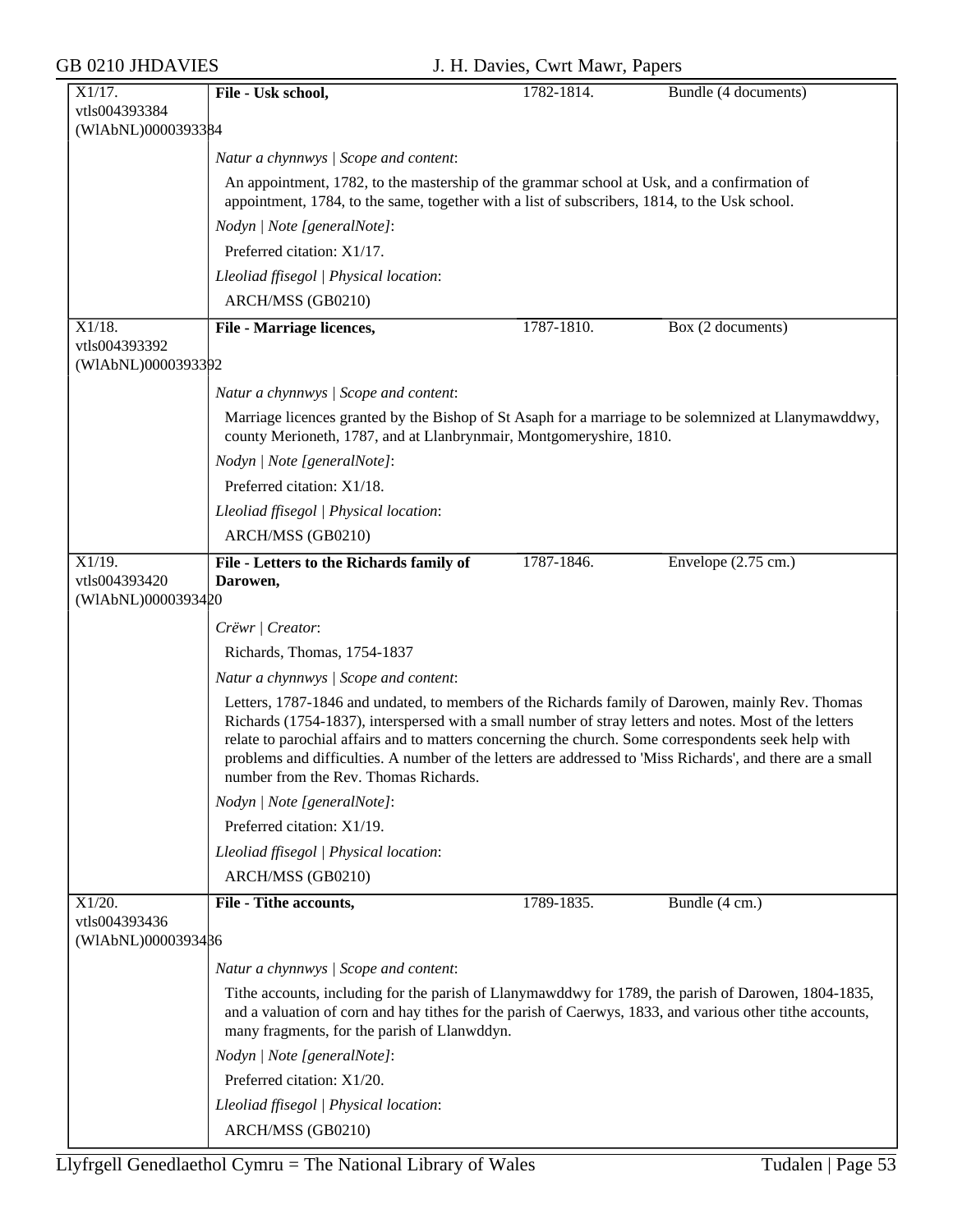| X1/21.                                           | File - North Wales items,                                                                                                                                                                                                                                                                                                                                                                                                                                                                                                                                                                                                                                                                                       | 1793-1862. | Envelope (3 items) |
|--------------------------------------------------|-----------------------------------------------------------------------------------------------------------------------------------------------------------------------------------------------------------------------------------------------------------------------------------------------------------------------------------------------------------------------------------------------------------------------------------------------------------------------------------------------------------------------------------------------------------------------------------------------------------------------------------------------------------------------------------------------------------------|------------|--------------------|
| vtls004393451                                    |                                                                                                                                                                                                                                                                                                                                                                                                                                                                                                                                                                                                                                                                                                                 |            |                    |
| (WIAbNL)0000393451                               |                                                                                                                                                                                                                                                                                                                                                                                                                                                                                                                                                                                                                                                                                                                 |            |                    |
|                                                  | Natur a chynnwys / Scope and content:                                                                                                                                                                                                                                                                                                                                                                                                                                                                                                                                                                                                                                                                           |            |                    |
|                                                  | Miscellanea, 1793-1862, comprising a plan, June 1793, of the slate quarry of the Rt Hon. Lord Penrhyn<br>in the parish of Llandegai, county of Caernarfon, prepared by W. Jones of Bangor; a copy of a booklet<br>entitled Crown Lands in North Wales, undated, containing a leading article published in The Times, 10<br>August 1849, related letters published in the paper during August and September 1949, and a Report by<br>the deputy ranger of the Forest of Snowdon on the Management and Appropriation of Crown Property<br>in North Wales; and a lease, 1862, from the Honourable Edward Gordon Douglas Pennant of land in the<br>parish of Llandegai, co. Caerns.                                 |            |                    |
|                                                  | Nodyn   Note [generalNote]:                                                                                                                                                                                                                                                                                                                                                                                                                                                                                                                                                                                                                                                                                     |            |                    |
|                                                  | Preferred citation: X1/21.                                                                                                                                                                                                                                                                                                                                                                                                                                                                                                                                                                                                                                                                                      |            |                    |
|                                                  | Lleoliad ffisegol   Physical location:                                                                                                                                                                                                                                                                                                                                                                                                                                                                                                                                                                                                                                                                          |            |                    |
|                                                  | ARCH/MSS (GB0210)                                                                                                                                                                                                                                                                                                                                                                                                                                                                                                                                                                                                                                                                                               |            |                    |
| X1/22.<br>vtls004393504<br>(WIAbNL)0000393504    | File - Rev. John Saunders deeds and<br>documents,                                                                                                                                                                                                                                                                                                                                                                                                                                                                                                                                                                                                                                                               | 1793-1844. | Bundle (8.75 cm.)  |
|                                                  | Natur a chynnwys / Scope and content:                                                                                                                                                                                                                                                                                                                                                                                                                                                                                                                                                                                                                                                                           |            |                    |
|                                                  | Deeds and documents, 1793-1844, relating mainly to the Rev. John Saunders, including many accounts,<br>bills and receipts; Rev. Saunders's certificates of induction, declarations of conformity and certficates<br>of subscription to the 39 articles at Llantrissant Vicarage and Llanhowell Rectory, 1798; non-residence<br>licences, 1804-1826; a pre-nuptial settlement, July 1824, on the intended marriage of John Saunders and<br>Mrs Prothero; a copy will of the Rev. John Saunders, 1827; probate of the will of the Rev. John Saunders,<br>clerk, deceased, 28 February 1832 and the account of his personal estate. A few of the documents also<br>relate to other members of the Saunders family. |            |                    |
|                                                  | Nodyn   Note [generalNote]:                                                                                                                                                                                                                                                                                                                                                                                                                                                                                                                                                                                                                                                                                     |            |                    |
|                                                  | Preferred citation: X1/22.                                                                                                                                                                                                                                                                                                                                                                                                                                                                                                                                                                                                                                                                                      |            |                    |
|                                                  | Lleoliad ffisegol   Physical location:                                                                                                                                                                                                                                                                                                                                                                                                                                                                                                                                                                                                                                                                          |            |                    |
|                                                  | ARCH/MSS (GB0210)                                                                                                                                                                                                                                                                                                                                                                                                                                                                                                                                                                                                                                                                                               |            |                    |
| $X1/23$ .<br>vtls004393524<br>(WIAbNL)0000393524 | File - Letters to Rev. Thomas Richards,<br>Darowen,                                                                                                                                                                                                                                                                                                                                                                                                                                                                                                                                                                                                                                                             | 1794-1846. | Folder (2 cm.)     |
|                                                  | Crëwr   Creator:                                                                                                                                                                                                                                                                                                                                                                                                                                                                                                                                                                                                                                                                                                |            |                    |
|                                                  | Richards, Thomas, 1754-1837                                                                                                                                                                                                                                                                                                                                                                                                                                                                                                                                                                                                                                                                                     |            |                    |
|                                                  | Natur a chynnwys / Scope and content:                                                                                                                                                                                                                                                                                                                                                                                                                                                                                                                                                                                                                                                                           |            |                    |
|                                                  | Letters, 1794-1846 and undated, mainly addressed to the Rev. Thomas Richards (1754-1837), vicar<br>of Darowen, interspersed with a few letters from him and some stray letters. Most of the contents of<br>the letters refer to ecclesiastical and parochial matters and events within various churches. Some of the<br>correspondents discuss personal and family problems and some refer to national events. A number invite<br>Thomas Richards to attend services and events in other parishes and discuss ecclesiastical appointments.<br>There is also a list of the resolutions passed at a meeting of the committee of the Cymmrodorion held at<br>Powys Castle on 17 September 1823.                    |            |                    |
|                                                  | Nodyn   Note [generalNote]:                                                                                                                                                                                                                                                                                                                                                                                                                                                                                                                                                                                                                                                                                     |            |                    |
|                                                  | Preferred citation: X1/23.                                                                                                                                                                                                                                                                                                                                                                                                                                                                                                                                                                                                                                                                                      |            |                    |
|                                                  | Lleoliad ffisegol   Physical location:                                                                                                                                                                                                                                                                                                                                                                                                                                                                                                                                                                                                                                                                          |            |                    |
|                                                  | ARCH/MSS (GB0210)                                                                                                                                                                                                                                                                                                                                                                                                                                                                                                                                                                                                                                                                                               |            |                    |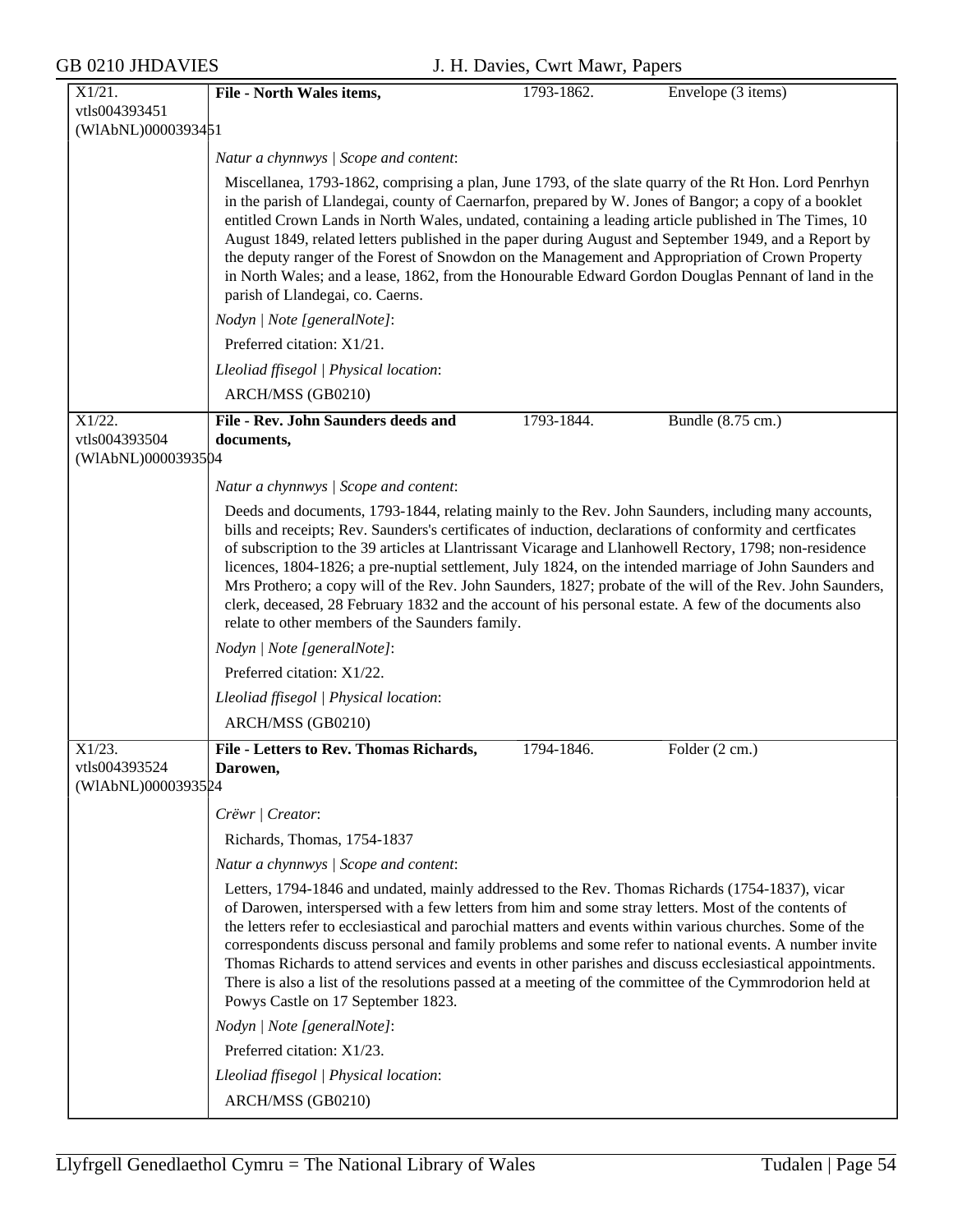| X1/24.                              | File - Land Tax and Poor Rate,                                                                                                                                                                                                                                                                                                                                                            | 1798-1834.           | Envelope $(2.75 \text{ cm.})$ |
|-------------------------------------|-------------------------------------------------------------------------------------------------------------------------------------------------------------------------------------------------------------------------------------------------------------------------------------------------------------------------------------------------------------------------------------------|----------------------|-------------------------------|
| vtls004393528                       |                                                                                                                                                                                                                                                                                                                                                                                           |                      |                               |
| (WIAbNL)0000393528                  |                                                                                                                                                                                                                                                                                                                                                                                           |                      |                               |
|                                     | Natur a chynnwys / Scope and content:                                                                                                                                                                                                                                                                                                                                                     |                      |                               |
|                                     | Certificates of the Contract for the Redemption of Land Tax in the County of Glamorgan, 1799 (together<br>with related receipts, schedules etc.), related certificates and schedules, 1798-1819, and copies of the<br>Poor Rate assessments for the parish of Llantwit Major for the years 1826 and 1834.                                                                                 |                      |                               |
|                                     | Nodyn   Note [generalNote]:                                                                                                                                                                                                                                                                                                                                                               |                      |                               |
|                                     | Preferred citation: X1/24.                                                                                                                                                                                                                                                                                                                                                                |                      |                               |
|                                     | Lleoliad ffisegol   Physical location:                                                                                                                                                                                                                                                                                                                                                    |                      |                               |
|                                     | ARCH/MSS (GB0210)                                                                                                                                                                                                                                                                                                                                                                         |                      |                               |
| X1/25.                              | File - Miscellaneous sermon notes and                                                                                                                                                                                                                                                                                                                                                     | [c. 1800]-[c. 1850]. | Envelope $(2.25 \text{ cm.})$ |
| vtls004393530<br>(WIAbNL)0000393580 | poetry,                                                                                                                                                                                                                                                                                                                                                                                   |                      |                               |
|                                     | Natur a chynnwys / Scope and content:                                                                                                                                                                                                                                                                                                                                                     |                      |                               |
|                                     | Miscellaneous sermon notes and poems, [c. 1800]-[c. 1850], in a large number of hands.                                                                                                                                                                                                                                                                                                    |                      |                               |
|                                     | Nodyn   Note [generalNote]:                                                                                                                                                                                                                                                                                                                                                               |                      |                               |
|                                     | Preferred citation: X1/25.                                                                                                                                                                                                                                                                                                                                                                |                      |                               |
|                                     | Lleoliad ffisegol   Physical location:                                                                                                                                                                                                                                                                                                                                                    |                      |                               |
|                                     | ARCH/MSS (GB0210)                                                                                                                                                                                                                                                                                                                                                                         |                      |                               |
| X1/26.                              | <b>File - Letters to members of the Richards</b>                                                                                                                                                                                                                                                                                                                                          | 1801-1868.           | Envelope $(1.5 \text{ cm.})$  |
| vtls004393564                       | family,                                                                                                                                                                                                                                                                                                                                                                                   |                      |                               |
| (WIAbNL)0000393564                  |                                                                                                                                                                                                                                                                                                                                                                                           |                      |                               |
|                                     | Natur a chynnwys / Scope and content:                                                                                                                                                                                                                                                                                                                                                     |                      |                               |
|                                     | Miscellaneous letters, 1801-1868 and undated, mainly addressed to members of the Richards family of<br>Darowen, Llanefydd, Berriew, Llansilin, Welshpool, Llanfyllin, Llangynyw, and Caerwys. Most of the<br>letters concern church and parochial matters. They sometimes give personal and family news.                                                                                  |                      |                               |
|                                     | Nodyn   Note [generalNote]:                                                                                                                                                                                                                                                                                                                                                               |                      |                               |
|                                     | Preferred citation: X1/26.                                                                                                                                                                                                                                                                                                                                                                |                      |                               |
|                                     | Lleoliad ffisegol   Physical location:                                                                                                                                                                                                                                                                                                                                                    |                      |                               |
|                                     | ARCH/MSS (GB0210)                                                                                                                                                                                                                                                                                                                                                                         |                      |                               |
| X1/27.                              | File - Deeds: Montgomeryshire parishes,                                                                                                                                                                                                                                                                                                                                                   | 1802-1872.           | Folder (1.25 cm.)             |
| vtls004393567<br>(WIAbNL)0000393567 |                                                                                                                                                                                                                                                                                                                                                                                           |                      |                               |
|                                     | Natur a chynnwys / Scope and content:                                                                                                                                                                                                                                                                                                                                                     |                      |                               |
|                                     | Miscellaneous documents, 1802-1872, many undated, relating to various parishes in Montgomeryshire.<br>They include extracts from parish registers, papers relating to coroners' inquests, financial papers, and a<br>list of the children attending Madam Bevan's circulating school at Llanycil, Merionethshire, 1837. Some<br>of the papers were in the custody of the Richards family. |                      |                               |
|                                     | Nodyn   Note [generalNote]:                                                                                                                                                                                                                                                                                                                                                               |                      |                               |
|                                     | Preferred citation: X1/27.                                                                                                                                                                                                                                                                                                                                                                |                      |                               |
|                                     | Lleoliad ffisegol   Physical location:                                                                                                                                                                                                                                                                                                                                                    |                      |                               |
|                                     | ARCH/MSS (GB0210)                                                                                                                                                                                                                                                                                                                                                                         |                      |                               |
| $X1/28$ .                           | File - Richards family financial papers,                                                                                                                                                                                                                                                                                                                                                  | 1803-1877.           | Bundle (11.5 cm.)             |
| vtls004393598                       |                                                                                                                                                                                                                                                                                                                                                                                           |                      |                               |
| (WIAbNL)0000393598                  |                                                                                                                                                                                                                                                                                                                                                                                           |                      |                               |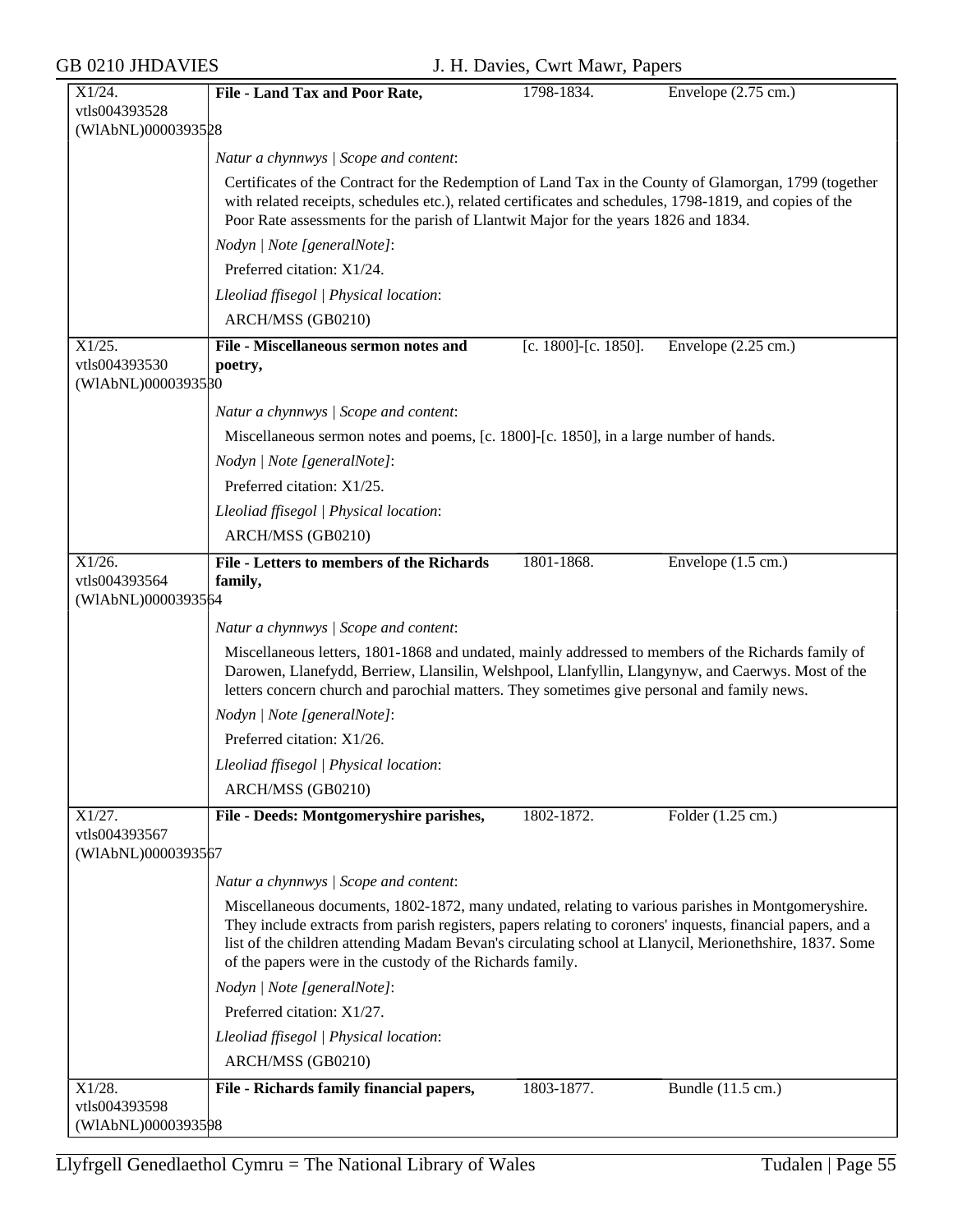|                                     | Natur a chynnwys / Scope and content:                                                                                                                                                                                                                                          |            |                          |  |  |
|-------------------------------------|--------------------------------------------------------------------------------------------------------------------------------------------------------------------------------------------------------------------------------------------------------------------------------|------------|--------------------------|--|--|
|                                     | Financial papers, 1803-1877, relating to various members of the Richards family of Darowen etc.,<br>including a large number of bills and receipts, mainly in relation to domestic accounts.                                                                                   |            |                          |  |  |
|                                     | Nodyn   Note [generalNote]:                                                                                                                                                                                                                                                    |            |                          |  |  |
|                                     | Preferred citation: X1/28.                                                                                                                                                                                                                                                     |            |                          |  |  |
|                                     | Lleoliad ffisegol   Physical location:                                                                                                                                                                                                                                         |            |                          |  |  |
|                                     | ARCH/MSS (GB0210)                                                                                                                                                                                                                                                              |            |                          |  |  |
| X1/29.                              | File - Cwrt Mawr estate vouchers,                                                                                                                                                                                                                                              | 1804-1807. | 3 envelopes (3.5 cm.)    |  |  |
| vtls004393601<br>(WIAbNL)0000393601 |                                                                                                                                                                                                                                                                                |            |                          |  |  |
|                                     | Natur a chynnwys / Scope and content:                                                                                                                                                                                                                                          |            |                          |  |  |
|                                     | Vouchers, 1804-1807, relating to the payment of employees on the Cwrt Mawr estate.                                                                                                                                                                                             |            |                          |  |  |
|                                     | Nodyn   Note [generalNote]:                                                                                                                                                                                                                                                    |            |                          |  |  |
|                                     | Preferred citation: X1/29.                                                                                                                                                                                                                                                     |            |                          |  |  |
|                                     | Lleoliad ffisegol   Physical location:                                                                                                                                                                                                                                         |            |                          |  |  |
|                                     | ARCH/MSS (GB0210)                                                                                                                                                                                                                                                              |            |                          |  |  |
| $X1/30$ .                           | File - Private Ledger,                                                                                                                                                                                                                                                         | 1804-1845. | Vol. $(1.5 \text{ cm.})$ |  |  |
| vtls004393639                       |                                                                                                                                                                                                                                                                                |            |                          |  |  |
| (WIAbNL)0000393689                  |                                                                                                                                                                                                                                                                                |            |                          |  |  |
|                                     | Natur a chynnwys / Scope and content:                                                                                                                                                                                                                                          |            |                          |  |  |
|                                     | 'Private ledger', 1804-1845, recording interest payments made by clients, some in repayment for loans,<br>some in relation to advances made for the purchase of shipping vessels, and some property rentals. There<br>are also records of dividends paid by various companies. |            |                          |  |  |
|                                     | Nodyn   Note [generalNote]:                                                                                                                                                                                                                                                    |            |                          |  |  |
|                                     | Preferred citation: X1/30.                                                                                                                                                                                                                                                     |            |                          |  |  |
|                                     | Lleoliad ffisegol   Physical location:                                                                                                                                                                                                                                         |            |                          |  |  |
|                                     | ARCH/MSS (GB0210)                                                                                                                                                                                                                                                              |            |                          |  |  |
| X1/31                               | File - 'Aberystwyth harbour book',                                                                                                                                                                                                                                             | 1805-1807. | Vol. (0.75 cm.)          |  |  |
| vtls004393651<br>(WIAbNL)0000393651 |                                                                                                                                                                                                                                                                                |            |                          |  |  |
|                                     |                                                                                                                                                                                                                                                                                |            |                          |  |  |
|                                     | Natur a chynnwys / Scope and content:                                                                                                                                                                                                                                          |            |                          |  |  |
|                                     | Bound volume endorsed 'Aberystwyth Harbour Book, 1805' containing accounts, 1805-1807, of the sums<br>paid to workmen who were responsible for the building of the pier at Aberystwyth, including labourers,<br>joiners, smiths etc.                                           |            |                          |  |  |
|                                     | Nodyn   Note [generalNote]:                                                                                                                                                                                                                                                    |            |                          |  |  |
|                                     | Preferred citation: X1/31                                                                                                                                                                                                                                                      |            |                          |  |  |
|                                     | Lleoliad ffisegol   Physical location:                                                                                                                                                                                                                                         |            |                          |  |  |
|                                     | ARCH/MSS (GB0210)                                                                                                                                                                                                                                                              |            |                          |  |  |
| X1/32.                              | File - Exchange of lands at Llantwit Major,                                                                                                                                                                                                                                    | 1807-1834. | Bundle (1.5 cm.)         |  |  |
| vtls004393693<br>(WIAbNL)0000393693 |                                                                                                                                                                                                                                                                                |            |                          |  |  |
|                                     | Natur a chynnwys / Scope and content:                                                                                                                                                                                                                                          |            |                          |  |  |
|                                     | Correspondence and papers, 1807-1834, relating to an exchange of lands in the parish of Llantwit Major,                                                                                                                                                                        |            |                          |  |  |
|                                     | county Glamorgan, between Mr Nichol and L. W. Dillwyn.<br>Nodyn   Note [generalNote]:                                                                                                                                                                                          |            |                          |  |  |
|                                     |                                                                                                                                                                                                                                                                                |            |                          |  |  |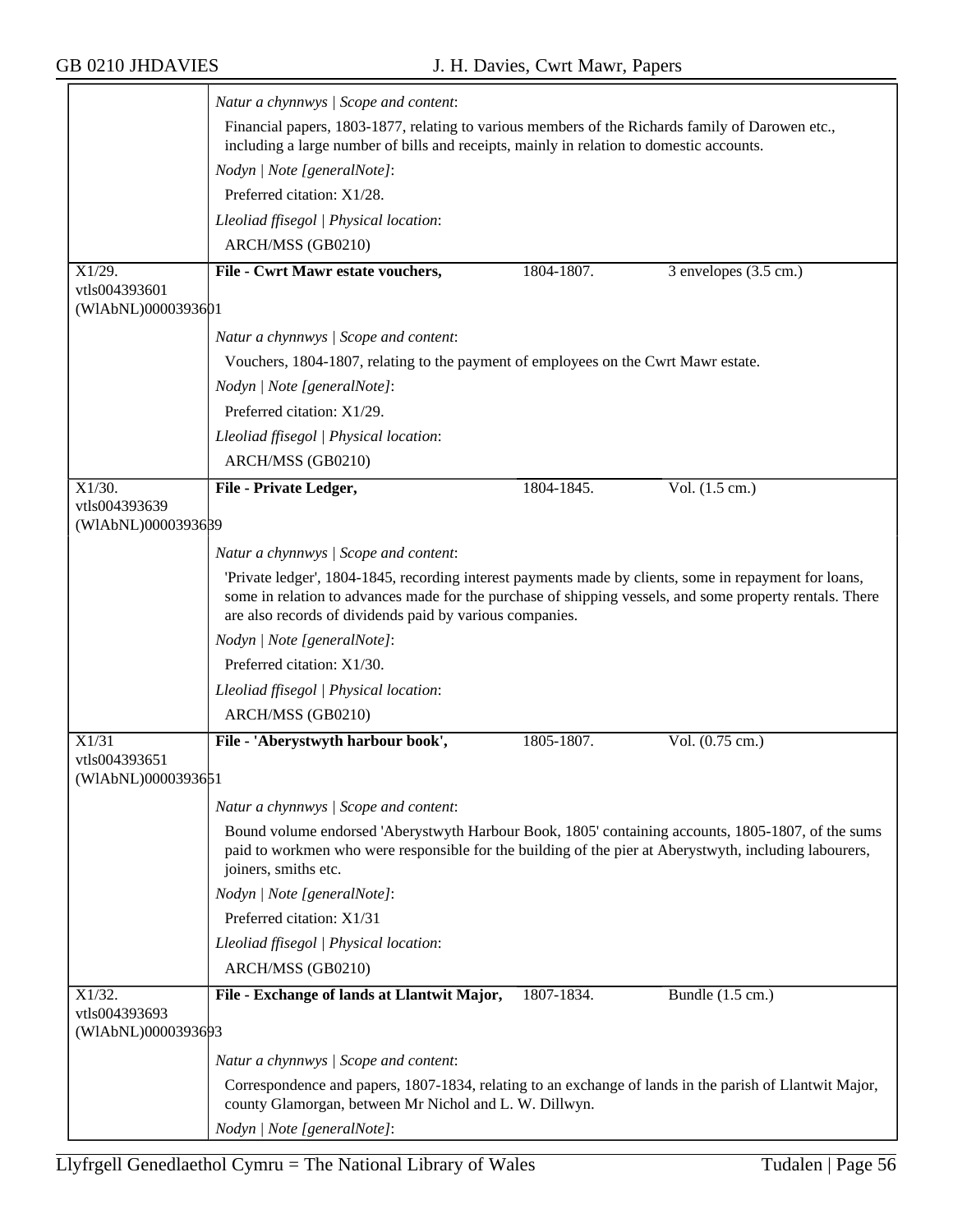$\overline{\phantom{a}}$ 

|                                                  | Preferred citation: X1/32.                                                                                                                                                                                                                                                                                                                                                                                                                                                                                                                                                                                                                                                                                                                       |            |                               |
|--------------------------------------------------|--------------------------------------------------------------------------------------------------------------------------------------------------------------------------------------------------------------------------------------------------------------------------------------------------------------------------------------------------------------------------------------------------------------------------------------------------------------------------------------------------------------------------------------------------------------------------------------------------------------------------------------------------------------------------------------------------------------------------------------------------|------------|-------------------------------|
|                                                  | Lleoliad ffisegol   Physical location:                                                                                                                                                                                                                                                                                                                                                                                                                                                                                                                                                                                                                                                                                                           |            |                               |
|                                                  | ARCH/MSS (GB0210)                                                                                                                                                                                                                                                                                                                                                                                                                                                                                                                                                                                                                                                                                                                                |            |                               |
| $X1/33$ .<br>vtls004393708<br>(WIAbNL)0000393708 | File - Cardiganshire and Pembrokeshire<br>deeds,                                                                                                                                                                                                                                                                                                                                                                                                                                                                                                                                                                                                                                                                                                 | 1812-1909. | Bundle (5 cm.)                |
|                                                  | Natur a chynnwys / Scope and content:                                                                                                                                                                                                                                                                                                                                                                                                                                                                                                                                                                                                                                                                                                            |            |                               |
|                                                  | Miscellaneous deeds and documents, 1812-1909, relating to various properties in the parish of<br>Aberystwyth, Cardiganshire, Maenclochog and Llandilio, Pembrokeshire, and Llanddewi Brefi,<br>Cardiganshire. They also include an agreement, 1877, relating to the printing of the monthly periodical<br>entitled The Treasury published by the Calvinistic Methodist Connexion; a similar agreement, 1880,<br>concerning the sale and distribution of Y Drysorfa and Trysorfa'r Plant on behalf of the Calvinistic<br>Methodist Connexion; and a notice to treat, 1892, issued by the North Pemrokeshire and Fishguard<br>Railway Company in respect of lands at Puncheston, county Pembrokeshire. There are also a number of<br>legal papers. |            |                               |
|                                                  | Nodyn   Note [generalNote]:                                                                                                                                                                                                                                                                                                                                                                                                                                                                                                                                                                                                                                                                                                                      |            |                               |
|                                                  | Preferred citation: X1/33.                                                                                                                                                                                                                                                                                                                                                                                                                                                                                                                                                                                                                                                                                                                       |            |                               |
|                                                  | Lleoliad ffisegol   Physical location:<br>ARCH/MSS (GB0210)                                                                                                                                                                                                                                                                                                                                                                                                                                                                                                                                                                                                                                                                                      |            |                               |
| X1/34.<br>vtls004393720<br>(WIAbNL)0000393720    | <b>File - Letters to members of the Richards</b><br>family,                                                                                                                                                                                                                                                                                                                                                                                                                                                                                                                                                                                                                                                                                      | 1813-1870. | Envelope $(2.25 \text{ cm.})$ |
|                                                  | Natur a chynnwys / Scope and content:                                                                                                                                                                                                                                                                                                                                                                                                                                                                                                                                                                                                                                                                                                            |            |                               |
|                                                  | Miscellaneous letters and notes, 1813-1870, some fragments, addressed to members of the Richards<br>family of Darowen etc. Most of the letters discuss religious, ecclesiastical and parochial matters. Some<br>concern the payment of bills, the settlement of outstanding accounts etc.                                                                                                                                                                                                                                                                                                                                                                                                                                                        |            |                               |
|                                                  | Nodyn   Note [generalNote]:                                                                                                                                                                                                                                                                                                                                                                                                                                                                                                                                                                                                                                                                                                                      |            |                               |
|                                                  | Preferred citation: X1/34.                                                                                                                                                                                                                                                                                                                                                                                                                                                                                                                                                                                                                                                                                                                       |            |                               |
|                                                  | Lleoliad ffisegol   Physical location:                                                                                                                                                                                                                                                                                                                                                                                                                                                                                                                                                                                                                                                                                                           |            |                               |
|                                                  | ARCH/MSS (GB0210)                                                                                                                                                                                                                                                                                                                                                                                                                                                                                                                                                                                                                                                                                                                                |            |                               |
| $X1/35$ .<br>vtls004393758                       | File - John Adams of Carmarthen,                                                                                                                                                                                                                                                                                                                                                                                                                                                                                                                                                                                                                                                                                                                 | 1816-1844. | Bundle (3 items)              |
| (WIAbNL)0000393758                               |                                                                                                                                                                                                                                                                                                                                                                                                                                                                                                                                                                                                                                                                                                                                                  |            |                               |
|                                                  | Natur a chynnwys / Scope and content:                                                                                                                                                                                                                                                                                                                                                                                                                                                                                                                                                                                                                                                                                                            |            |                               |
|                                                  | Legal papers, 1816-1844, relating to John Adams, tanner, of Carmarthen.                                                                                                                                                                                                                                                                                                                                                                                                                                                                                                                                                                                                                                                                          |            |                               |
|                                                  | Nodyn   Note [generalNote]:                                                                                                                                                                                                                                                                                                                                                                                                                                                                                                                                                                                                                                                                                                                      |            |                               |
|                                                  | Preferred citation: X1/35.                                                                                                                                                                                                                                                                                                                                                                                                                                                                                                                                                                                                                                                                                                                       |            |                               |
|                                                  | Lleoliad ffisegol   Physical location:                                                                                                                                                                                                                                                                                                                                                                                                                                                                                                                                                                                                                                                                                                           |            |                               |
|                                                  | ARCH/MSS (GB0210)                                                                                                                                                                                                                                                                                                                                                                                                                                                                                                                                                                                                                                                                                                                                |            |                               |
| $X1/36$ .<br>vtls004393786                       | File - Agreement,                                                                                                                                                                                                                                                                                                                                                                                                                                                                                                                                                                                                                                                                                                                                | 1819.      | $\overline{1}$ document       |
| (WIAbNL)0000393786                               |                                                                                                                                                                                                                                                                                                                                                                                                                                                                                                                                                                                                                                                                                                                                                  |            |                               |
|                                                  | Natur a chynnwys / Scope and content:                                                                                                                                                                                                                                                                                                                                                                                                                                                                                                                                                                                                                                                                                                            |            |                               |
|                                                  | An agreement, 1819, reached in the Court of Great Sessions for Cardiganshire relating to lands in the<br>parish of Llanbadarn Fawr, Cardiganshire.                                                                                                                                                                                                                                                                                                                                                                                                                                                                                                                                                                                               |            |                               |
|                                                  | Nodyn   Note [generalNote]:                                                                                                                                                                                                                                                                                                                                                                                                                                                                                                                                                                                                                                                                                                                      |            |                               |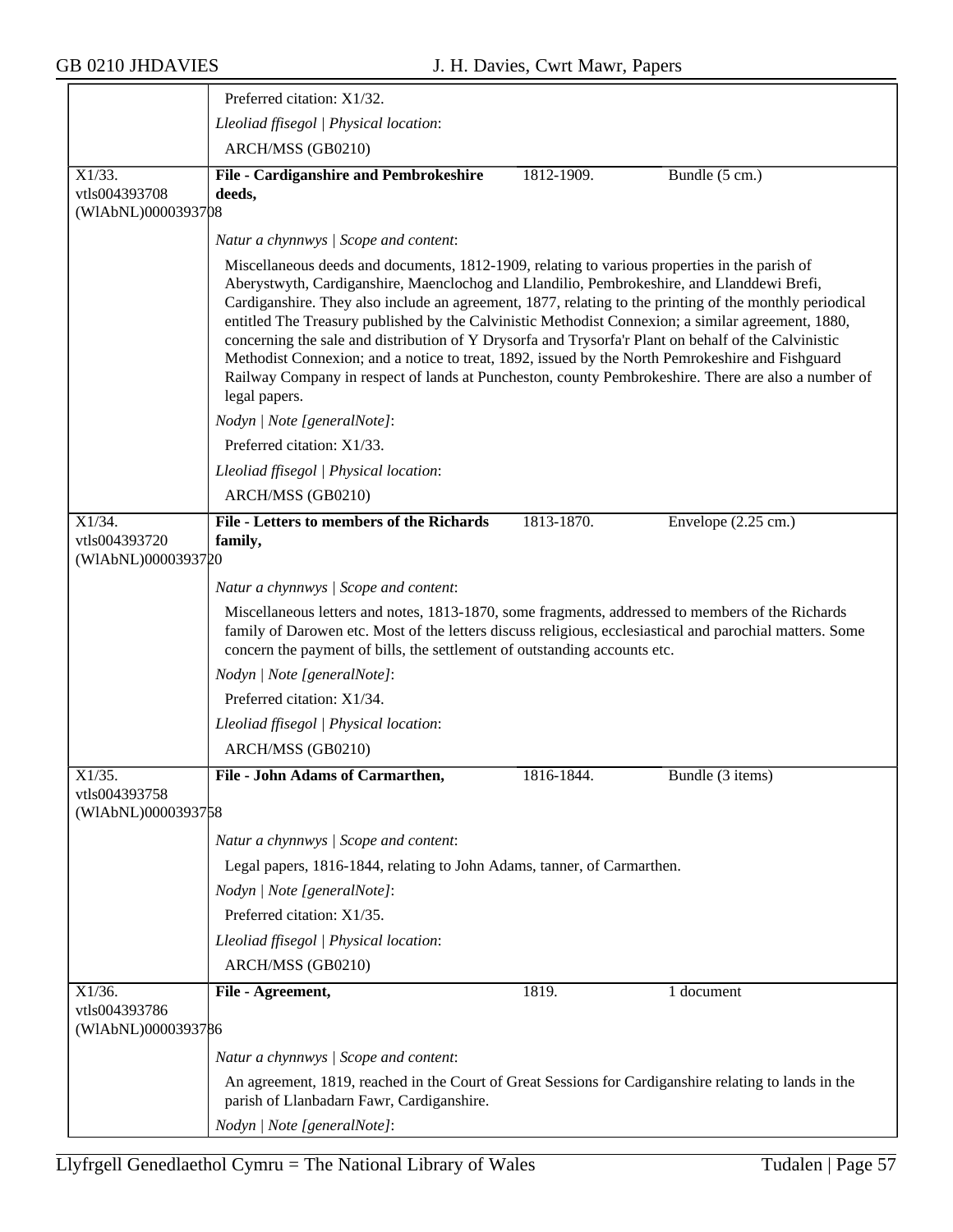|                            | Preferred citation: X1/36.                                                                                                                                                                                                                                                                                           |                            |                               |  |  |
|----------------------------|----------------------------------------------------------------------------------------------------------------------------------------------------------------------------------------------------------------------------------------------------------------------------------------------------------------------|----------------------------|-------------------------------|--|--|
|                            | Lleoliad ffisegol   Physical location:                                                                                                                                                                                                                                                                               |                            |                               |  |  |
|                            | ARCH/MSS (GB0210)                                                                                                                                                                                                                                                                                                    |                            |                               |  |  |
| $X1/37$ .<br>vtls004393788 | File - Eisteddod notices,                                                                                                                                                                                                                                                                                            | 1819-1853.                 | Envelope $(1.25 \text{ cm.})$ |  |  |
| (WIAbNL)0000393788         |                                                                                                                                                                                                                                                                                                                      |                            |                               |  |  |
|                            | Natur a chynnwys / Scope and content:                                                                                                                                                                                                                                                                                |                            |                               |  |  |
|                            | Notices, 1819-1853, mainly declaring that local eisteddfodau are to be held. Most of the notices are<br>issued by the Cymmrodorion Society in Powys, 1819-1824. There are also two copies of a notice<br>concerning the Royal Denbigh Eisteddfod in 1828 and one issued by the Abergavenny Cymreigyddion in<br>1853. |                            |                               |  |  |
|                            | Nodyn   Note [generalNote]:                                                                                                                                                                                                                                                                                          |                            |                               |  |  |
|                            | Preferred citation: X1/37.                                                                                                                                                                                                                                                                                           |                            |                               |  |  |
|                            | Lleoliad ffisegol   Physical location:                                                                                                                                                                                                                                                                               |                            |                               |  |  |
|                            | ARCH/MSS (GB0210)                                                                                                                                                                                                                                                                                                    |                            |                               |  |  |
| X1/38.<br>vtls004393794    | File - Vouchers,                                                                                                                                                                                                                                                                                                     | [c. $1820$ ]-[c. $1840$ ]. | Bundle (10 cm.)               |  |  |
| (WIAbNL)0000393794         |                                                                                                                                                                                                                                                                                                                      |                            |                               |  |  |
|                            | Natur a chynnwys / Scope and content:                                                                                                                                                                                                                                                                                |                            |                               |  |  |
|                            | Miscellaneous vouchers, [c. 1820]-[c. 1840], relating to purchases by the Rev. Thomas Richards,<br>Darowen.                                                                                                                                                                                                          |                            |                               |  |  |
|                            | Nodyn   Note [generalNote]:                                                                                                                                                                                                                                                                                          |                            |                               |  |  |
|                            | Preferred citation: X1/38.                                                                                                                                                                                                                                                                                           |                            |                               |  |  |
|                            | Lleoliad ffisegol   Physical location:                                                                                                                                                                                                                                                                               |                            |                               |  |  |
|                            | ARCH/MSS (GB0210)                                                                                                                                                                                                                                                                                                    |                            |                               |  |  |
| X1/39.<br>vtls004393798    | File - Montgomeryshire documents,                                                                                                                                                                                                                                                                                    | 1820-1851.                 | Bundle (0.75 cm.)             |  |  |
| (WIAbNL)0000393798         |                                                                                                                                                                                                                                                                                                                      |                            |                               |  |  |
|                            | Natur a chynnwys / Scope and content:                                                                                                                                                                                                                                                                                |                            |                               |  |  |
|                            | Miscellaneous documents, 1820-1851, of Montgomeryshire interest, including a notice, February 1851,<br>issued at Llanerfyl to innkeepers in relation to the local incidence of drunkenness, and the draft of an<br>undated document concerning the Llangyniew Association for the Prosecution of Felons.             |                            |                               |  |  |
|                            | Nodyn   Note [generalNote]:                                                                                                                                                                                                                                                                                          |                            |                               |  |  |
|                            | Preferred citation: X1/39.                                                                                                                                                                                                                                                                                           |                            |                               |  |  |
|                            | Lleoliad ffisegol   Physical location:                                                                                                                                                                                                                                                                               |                            |                               |  |  |
|                            | ARCH/MSS (GB0210)                                                                                                                                                                                                                                                                                                    |                            |                               |  |  |
| X1/40.<br>vtls004393824    | File - Trelleck enclosure,                                                                                                                                                                                                                                                                                           | 1821-1837.                 | Bundle (3 documents)          |  |  |
| (WIAbNL)0000393824         |                                                                                                                                                                                                                                                                                                                      |                            |                               |  |  |
|                            | Natur a chynnwys / Scope and content:                                                                                                                                                                                                                                                                                |                            |                               |  |  |
|                            | Documents, 1821-1837, concerning Trelleck enclosure.                                                                                                                                                                                                                                                                 |                            |                               |  |  |
|                            | Nodyn   Note [generalNote]:                                                                                                                                                                                                                                                                                          |                            |                               |  |  |
|                            | Preferred citation: X1/40.                                                                                                                                                                                                                                                                                           |                            |                               |  |  |
|                            | Lleoliad ffisegol   Physical location:                                                                                                                                                                                                                                                                               |                            |                               |  |  |
|                            | ARCH/MSS (GB0210)                                                                                                                                                                                                                                                                                                    |                            |                               |  |  |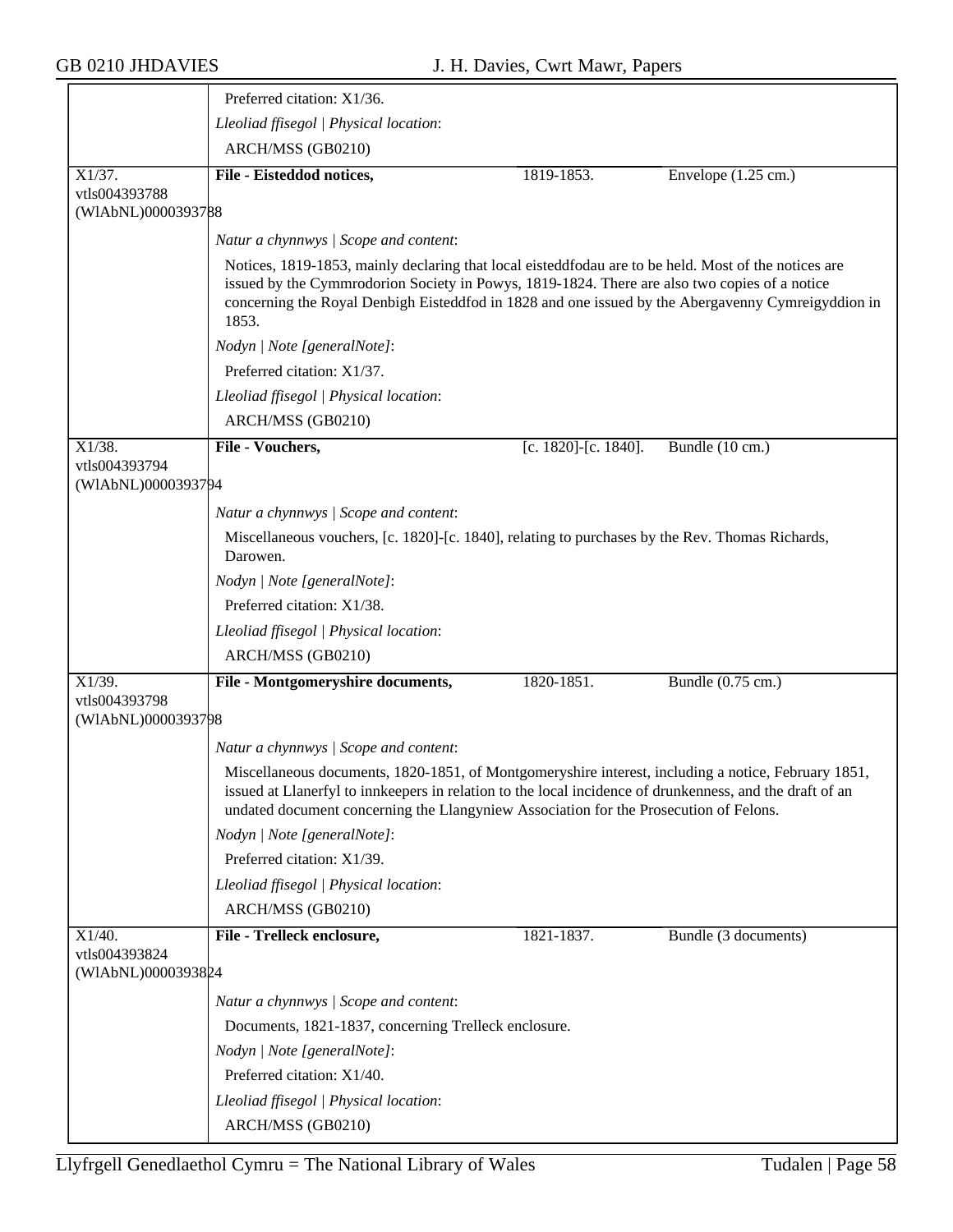| X1/41.                                        | File - Letters to Aberystwyth recipients,                                                                                                                                                                                                                                                                                                                                                                                                                                                                                                                                                                                                                                                                                                                                     | 1822-1924. | Envelope (4.25 cm.)  |  |  |
|-----------------------------------------------|-------------------------------------------------------------------------------------------------------------------------------------------------------------------------------------------------------------------------------------------------------------------------------------------------------------------------------------------------------------------------------------------------------------------------------------------------------------------------------------------------------------------------------------------------------------------------------------------------------------------------------------------------------------------------------------------------------------------------------------------------------------------------------|------------|----------------------|--|--|
| vtls004393883                                 |                                                                                                                                                                                                                                                                                                                                                                                                                                                                                                                                                                                                                                                                                                                                                                               |            |                      |  |  |
| (WIAbNL)0000393883                            |                                                                                                                                                                                                                                                                                                                                                                                                                                                                                                                                                                                                                                                                                                                                                                               |            |                      |  |  |
|                                               | Crëwr   Creator:                                                                                                                                                                                                                                                                                                                                                                                                                                                                                                                                                                                                                                                                                                                                                              |            |                      |  |  |
|                                               | Davies, J. Gwynoro (John Gwynoro), 1855-1935                                                                                                                                                                                                                                                                                                                                                                                                                                                                                                                                                                                                                                                                                                                                  |            |                      |  |  |
|                                               | Natur a chynnwys / Scope and content:                                                                                                                                                                                                                                                                                                                                                                                                                                                                                                                                                                                                                                                                                                                                         |            |                      |  |  |
|                                               | Miscellaneous, unrelated letters, 1822-1924, on a variety of topics. Most of the early letters are addressed<br>to recipients at Aberystwyth (including a number written to David Edwards). A number of the later<br>letters are addressed to Sir John Ballinger. The correspondents include: J. Gwynoro Davies, 1903, O. M.<br>Edwards, 1895, Annie J. Ellis, 1899, Thomas Edward Ellis (2), 1895-1896, Sir E. Vincent Evans, 1922,<br>E. W. Evans, Frondirion, Dolgellau, 1917, J. Gwenogvryn Evans, 1899, J. O. Francis, 1914, H. C. Fryer,<br>1892, M. H. Jones, 1915, Dr Thomas Jones CH, 1919, John Owen, Bishop of St Davids, undated, Alfred<br>Neobard Palmer, 1897, Sir John Williams, 1915, [Professor] Mary Williams, undated, and W. Llewelyn<br>Williams, 1918. |            |                      |  |  |
|                                               | Nodyn   Note [generalNote]:                                                                                                                                                                                                                                                                                                                                                                                                                                                                                                                                                                                                                                                                                                                                                   |            |                      |  |  |
|                                               | Preferred citation: X1/41.                                                                                                                                                                                                                                                                                                                                                                                                                                                                                                                                                                                                                                                                                                                                                    |            |                      |  |  |
|                                               | Lleoliad ffisegol   Physical location:                                                                                                                                                                                                                                                                                                                                                                                                                                                                                                                                                                                                                                                                                                                                        |            |                      |  |  |
|                                               | ARCH/MSS (GB0210)                                                                                                                                                                                                                                                                                                                                                                                                                                                                                                                                                                                                                                                                                                                                                             |            |                      |  |  |
| X1/42.                                        | File - Annuities,                                                                                                                                                                                                                                                                                                                                                                                                                                                                                                                                                                                                                                                                                                                                                             | 1823-1837. | Bundle (6 documents) |  |  |
| vtls004393900<br>(WIAbNL)0000393900           |                                                                                                                                                                                                                                                                                                                                                                                                                                                                                                                                                                                                                                                                                                                                                                               |            |                      |  |  |
|                                               | Natur a chynnwys / Scope and content:                                                                                                                                                                                                                                                                                                                                                                                                                                                                                                                                                                                                                                                                                                                                         |            |                      |  |  |
|                                               | Notices, 1823-1837, from the Chamberlain's Office at Bristol to the Rev. Thomas Richards, vicar of<br>Darowen, informing him of the decision to award annuities to various individuals resident in the parish<br>and enclosing certificates and receipts for completion. One of the documents is a form for use relating to<br>the award of an annuity to a blind person.                                                                                                                                                                                                                                                                                                                                                                                                     |            |                      |  |  |
|                                               | Nodyn   Note [generalNote]:                                                                                                                                                                                                                                                                                                                                                                                                                                                                                                                                                                                                                                                                                                                                                   |            |                      |  |  |
|                                               | Preferred citation: X1/42.                                                                                                                                                                                                                                                                                                                                                                                                                                                                                                                                                                                                                                                                                                                                                    |            |                      |  |  |
|                                               | Lleoliad ffisegol   Physical location:                                                                                                                                                                                                                                                                                                                                                                                                                                                                                                                                                                                                                                                                                                                                        |            |                      |  |  |
|                                               | ARCH/MSS (GB0210)                                                                                                                                                                                                                                                                                                                                                                                                                                                                                                                                                                                                                                                                                                                                                             |            |                      |  |  |
| X1/43.<br>vtls004393909<br>(WIAbNL)0000393909 | File - Montgomeryshire churches,                                                                                                                                                                                                                                                                                                                                                                                                                                                                                                                                                                                                                                                                                                                                              | 1824-1852. | 1 box.               |  |  |
|                                               | Natur a chynnwys / Scope and content:                                                                                                                                                                                                                                                                                                                                                                                                                                                                                                                                                                                                                                                                                                                                         |            |                      |  |  |
|                                               | Miscellaneous documents, 1824-1852, relating to church affairs within various parishes in<br>Montgomeryshire, among them Berriew (several of the documents concern Berriew school), Darowen,<br>Eglwysfach, Llanfyllin, Llangynyw, Llansanffraid, Llanwddyn, Welshpool and the township of<br>Garthbwlch, together with Denbigh, county Denbighshire. There is also a notebook bearing entries for<br>the period 1827-1848 on visitations, inspections and statements of accounts relating to various schools<br>within Montgomeryshire.                                                                                                                                                                                                                                      |            |                      |  |  |
|                                               | Nodyn   Note [generalNote]:                                                                                                                                                                                                                                                                                                                                                                                                                                                                                                                                                                                                                                                                                                                                                   |            |                      |  |  |
|                                               | Preferred citation: X1/43.                                                                                                                                                                                                                                                                                                                                                                                                                                                                                                                                                                                                                                                                                                                                                    |            |                      |  |  |
|                                               | Lleoliad ffisegol   Physical location:                                                                                                                                                                                                                                                                                                                                                                                                                                                                                                                                                                                                                                                                                                                                        |            |                      |  |  |
|                                               | ARCH/MSS (GB0210)                                                                                                                                                                                                                                                                                                                                                                                                                                                                                                                                                                                                                                                                                                                                                             |            |                      |  |  |
| X1/44.                                        | File - Bible Society etc.,                                                                                                                                                                                                                                                                                                                                                                                                                                                                                                                                                                                                                                                                                                                                                    | 1823-1850. | Bundle (1.25 cm.)    |  |  |
| vtls004393937<br>(WIAbNL)0000393987           |                                                                                                                                                                                                                                                                                                                                                                                                                                                                                                                                                                                                                                                                                                                                                                               |            |                      |  |  |
|                                               | Natur a chynnwys / Scope and content:                                                                                                                                                                                                                                                                                                                                                                                                                                                                                                                                                                                                                                                                                                                                         |            |                      |  |  |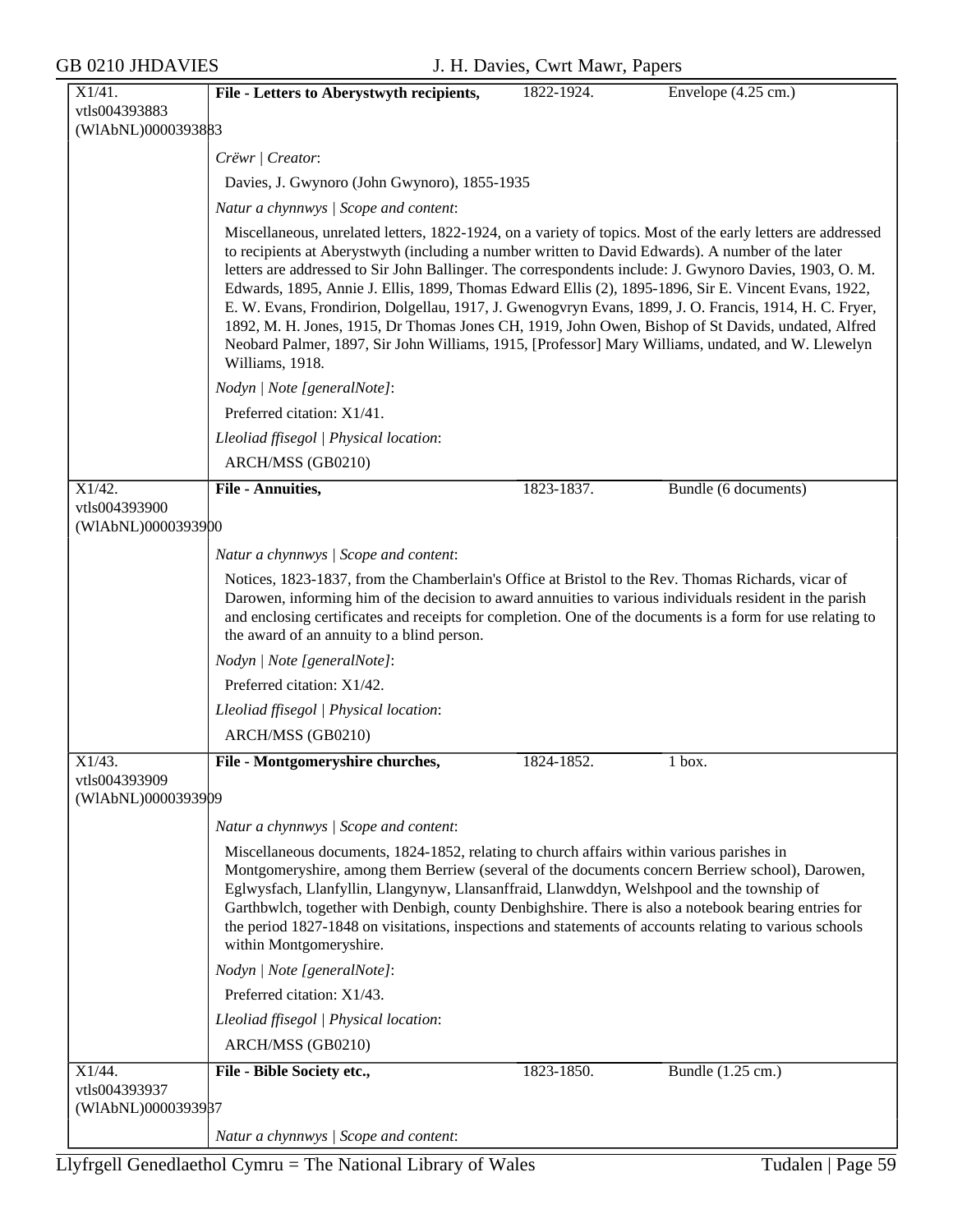|                                     | Miscellaneous documents, 1825-1850, mainly accounts, relating to the work within Montgomeryshire<br>of the following societies: the London Jewish Society, the Bible Society, the National Society, and the<br>Church Missionary Society.                                                                                                                      |               |                               |  |
|-------------------------------------|----------------------------------------------------------------------------------------------------------------------------------------------------------------------------------------------------------------------------------------------------------------------------------------------------------------------------------------------------------------|---------------|-------------------------------|--|
|                                     | Nodyn   Note [generalNote]:                                                                                                                                                                                                                                                                                                                                    |               |                               |  |
|                                     | Preferred citation: X1/44.                                                                                                                                                                                                                                                                                                                                     |               |                               |  |
|                                     | Lleoliad ffisegol   Physical location:                                                                                                                                                                                                                                                                                                                         |               |                               |  |
|                                     | ARCH/MSS (GB0210)                                                                                                                                                                                                                                                                                                                                              |               |                               |  |
| X1/45.                              | File - Tithe collection books,                                                                                                                                                                                                                                                                                                                                 | 1826-1855.    | $15$ vols. $(6 \text{ cm.})$  |  |
| vtls004393938<br>(WIAbNL)0000393988 |                                                                                                                                                                                                                                                                                                                                                                |               |                               |  |
|                                     |                                                                                                                                                                                                                                                                                                                                                                |               |                               |  |
|                                     | Natur a chynnwys / Scope and content:                                                                                                                                                                                                                                                                                                                          |               |                               |  |
|                                     | Account books recording tithe payments, 1826-1855, in the parish of Llangynyw, Montgomeryshire.                                                                                                                                                                                                                                                                |               |                               |  |
|                                     | Nodyn   Note [generalNote]:                                                                                                                                                                                                                                                                                                                                    |               |                               |  |
|                                     | Preferred citation: X1/45.                                                                                                                                                                                                                                                                                                                                     |               |                               |  |
|                                     | Lleoliad ffisegol   Physical location:                                                                                                                                                                                                                                                                                                                         |               |                               |  |
|                                     | ARCH/MSS (GB0210)                                                                                                                                                                                                                                                                                                                                              |               |                               |  |
| X1/46.                              | File - Sermon notes,                                                                                                                                                                                                                                                                                                                                           | 1834-1845.    | Bundle (3 cm.)                |  |
| vtls004393939<br>(WIAbNL)0000393989 |                                                                                                                                                                                                                                                                                                                                                                |               |                               |  |
|                                     | Natur a chynnwys / Scope and content:                                                                                                                                                                                                                                                                                                                          |               |                               |  |
|                                     | Sermon notes of the Rev. H. Pugh, Bethel chapel.                                                                                                                                                                                                                                                                                                               |               |                               |  |
|                                     | Nodyn   Note [generalNote]:                                                                                                                                                                                                                                                                                                                                    |               |                               |  |
|                                     | Preferred citation: X1/46.                                                                                                                                                                                                                                                                                                                                     |               |                               |  |
|                                     | Lleoliad ffisegol   Physical location:                                                                                                                                                                                                                                                                                                                         |               |                               |  |
|                                     | ARCH/MSS (GB0210)                                                                                                                                                                                                                                                                                                                                              |               |                               |  |
| X1/47.                              | File - Stray items of Welsh interest,                                                                                                                                                                                                                                                                                                                          | 1834-1856.    | Bundle (3.5 cm.)              |  |
| vtls004393942<br>(WIAbNL)0000393942 |                                                                                                                                                                                                                                                                                                                                                                |               |                               |  |
|                                     | Natur a chynnwys / Scope and content:                                                                                                                                                                                                                                                                                                                          |               |                               |  |
|                                     | Stray, miscellaneous items, 1834-1856, collected together by J. H. Davies relating to a large number<br>of various localities within Wales. They include poems, press cuttings, pieces of local history, and a<br>notebook containing mathematical notes, verses, scriptural texts and other miscellaneous notes. A further<br>notebook contains sermon notes. |               |                               |  |
|                                     | Nodyn   Note [generalNote]:                                                                                                                                                                                                                                                                                                                                    |               |                               |  |
|                                     | Preferred citation: X1/47.                                                                                                                                                                                                                                                                                                                                     |               |                               |  |
|                                     | Lleoliad ffisegol   Physical location:                                                                                                                                                                                                                                                                                                                         |               |                               |  |
|                                     | ARCH/MSS (GB0210)                                                                                                                                                                                                                                                                                                                                              |               |                               |  |
| X1/48.<br>vtls004393944             | File - Tollgate record forms,                                                                                                                                                                                                                                                                                                                                  | $[c. 1836]$ . | Envelope $(0.75 \text{ cm.})$ |  |
| (WIAbNL)00003939#4                  |                                                                                                                                                                                                                                                                                                                                                                |               |                               |  |
|                                     | Natur a chynnwys / Scope and content:                                                                                                                                                                                                                                                                                                                          |               |                               |  |
|                                     | Blank record forms, [c. 1836], used to record the numbers of animals passing through each tollgate in<br>south-west Wales and the fees levied.                                                                                                                                                                                                                 |               |                               |  |
|                                     | Nodyn   Note [generalNote]:                                                                                                                                                                                                                                                                                                                                    |               |                               |  |
|                                     | Preferred citation: X1/48.                                                                                                                                                                                                                                                                                                                                     |               |                               |  |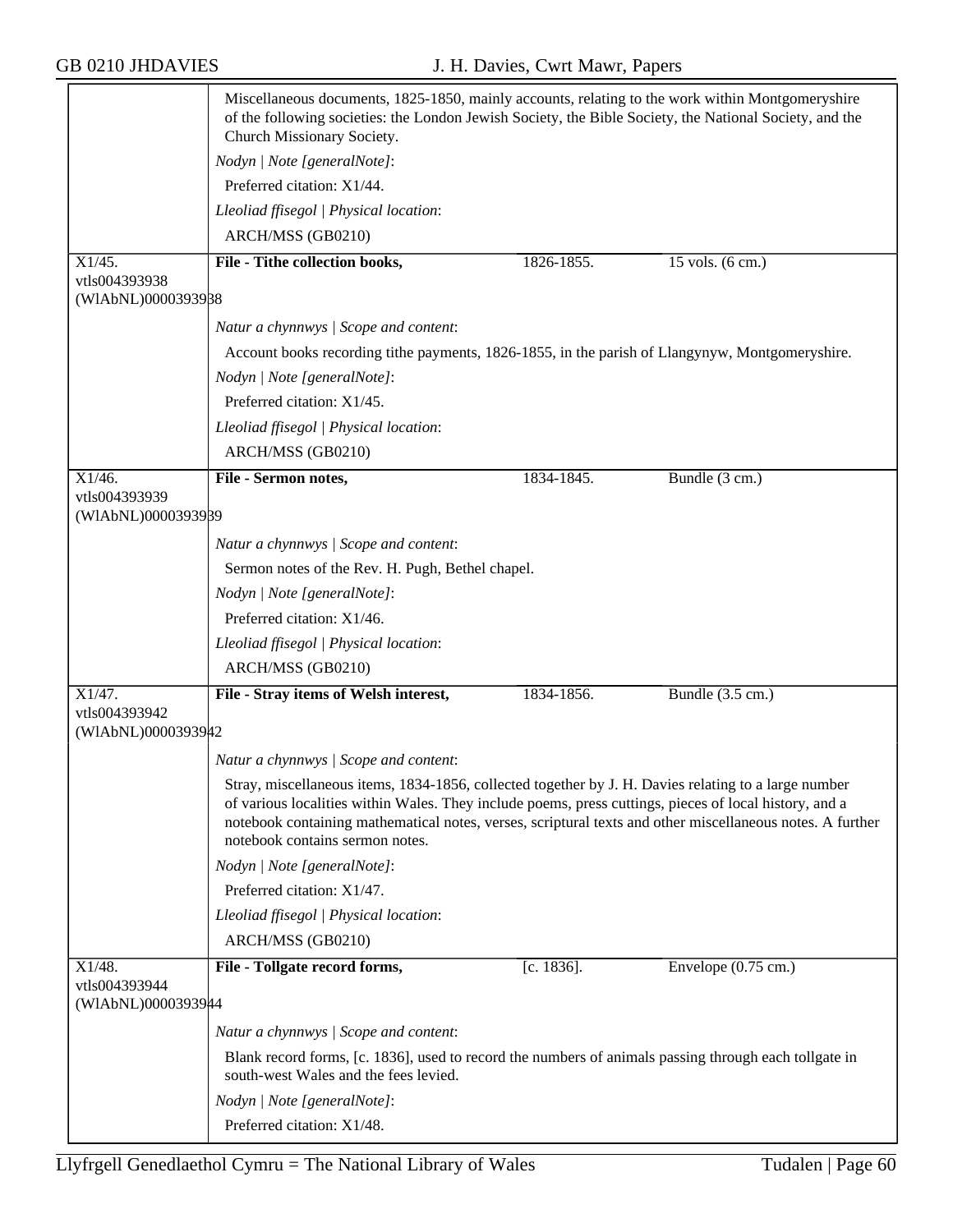|                            | Lleoliad ffisegol   Physical location:                                                                                                                                                                                                                 |            |                               |  |  |
|----------------------------|--------------------------------------------------------------------------------------------------------------------------------------------------------------------------------------------------------------------------------------------------------|------------|-------------------------------|--|--|
|                            | ARCH/MSS (GB0210)                                                                                                                                                                                                                                      |            |                               |  |  |
| X1/49.                     | <b>File - Monmouthshire deeds and</b>                                                                                                                                                                                                                  | 1844-1861. | Bundle (2.75 cm.)             |  |  |
| vtls004393947              | documents,                                                                                                                                                                                                                                             |            |                               |  |  |
| (WIAbNL)0000393947         |                                                                                                                                                                                                                                                        |            |                               |  |  |
|                            | Natur a chynnwys / Scope and content:                                                                                                                                                                                                                  |            |                               |  |  |
|                            | Miscellaneous deeds and documents, 1844-1861, relating to properties in the parishes of Llandegfell,<br>Llanfair Cilgedin, Llangattock-iuxta-Caerleon, Llangibby, and Mamhilad.                                                                        |            |                               |  |  |
|                            | Nodyn   Note [generalNote]:                                                                                                                                                                                                                            |            |                               |  |  |
|                            | Preferred citation: X1/49.                                                                                                                                                                                                                             |            |                               |  |  |
|                            | Lleoliad ffisegol   Physical location:                                                                                                                                                                                                                 |            |                               |  |  |
|                            | ARCH/MSS (GB0210)                                                                                                                                                                                                                                      |            |                               |  |  |
| $X1/50$ .                  | File - Bills and receipts,                                                                                                                                                                                                                             | 1849-1850. | Envelope $(1.25 \text{ cm.})$ |  |  |
| vtls004393949              |                                                                                                                                                                                                                                                        |            |                               |  |  |
| (WIAbNL)0000393949         |                                                                                                                                                                                                                                                        |            |                               |  |  |
|                            | Natur a chynnwys / Scope and content:                                                                                                                                                                                                                  |            |                               |  |  |
|                            | Bills and receipts, 1849-1850, relating to the estate of the late Mrs Margaret Williams, widow, of<br>Aberystwyth. Most of the bills are addressed to Major Williams.                                                                                  |            |                               |  |  |
|                            | Nodyn   Note [generalNote]:                                                                                                                                                                                                                            |            |                               |  |  |
|                            | Preferred citation: X1/50.                                                                                                                                                                                                                             |            |                               |  |  |
|                            | Lleoliad ffisegol   Physical location:                                                                                                                                                                                                                 |            |                               |  |  |
|                            | ARCH/MSS (GB0210)                                                                                                                                                                                                                                      |            |                               |  |  |
| $X1/51$ .<br>vtls004393950 | File - Llangeitho British School,                                                                                                                                                                                                                      | 1855-1876. | File (3.75 cm.)               |  |  |
| (WIAbNL)0000393950         |                                                                                                                                                                                                                                                        |            |                               |  |  |
|                            | Natur a chynnwys / Scope and content:                                                                                                                                                                                                                  |            |                               |  |  |
|                            | Official papers and correspondence, 1855-1876, relating to the establishment and building of the<br>British School at Llangeitho, Cardiganshire. Robert J. Davies, Cwrt Mawr, father of J. H. Davies, was<br>responsible for most of the arrangements. |            |                               |  |  |
|                            | Nodyn   Note [generalNote]:                                                                                                                                                                                                                            |            |                               |  |  |
|                            | Preferred citation: X1/51.                                                                                                                                                                                                                             |            |                               |  |  |
|                            | Lleoliad ffisegol   Physical location:                                                                                                                                                                                                                 |            |                               |  |  |
|                            | ARCH/MSS (GB0210)                                                                                                                                                                                                                                      |            |                               |  |  |
|                            |                                                                                                                                                                                                                                                        |            |                               |  |  |
| X1/52.<br>vtls004393953    | File - Quakers,                                                                                                                                                                                                                                        | 1859-1920. | Folder (5.25 cm.)             |  |  |
| (WIAbNL)0000393953         |                                                                                                                                                                                                                                                        |            |                               |  |  |
|                            | Natur a chynnwys / Scope and content:                                                                                                                                                                                                                  |            |                               |  |  |
|                            | Printed materials, 1859-1920, relating to the Quakers (Society of Friends). They include newspaper<br>cuttings, catalogues of materials for sale relating to the Quakers, and other stray items.                                                       |            |                               |  |  |
|                            | Nodyn   Note [generalNote]:                                                                                                                                                                                                                            |            |                               |  |  |
|                            |                                                                                                                                                                                                                                                        |            |                               |  |  |
|                            |                                                                                                                                                                                                                                                        |            |                               |  |  |
|                            | Preferred citation: X1/52.                                                                                                                                                                                                                             |            |                               |  |  |
|                            | Lleoliad ffisegol   Physical location:<br>ARCH/MSS (GB0210)                                                                                                                                                                                            |            |                               |  |  |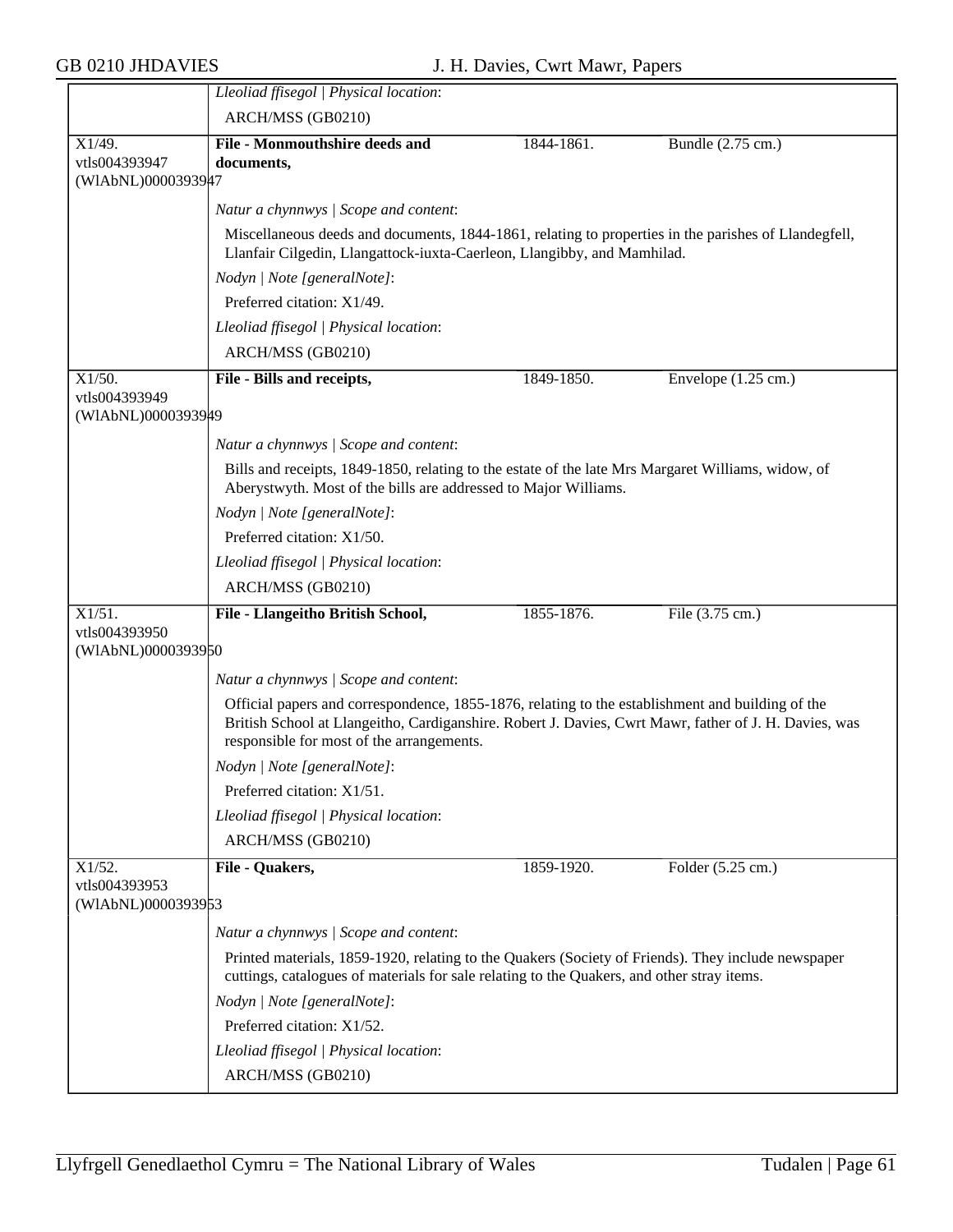| $X1/52a$ .                          | File - Llangeitho poor rate,                                                                                                                                                                                                                                                                                               | 1862-1864. | Vol. (1.25 cm.)               |
|-------------------------------------|----------------------------------------------------------------------------------------------------------------------------------------------------------------------------------------------------------------------------------------------------------------------------------------------------------------------------|------------|-------------------------------|
| vtls004394919                       |                                                                                                                                                                                                                                                                                                                            |            |                               |
| (WIAbNL)0000394919                  |                                                                                                                                                                                                                                                                                                                            |            |                               |
|                                     | Natur a chynnwys / Scope and content:                                                                                                                                                                                                                                                                                      |            |                               |
|                                     | A volume containing the poor rate assessment and details of collection, 1862-1864, for the parish of<br>Llangeitho, Cardiganshire.                                                                                                                                                                                         |            |                               |
|                                     | Nodyn   Note [generalNote]:                                                                                                                                                                                                                                                                                                |            |                               |
|                                     | Preferred citation: X1/52a.                                                                                                                                                                                                                                                                                                |            |                               |
|                                     | Lleoliad ffisegol   Physical location:                                                                                                                                                                                                                                                                                     |            |                               |
|                                     | ARCH/MSS (GB0210)                                                                                                                                                                                                                                                                                                          |            |                               |
| $X1/53$ .                           | File - Letters from members of the                                                                                                                                                                                                                                                                                         | 1862-1891. | Envelope (7 letters)          |
| vtls004393964                       | Mounsey family,                                                                                                                                                                                                                                                                                                            |            |                               |
| (WIAbNL)0000393964                  |                                                                                                                                                                                                                                                                                                                            |            |                               |
|                                     | Natur a chynnwys / Scope and content:                                                                                                                                                                                                                                                                                      |            |                               |
|                                     | Letters, 1862-1891, from members of the Mounsey family, primarily Captain W. H. Mounsey, Carlisle.<br>Most of the letters relate to scholarly and research matters. There is also a letter, 1891, from Arthur<br>Mounsey Keysham referring to the death of his great-uncle Captain W. H. Mounsey.                          |            |                               |
|                                     | Nodyn   Note [generalNote]:                                                                                                                                                                                                                                                                                                |            |                               |
|                                     | Preferred citation: X1/53.                                                                                                                                                                                                                                                                                                 |            |                               |
|                                     | Lleoliad ffisegol   Physical location:                                                                                                                                                                                                                                                                                     |            |                               |
|                                     | ARCH/MSS (GB0210)                                                                                                                                                                                                                                                                                                          |            |                               |
| X1/54.                              | File - Account book,                                                                                                                                                                                                                                                                                                       | 1863-1888. | Vol. $(1.5 \text{ cm.})$      |
| vtls004393970                       |                                                                                                                                                                                                                                                                                                                            |            |                               |
| (WIAbNL)0000393970                  |                                                                                                                                                                                                                                                                                                                            |            |                               |
|                                     | Natur a chynnwys / Scope and content:                                                                                                                                                                                                                                                                                      |            |                               |
|                                     | Account book endorsed, 'Account book of Mrs Edward Jones, private property, July 1864', containing<br>primarily records of payments made, 1863-1888, by tenants of the Davies family of Cwrt Mawr,<br>Llangeitho, many in relation to properties in North Parade, Aberystwyth, and payments made in<br>repayment of debts. |            |                               |
|                                     | Nodyn   Note [generalNote]:                                                                                                                                                                                                                                                                                                |            |                               |
|                                     | Preferred citation: X1/54.                                                                                                                                                                                                                                                                                                 |            |                               |
|                                     | Lleoliad ffisegol   Physical location:                                                                                                                                                                                                                                                                                     |            |                               |
|                                     | ARCH/MSS (GB0210)                                                                                                                                                                                                                                                                                                          |            |                               |
| X1/55.                              | File - Middlesbrough case,                                                                                                                                                                                                                                                                                                 | 1877-1878. | Folder (2 cm.)                |
| vtls004393971<br>(WIAbNL)0000393971 |                                                                                                                                                                                                                                                                                                                            |            |                               |
|                                     | Natur a chynnwys / Scope and content:                                                                                                                                                                                                                                                                                      |            |                               |
|                                     | Miscellaneous correspondence and papers, 1877-1878, relating to a legal case Evans v. Jones at                                                                                                                                                                                                                             |            |                               |
|                                     | Middlesbrough and the ensuing appeal.                                                                                                                                                                                                                                                                                      |            |                               |
|                                     | Nodyn   Note [generalNote]:                                                                                                                                                                                                                                                                                                |            |                               |
|                                     | Preferred citation: X1/55.                                                                                                                                                                                                                                                                                                 |            |                               |
|                                     | Lleoliad ffisegol   Physical location:                                                                                                                                                                                                                                                                                     |            |                               |
|                                     | ARCH/MSS (GB0210)                                                                                                                                                                                                                                                                                                          |            |                               |
| X1/56.                              | File - Pedigrees,                                                                                                                                                                                                                                                                                                          | 1901-1920. | Envelope $(1.75 \text{ cm.})$ |
| vtls004393988                       |                                                                                                                                                                                                                                                                                                                            |            |                               |
| (WIAbNL)0000393988                  |                                                                                                                                                                                                                                                                                                                            |            |                               |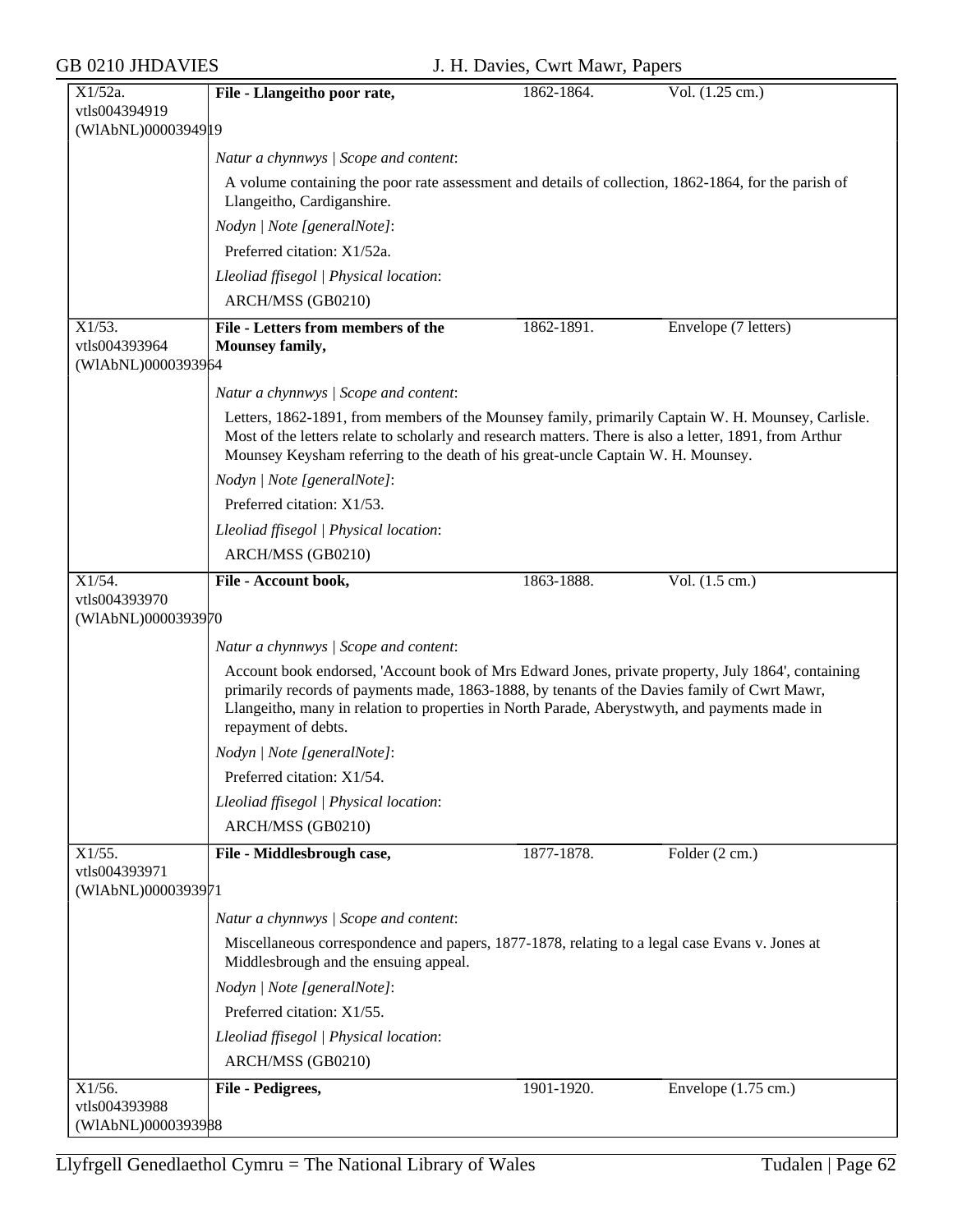|                                     | Crëwr   Creator:                                                                                                                                                                                                                                                                                                                                                                                                 |
|-------------------------------------|------------------------------------------------------------------------------------------------------------------------------------------------------------------------------------------------------------------------------------------------------------------------------------------------------------------------------------------------------------------------------------------------------------------|
|                                     | Evans, H. Tobit (Henry Tobit), 1844-1908                                                                                                                                                                                                                                                                                                                                                                         |
|                                     | Natur a chynnwys / Scope and content:                                                                                                                                                                                                                                                                                                                                                                            |
|                                     | Correspondence, notes and papers, 1901-1920, relating to the pedigrees and ancestry of various<br>individuals and families including Thomas Charles y Bala, Stephen Hughes and Daniel Rowland. The<br>correspondents include H. Tobit Evans (2), 1901.                                                                                                                                                           |
|                                     | Nodyn   Note [generalNote]:                                                                                                                                                                                                                                                                                                                                                                                      |
|                                     | Preferred citation: X1/56.                                                                                                                                                                                                                                                                                                                                                                                       |
|                                     | Lleoliad ffisegol   Physical location:                                                                                                                                                                                                                                                                                                                                                                           |
|                                     | ARCH/MSS (GB0210)                                                                                                                                                                                                                                                                                                                                                                                                |
| $X1/57$ .                           | File - Asheton-Smith,<br>1902-1903.<br>Bundle (1.5 cm.)                                                                                                                                                                                                                                                                                                                                                          |
| vtls004393999                       |                                                                                                                                                                                                                                                                                                                                                                                                                  |
| (WIAbNL)0000393999                  |                                                                                                                                                                                                                                                                                                                                                                                                                  |
|                                     | Natur a chynnwys / Scope and content:                                                                                                                                                                                                                                                                                                                                                                            |
|                                     | Typescript notes, 1902-1903, concerning the legal cases Asheton-Smith v. Owen and Asheton-Smith v.<br>the Queen.                                                                                                                                                                                                                                                                                                 |
|                                     | Nodyn   Note [generalNote]:                                                                                                                                                                                                                                                                                                                                                                                      |
|                                     | Preferred citation: X1/57.                                                                                                                                                                                                                                                                                                                                                                                       |
|                                     | Lleoliad ffisegol   Physical location:                                                                                                                                                                                                                                                                                                                                                                           |
|                                     | ARCH/MSS (GB0210)                                                                                                                                                                                                                                                                                                                                                                                                |
| $X1/58$ .                           | 1904-1905.<br>File - Royal Patriotic Fund,<br>Envelope $(1.5 \text{ cm.})$                                                                                                                                                                                                                                                                                                                                       |
| vtls004394007<br>(WIAbNL)0000394007 |                                                                                                                                                                                                                                                                                                                                                                                                                  |
|                                     |                                                                                                                                                                                                                                                                                                                                                                                                                  |
|                                     | Crëwr   Creator:                                                                                                                                                                                                                                                                                                                                                                                                 |
|                                     | Williams, John, 1840-1926                                                                                                                                                                                                                                                                                                                                                                                        |
|                                     | Natur a chynnwys / Scope and content:                                                                                                                                                                                                                                                                                                                                                                            |
|                                     | Correspondence and papers, 1904-1905, relating to the administration of the Transvaal War Fund run<br>by the Royal Patriotic Fund Corporation set up to assist war widows and orphans. They include copies<br>of statements of allowances granted to widows of servicemen in the Royal Welsh Fusiliers, the Welsh<br>Regiment and the South Wales Borderers. The correspondents include Sir John Williams, 1904. |
|                                     | Nodyn   Note [generalNote]:                                                                                                                                                                                                                                                                                                                                                                                      |
|                                     | Preferred citation: X1/58.                                                                                                                                                                                                                                                                                                                                                                                       |
|                                     | Lleoliad ffisegol   Physical location:                                                                                                                                                                                                                                                                                                                                                                           |
|                                     | ARCH/MSS (GB0210)                                                                                                                                                                                                                                                                                                                                                                                                |
| X1/59.                              | File - Rhydderch and Owen family,<br>1905-1910.<br>Folder (1.25 cm.)                                                                                                                                                                                                                                                                                                                                             |
| vtls004394008<br>(WIAbNL)0000394008 |                                                                                                                                                                                                                                                                                                                                                                                                                  |
|                                     | Natur a chynnwys / Scope and content:                                                                                                                                                                                                                                                                                                                                                                            |
|                                     | Correspondence and papers, 1905-1910, relating to the pedigree of the Rhydderch and Owen family of<br>Esgairlwyd, Llanwrin, and Dolfaenog, Talyllyn, Merionethshire.                                                                                                                                                                                                                                             |
|                                     | Nodyn   Note [generalNote]:                                                                                                                                                                                                                                                                                                                                                                                      |
|                                     | Preferred citation: X1/59.                                                                                                                                                                                                                                                                                                                                                                                       |
|                                     | Lleoliad ffisegol   Physical location:                                                                                                                                                                                                                                                                                                                                                                           |
|                                     | ARCH/MSS (GB0210)                                                                                                                                                                                                                                                                                                                                                                                                |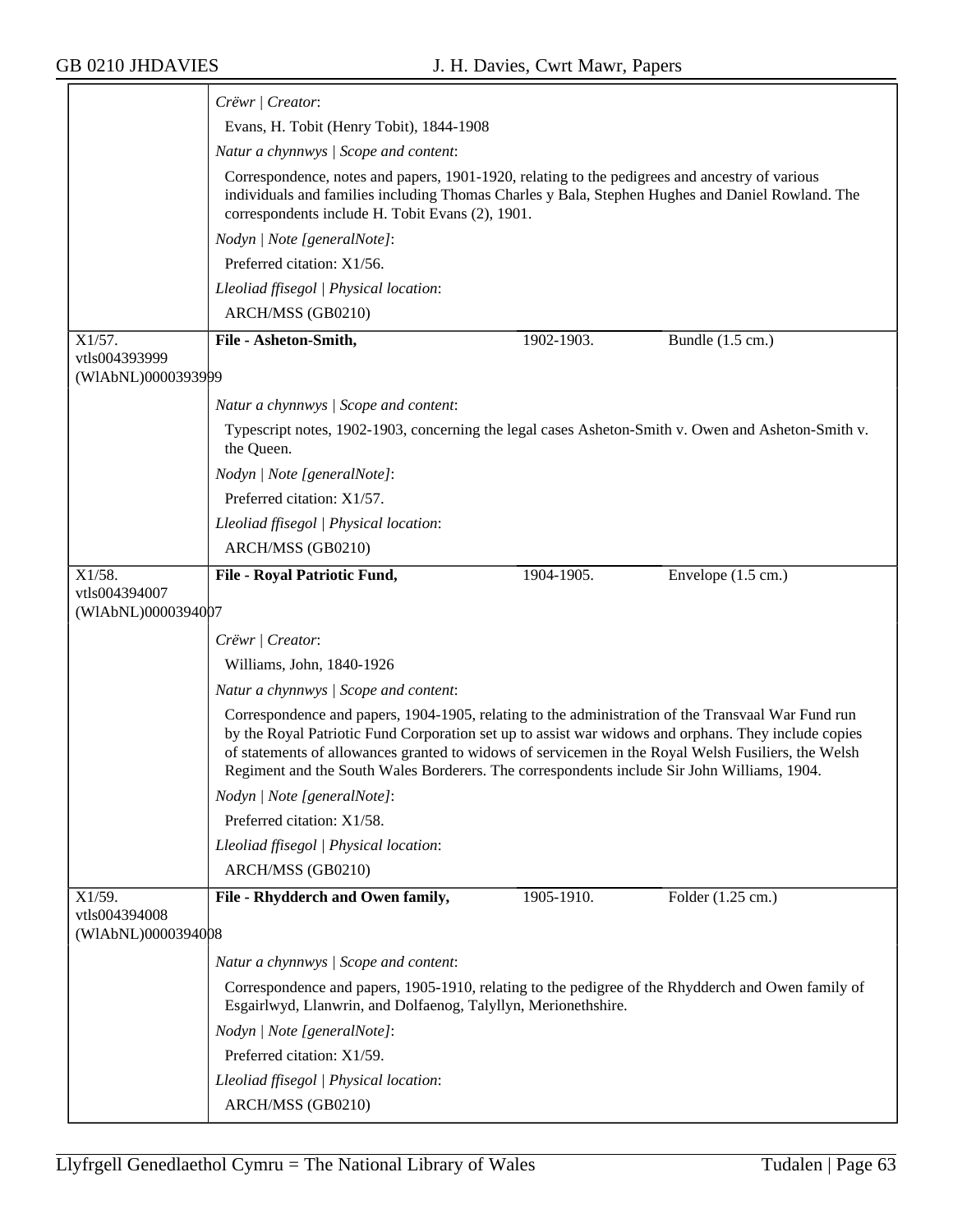| X1/60.             | File - Mary Griffiths Charity,                                                                                                                                                                                                                                                                                                                                                         | 1905-1912. | Envelope $(0.5 \text{ cm.})$  |  |
|--------------------|----------------------------------------------------------------------------------------------------------------------------------------------------------------------------------------------------------------------------------------------------------------------------------------------------------------------------------------------------------------------------------------|------------|-------------------------------|--|
| vtls004394009      |                                                                                                                                                                                                                                                                                                                                                                                        |            |                               |  |
| (WIAbNL)0000394009 |                                                                                                                                                                                                                                                                                                                                                                                        |            |                               |  |
|                    | Natur a chynnwys / Scope and content:                                                                                                                                                                                                                                                                                                                                                  |            |                               |  |
|                    | Letters and papers, 1905-1912, relating to the Mary Griffiths (Gellyddewi) Charity. There are three<br>letters, 1905-1912, from Charles Lloyd, Waunifor, Maesycrugiau.                                                                                                                                                                                                                 |            |                               |  |
|                    | Nodyn   Note [generalNote]:                                                                                                                                                                                                                                                                                                                                                            |            |                               |  |
|                    | Preferred citation: X1/60.                                                                                                                                                                                                                                                                                                                                                             |            |                               |  |
|                    | Lleoliad ffisegol   Physical location:                                                                                                                                                                                                                                                                                                                                                 |            |                               |  |
|                    | ARCH/MSS (GB0210)                                                                                                                                                                                                                                                                                                                                                                      |            |                               |  |
| $X1/61$ .          | File - Marriage settlement of Mrs                                                                                                                                                                                                                                                                                                                                                      | 1906-1920. | Envelope (2.5 cm.)            |  |
| vtls004394024      | <b>Gwenogvryn Evans,</b>                                                                                                                                                                                                                                                                                                                                                               |            |                               |  |
| (WIAbNL)0000394024 |                                                                                                                                                                                                                                                                                                                                                                                        |            |                               |  |
|                    | Crëwr   Creator:                                                                                                                                                                                                                                                                                                                                                                       |            |                               |  |
|                    | Daniel, David R. (David Robert), 1859-1931                                                                                                                                                                                                                                                                                                                                             |            |                               |  |
|                    | Natur a chynnwys / Scope and content:                                                                                                                                                                                                                                                                                                                                                  |            |                               |  |
|                    | Correspondence and papers, 1906-1920, relating to the marriage settlement of Mrs J. Gwenogyryn Evans.<br>The correspondents include D. R. Daniel, 1907, J. H. Davies (2), 1917, and J. Gwenogyryn Evans (6),<br>1907-1917.                                                                                                                                                             |            |                               |  |
|                    | Nodyn   Note [generalNote]:                                                                                                                                                                                                                                                                                                                                                            |            |                               |  |
|                    | Preferred citation: X1/61.                                                                                                                                                                                                                                                                                                                                                             |            |                               |  |
|                    | Lleoliad ffisegol   Physical location:                                                                                                                                                                                                                                                                                                                                                 |            |                               |  |
|                    | ARCH/MSS (GB0210)                                                                                                                                                                                                                                                                                                                                                                      |            |                               |  |
| $X1/62$ .          | File - Griffiths Charity,                                                                                                                                                                                                                                                                                                                                                              | 1908-1909. | Envelope $(1.25 \text{ cm.})$ |  |
|                    |                                                                                                                                                                                                                                                                                                                                                                                        |            |                               |  |
| vtls004394028      |                                                                                                                                                                                                                                                                                                                                                                                        |            |                               |  |
| (WIAbNL)0000394028 |                                                                                                                                                                                                                                                                                                                                                                                        |            |                               |  |
|                    | Natur a chynnwys / Scope and content:                                                                                                                                                                                                                                                                                                                                                  |            |                               |  |
|                    | Correspondence, notes and papers, 1908-1909, relating to the Griffiths Charity and the administration of<br>the Mrs Mary Griffiths Charity Fund which was applicable to the Calvinistic Methodists in the following<br>parishes: Conwil Gaeo, Llanfynydd, Llansawel and Talley, county Carmarthen, and Llangeitho,<br>Cardiganshire. J. H. Davies was one of the trustees of the fund. |            |                               |  |
|                    | Nodyn   Note [generalNote]:                                                                                                                                                                                                                                                                                                                                                            |            |                               |  |
|                    | Preferred citation: X1/62.                                                                                                                                                                                                                                                                                                                                                             |            |                               |  |
|                    | Lleoliad ffisegol   Physical location:                                                                                                                                                                                                                                                                                                                                                 |            |                               |  |
|                    | ARCH/MSS (GB0210)                                                                                                                                                                                                                                                                                                                                                                      |            |                               |  |
| $X1/63$ .          |                                                                                                                                                                                                                                                                                                                                                                                        | 1909-1910. | Envelope $(0.75 \text{ cm.})$ |  |
| vtls004394038      | File - Dolcheuog,                                                                                                                                                                                                                                                                                                                                                                      |            |                               |  |
| (WIAbNL)0000394088 |                                                                                                                                                                                                                                                                                                                                                                                        |            |                               |  |
|                    | Natur a chynnwys / Scope and content:                                                                                                                                                                                                                                                                                                                                                  |            |                               |  |
|                    | Correspondence, 1909-1910, relating to the proposed compulsory purchase of the Dolcheuog farm, part<br>of the Hafod estate, Devil's Bridge, Cardiganshire. Most of the letters are from the Hafod estate office.                                                                                                                                                                       |            |                               |  |
|                    | Nodyn   Note [generalNote]:                                                                                                                                                                                                                                                                                                                                                            |            |                               |  |
|                    | Preferred citation: X1/63.                                                                                                                                                                                                                                                                                                                                                             |            |                               |  |
|                    | Lleoliad ffisegol   Physical location:                                                                                                                                                                                                                                                                                                                                                 |            |                               |  |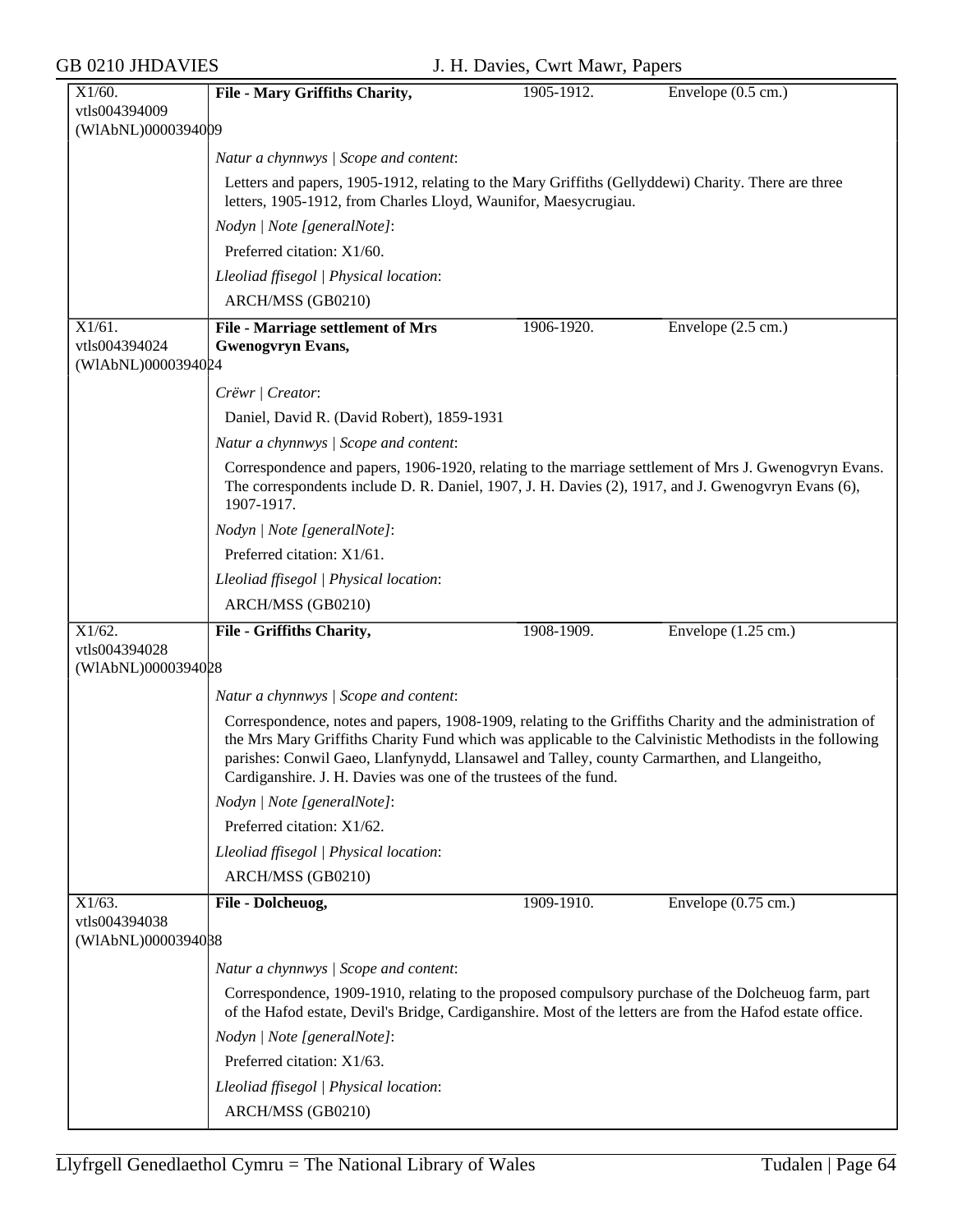| $X1/64$ .                           | File - References,                                                                                                                                                                                        | 1910.      | Envelope (1 cm.)              |  |  |
|-------------------------------------|-----------------------------------------------------------------------------------------------------------------------------------------------------------------------------------------------------------|------------|-------------------------------|--|--|
| vtls004394041                       |                                                                                                                                                                                                           |            |                               |  |  |
| (WIAbNL)0000394041                  |                                                                                                                                                                                                           |            |                               |  |  |
|                                     | Natur a chynnwys / Scope and content:                                                                                                                                                                     |            |                               |  |  |
|                                     | References and testimonials, 1910, for Jonathan Davies of Mount Pleasant, Porth, Rhondda, and David<br>Griffiths of Llandrindod Wells.                                                                    |            |                               |  |  |
|                                     | Nodyn   Note [generalNote]:                                                                                                                                                                               |            |                               |  |  |
|                                     | Preferred citation: X1/64.                                                                                                                                                                                |            |                               |  |  |
|                                     | Lleoliad ffisegol   Physical location:                                                                                                                                                                    |            |                               |  |  |
|                                     | ARCH/MSS (GB0210)                                                                                                                                                                                         |            |                               |  |  |
| $X1/65$ .                           | File - Business letters,                                                                                                                                                                                  | 1910-1912. | Envelope (1 cm.)              |  |  |
| vtls004394061<br>(WIAbNL)0000394061 |                                                                                                                                                                                                           |            |                               |  |  |
|                                     | Crëwr   Creator:                                                                                                                                                                                          |            |                               |  |  |
|                                     | Daniel, David R. (David Robert), 1859-1931                                                                                                                                                                |            |                               |  |  |
|                                     | Natur a chynnwys / Scope and content:                                                                                                                                                                     |            |                               |  |  |
|                                     | Miscellaneous business letters, 1910-1912. A number of the letters relate to the Dr Gwenogyryn Evans<br>Trust. The correspondents include D. R. Daniel (2), 1910, and J. Gwenogyryn Evans (3), 1910-1912. |            |                               |  |  |
|                                     | Nodyn   Note [generalNote]:                                                                                                                                                                               |            |                               |  |  |
|                                     | Preferred citation: X1/65.                                                                                                                                                                                |            |                               |  |  |
|                                     | Lleoliad ffisegol   Physical location:                                                                                                                                                                    |            |                               |  |  |
|                                     | ARCH/MSS (GB0210)                                                                                                                                                                                         |            |                               |  |  |
|                                     |                                                                                                                                                                                                           |            |                               |  |  |
| X1/66.                              | File - J. R. Jones deceased,                                                                                                                                                                              | 1910-1911. | Envelope $(1.75 \text{ cm.})$ |  |  |
| vtls004394062                       |                                                                                                                                                                                                           |            |                               |  |  |
| (WIAbNL)0000394062                  |                                                                                                                                                                                                           |            |                               |  |  |
|                                     | Natur a chynnwys / Scope and content:                                                                                                                                                                     |            |                               |  |  |
|                                     | Correspondence, papers, and legal papers, 1910-1911, relating to the administration of the estate of John<br>Rowland Jones of Bulls, Wellington, New Zealand, deceased.                                   |            |                               |  |  |
|                                     | Nodyn   Note [generalNote]:                                                                                                                                                                               |            |                               |  |  |
|                                     | Preferred citation: X1/66.                                                                                                                                                                                |            |                               |  |  |
|                                     | Lleoliad ffisegol   Physical location:                                                                                                                                                                    |            |                               |  |  |
|                                     | ARCH/MSS (GB0210)                                                                                                                                                                                         |            |                               |  |  |
| Aberystwyth,                        | Cyfres   Series X2. vtls004394847 (WIAbNL)0000394847: Acquired papers relating to                                                                                                                         |            |                               |  |  |
| Crëwr   Creator:                    |                                                                                                                                                                                                           |            |                               |  |  |
|                                     | Dyddiad   Date: 1830-[c. 1920]. (dyddiad creu)   (date of creation)                                                                                                                                       |            |                               |  |  |
|                                     | Natur a chynnwys   Scope and content:                                                                                                                                                                     |            |                               |  |  |
| interest.                           | Miscellaneous deeds and documents, and other stray items, 1830-[c. 1920], mainly of Aberystwyth                                                                                                           |            |                               |  |  |
|                                     | Disgrifiad ffisegol   Physical description: 3 folders, 2 bundles, 4 volumes.                                                                                                                              |            |                               |  |  |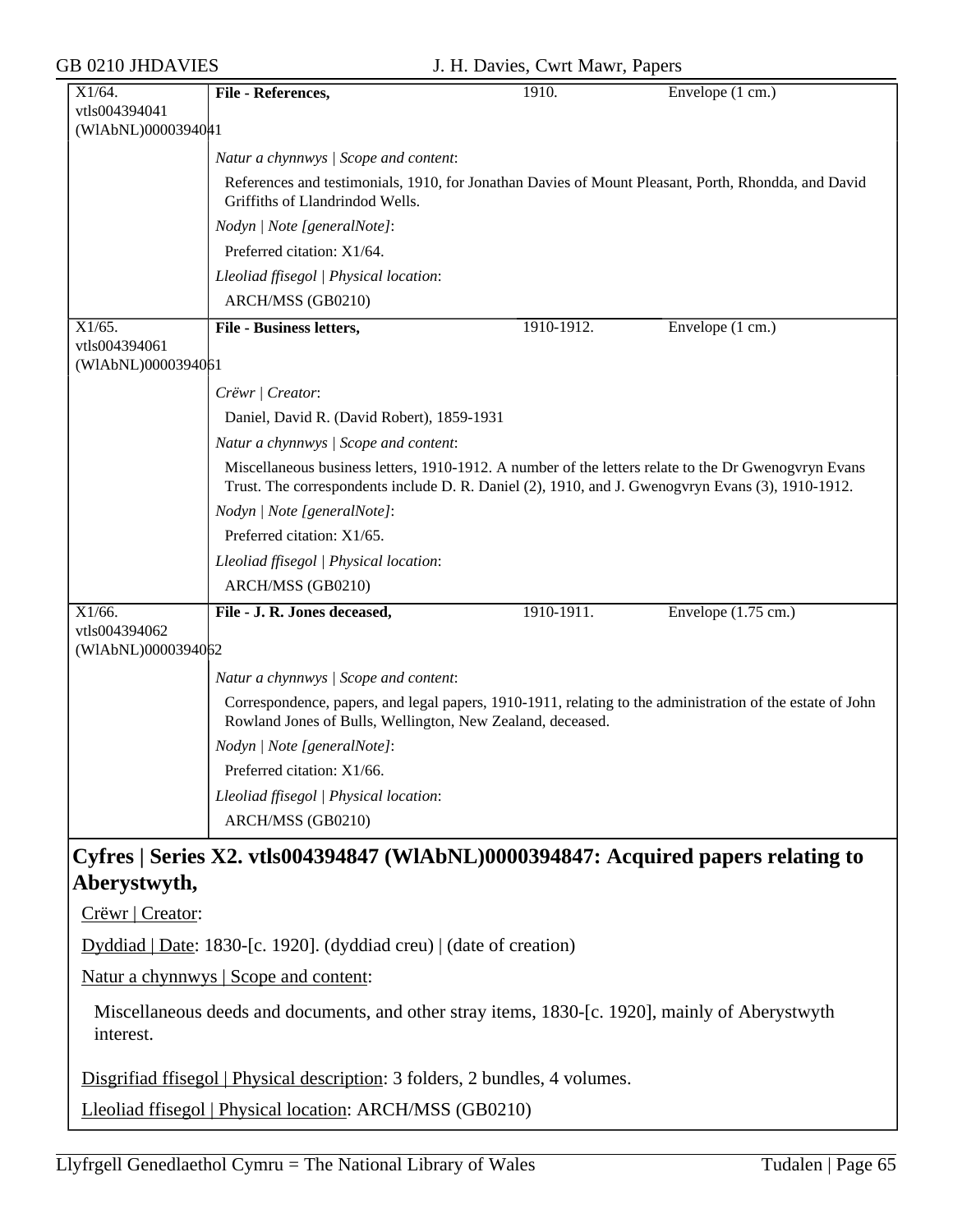Nodyn | Note [generalNote]:

Preferred citation: X2.

### Trefniant | Arrangement:

Arranged chronologically by and within each file.

| FFeil / rhestr eitemau   File / item list |                                                                                                                                                                                                                                                                                                                                                                                                  |                   |                                               |  |
|-------------------------------------------|--------------------------------------------------------------------------------------------------------------------------------------------------------------------------------------------------------------------------------------------------------------------------------------------------------------------------------------------------------------------------------------------------|-------------------|-----------------------------------------------|--|
| Cod cyfeirnod  <br>Reference code         | Teitl   Title                                                                                                                                                                                                                                                                                                                                                                                    | Dyddiadau   Dates | Disgrifiad ffisegol   Physical<br>description |  |
| $\overline{X2/1}$ .<br>vtls004394849      | File - Register of insurance payments,                                                                                                                                                                                                                                                                                                                                                           | 1830-1864.        | Vol. $(1.75 \text{ cm.})$                     |  |
| (WIAbNL)0000394849                        |                                                                                                                                                                                                                                                                                                                                                                                                  |                   |                                               |  |
|                                           | Natur a chynnwys / Scope and content:                                                                                                                                                                                                                                                                                                                                                            |                   |                                               |  |
|                                           | A volume recording insurance payments, 1830-1864, on properties and the lives of persons mainly in the<br>Aberystwyth area, details of policies etc.                                                                                                                                                                                                                                             |                   |                                               |  |
|                                           | Nodyn   Note [generalNote]:                                                                                                                                                                                                                                                                                                                                                                      |                   |                                               |  |
|                                           | Preferred citation: X2/1.                                                                                                                                                                                                                                                                                                                                                                        |                   |                                               |  |
|                                           | Lleoliad ffisegol   Physical location:                                                                                                                                                                                                                                                                                                                                                           |                   |                                               |  |
|                                           | ARCH/MSS (GB0210)                                                                                                                                                                                                                                                                                                                                                                                |                   |                                               |  |
| X2/2.                                     | File - Desk diary of W. H. Thomas,                                                                                                                                                                                                                                                                                                                                                               | 1858.             | Vol. $(1.25 \text{ cm.})$                     |  |
| vtls004394850<br>(WIAbNL)0000394850       |                                                                                                                                                                                                                                                                                                                                                                                                  |                   |                                               |  |
|                                           | Natur a chynnwys / Scope and content:                                                                                                                                                                                                                                                                                                                                                            |                   |                                               |  |
|                                           | Richards's Universal Daily Remembrancer for 1858 kept by W. H. Thomas of Aberystwyth and bearing<br>full entries for most days of the year containing details of business and commercial transactions.                                                                                                                                                                                           |                   |                                               |  |
|                                           | Nodyn   Note [generalNote]:                                                                                                                                                                                                                                                                                                                                                                      |                   |                                               |  |
|                                           | Preferred citation: X2/2.                                                                                                                                                                                                                                                                                                                                                                        |                   |                                               |  |
|                                           | Lleoliad ffisegol   Physical location:                                                                                                                                                                                                                                                                                                                                                           |                   |                                               |  |
|                                           | ARCH/MSS (GB0210)                                                                                                                                                                                                                                                                                                                                                                                |                   |                                               |  |
| $X/3$ .                                   | File - Deeds and documents,                                                                                                                                                                                                                                                                                                                                                                      | 1862-1888.        | Bundle (4.75 cm.)                             |  |
| vtls004394853<br>(WIAbNL)0000394853       |                                                                                                                                                                                                                                                                                                                                                                                                  |                   |                                               |  |
|                                           | Natur a chynnwys / Scope and content:                                                                                                                                                                                                                                                                                                                                                            |                   |                                               |  |
|                                           | Miscellaneous deeds and documents, 1862-1888, formerly in the possession of William Hughes-Jones,<br>solicitor, of Aberystwyth. Some of them relate to properties in the parish of Llancynfelin, Cardiganshire.<br>They include income tax papers, a building society pass book, bills of costs from solicitors, account of<br>fees, a list of book debts, bills of sale, draft conveyances etc. |                   |                                               |  |
|                                           | Nodyn   Note [generalNote]:                                                                                                                                                                                                                                                                                                                                                                      |                   |                                               |  |
|                                           | Preferred citation: X/3.                                                                                                                                                                                                                                                                                                                                                                         |                   |                                               |  |
|                                           | Lleoliad ffisegol   Physical location:                                                                                                                                                                                                                                                                                                                                                           |                   |                                               |  |
|                                           | ARCH/MSS (GB0210)                                                                                                                                                                                                                                                                                                                                                                                |                   |                                               |  |
| $X2/4$ .                                  | File - Shipping bills and receipts,                                                                                                                                                                                                                                                                                                                                                              | 1867-1890.        | Folder (1.75 cm.)                             |  |
| vtls004394854                             |                                                                                                                                                                                                                                                                                                                                                                                                  |                   |                                               |  |
| (WIAbNL)0000394854                        |                                                                                                                                                                                                                                                                                                                                                                                                  |                   |                                               |  |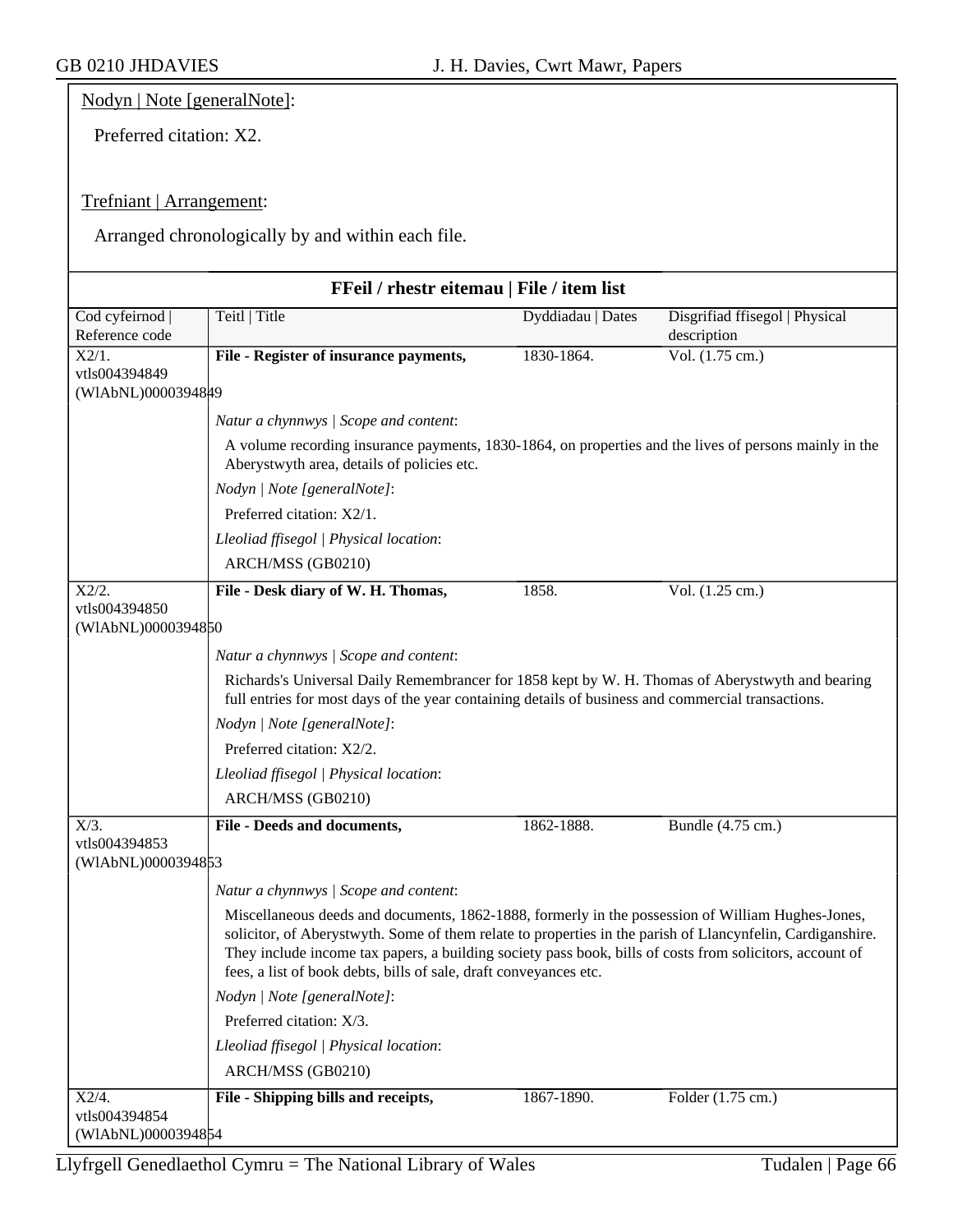|                                     | Natur a chynnwys / Scope and content:                                                                                                                                                                                                                                                                      |            |                   |  |  |
|-------------------------------------|------------------------------------------------------------------------------------------------------------------------------------------------------------------------------------------------------------------------------------------------------------------------------------------------------------|------------|-------------------|--|--|
|                                     | Bills and receipts, 1867-1890, relating to shipping activities. Some relate to the Aberystwyth Mutual Ship<br>Insurance Society and some concern a vessel called 'the General Picton'.                                                                                                                     |            |                   |  |  |
|                                     | Nodyn   Note [generalNote]:                                                                                                                                                                                                                                                                                |            |                   |  |  |
|                                     | Preferred citation: X2/4.                                                                                                                                                                                                                                                                                  |            |                   |  |  |
|                                     | Lleoliad ffisegol   Physical location:                                                                                                                                                                                                                                                                     |            |                   |  |  |
|                                     | ARCH/MSS (GB0210)                                                                                                                                                                                                                                                                                          |            |                   |  |  |
| X2/5.                               | File - Legal letters,                                                                                                                                                                                                                                                                                      | 1867-1903. | Bundle (2.75 cm.) |  |  |
| vtls004394860                       |                                                                                                                                                                                                                                                                                                            |            |                   |  |  |
| (WIAbNL)0000394860                  |                                                                                                                                                                                                                                                                                                            |            |                   |  |  |
|                                     | Natur a chynnwys / Scope and content:                                                                                                                                                                                                                                                                      |            |                   |  |  |
|                                     | Miscellaneous, stray letters, 1867-1903, relating mainly to legal matters and cases.                                                                                                                                                                                                                       |            |                   |  |  |
|                                     | Nodyn   Note [generalNote]:                                                                                                                                                                                                                                                                                |            |                   |  |  |
|                                     | Preferred citation: X2/5.                                                                                                                                                                                                                                                                                  |            |                   |  |  |
|                                     | Lleoliad ffisegol   Physical location:                                                                                                                                                                                                                                                                     |            |                   |  |  |
|                                     | ARCH/MSS (GB0210)                                                                                                                                                                                                                                                                                          |            |                   |  |  |
| $X2/6$ .                            | File - Claudia,                                                                                                                                                                                                                                                                                            | 1875-1884. | Folder (5 cm.)    |  |  |
| vtls004394861<br>(WIAbNL)0000394861 |                                                                                                                                                                                                                                                                                                            |            |                   |  |  |
|                                     | Crëwr   Creator:                                                                                                                                                                                                                                                                                           |            |                   |  |  |
|                                     | Claudia (ship)                                                                                                                                                                                                                                                                                             |            |                   |  |  |
|                                     | Natur a chynnwys / Scope and content:                                                                                                                                                                                                                                                                      |            |                   |  |  |
|                                     | Letters, bills and receipts, 1875-1884, relating to the barque Claudia.                                                                                                                                                                                                                                    |            |                   |  |  |
|                                     | Nodyn   Note [generalNote]:                                                                                                                                                                                                                                                                                |            |                   |  |  |
|                                     | Preferred citation: X2/6.                                                                                                                                                                                                                                                                                  |            |                   |  |  |
|                                     | Lleoliad ffisegol   Physical location:                                                                                                                                                                                                                                                                     |            |                   |  |  |
|                                     | ARCH/MSS (GB0210)                                                                                                                                                                                                                                                                                          |            |                   |  |  |
| X2/7.                               | File - Bills and receipts,                                                                                                                                                                                                                                                                                 | 1877-1898. | Folder (1.75 cm.) |  |  |
| vtls004394885                       |                                                                                                                                                                                                                                                                                                            |            |                   |  |  |
| (WIAbNL)0000394885                  |                                                                                                                                                                                                                                                                                                            |            |                   |  |  |
|                                     | Natur a chynnwys / Scope and content:                                                                                                                                                                                                                                                                      |            |                   |  |  |
|                                     | Miscellaneous bills and receipts, 1877-1898, issued mainly by Aberystwyth tradesmen. There is also an<br>account book, 1892-1894, of Hughes Jones, Aberystwyth, and a transcript of the shorthand notes of the<br>proceedings, 11 February 1886, of the county court of Cardiganshire held at Aberystwyth. |            |                   |  |  |
|                                     | Nodyn   Note [generalNote]:                                                                                                                                                                                                                                                                                |            |                   |  |  |
|                                     | Preferred citation: X2/7.                                                                                                                                                                                                                                                                                  |            |                   |  |  |
|                                     | Lleoliad ffisegol   Physical location:                                                                                                                                                                                                                                                                     |            |                   |  |  |
|                                     | ARCH/MSS (GB0210)                                                                                                                                                                                                                                                                                          |            |                   |  |  |
| $X2/8$ .<br>vtls004394891           | File - Case book of William Hughes-Jones,                                                                                                                                                                                                                                                                  | 1892-1902. | Vol. (2.5 cm.)    |  |  |
| (WIAbNL)0000394891                  |                                                                                                                                                                                                                                                                                                            |            |                   |  |  |
|                                     | Natur a chynnwys / Scope and content:                                                                                                                                                                                                                                                                      |            |                   |  |  |
|                                     | A bound volume kept by William Hughes-Jones, solicitor of Aberystwyth, 1892-1902, recording details<br>of the cases handled by the firm of solicitors. It contains details of the plaintiff's name, address and                                                                                            |            |                   |  |  |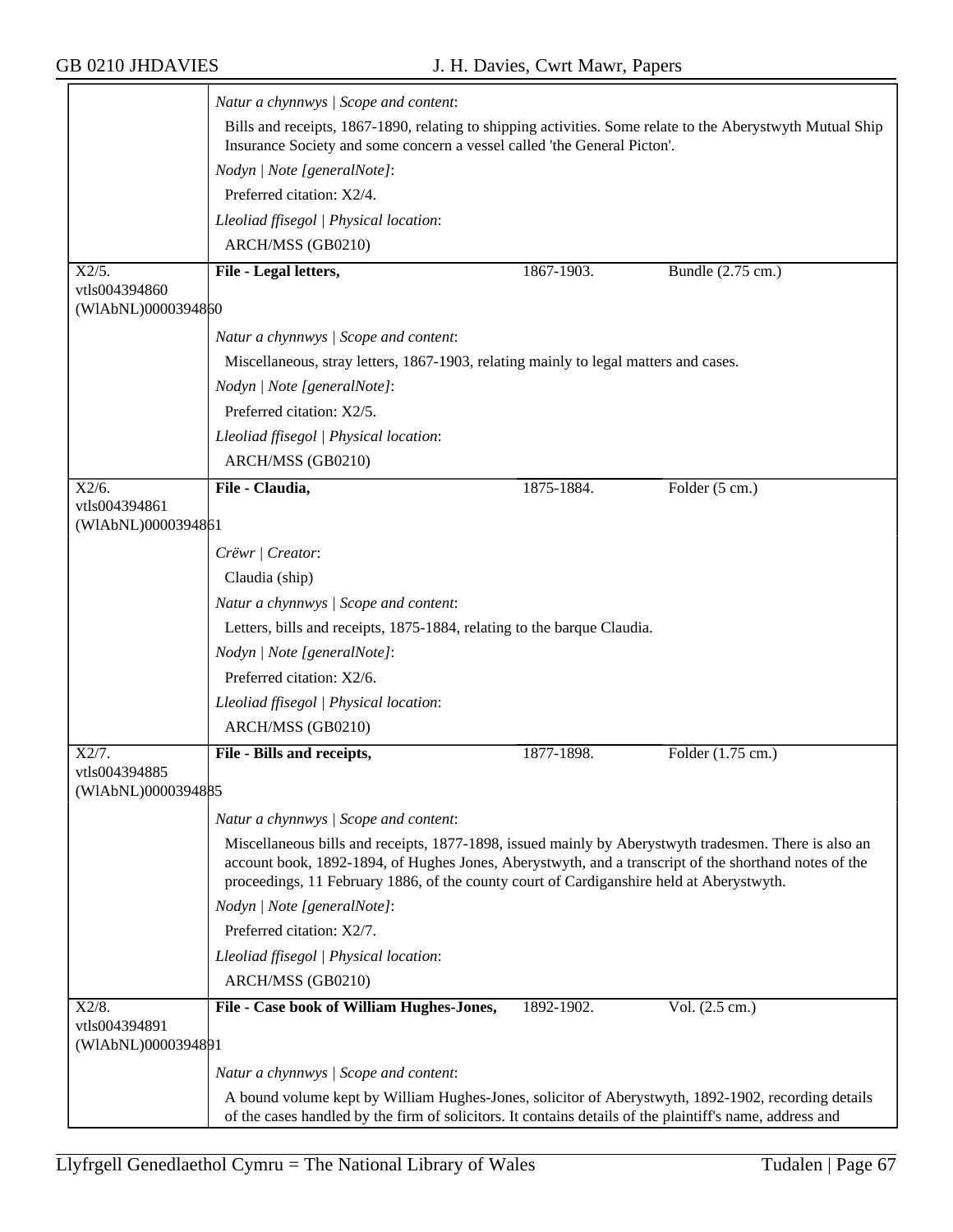|                           | occupation, the defendant's name, address and occupation, the amounts claimed and the costs incurred,<br>and details of who was responsible for paying the fees. |              |                |  |  |
|---------------------------|------------------------------------------------------------------------------------------------------------------------------------------------------------------|--------------|----------------|--|--|
|                           | Nodyn   Note [generalNote]:                                                                                                                                      |              |                |  |  |
|                           | Preferred citation: X2/8.                                                                                                                                        |              |                |  |  |
|                           | Lleoliad ffisegol   Physical location:                                                                                                                           |              |                |  |  |
|                           | ARCH/MSS (GB0210)                                                                                                                                                |              |                |  |  |
| $X2/9$ .<br>vtls004394898 | File - 'English Language',                                                                                                                                       | [? c. 1920]. | Vol. (0.5 cm.) |  |  |
| (W1AbNL)0000394898        |                                                                                                                                                                  |              |                |  |  |
|                           | Natur a chynnwys / Scope and content:                                                                                                                            |              |                |  |  |
|                           | Exercise book kept by W. T. A. Hughes-Jones, 30 Pier Street, Aberystwyth, marked 'English Language'.<br>It contains school notes and essays.                     |              |                |  |  |
|                           | Nodyn   Note [generalNote]:<br>Preferred citation: X2/9.                                                                                                         |              |                |  |  |
|                           |                                                                                                                                                                  |              |                |  |  |
|                           | Lleoliad ffisegol   Physical location:                                                                                                                           |              |                |  |  |
|                           | ARCH/MSS (GB0210)                                                                                                                                                |              |                |  |  |

## **Is-fonds | Subfonds P. vtls004394077 (WlAbNL)0000394077: Papers relating to other persons,**

Dyddiad | Date: 1658-1907 (dyddiad creu) | (date of creation)

Natur a chynnwys | Scope and content:

Papers and correspondence, 1658-1907, acquired by J. H. Davies, relating to other individuals, namely Gwilym Cowlyd, 1658-1907, William Davies, 1822-1855, John Rees, 1844-1867, the Richards family of Darowen, [?1818]-[?1848], and the Rev William Thomas, 1869-1877.

Disgrifiad ffisegol | Physical description: 5 boxes.

Lleoliad ffisegol | Physical location: ARCH/MSS (GB0210)

Nodyn | Note [generalNote]:

Preferred citation: P.

Trefniant | Arrangement:

Arranged into five groups: papers relating to Gwilym Cowlyd, William Davies, John Rees, the Richards family of Darowen, and the Rev. William Thomas.

### **Cyfres | Series P1. vtls004394078 (WlAbNL)0000394078: Gwilym Cowlyd,**

Crëwr | Creator: Gwilym Cowlyd, 1828-1904

Dyddiad | Date: 1658-1907. (dyddiad creu) | (date of creation)

Natur a chynnwys | Scope and content: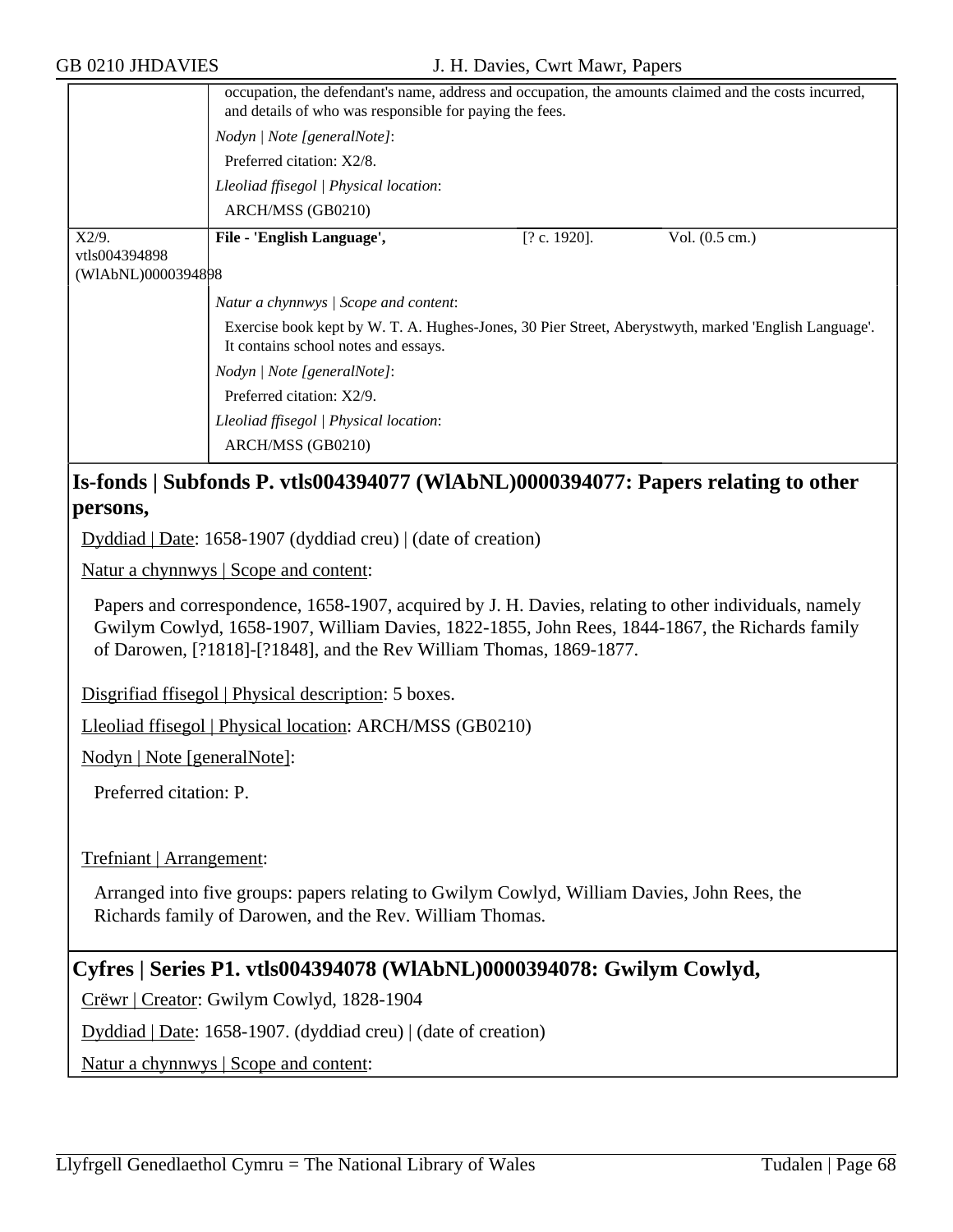Miscellaneous papers of Flintshire interest, 1658-1877, letters to Gwilym Cowlyd, 1859-1907, various poems, 1857-1902, many submitted for various eisteddfodic competitions, eisteddfodic adjudications by Gwilym Cowlyd, 1877-1898, and his pocket notebooks, 1874-1901.

Disgrifiad ffisegol | Physical description: 6 folders, 4 bundles, 16 volumes.

Lleoliad ffisegol | Physical location: ARCH/MSS (GB0210)

Nodyn | Note [generalNote]:

Preferred citation: P1.

#### Trefniant | Arrangement:

The original files have been retained. Arranged by record type or subject and then chronologically within each file.

| FFeil / rhestr eitemau   File / item list                  |                                                                                                                                                                                                                                                                                                                                                                                                                                                                                                                                                                                                                                                                                                                                                                                                                         |                   |                                               |
|------------------------------------------------------------|-------------------------------------------------------------------------------------------------------------------------------------------------------------------------------------------------------------------------------------------------------------------------------------------------------------------------------------------------------------------------------------------------------------------------------------------------------------------------------------------------------------------------------------------------------------------------------------------------------------------------------------------------------------------------------------------------------------------------------------------------------------------------------------------------------------------------|-------------------|-----------------------------------------------|
| Cod cyfeirnod  <br>Reference code                          | Teitl   Title                                                                                                                                                                                                                                                                                                                                                                                                                                                                                                                                                                                                                                                                                                                                                                                                           | Dyddiadau   Dates | Disgrifiad ffisegol   Physical<br>description |
| $\overline{P1/1}$ .<br>vtls004394085<br>(WIAbNL)0000394085 | File - Flintshire papers,                                                                                                                                                                                                                                                                                                                                                                                                                                                                                                                                                                                                                                                                                                                                                                                               | 1658-1877.        | Folder (1 cm.)                                |
|                                                            | Natur a chynnwys / Scope and content:<br>Miscellaneous papers mainly of Flintshire interest, 1658-1877. They include a notice announcing the<br>choice of churchwardens for the parish of Ysceifiog for the year 1658; 'Sayings & Depositions of                                                                                                                                                                                                                                                                                                                                                                                                                                                                                                                                                                        |                   |                                               |
|                                                            | Witnesses', taken July 1759 at Whitford in a case pending in the ecclesiastical court of St Asaph; a<br>waggon and cart licence, November 1784, issued to a resident of the parish of Whitford; resolutions<br>reached at a meeting of the Commissioners of the Land Tax acting for the hundred of Coleshill,<br>held at the Red Inn, Northop, October 1803; an administration, 1805, of the will of a testator from<br>Garthgelynnen Fawr, Pennant, county Montgomeryshire; a list, January 1813, of the old men and old<br>women of the parish of Llanasa who each received a donation of one shilling; deeds, 1877, relating to<br>property at Llanrwst, county Denbighshire; and an undated notice issued by the Committee of the County<br>of Flint that they 'have no factions or seditious objects in view' etc. |                   |                                               |
|                                                            | Nodyn   Note [generalNote]:                                                                                                                                                                                                                                                                                                                                                                                                                                                                                                                                                                                                                                                                                                                                                                                             |                   |                                               |
|                                                            | Preferred citation: P1/1.                                                                                                                                                                                                                                                                                                                                                                                                                                                                                                                                                                                                                                                                                                                                                                                               |                   |                                               |
|                                                            | Lleoliad ffisegol   Physical location:                                                                                                                                                                                                                                                                                                                                                                                                                                                                                                                                                                                                                                                                                                                                                                                  |                   |                                               |
|                                                            | ARCH/MSS (GB0210)                                                                                                                                                                                                                                                                                                                                                                                                                                                                                                                                                                                                                                                                                                                                                                                                       |                   |                                               |
| P1/2.<br>vtls004394095<br>(WIAbNL)0000394095               | File - Englynion,                                                                                                                                                                                                                                                                                                                                                                                                                                                                                                                                                                                                                                                                                                                                                                                                       | 1854-1897.        | Folder $(3.25 \text{ cm.})$                   |
|                                                            | Natur a chynnwys / Scope and content:                                                                                                                                                                                                                                                                                                                                                                                                                                                                                                                                                                                                                                                                                                                                                                                   |                   |                                               |
|                                                            | Englynion in the hand of Gwilym Cowlyd.                                                                                                                                                                                                                                                                                                                                                                                                                                                                                                                                                                                                                                                                                                                                                                                 |                   |                                               |
|                                                            | Nodyn   Note [generalNote]:                                                                                                                                                                                                                                                                                                                                                                                                                                                                                                                                                                                                                                                                                                                                                                                             |                   |                                               |
|                                                            | Preferred citation: P1/2.                                                                                                                                                                                                                                                                                                                                                                                                                                                                                                                                                                                                                                                                                                                                                                                               |                   |                                               |
|                                                            | Lleoliad ffisegol   Physical location:                                                                                                                                                                                                                                                                                                                                                                                                                                                                                                                                                                                                                                                                                                                                                                                  |                   |                                               |
|                                                            | ARCH/MSS (GB0210)                                                                                                                                                                                                                                                                                                                                                                                                                                                                                                                                                                                                                                                                                                                                                                                                       |                   |                                               |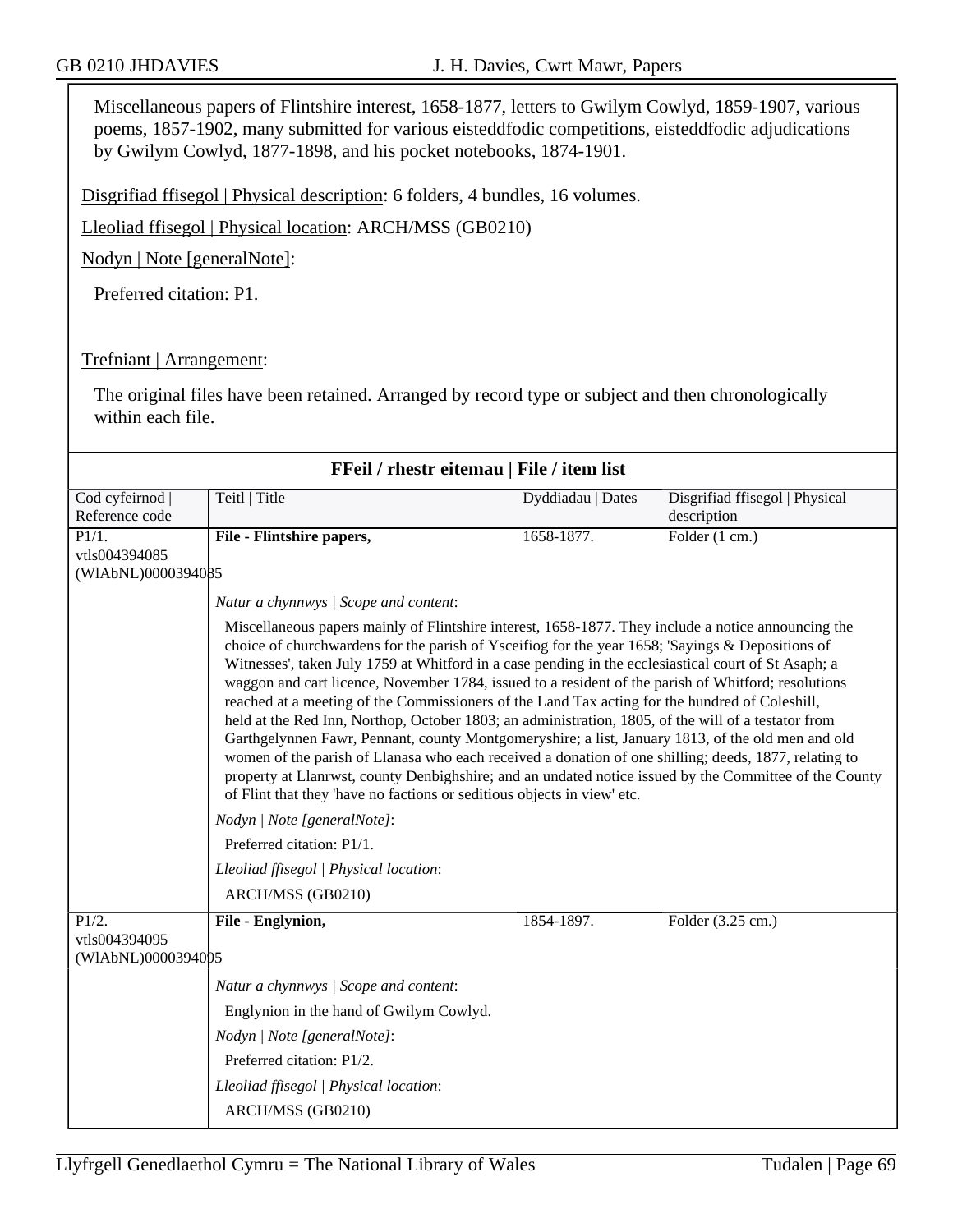| $P1/3$ .                            | File - Notebook,                                                                                                                                                                                                                                                                                                                                                                                                                                                                                                                                                                                                                                                                                                                                                                                     | 1852-1880. | Vol. $(1 cm.)$    |  |  |
|-------------------------------------|------------------------------------------------------------------------------------------------------------------------------------------------------------------------------------------------------------------------------------------------------------------------------------------------------------------------------------------------------------------------------------------------------------------------------------------------------------------------------------------------------------------------------------------------------------------------------------------------------------------------------------------------------------------------------------------------------------------------------------------------------------------------------------------------------|------------|-------------------|--|--|
| vtls004394105                       |                                                                                                                                                                                                                                                                                                                                                                                                                                                                                                                                                                                                                                                                                                                                                                                                      |            |                   |  |  |
| (WIAbNL)0000394105                  |                                                                                                                                                                                                                                                                                                                                                                                                                                                                                                                                                                                                                                                                                                                                                                                                      |            |                   |  |  |
|                                     | Natur a chynnwys   Scope and content:                                                                                                                                                                                                                                                                                                                                                                                                                                                                                                                                                                                                                                                                                                                                                                |            |                   |  |  |
|                                     | A notebook endorsed 'Moulsdale Grammar School, Llanrwst, March 14, [18]59' and with entries for the                                                                                                                                                                                                                                                                                                                                                                                                                                                                                                                                                                                                                                                                                                  |            |                   |  |  |
|                                     | period 1852 to 1880 and containing mathematical equations, poetry, transcripts from the old account<br>book of Owain Gethin Jones and other accounts etc.                                                                                                                                                                                                                                                                                                                                                                                                                                                                                                                                                                                                                                            |            |                   |  |  |
|                                     | Nodyn   Note [generalNote]:                                                                                                                                                                                                                                                                                                                                                                                                                                                                                                                                                                                                                                                                                                                                                                          |            |                   |  |  |
|                                     | Preferred citation: P1/3.                                                                                                                                                                                                                                                                                                                                                                                                                                                                                                                                                                                                                                                                                                                                                                            |            |                   |  |  |
|                                     | Lleoliad ffisegol   Physical location:                                                                                                                                                                                                                                                                                                                                                                                                                                                                                                                                                                                                                                                                                                                                                               |            |                   |  |  |
|                                     | ARCH/MSS (GB0210)                                                                                                                                                                                                                                                                                                                                                                                                                                                                                                                                                                                                                                                                                                                                                                                    |            |                   |  |  |
| $P1\overline{4}$ .                  | File - Letters to Gwilym Cowlyd,                                                                                                                                                                                                                                                                                                                                                                                                                                                                                                                                                                                                                                                                                                                                                                     | 1859-1907. | Folder (4.25 cm.) |  |  |
| vtls004394126<br>(WIAbNL)0000394126 |                                                                                                                                                                                                                                                                                                                                                                                                                                                                                                                                                                                                                                                                                                                                                                                                      |            |                   |  |  |
|                                     | Crëwr   Creator:                                                                                                                                                                                                                                                                                                                                                                                                                                                                                                                                                                                                                                                                                                                                                                                     |            |                   |  |  |
|                                     | Morgan, George Osborne, Sir, 1826-1897                                                                                                                                                                                                                                                                                                                                                                                                                                                                                                                                                                                                                                                                                                                                                               |            |                   |  |  |
|                                     | Natur a chynnwys / Scope and content:                                                                                                                                                                                                                                                                                                                                                                                                                                                                                                                                                                                                                                                                                                                                                                |            |                   |  |  |
|                                     | General letters, 1859-1907, to Gwilym Cowlyd interspersed with a few other papers. Many are on literary<br>and poetic themes and some refer to the publication, sale and purchase of various monographs and<br>journals. A number relate to the holding of national and local eisteddfodau, several inviting Gwilym<br>Cowlyd to act as adjudicator. Some concern the publication of his adjudications. Some poets submit their<br>work to Cowlyd for his opinions. Many also contain references to the affairs of Gorsedd Beirdd Ynys<br>Prydain. Many of the letters from 1904 concern the offer made by Gwilym Cowlyd to hand his personal<br>library of books and other materials to the Llanrwst Urban District Council. The correspondents include<br>George Osborne Morgan MP (2), 1878-1885. |            |                   |  |  |
|                                     | Nodyn   Note [generalNote]:                                                                                                                                                                                                                                                                                                                                                                                                                                                                                                                                                                                                                                                                                                                                                                          |            |                   |  |  |
|                                     | Preferred citation: P1/4.                                                                                                                                                                                                                                                                                                                                                                                                                                                                                                                                                                                                                                                                                                                                                                            |            |                   |  |  |
|                                     | Lleoliad ffisegol   Physical location:                                                                                                                                                                                                                                                                                                                                                                                                                                                                                                                                                                                                                                                                                                                                                               |            |                   |  |  |
|                                     | ARCH/MSS (GB0210)                                                                                                                                                                                                                                                                                                                                                                                                                                                                                                                                                                                                                                                                                                                                                                                    |            |                   |  |  |
| P1/5.                               | File - Poetry and letters,                                                                                                                                                                                                                                                                                                                                                                                                                                                                                                                                                                                                                                                                                                                                                                           | 1862-1899. | Bundle (5.25 cm.) |  |  |
| vtls004394129<br>(WIAbNL)0000394129 |                                                                                                                                                                                                                                                                                                                                                                                                                                                                                                                                                                                                                                                                                                                                                                                                      |            |                   |  |  |
|                                     | Crëwr   Creator:                                                                                                                                                                                                                                                                                                                                                                                                                                                                                                                                                                                                                                                                                                                                                                                     |            |                   |  |  |
|                                     | Elis, o'r Nant, 1841-1912                                                                                                                                                                                                                                                                                                                                                                                                                                                                                                                                                                                                                                                                                                                                                                            |            |                   |  |  |
|                                     | Natur a chynnwys / Scope and content:                                                                                                                                                                                                                                                                                                                                                                                                                                                                                                                                                                                                                                                                                                                                                                |            |                   |  |  |
|                                     | Poems (including some awdlau submitted for eisteddfodic chairs) and verses, 1862-1899, together with a<br>small quantity of related correspondence from the poets to Gwilym Cowlyd. The correspondents include<br>Ellis o'r Nant, 1882.                                                                                                                                                                                                                                                                                                                                                                                                                                                                                                                                                              |            |                   |  |  |
|                                     | Nodyn   Note [generalNote]:                                                                                                                                                                                                                                                                                                                                                                                                                                                                                                                                                                                                                                                                                                                                                                          |            |                   |  |  |
|                                     | Preferred citation: P1/5.                                                                                                                                                                                                                                                                                                                                                                                                                                                                                                                                                                                                                                                                                                                                                                            |            |                   |  |  |
|                                     | Lleoliad ffisegol   Physical location:                                                                                                                                                                                                                                                                                                                                                                                                                                                                                                                                                                                                                                                                                                                                                               |            |                   |  |  |
|                                     | ARCH/MSS (GB0210)                                                                                                                                                                                                                                                                                                                                                                                                                                                                                                                                                                                                                                                                                                                                                                                    |            |                   |  |  |
| P1/6.                               | File - Poetry and letters,                                                                                                                                                                                                                                                                                                                                                                                                                                                                                                                                                                                                                                                                                                                                                                           | 1869-1902. | Folder (4.25 cm.) |  |  |
| vtls004394179<br>(WIAbNL)0000394179 |                                                                                                                                                                                                                                                                                                                                                                                                                                                                                                                                                                                                                                                                                                                                                                                                      |            |                   |  |  |
|                                     | Natur a chynnwys / Scope and content:                                                                                                                                                                                                                                                                                                                                                                                                                                                                                                                                                                                                                                                                                                                                                                |            |                   |  |  |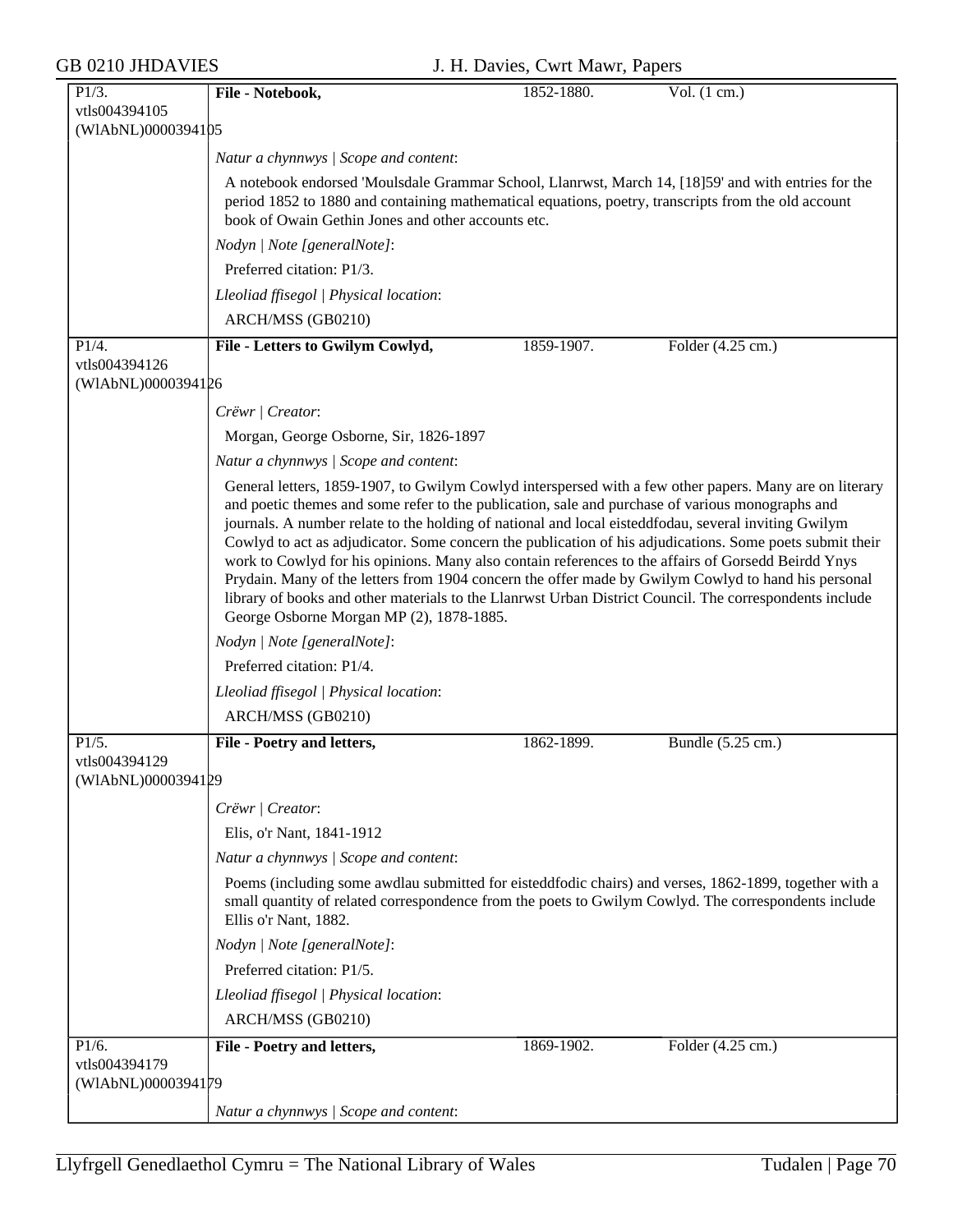|                                     | Various poems, 1869-1902, including awdlau, pryddestau and englynion, submitted to Gwilym Cowlyd,<br>many clearly intended for competitions at eisteddfodau, together with a small quantity of related letters<br>addressed to him and press cuttings.                                                                                                                                                                        |                      |                               |  |
|-------------------------------------|-------------------------------------------------------------------------------------------------------------------------------------------------------------------------------------------------------------------------------------------------------------------------------------------------------------------------------------------------------------------------------------------------------------------------------|----------------------|-------------------------------|--|
|                                     | Nodyn   Note [generalNote]:                                                                                                                                                                                                                                                                                                                                                                                                   |                      |                               |  |
|                                     | Preferred citation: P1/6.                                                                                                                                                                                                                                                                                                                                                                                                     |                      |                               |  |
|                                     | Lleoliad ffisegol   Physical location:                                                                                                                                                                                                                                                                                                                                                                                        |                      |                               |  |
|                                     | ARCH/MSS (GB0210)                                                                                                                                                                                                                                                                                                                                                                                                             |                      |                               |  |
| P1/7.                               | File - Poetry,                                                                                                                                                                                                                                                                                                                                                                                                                | [c. 1870]-[c. 1900]. | 3 bundles $(4.5 \text{ cm.})$ |  |
| vtls004394181<br>(WIAbNL)0000394181 |                                                                                                                                                                                                                                                                                                                                                                                                                               |                      |                               |  |
|                                     | Natur a chynnwys / Scope and content:                                                                                                                                                                                                                                                                                                                                                                                         |                      |                               |  |
|                                     | Various poems, [c. 1870]-[c. 1900], some labelled 'penillion coffa'.                                                                                                                                                                                                                                                                                                                                                          |                      |                               |  |
|                                     | Nodyn   Note [generalNote]:                                                                                                                                                                                                                                                                                                                                                                                                   |                      |                               |  |
|                                     | Preferred citation: P1/7.                                                                                                                                                                                                                                                                                                                                                                                                     |                      |                               |  |
|                                     | Lleoliad ffisegol   Physical location:                                                                                                                                                                                                                                                                                                                                                                                        |                      |                               |  |
|                                     | ARCH/MSS (GB0210)                                                                                                                                                                                                                                                                                                                                                                                                             |                      |                               |  |
| P1/8.<br>vtls004394194              | File - Letters to Gwilym Cowlyd,                                                                                                                                                                                                                                                                                                                                                                                              | 1873-1902.           | Folder (1 cm.)                |  |
| (WIAbNL)0000394194                  |                                                                                                                                                                                                                                                                                                                                                                                                                               |                      |                               |  |
|                                     | Crëwr   Creator:                                                                                                                                                                                                                                                                                                                                                                                                              |                      |                               |  |
|                                     | Ballinger, John, 1860-1933                                                                                                                                                                                                                                                                                                                                                                                                    |                      |                               |  |
|                                     | Natur a chynnwys / Scope and content:                                                                                                                                                                                                                                                                                                                                                                                         |                      |                               |  |
|                                     | Miscellaneous, stray letters, 1873-1902, addressed to Gwilym Cowlyd. Most of the letters concern<br>literary matters, the sale and purchase of books and journals, publishing, and the convention of<br>various eisteddfodau. Often Gwilym Cowlyd is invited to attend and adjudicate at eisteddfodau. The<br>correspondents include Sir John Ballinger, 1893, Thomas Gee (2), 1877-1889, and Alfred Neobard<br>Palmer, 1882. |                      |                               |  |
|                                     | Nodyn   Note [generalNote]:                                                                                                                                                                                                                                                                                                                                                                                                   |                      |                               |  |
|                                     | Preferred citation: P1/8.                                                                                                                                                                                                                                                                                                                                                                                                     |                      |                               |  |
|                                     | Lleoliad ffisegol   Physical location:                                                                                                                                                                                                                                                                                                                                                                                        |                      |                               |  |
|                                     | ARCH/MSS (GB0210)                                                                                                                                                                                                                                                                                                                                                                                                             |                      |                               |  |
| P1/9.                               | File - Adjudications,                                                                                                                                                                                                                                                                                                                                                                                                         | 1877-1898.           | Folder (4.25 cm.)             |  |
| vtls004394200<br>(WIAbNL)0000394200 |                                                                                                                                                                                                                                                                                                                                                                                                                               |                      |                               |  |
|                                     | Natur a chynnwys / Scope and content:                                                                                                                                                                                                                                                                                                                                                                                         |                      |                               |  |
|                                     | Adjudications, 1877-1895, many undated, by Gwilym Cowlyd for various eisteddfodau, together with<br>copies of some of the poems and a few related letters and press cuttings.                                                                                                                                                                                                                                                 |                      |                               |  |
|                                     | Nodyn   Note [generalNote]:                                                                                                                                                                                                                                                                                                                                                                                                   |                      |                               |  |
|                                     | Preferred citation: P1/9.                                                                                                                                                                                                                                                                                                                                                                                                     |                      |                               |  |
|                                     | Lleoliad ffisegol   Physical location:                                                                                                                                                                                                                                                                                                                                                                                        |                      |                               |  |
|                                     | ARCH/MSS (GB0210)                                                                                                                                                                                                                                                                                                                                                                                                             |                      |                               |  |
| P1/10.                              | File - 'Yn 'Steddfod fawr y Cymru',                                                                                                                                                                                                                                                                                                                                                                                           | 1878.                | Vol. (0.5 cm.)                |  |
| vtls004394201                       |                                                                                                                                                                                                                                                                                                                                                                                                                               |                      |                               |  |
| (WIAbNL)0000394201                  |                                                                                                                                                                                                                                                                                                                                                                                                                               |                      |                               |  |
|                                     | Natur a chynnwys / Scope and content:                                                                                                                                                                                                                                                                                                                                                                                         |                      |                               |  |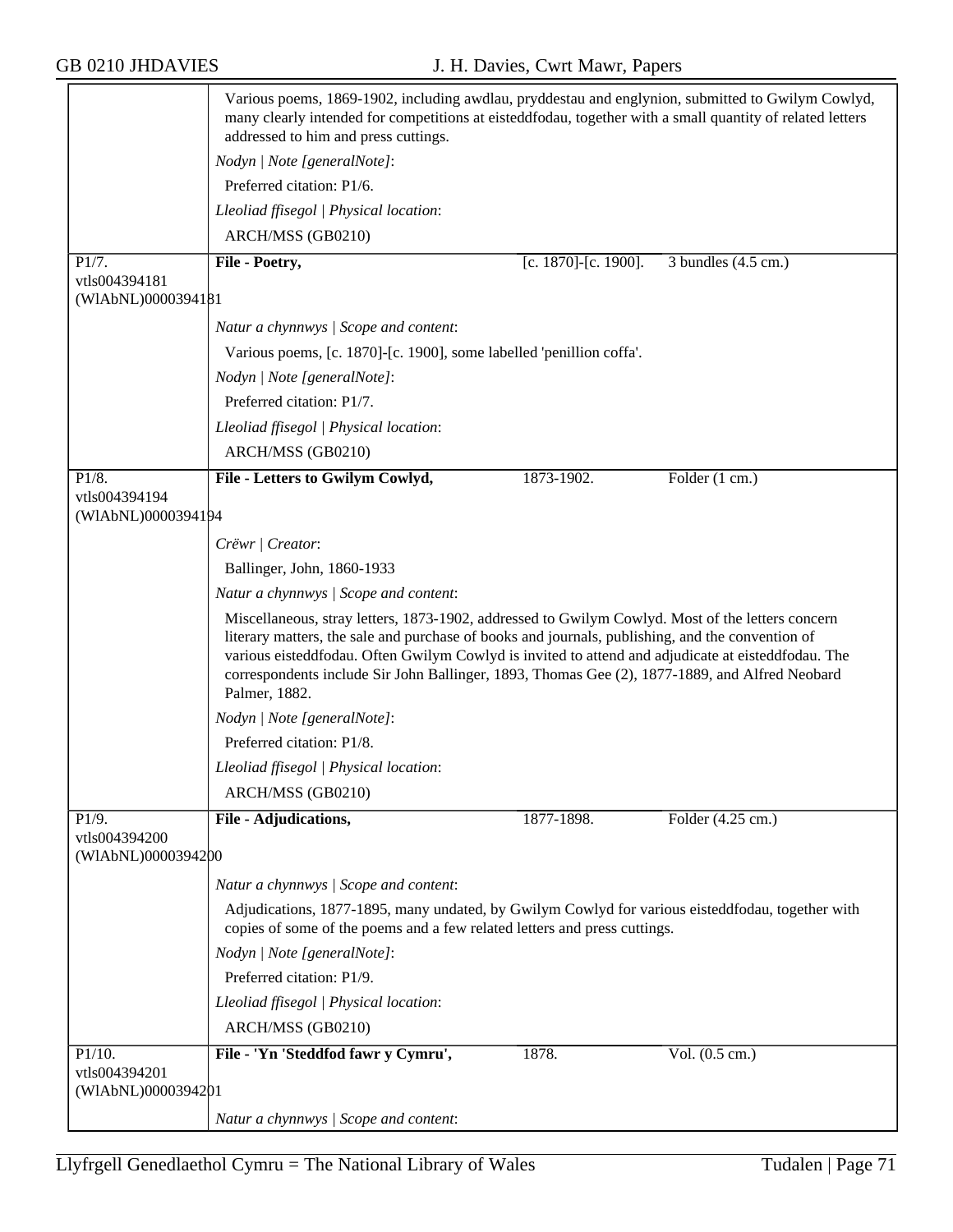|                                     | Exercise book endorsed, 'Llyfr R. Jones Esqr Bryniog. Anerchiad a draddodwyd yn Eisteddfod y Cymry<br>1878 yn Llanrwst', and containing the text of a poem beginning, 'Yn 'Steddfod fawr y Cymru'.                                                                                                                                                                                                                                                                                                                                                                                                                                                                                                                                                                                                                                                                                                                                                                                                                                                                                                                                                                                                                                                |            |                     |
|-------------------------------------|---------------------------------------------------------------------------------------------------------------------------------------------------------------------------------------------------------------------------------------------------------------------------------------------------------------------------------------------------------------------------------------------------------------------------------------------------------------------------------------------------------------------------------------------------------------------------------------------------------------------------------------------------------------------------------------------------------------------------------------------------------------------------------------------------------------------------------------------------------------------------------------------------------------------------------------------------------------------------------------------------------------------------------------------------------------------------------------------------------------------------------------------------------------------------------------------------------------------------------------------------|------------|---------------------|
|                                     | Nodyn   Note [generalNote]:                                                                                                                                                                                                                                                                                                                                                                                                                                                                                                                                                                                                                                                                                                                                                                                                                                                                                                                                                                                                                                                                                                                                                                                                                       |            |                     |
|                                     | Preferred citation: P1/10.                                                                                                                                                                                                                                                                                                                                                                                                                                                                                                                                                                                                                                                                                                                                                                                                                                                                                                                                                                                                                                                                                                                                                                                                                        |            |                     |
|                                     | Lleoliad ffisegol   Physical location:                                                                                                                                                                                                                                                                                                                                                                                                                                                                                                                                                                                                                                                                                                                                                                                                                                                                                                                                                                                                                                                                                                                                                                                                            |            |                     |
|                                     | ARCH/MSS (GB0210)                                                                                                                                                                                                                                                                                                                                                                                                                                                                                                                                                                                                                                                                                                                                                                                                                                                                                                                                                                                                                                                                                                                                                                                                                                 |            |                     |
| P1/11.                              | File - Awdl 'Gobaith',                                                                                                                                                                                                                                                                                                                                                                                                                                                                                                                                                                                                                                                                                                                                                                                                                                                                                                                                                                                                                                                                                                                                                                                                                            | 1886.      | Vol. (0.75 cm.)     |
| vtls004394202                       |                                                                                                                                                                                                                                                                                                                                                                                                                                                                                                                                                                                                                                                                                                                                                                                                                                                                                                                                                                                                                                                                                                                                                                                                                                                   |            |                     |
| (WIAbNL)0000394202                  |                                                                                                                                                                                                                                                                                                                                                                                                                                                                                                                                                                                                                                                                                                                                                                                                                                                                                                                                                                                                                                                                                                                                                                                                                                                   |            |                     |
|                                     | Natur a chynnwys / Scope and content:                                                                                                                                                                                                                                                                                                                                                                                                                                                                                                                                                                                                                                                                                                                                                                                                                                                                                                                                                                                                                                                                                                                                                                                                             |            |                     |
|                                     | Exercise book containing the text of the awdl entitled 'Gobaith' written for competition at the Caernarfon<br>National Eisteddfod 1886.                                                                                                                                                                                                                                                                                                                                                                                                                                                                                                                                                                                                                                                                                                                                                                                                                                                                                                                                                                                                                                                                                                           |            |                     |
|                                     | Nodyn   Note [generalNote]:                                                                                                                                                                                                                                                                                                                                                                                                                                                                                                                                                                                                                                                                                                                                                                                                                                                                                                                                                                                                                                                                                                                                                                                                                       |            |                     |
|                                     | Preferred citation: P1/11.                                                                                                                                                                                                                                                                                                                                                                                                                                                                                                                                                                                                                                                                                                                                                                                                                                                                                                                                                                                                                                                                                                                                                                                                                        |            |                     |
|                                     | Lleoliad ffisegol   Physical location:                                                                                                                                                                                                                                                                                                                                                                                                                                                                                                                                                                                                                                                                                                                                                                                                                                                                                                                                                                                                                                                                                                                                                                                                            |            |                     |
|                                     | ARCH/MSS (GB0210)                                                                                                                                                                                                                                                                                                                                                                                                                                                                                                                                                                                                                                                                                                                                                                                                                                                                                                                                                                                                                                                                                                                                                                                                                                 |            |                     |
| P1/12.                              | File - Pocket notebooks,                                                                                                                                                                                                                                                                                                                                                                                                                                                                                                                                                                                                                                                                                                                                                                                                                                                                                                                                                                                                                                                                                                                                                                                                                          | 1874-1901. | 13 vols. (6.25 cm.) |
| vtls004394223<br>(WIAbNL)0000394223 |                                                                                                                                                                                                                                                                                                                                                                                                                                                                                                                                                                                                                                                                                                                                                                                                                                                                                                                                                                                                                                                                                                                                                                                                                                                   |            |                     |
|                                     | Natur a chynnwys / Scope and content:                                                                                                                                                                                                                                                                                                                                                                                                                                                                                                                                                                                                                                                                                                                                                                                                                                                                                                                                                                                                                                                                                                                                                                                                             |            |                     |
|                                     | Pocket notebooks kept between c. 1874 and c. 1901, many undated, containing adjudications by Gwilym<br>Cowlyd on bardic competitions at various eisteddfodau, miscellaneous accounts, minutes of various<br>committees, copies of poems and prose works, and a volume endorsed, 'Cymmrodoriaeth Barddas Glan<br>Geirionydd. Gwilym Cowlyd's Book' and containing copious notes, poems and accounts for the years<br>1896 until 1901 on 'Arwest Geirionydd'.                                                                                                                                                                                                                                                                                                                                                                                                                                                                                                                                                                                                                                                                                                                                                                                       |            |                     |
|                                     | Nodyn   Note [generalNote]:                                                                                                                                                                                                                                                                                                                                                                                                                                                                                                                                                                                                                                                                                                                                                                                                                                                                                                                                                                                                                                                                                                                                                                                                                       |            |                     |
|                                     | Preferred citation: P1/12.                                                                                                                                                                                                                                                                                                                                                                                                                                                                                                                                                                                                                                                                                                                                                                                                                                                                                                                                                                                                                                                                                                                                                                                                                        |            |                     |
|                                     | Lleoliad ffisegol   Physical location:                                                                                                                                                                                                                                                                                                                                                                                                                                                                                                                                                                                                                                                                                                                                                                                                                                                                                                                                                                                                                                                                                                                                                                                                            |            |                     |
|                                     | ARCH/MSS (GB0210)                                                                                                                                                                                                                                                                                                                                                                                                                                                                                                                                                                                                                                                                                                                                                                                                                                                                                                                                                                                                                                                                                                                                                                                                                                 |            |                     |
| $P/1$ .                             | File - William Davies,                                                                                                                                                                                                                                                                                                                                                                                                                                                                                                                                                                                                                                                                                                                                                                                                                                                                                                                                                                                                                                                                                                                                                                                                                            | 1822-1855. | 1 box.              |
| vtls004394275                       |                                                                                                                                                                                                                                                                                                                                                                                                                                                                                                                                                                                                                                                                                                                                                                                                                                                                                                                                                                                                                                                                                                                                                                                                                                                   |            |                     |
| (WIAbNL)0000394275                  |                                                                                                                                                                                                                                                                                                                                                                                                                                                                                                                                                                                                                                                                                                                                                                                                                                                                                                                                                                                                                                                                                                                                                                                                                                                   |            |                     |
|                                     | Crëwr   Creator:                                                                                                                                                                                                                                                                                                                                                                                                                                                                                                                                                                                                                                                                                                                                                                                                                                                                                                                                                                                                                                                                                                                                                                                                                                  |            |                     |
|                                     | Davies, William, Froodvale, Carmarthenshire                                                                                                                                                                                                                                                                                                                                                                                                                                                                                                                                                                                                                                                                                                                                                                                                                                                                                                                                                                                                                                                                                                                                                                                                       |            |                     |
|                                     | Natur a chynnwys / Scope and content:                                                                                                                                                                                                                                                                                                                                                                                                                                                                                                                                                                                                                                                                                                                                                                                                                                                                                                                                                                                                                                                                                                                                                                                                             |            |                     |
|                                     | Sermon notes, 1822-c. 1841; notebooks containing mainly scriptural notes and notes of researches on<br>religious history, 1831-1845; a series of notebooks, c. 1833-1845, numbered I to IX and containing<br>mathematical notes, notes on grammar and syntax, notes on comparative alphabets, a series of notebooks,<br>1837-1844, containing scriptural notes, poems, a 'journal' of 'Mr D' beginning in 1841 and containing<br>notes of preaching engagements, a 'journal' kept by Samuel Cotton, beginning in 1844, containing notes<br>of preaching engagements and other commitments, and an address book; four 'books of miscellanies',<br>1831-1834, containing scriptural notes, religious verse, some notes on grammar, lists of French and<br>English vocabulary, mathematical equations, lists of proverbs and old sayings, notes on the animal<br>kingdom, and notes on geometry and land measurements; and material, 1835-1855, on education,<br>including copies of a prospectus for the Froodvale Academy conducted by the Rev. Dr William Davies,<br>copies of examination papers, lists of essays and class exercises set at the Froodvale Academy, notes on<br>Latin grammar, and notes on the various branches of mathematics. |            |                     |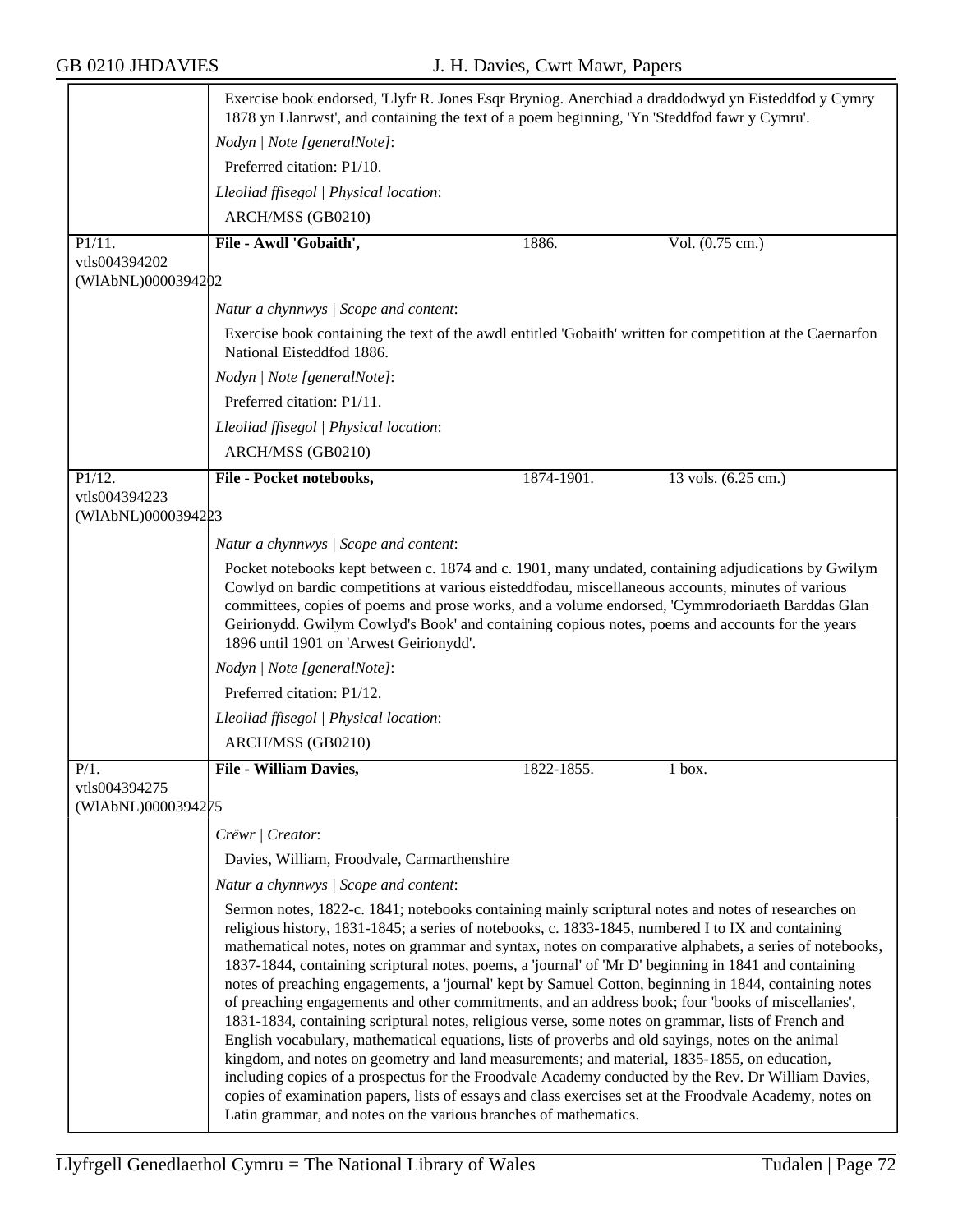|                                     | Nodyn   Note [generalNote]:                                                                                                                                                                                                                                                                                                                                                                                                                                                                                                                                                                           |                       |                       |
|-------------------------------------|-------------------------------------------------------------------------------------------------------------------------------------------------------------------------------------------------------------------------------------------------------------------------------------------------------------------------------------------------------------------------------------------------------------------------------------------------------------------------------------------------------------------------------------------------------------------------------------------------------|-----------------------|-----------------------|
|                                     | Preferred citation: P/1.                                                                                                                                                                                                                                                                                                                                                                                                                                                                                                                                                                              |                       |                       |
|                                     | Lleoliad ffisegol   Physical location:                                                                                                                                                                                                                                                                                                                                                                                                                                                                                                                                                                |                       |                       |
|                                     | ARCH/MSS (GB0210)                                                                                                                                                                                                                                                                                                                                                                                                                                                                                                                                                                                     |                       |                       |
| $P/2$ .                             | File - John Rees,                                                                                                                                                                                                                                                                                                                                                                                                                                                                                                                                                                                     | 1844-1867.            | 2 bundles (17.25 cm.) |
| vtls004394330                       |                                                                                                                                                                                                                                                                                                                                                                                                                                                                                                                                                                                                       |                       |                       |
| (WIAbNL)0000394380                  |                                                                                                                                                                                                                                                                                                                                                                                                                                                                                                                                                                                                       |                       |                       |
|                                     | Natur a chynnwys / Scope and content:                                                                                                                                                                                                                                                                                                                                                                                                                                                                                                                                                                 |                       |                       |
|                                     | Papers of John Rees, schoolmaster at Llanddewi Aberarth. They include pocket diaries for 1844, 1852<br>and 1867, each containing a large quantity of additional notes, mainly Biblical and religious. The residue<br>of the papers comprise scriptural and sermon notes.                                                                                                                                                                                                                                                                                                                              |                       |                       |
|                                     | Nodyn   Note [generalNote]:                                                                                                                                                                                                                                                                                                                                                                                                                                                                                                                                                                           |                       |                       |
|                                     | Preferred citation: P/2.                                                                                                                                                                                                                                                                                                                                                                                                                                                                                                                                                                              |                       |                       |
|                                     | Lleoliad ffisegol   Physical location:                                                                                                                                                                                                                                                                                                                                                                                                                                                                                                                                                                |                       |                       |
|                                     | ARCH/MSS (GB0210)                                                                                                                                                                                                                                                                                                                                                                                                                                                                                                                                                                                     |                       |                       |
| $P/3$ .                             | File - Richards family of Darowen,                                                                                                                                                                                                                                                                                                                                                                                                                                                                                                                                                                    | $[?1818] - [?1848]$ . | 1 box.                |
| vtls004394400<br>(WIAbNL)0000394400 |                                                                                                                                                                                                                                                                                                                                                                                                                                                                                                                                                                                                       |                       |                       |
|                                     | Crëwr   Creator:                                                                                                                                                                                                                                                                                                                                                                                                                                                                                                                                                                                      |                       |                       |
|                                     | Richards, Thomas, 1785-1855                                                                                                                                                                                                                                                                                                                                                                                                                                                                                                                                                                           |                       |                       |
|                                     | Natur a chynnwys / Scope and content:                                                                                                                                                                                                                                                                                                                                                                                                                                                                                                                                                                 |                       |                       |
|                                     | Sermon and scriptural notes, [?1818]-[?1848], of the Rev. Thomas Richards 'Junior' (1785-1855) of<br>Darowen etc. Some of the notes may derive from other members of the Richards family, including<br>the Rev. Richard Richards (1780-1860) of Caerwys. The sermons were preached at various<br>Montgomeryshire parishes including Caerwys, Darowen, Llangynyw, Meifod and Welshpool.                                                                                                                                                                                                                |                       |                       |
|                                     | Nodyn   Note [generalNote]:                                                                                                                                                                                                                                                                                                                                                                                                                                                                                                                                                                           |                       |                       |
|                                     | Preferred citation: P/3.                                                                                                                                                                                                                                                                                                                                                                                                                                                                                                                                                                              |                       |                       |
|                                     | Lleoliad ffisegol   Physical location:                                                                                                                                                                                                                                                                                                                                                                                                                                                                                                                                                                |                       |                       |
|                                     | ARCH/MSS (GB0210)                                                                                                                                                                                                                                                                                                                                                                                                                                                                                                                                                                                     |                       |                       |
| $P/4$ .                             | File - Rev. William Thomas,                                                                                                                                                                                                                                                                                                                                                                                                                                                                                                                                                                           | 1769-1877.            | 1 box.                |
| vtls004394438<br>(WIAbNL)0000394488 |                                                                                                                                                                                                                                                                                                                                                                                                                                                                                                                                                                                                       |                       |                       |
|                                     | Crëwr   Creator:                                                                                                                                                                                                                                                                                                                                                                                                                                                                                                                                                                                      |                       |                       |
|                                     | Thomas, William,                                                                                                                                                                                                                                                                                                                                                                                                                                                                                                                                                                                      |                       |                       |
|                                     | Natur a chynnwys / Scope and content:                                                                                                                                                                                                                                                                                                                                                                                                                                                                                                                                                                 |                       |                       |
|                                     | Sermon and scriptural notes, [?1845]-[?1870], of the Rev. William Thomas, and other stray items which<br>include a will, 1769, of a testator from Bwlch, parish Merthyr [Elfed], county Carmarthen; an interleaved<br>copy of a book on William Cobbett; a diary for 1852 bearing entries for the period April to August; and<br>notes on Sunday schools, education etc. There is also an essay on agriculture, 1832, by Samuel Roberts,<br>prepared for publication by Robert Jones, the Albion Press, and notes on music, including an essay, 1865,<br>by William Thomas on the Tonic Solfa System. |                       |                       |
|                                     | Nodyn   Note [generalNote]:                                                                                                                                                                                                                                                                                                                                                                                                                                                                                                                                                                           |                       |                       |
|                                     | Preferred citation: P/4.                                                                                                                                                                                                                                                                                                                                                                                                                                                                                                                                                                              |                       |                       |
|                                     | Lleoliad ffisegol   Physical location:                                                                                                                                                                                                                                                                                                                                                                                                                                                                                                                                                                |                       |                       |
|                                     | ARCH/MSS (GB0210)                                                                                                                                                                                                                                                                                                                                                                                                                                                                                                                                                                                     |                       |                       |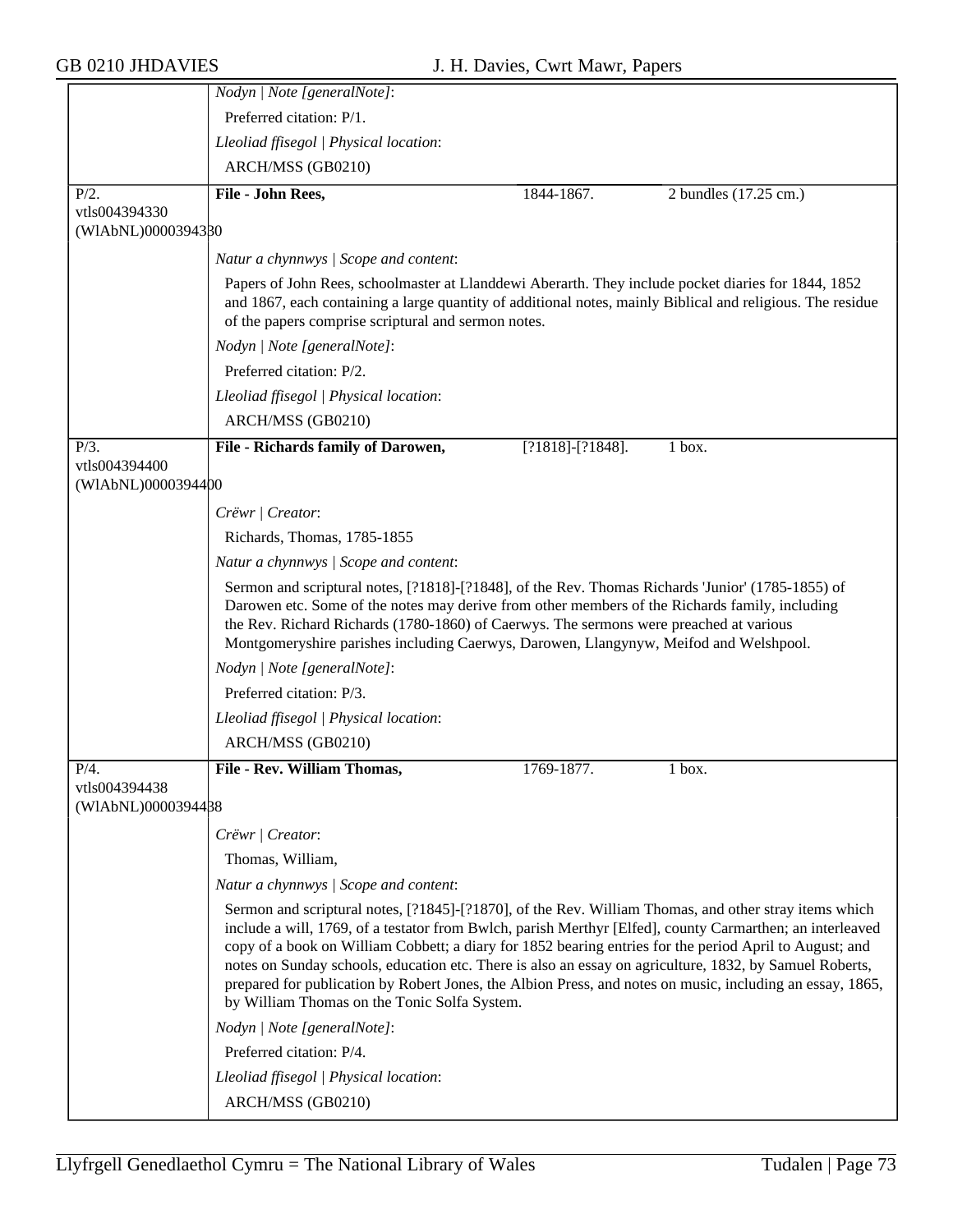## **Is-fonds | Subfonds M. vtls004394493 (WlAbNL)0000394493: Stray materials,**

Dyddiad | Date: 1753-1947. (dyddiad creu) | (date of creation)

Natur a chynnwys | Scope and content:

Miscellaneous materials, 1753-1947, accumulated by J. H. Davies or by his family following his death.

Disgrifiad ffisegol | Physical description: 1 box, 7 folders, 4 envelopes, 1 bundle, 10 volumes.

Lleoliad ffisegol | Physical location: ARCH/MSS (GB0210)

Nodyn | Note [generalNote]:

Preferred citation: M.

Trefniant | Arrangement:

Arranged by record type and then chronologically within each file.

| FFeil / rhestr eitemau   File / item list |                                                                                                                                                                                                                                                                                                                                                                                                                                                                                                                                                     |                   |                                |
|-------------------------------------------|-----------------------------------------------------------------------------------------------------------------------------------------------------------------------------------------------------------------------------------------------------------------------------------------------------------------------------------------------------------------------------------------------------------------------------------------------------------------------------------------------------------------------------------------------------|-------------------|--------------------------------|
| Cod cyfeirnod                             | Teitl   Title                                                                                                                                                                                                                                                                                                                                                                                                                                                                                                                                       | Dyddiadau   Dates | Disgrifiad ffisegol   Physical |
| Reference code                            |                                                                                                                                                                                                                                                                                                                                                                                                                                                                                                                                                     |                   | description                    |
| $M/1$ .                                   | File - Memorial service cards,                                                                                                                                                                                                                                                                                                                                                                                                                                                                                                                      | 1900-1947.        | Envelope $(0.5 \text{ cm.})$   |
| vtls004394494                             |                                                                                                                                                                                                                                                                                                                                                                                                                                                                                                                                                     |                   |                                |
| (WIAbNL)0000394494                        |                                                                                                                                                                                                                                                                                                                                                                                                                                                                                                                                                     |                   |                                |
|                                           | Natur a chynnwys / Scope and content:                                                                                                                                                                                                                                                                                                                                                                                                                                                                                                               |                   |                                |
|                                           | Memorial service cards and in memoriam cards, 1900-1947. They include an in memoriam card for<br>Henry Tobit Evans (1844-1908) and a memorial service card for Thomas Charles Edwards (1837-1900).                                                                                                                                                                                                                                                                                                                                                  |                   |                                |
|                                           | Nodyn   Note [generalNote]:                                                                                                                                                                                                                                                                                                                                                                                                                                                                                                                         |                   |                                |
|                                           | Preferred citation: M/1.                                                                                                                                                                                                                                                                                                                                                                                                                                                                                                                            |                   |                                |
|                                           | Lleoliad ffisegol   Physical location:                                                                                                                                                                                                                                                                                                                                                                                                                                                                                                              |                   |                                |
|                                           | ARCH/MSS (GB0210)                                                                                                                                                                                                                                                                                                                                                                                                                                                                                                                                   |                   |                                |
| $M/2$ .                                   | File - Invitations etc.,                                                                                                                                                                                                                                                                                                                                                                                                                                                                                                                            | 1889-1924.        | Bundle (5.75 cm.)              |
| vtls004394505                             |                                                                                                                                                                                                                                                                                                                                                                                                                                                                                                                                                     |                   |                                |
| (WIAbNL)0000394505                        |                                                                                                                                                                                                                                                                                                                                                                                                                                                                                                                                                     |                   |                                |
|                                           | Natur a chynnwys / Scope and content:                                                                                                                                                                                                                                                                                                                                                                                                                                                                                                               |                   |                                |
|                                           | Miscellaneous cards and tickets, 1889-1924 and undated, collected by J. H. Davies. They include calling<br>cards, readers' tickets, invitations and admission cards, menus and toasts, and annual membership cards.<br>They relate to events at, among other institutions, the University College of Wales, Aberystwyth, the<br>University of Wales, the Guild of Graduates of the University of Wales, the Honourable Society of<br>Cymmrodorion, the National Library of Wales, the National Eisteddfod and the Welsh Bibliographical<br>Society. |                   |                                |
|                                           | Nodyn   Note [generalNote]:                                                                                                                                                                                                                                                                                                                                                                                                                                                                                                                         |                   |                                |
|                                           | Preferred citation: M/2.                                                                                                                                                                                                                                                                                                                                                                                                                                                                                                                            |                   |                                |
|                                           | Lleoliad ffisegol   Physical location:                                                                                                                                                                                                                                                                                                                                                                                                                                                                                                              |                   |                                |
|                                           | ARCH/MSS (GB0210)                                                                                                                                                                                                                                                                                                                                                                                                                                                                                                                                   |                   |                                |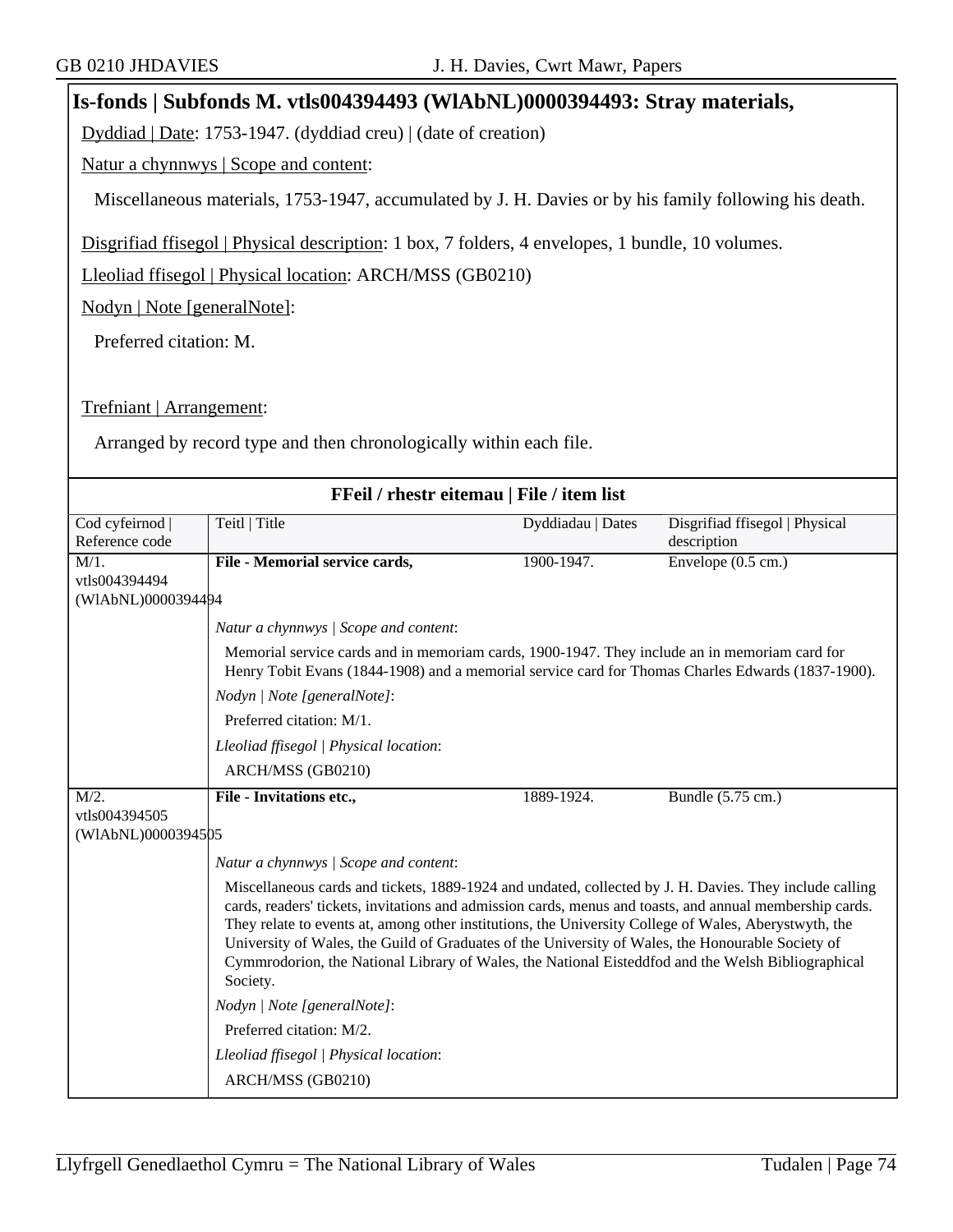| $M/3$ .                              | File - Poems,                                                                                                                                                                                                                                                                                                                                                                                                                          | [c. 1900]-[c. 1920]. | Envelope $(1.25 \text{ cm.})$ |
|--------------------------------------|----------------------------------------------------------------------------------------------------------------------------------------------------------------------------------------------------------------------------------------------------------------------------------------------------------------------------------------------------------------------------------------------------------------------------------------|----------------------|-------------------------------|
| vtls004394516                        |                                                                                                                                                                                                                                                                                                                                                                                                                                        |                      |                               |
| (WIAbNL)0000394516                   |                                                                                                                                                                                                                                                                                                                                                                                                                                        |                      |                               |
|                                      | Natur a chynnwys / Scope and content:                                                                                                                                                                                                                                                                                                                                                                                                  |                      |                               |
|                                      | Stray poems, written in a large number of different hands, in both Welsh and English.                                                                                                                                                                                                                                                                                                                                                  |                      |                               |
|                                      | Nodyn   Note [generalNote]:                                                                                                                                                                                                                                                                                                                                                                                                            |                      |                               |
|                                      | Preferred citation: M/3.                                                                                                                                                                                                                                                                                                                                                                                                               |                      |                               |
|                                      | Lleoliad ffisegol   Physical location:                                                                                                                                                                                                                                                                                                                                                                                                 |                      |                               |
|                                      | ARCH/MSS (GB0210)                                                                                                                                                                                                                                                                                                                                                                                                                      |                      |                               |
| M/4.                                 | File - Sermon and scriptural notes,                                                                                                                                                                                                                                                                                                                                                                                                    | [c. 1800]-[c. 1850]. | Envelope $(0.5 \text{ cm.})$  |
| vtls004394517<br>(WIAbNL)00003945 17 |                                                                                                                                                                                                                                                                                                                                                                                                                                        |                      |                               |
|                                      |                                                                                                                                                                                                                                                                                                                                                                                                                                        |                      |                               |
|                                      | Natur a chynnwys / Scope and content:                                                                                                                                                                                                                                                                                                                                                                                                  |                      |                               |
|                                      | Sermon notes, in a large number of different hands, in both Welsh and English.                                                                                                                                                                                                                                                                                                                                                         |                      |                               |
|                                      | Nodyn   Note [generalNote]:                                                                                                                                                                                                                                                                                                                                                                                                            |                      |                               |
|                                      | Preferred citation: M/4.                                                                                                                                                                                                                                                                                                                                                                                                               |                      |                               |
|                                      | Lleoliad ffisegol   Physical location:                                                                                                                                                                                                                                                                                                                                                                                                 |                      |                               |
|                                      | ARCH/MSS (GB0210)                                                                                                                                                                                                                                                                                                                                                                                                                      |                      |                               |
| M/5.                                 | File - Financial papers,                                                                                                                                                                                                                                                                                                                                                                                                               | 1854-1929.           | Folder $(4 \text{ cm.})$      |
| vtls004394522<br>(WIAbNL)0000394522  |                                                                                                                                                                                                                                                                                                                                                                                                                                        |                      |                               |
|                                      |                                                                                                                                                                                                                                                                                                                                                                                                                                        |                      |                               |
|                                      | Crëwr   Creator:                                                                                                                                                                                                                                                                                                                                                                                                                       |                      |                               |
|                                      | George, William, 1865-1967                                                                                                                                                                                                                                                                                                                                                                                                             |                      |                               |
|                                      | Natur a chynnwys / Scope and content:                                                                                                                                                                                                                                                                                                                                                                                                  |                      |                               |
|                                      | Miscellaneous financial papers, 1854-1929, including bills and receipts, financial correspondence<br>(including a letter from William George, 1902), a share certificate, inland revenue papers, a prospectus,<br>1910, in the La Fiesta Gold Mining Company and, 1917, in 4% War Loan, and papers, 1920, relating<br>to the purchase by J. H. Davies of Plas Cwmcynfelin, and Old Cwm, in the parish of Llangorwen,<br>Cardiganshire. |                      |                               |
|                                      | Nodyn   Note [generalNote]:                                                                                                                                                                                                                                                                                                                                                                                                            |                      |                               |
|                                      | Preferred citation: M/5.                                                                                                                                                                                                                                                                                                                                                                                                               |                      |                               |
|                                      | Lleoliad ffisegol   Physical location:                                                                                                                                                                                                                                                                                                                                                                                                 |                      |                               |
|                                      | ARCH/MSS (GB0210)                                                                                                                                                                                                                                                                                                                                                                                                                      |                      |                               |
| M/6.                                 | File - Bank books,                                                                                                                                                                                                                                                                                                                                                                                                                     | 1910-1928.           | 5 vols. (4.5 cm.)             |
| vtls004394524<br>(WIAbNL)0000394524  |                                                                                                                                                                                                                                                                                                                                                                                                                                        |                      |                               |
|                                      | Natur a chynnwys / Scope and content:                                                                                                                                                                                                                                                                                                                                                                                                  |                      |                               |
|                                      | Bank books, 1910-1928, of accounts held by members of the Davies family.                                                                                                                                                                                                                                                                                                                                                               |                      |                               |
|                                      | Nodyn   Note [generalNote]:                                                                                                                                                                                                                                                                                                                                                                                                            |                      |                               |
|                                      | Preferred citation: M/6.                                                                                                                                                                                                                                                                                                                                                                                                               |                      |                               |
|                                      | Lleoliad ffisegol   Physical location:                                                                                                                                                                                                                                                                                                                                                                                                 |                      |                               |
|                                      | ARCH/MSS (GB0210)                                                                                                                                                                                                                                                                                                                                                                                                                      |                      |                               |
| M/7.                                 | File - Bills and receipts,                                                                                                                                                                                                                                                                                                                                                                                                             | 1845-1925.           | Folder $(4 \text{ cm.})$      |
| vtls004394534                        |                                                                                                                                                                                                                                                                                                                                                                                                                                        |                      |                               |
| (WIAbNL)00003945B4                   |                                                                                                                                                                                                                                                                                                                                                                                                                                        |                      |                               |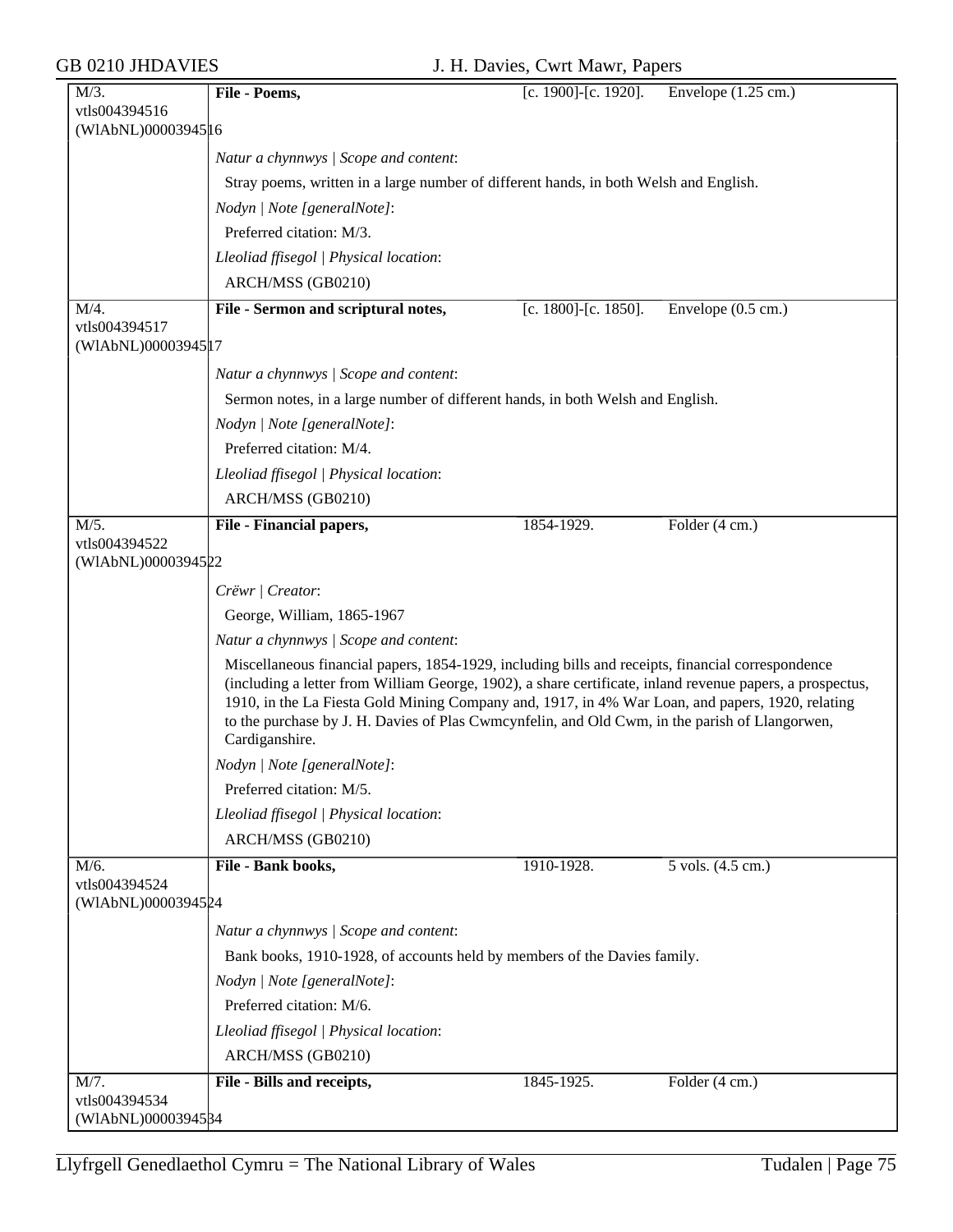|                                                 | Nodyn   Note [generalNote]:                                                                                                                                                                                                                                                                                                                                                                                                                                                      |                 |                               |
|-------------------------------------------------|----------------------------------------------------------------------------------------------------------------------------------------------------------------------------------------------------------------------------------------------------------------------------------------------------------------------------------------------------------------------------------------------------------------------------------------------------------------------------------|-----------------|-------------------------------|
|                                                 | Preferred citation: M/7.                                                                                                                                                                                                                                                                                                                                                                                                                                                         |                 |                               |
|                                                 | Lleoliad ffisegol   Physical location:                                                                                                                                                                                                                                                                                                                                                                                                                                           |                 |                               |
|                                                 | ARCH/MSS (GB0210)                                                                                                                                                                                                                                                                                                                                                                                                                                                                |                 |                               |
| M/8.                                            | File - References and testimonials,                                                                                                                                                                                                                                                                                                                                                                                                                                              | 1900-1920.      | Folder $(5.25 \text{ cm.})$   |
| vtls004394536<br>(WIAbNL)0000394586             |                                                                                                                                                                                                                                                                                                                                                                                                                                                                                  |                 |                               |
|                                                 | Natur a chynnwys / Scope and content:                                                                                                                                                                                                                                                                                                                                                                                                                                            |                 |                               |
|                                                 | Miscellaneous typescripts, c. 1900-1920, on a very wide range of subjects, including a number of copies<br>of references and testimonials. They include material relating to the University College of Wales,<br>Aberystwyth, the National Library of Wales, the Ancient Monuments Board for Wales, the League of<br>Nations Union, and many items of Cardiganshire interest. The events covered in the various typescripts<br>date back to 1753.<br>Nodyn   Note [generalNote]: |                 |                               |
|                                                 |                                                                                                                                                                                                                                                                                                                                                                                                                                                                                  |                 |                               |
|                                                 | Preferred citation: M/8.                                                                                                                                                                                                                                                                                                                                                                                                                                                         |                 |                               |
|                                                 | Lleoliad ffisegol   Physical location:                                                                                                                                                                                                                                                                                                                                                                                                                                           |                 |                               |
|                                                 | ARCH/MSS (GB0210)                                                                                                                                                                                                                                                                                                                                                                                                                                                                |                 |                               |
| M/9.                                            | File - Press cuttings,                                                                                                                                                                                                                                                                                                                                                                                                                                                           | 1893-1925.      | Folder (2.75 cm.)             |
| vtls004394537<br>(WIAbNL)0000394587             |                                                                                                                                                                                                                                                                                                                                                                                                                                                                                  |                 |                               |
|                                                 | Natur a chynnwys / Scope and content:                                                                                                                                                                                                                                                                                                                                                                                                                                            |                 |                               |
|                                                 | Most of the cuttings are taken from Y Goleuad, Celt Llundain, and the Western Mail.                                                                                                                                                                                                                                                                                                                                                                                              |                 |                               |
|                                                 | Nodyn   Note [generalNote]:                                                                                                                                                                                                                                                                                                                                                                                                                                                      |                 |                               |
|                                                 | Preferred citation: M/9.                                                                                                                                                                                                                                                                                                                                                                                                                                                         |                 |                               |
|                                                 | Lleoliad ffisegol   Physical location:                                                                                                                                                                                                                                                                                                                                                                                                                                           |                 |                               |
|                                                 | ARCH/MSS (GB0210)                                                                                                                                                                                                                                                                                                                                                                                                                                                                |                 |                               |
| $M/10$ .                                        | File - Christmas cards,                                                                                                                                                                                                                                                                                                                                                                                                                                                          | 1903-[c. 1920]. | Envelope $(1.75 \text{ cm.})$ |
| vtls004394538                                   |                                                                                                                                                                                                                                                                                                                                                                                                                                                                                  |                 |                               |
| (WIAbNL)0000394588                              |                                                                                                                                                                                                                                                                                                                                                                                                                                                                                  |                 |                               |
|                                                 | Natur a chynnwys / Scope and content:                                                                                                                                                                                                                                                                                                                                                                                                                                            |                 |                               |
|                                                 | Various Christmas cards sent to the Davies family.                                                                                                                                                                                                                                                                                                                                                                                                                               |                 |                               |
|                                                 | Nodyn   Note [generalNote]:                                                                                                                                                                                                                                                                                                                                                                                                                                                      |                 |                               |
|                                                 | Preferred citation: M/10.                                                                                                                                                                                                                                                                                                                                                                                                                                                        |                 |                               |
|                                                 | Lleoliad ffisegol   Physical location:                                                                                                                                                                                                                                                                                                                                                                                                                                           |                 |                               |
|                                                 | ARCH/MSS (GB0210)                                                                                                                                                                                                                                                                                                                                                                                                                                                                |                 |                               |
| $M/11$ .<br>vtls004394547<br>(WIAbNL)00003945#7 | File - Education, University of Wales, and<br><b>Calvinistic Methodism,</b>                                                                                                                                                                                                                                                                                                                                                                                                      | 1818-1908.      | Folder (5 cm.)                |
|                                                 | Crëwr   Creator:                                                                                                                                                                                                                                                                                                                                                                                                                                                                 |                 |                               |
|                                                 | University of Wales                                                                                                                                                                                                                                                                                                                                                                                                                                                              |                 |                               |
|                                                 | Natur a chynnwys / Scope and content:                                                                                                                                                                                                                                                                                                                                                                                                                                            |                 |                               |
|                                                 | Contains material relating to educational matters in Wales, notably the affairs of the University of<br>Wales and the Guild of Graduates of the University, the Calvinistic Methodist denomination, and the<br>Cardiganshire County Council.                                                                                                                                                                                                                                     |                 |                               |
|                                                 | Nodyn   Note [generalNote]:                                                                                                                                                                                                                                                                                                                                                                                                                                                      |                 |                               |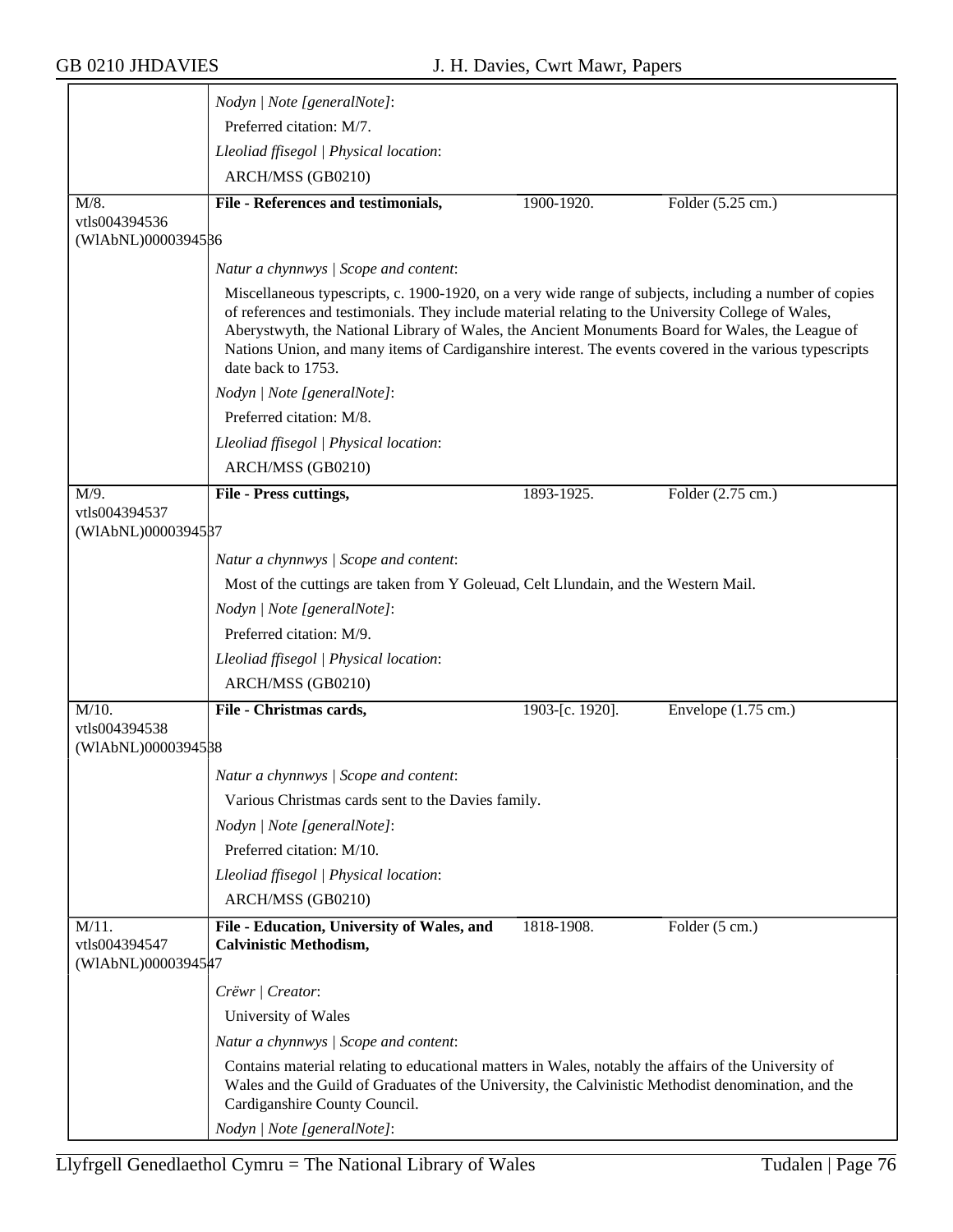|                                                 | Preferred citation: M/11.                                                                                                                                                                                                                                                                                                                              |                            |  |
|-------------------------------------------------|--------------------------------------------------------------------------------------------------------------------------------------------------------------------------------------------------------------------------------------------------------------------------------------------------------------------------------------------------------|----------------------------|--|
|                                                 | Lleoliad ffisegol   Physical location:                                                                                                                                                                                                                                                                                                                 |                            |  |
|                                                 | ARCH/MSS (GB0210)                                                                                                                                                                                                                                                                                                                                      |                            |  |
| $M/12$ .<br>vtls004394583<br>(WIAbNL)0000394583 | <b>File - National Library of Wales,</b><br>1909-1925.<br>Calvinistic Methodism, and education,                                                                                                                                                                                                                                                        | Folder $(5.5 \text{ cm.})$ |  |
|                                                 | Crëwr / Creator:                                                                                                                                                                                                                                                                                                                                       |                            |  |
|                                                 | National Library of Wales                                                                                                                                                                                                                                                                                                                              |                            |  |
|                                                 | Natur a chynnwys / Scope and content:                                                                                                                                                                                                                                                                                                                  |                            |  |
|                                                 | Printed items on a wide range of subjects and issues many of them concerning educational matters, the<br>National Library of Wales and the Calvinistic Methodist denomination.                                                                                                                                                                         |                            |  |
|                                                 | Nodyn   Note [generalNote]:                                                                                                                                                                                                                                                                                                                            |                            |  |
|                                                 | Preferred citation: M/12.                                                                                                                                                                                                                                                                                                                              |                            |  |
|                                                 | Lleoliad ffisegol   Physical location:                                                                                                                                                                                                                                                                                                                 |                            |  |
|                                                 | ARCH/MSS (GB0210)                                                                                                                                                                                                                                                                                                                                      |                            |  |
| $M/13$ .<br>vtls004394587<br>(WIAbNL)0000394587 | 1926 and undated.<br>File - University of Wales, education, and<br>Welsh publishing,                                                                                                                                                                                                                                                                   | Folder (4.25 cm.)          |  |
|                                                 | Crëwr   Creator:                                                                                                                                                                                                                                                                                                                                       |                            |  |
|                                                 | University of Wales                                                                                                                                                                                                                                                                                                                                    |                            |  |
|                                                 | Natur a chynnwys / Scope and content:                                                                                                                                                                                                                                                                                                                  |                            |  |
|                                                 | Contains material in many different subjects including educational matters, the University of Wales and<br>Welsh publishing.                                                                                                                                                                                                                           |                            |  |
|                                                 | Nodyn   Note [generalNote]:                                                                                                                                                                                                                                                                                                                            |                            |  |
|                                                 | Preferred citation: M/13.                                                                                                                                                                                                                                                                                                                              |                            |  |
|                                                 | Lleoliad ffisegol   Physical location:                                                                                                                                                                                                                                                                                                                 |                            |  |
|                                                 | ARCH/MSS (GB0210)                                                                                                                                                                                                                                                                                                                                      |                            |  |
| $M/14$ .<br>vtls004394607<br>(WIAbNL)0000394607 | File - Royal Agricultural College volume,<br>1857-1926.<br>account book and commonplace book,                                                                                                                                                                                                                                                          | 5 vols (7.25 cm.)          |  |
|                                                 | Natur a chynnwys / Scope and content:                                                                                                                                                                                                                                                                                                                  |                            |  |
|                                                 | Miscellaneous volumes, 1857-1926, including a 'cultivation book', bearing entries for the years<br>1857-1867, containing plans of the farm and buildings of the Royal Agricultural College, Cirencester;<br>an account book containing entries for the years 1906 to 1925 in the hand of J. H. Davies; and a<br>commonplace book kept by J. H. Davies. |                            |  |
|                                                 | Nodyn   Note [generalNote]:                                                                                                                                                                                                                                                                                                                            |                            |  |
|                                                 | Preferred citation: M/14.                                                                                                                                                                                                                                                                                                                              |                            |  |
|                                                 | Lleoliad ffisegol   Physical location:                                                                                                                                                                                                                                                                                                                 |                            |  |
|                                                 | ARCH/MSS (GB0210)                                                                                                                                                                                                                                                                                                                                      |                            |  |
| $M/15$ .<br>vtls004394638<br>(WIAbNL)0000394638 | $[?1890] - [1926]$ .<br>File - Manuscript notes,                                                                                                                                                                                                                                                                                                       | 1 box.                     |  |
|                                                 | Natur a chynnwys / Scope and content:                                                                                                                                                                                                                                                                                                                  |                            |  |
|                                                 | Miscellaneous notes, [?1890]-[1926], on a very wide range of subjects and issues, mainly in the hand of<br>J. H. Davies.                                                                                                                                                                                                                               |                            |  |